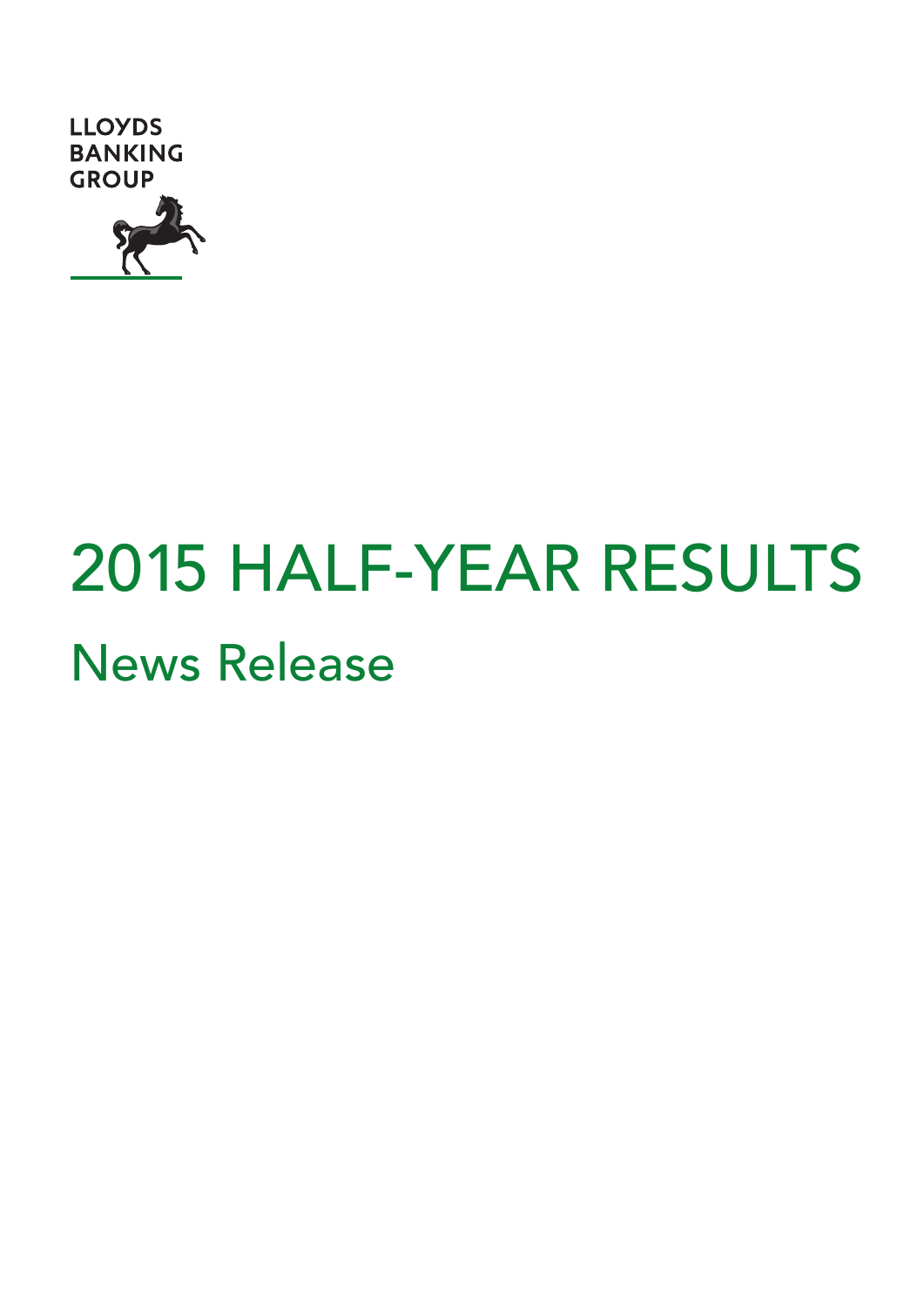## **BASIS OF PRESENTATION**

This release covers the results of Lloyds Banking Group plc together with its subsidiaries (the Group) for the half-year ended 30 June 2015.

## **Statutory basis**

Statutory information is set out on pages 54 to 89. However, a number of factors have had a significant effect on the comparability of the Group's financial position and results. As a result, comparison on a statutory basis of the 2015 results with 2014 is of limited benefit.

## **Underlying basis**

In order to present a more meaningful view of business performance, the results are presented on an underlying basis excluding items that in management's view would distort the comparison of performance between periods. Based on this principle the following items are excluded from underlying profit:

- the amortisation of purchased intangible assets and the unwind of acquisition-related fair value adjustments;
- the effects of certain asset sales, the impact of liability management actions and the volatility relating to the Group's own debt and hedging arrangements as well as that arising in the insurance businesses and insurance gross up;
- Simplification costs, which for 2015 are limited to severance costs relating to the programme announced in October 2014. Costs in 2014 include severance, IT and business costs relating to the programme started in 2011;
- TSB build and dual running costs and the loss relating to the TSB sale;
- payment protection insurance and other conduct provisions; and
- certain past service pensions credits or charges in respect of the Group's defined benefit pension arrangements.

Unless otherwise stated, income statement commentaries throughout this document compare the half-year ended 30 June 2015 to the half-year ended 30 June 2014, and the balance sheet analysis compares the Group balance sheet as at 30 June 2015 to the Group balance sheet as at 31 December 2014.

### **Segment information and TSB**

On 24 March 2015 the Group sold a 9.99 per cent interest in TSB reducing its holding to 40 per cent. This sale resulted in a loss of control over TSB and its deconsolidation. Accordingly, the Group's results in 2015 include TSB for the first quarter only. To facilitate meaningful period-on-period comparison, the operating results of TSB have been reported separately within underlying profit in all periods. Amounts receivable by the Group in respect of the sale of TSB are included within 'Other assets' on the Group balance sheet as at 30 June 2015.

## **FORWARD LOOKING STATEMENTS**

This document contains certain forward looking statements with respect to the business, strategy and plans of Lloyds Banking Group and its current goals and expectations relating to its future financial condition and performance. Statements that are not historical facts, including statements about Lloyds Banking Group's or its directors' and/or management's beliefs and expectations, are forward looking statements. By their nature, forward looking statements involve risk and uncertainty because they relate to events and depend upon circumstances that will or may occur in the future. Factors that could cause actual business, strategy, plans and/or results to differ materially from the plans, objectives, expectations, estimates and intentions expressed in such forward looking statements made by the Group or on its behalf include, but are not limited to: general economic and business conditions in the UK and internationally; market related trends and developments; fluctuations in exchange rates, stock markets and currencies; the ability to access sufficient sources of capital, liquidity and funding when required; changes to the Group's credit ratings; the ability to derive cost savings; changing customer behaviour including consumer spending, saving and borrowing habits; changes to borrower or counterparty credit quality; instability in the global financial markets, including Eurozone instability, the potential for one or more countries to exit the Eurozone or European Union (EU) (including the UK as a result of a referendum on its EU membership) and the impact of any sovereign credit rating downgrade or other sovereign financial issues; technological changes and risks to cyber security; pandemic, natural and other disasters, adverse weather and similar contingencies outside the Group's control; inadequate or failed internal or external processes or systems; acts of war, other acts of hostility, terrorist acts and responses to those acts, geopolitical, pandemic or other such events; changes in laws, regulations, accounting standards or taxation, including as a result of further Scottish devolution; changes to regulatory capital or liquidity requirements and similar contingencies outside the Group's control; the policies, decisions and actions of governmental or regulatory authorities in the UK, the EU, the US or elsewhere including the implementation of key legislation and regulation; the ability to attract and retain senior management and other employees; requirements or limitations imposed on the Group as a result of HM Treasury's investment in the Group; actions or omissions by the Group's directors, management or employees including industrial action; changes to the Group's post-retirement defined benefit scheme obligations; the provision of banking operations services to TSB Banking Group plc; the extent of any future impairment charges or write-downs caused by, but not limited to, depressed asset valuations, market disruptions and illiquid markets; the value and effectiveness of any credit protection purchased by the Group; the inability to hedge certain risks economically; the adequacy of loss reserves; the actions of competitors, including non-bank financial services and lending companies; and exposure to regulatory or competition scrutiny, legal, regulatory or competition proceedings, investigations or complaints. Please refer to the latest Annual Report on Form 20-F filed with the US Securities and Exchange Commission for a discussion of certain factors together with examples of forward looking statements. Except as required by any applicable law or regulation, the forward looking statements contained in this document are made as of today's date, and Lloyds Banking Group expressly disclaims any obligation or undertaking to release publicly any updates or revisions to any forward looking statements.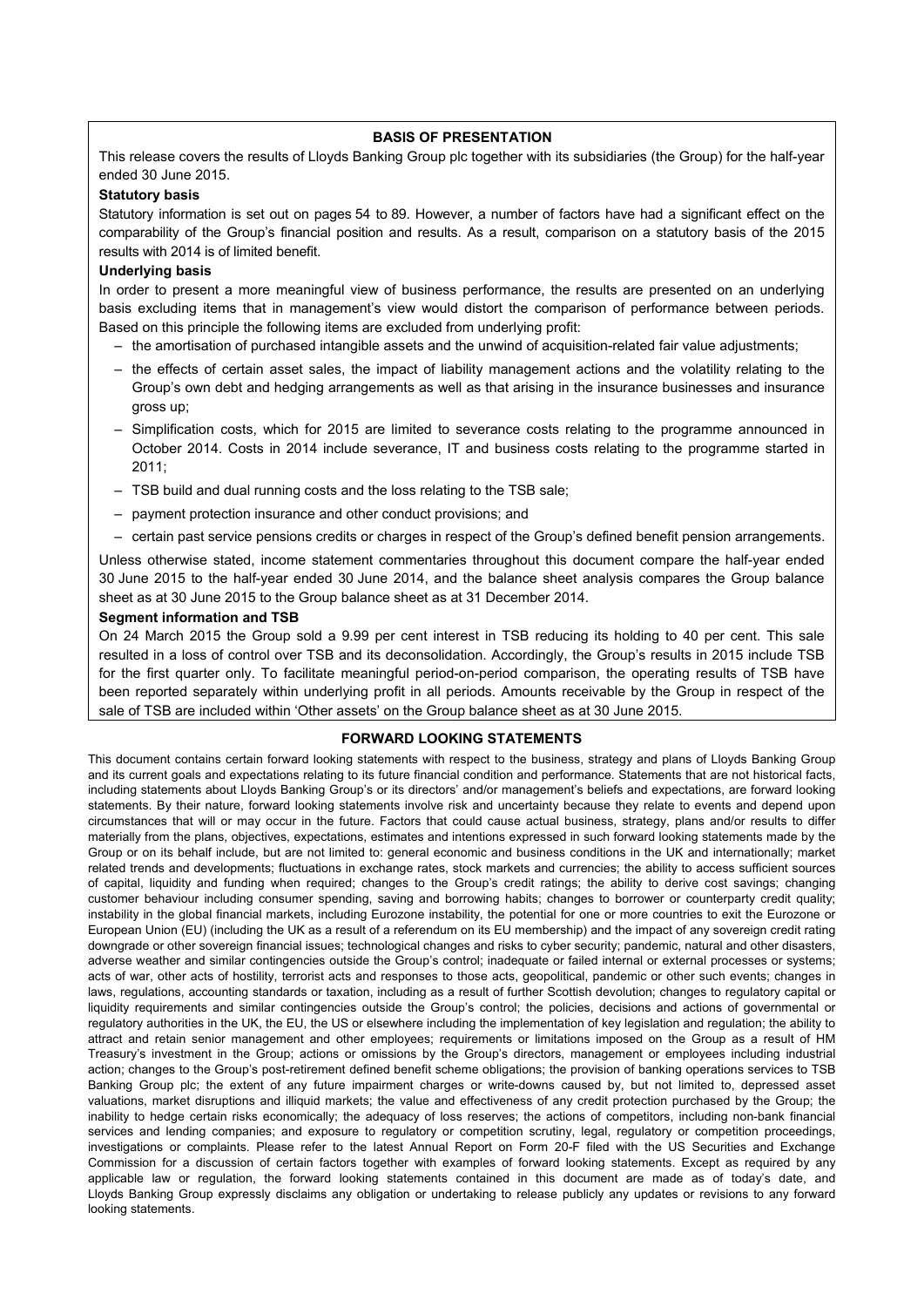# **CONTENTS**

|                                                               | Page           |
|---------------------------------------------------------------|----------------|
| Key highlights                                                | 1              |
| Consolidated income statement                                 | 2              |
| Balance sheet and key ratios                                  | $\overline{2}$ |
| Summary consolidated balance sheet                            | 3              |
| Group Chief Executive's statement                             | 4              |
| Chief Financial Officer's review of financial performance     | 7              |
| Underlying basis segmental analysis                           | 13             |
| Underlying basis quarterly information                        | 14             |
| Divisional highlights                                         |                |
| Retail                                                        | 15             |
| <b>Commercial Banking</b>                                     | 17             |
| <b>Consumer Finance</b>                                       | 19             |
| Insurance                                                     | 21             |
| <b>Run-off and Central items</b>                              | 24             |
| Additional information                                        |                |
| Reconciliation between statutory and underlying basis results | 25             |
| Banking net interest margin                                   | 26             |
| Volatility arising in insurance businesses                    | 26             |
| Number of employees                                           | 27             |
| <b>Risk management</b>                                        | 28             |
| Principal risks and uncertainties                             | 28             |
| Credit risk portfolio                                         | 30             |
| Funding and liquidity management                              | 42             |
| Capital management                                            | 47             |
| <b>Statutory information</b>                                  | 54             |
| Primary statements                                            |                |
| Consolidated income statement                                 | 55             |
| Consolidated statement of comprehensive income                | 56             |
| Consolidated balance sheet                                    | 57             |
| Consolidated statement of changes in equity                   | 59             |
| Consolidated cash flow statement                              | 62             |
| <b>Notes</b>                                                  | 63             |
| Contacts                                                      | 93             |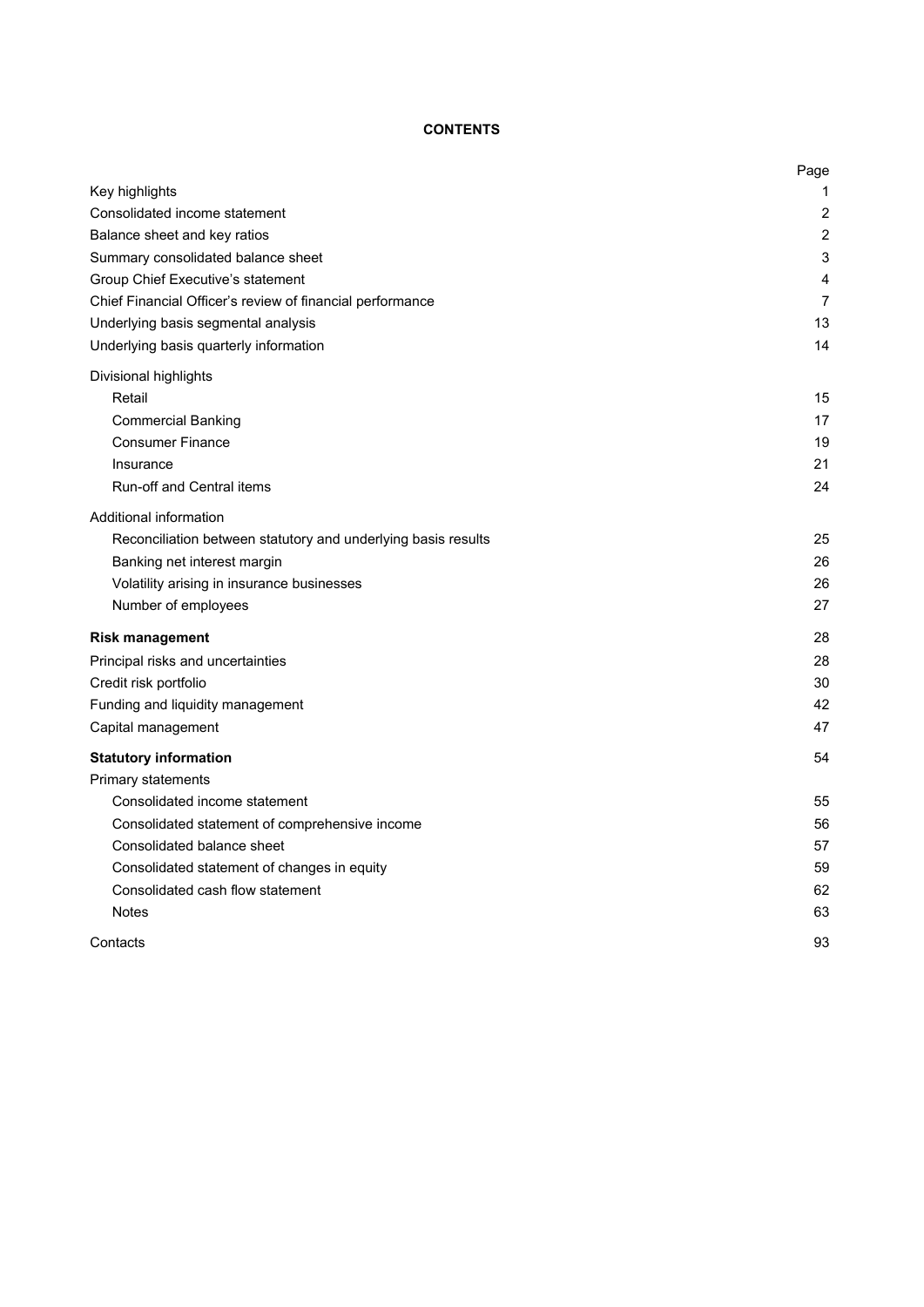## **RESULTS FOR THE HALF-YEAR**

'Today's results demonstrate the strong progress we have made in the first half of the year. The improvement in our profitability and capital position has enabled the Group to announce an interim dividend payment of 0.75 pence per share to our shareholders. We remain focused on our aim to become the best bank for customers and shareholders while at the same time supporting the UK economy.'

> **António Horta-Osório Group Chief Executive**

## **Improvement in underlying and statutory profit with balance sheet further strengthened**

- Underlying profit of £4,383 million, an increase of 15 per cent on the first half of 2014
- Total income up 2 per cent to £8,968 million<sup>1</sup>
	- − Net interest income of £5,715 million, up 6 per cent, primarily driven by margin improvement to 2.62 per cent
	- − Other income lower at £3,253 million, largely due to disposals and run-off, but up 4 per cent in last quarter
- Operating costs flat after increased investment; cost:income ratio improved by 0.7 percentage points to 48.3 per cent
- Impairment charge down 75 per cent to £179 million; asset quality ratio improved 21 basis points to 0.09 per cent
- Underlying return on required equity of 16.2 per cent, up 2.2 percentage points on the first half of 2014
- Statutory profit before tax up 38 per cent to £1,193 million (2014: £863 million), including charge of £1,400 million for PPI and £660 million charge relating to the disposal of TSB
- Statutory return on required equity of 3.7 per cent, up 0.6 percentage points on the first half of 2014
- Strong balance sheet and liquidity position with a CET1 ratio of 13.3 per cent (31 Dec 2014: 12.8 per cent); a total capital ratio of 21.7 per cent; and a leverage ratio of 4.9 per cent
- Tangible net assets per share post dividend of 53.5 pence (31 Dec 2014: 54.9 pence)

## **Continued focus on supporting customers and the UK economy through the successful delivery of our strategy**

- Creating the best customer experience through multi-channel, multi-brand strategy and increased investment in digital; key customer satisfaction metrics continue to improve, with net promoter scores up 3 points this year and by 60 per cent since 2010
- Continue to become simpler and more efficient through process redesign and automation; run-rate savings of £225 million in the new Simplification programme and we remain on track to deliver the targeted savings of £1 billion by the end of 2017
- Delivering sustainable growth in key customer segments over last 12 months
	- − Meeting our Helping Britain Prosper Plan commitments by supporting 1 in 4 first-time buyers and 1 in 5 new business start-ups
	- − Net lending of £1.5 billion to SMEs, up 5 per cent and ahead of the market
	- − UK Consumer Finance lending growth of 17 per cent, with 34 per cent growth in motor finance
- Completion of sale of TSB to Banco Sabadell will enable the Group to meet its commitment to the European Commission ahead of the mandated deadline
- UK government stake reduced to less than 15 per cent (as at 15 July 2015)

## **Guidance for 2015 net interest margin and asset quality ratio improved with other guidance reconfirmed**

- Net interest margin for the full year improved to around 2.60 per cent
- Full year asset quality ratio improved to around 15 basis points (previously around 25 basis points)
- Continue to expect other income to be broadly stable in 2015
- Continue to expect full year cost:income ratio to be lower than full year 2014 ratio of 49.8 per cent

## **Dividend**

- Interim dividend of 0.75 pence per share amounting to £535 million
- Further guidance on capital and dividend policy
- $1$  Total income, operating costs and impairment exclude TSB.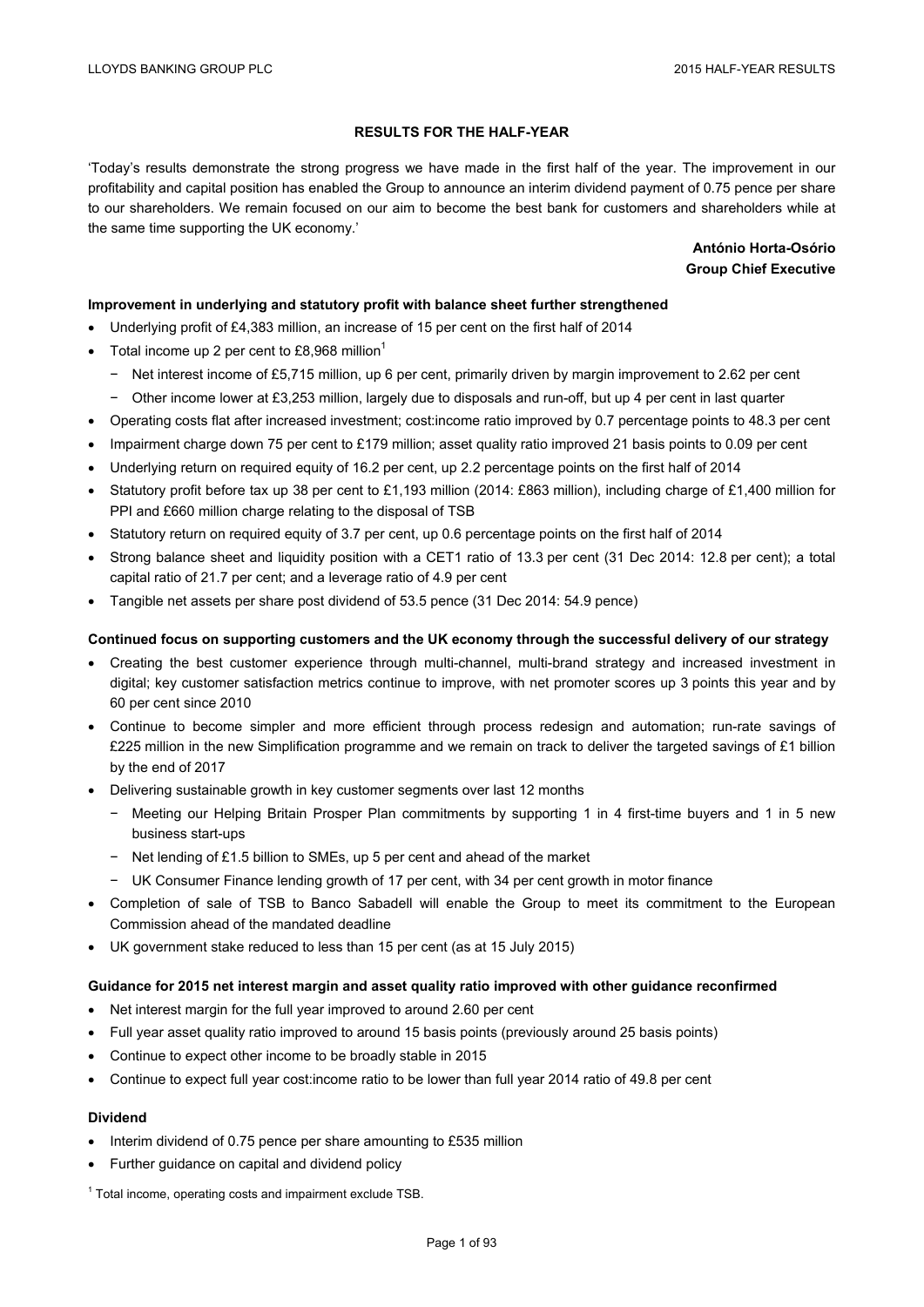# **CONSOLIDATED INCOME STATEMENT − UNDERLYING BASIS**

|                                          | Half-year        | Half-year        |                  | Half-year        |              |
|------------------------------------------|------------------|------------------|------------------|------------------|--------------|
|                                          | to 30 June       | to 30 June       | Change           | to 31 Dec        | Change       |
|                                          | 2015             | 2014             | ℅                | 2014             | %            |
|                                          | £ million        | £ million        |                  | £ million        |              |
| Net interest income                      | 5,715            | 5,404            | 6                | 5,571            | 3            |
| Other income                             | 3,253            | 3,376            | (4)              | 3,091            | 5            |
| <b>Total income</b>                      | 8,968            | 8,780            | $\boldsymbol{2}$ | 8,662            | 4            |
| Operating costs                          | (4, 150)         | (4, 134)         |                  | (4, 188)         | 1            |
| Operating lease depreciation             | (374)            | (346)            | (8)              | (374)            |              |
| Costs                                    | (4, 524)         | (4, 480)         | (1)              | (4, 562)         | $\mathbf{1}$ |
| Impairment                               | (179)            | (707)            | 75               | (395)            | 55           |
| Underlying profit excluding TSB          | 4,265            | 3,593            | 19               | 3,705            | 15           |
| <b>TSB</b>                               | 118              | 226              |                  | 232              |              |
| Underlying profit                        | 4,383            | 3,819            | 15               | 3,937            | 11           |
| Asset sales and other items              | (578)            | (1,028)          |                  | (317)            |              |
| Simplification costs                     | (32)             | (519)            |                  | (447)            |              |
| <b>TSB costs</b>                         | (745)            | (309)            |                  | (249)            |              |
| Payment Protection Insurance provision   | (1,400)          | (600)            |                  | (1,600)          |              |
| Other conduct provisions                 | (435)            | (500)            |                  | (425)            |              |
| Profit before tax - statutory            | 1,193            | 863              | 38               | 899              | 33           |
| Taxation                                 | (268)            | (164)            |                  | (99)             |              |
| Profit for the period                    | 925              | 699              | 32               | 800              | 16           |
| Underlying earnings per share            | 4.6p             | 4.1 <sub>p</sub> | 0.5p             | 4.0 <sub>p</sub> | 0.6p         |
| Earnings per share                       | 1.0 <sub>p</sub> | 0.8p             | 0.2p             | 0.9 <sub>p</sub> | 0.1p         |
| Banking net interest margin <sup>1</sup> | 2.62%            | 2.35%            | 27bp             | 2.45%            | 17bp         |
| Cost:income ratio <sup>2</sup>           | 48.3%            | 49.0%            | $(0.7)$ pp       | 50.5%            | $(2.2)$ pp   |
| Asset quality ratio <sup>1</sup>         | 0.09%            | 0.30%            | (21)bp           | 0.17%            | (8)bp        |
| Return on risk-weighted assets           | 3.78%            | 2.90%            | 88bp             | 3.14%            | 64bp         |
| Return on assets                         | 1.05%            | 0.92%            | 13bp             | 0.92%            | 13bp         |
| Underlying return on required equity     | 16.2%            | 14.0%            | 2.2pp            | 13.3%            | 2.9pp        |
| Statutory return on required equity      | 3.7%             | 3.1%             | $0.6$ pp         | 2.9%             | 0.8pp        |

# **BALANCE SHEET AND KEY RATIOS**

|                                              | At 30 June | At 31 Dec | <b>Change</b> |  |
|----------------------------------------------|------------|-----------|---------------|--|
|                                              | 2015       | 2014      | ℅             |  |
| Loans and advances to customers <sup>3</sup> | £452bn     | £478bn    | (5)           |  |
| Customer deposits                            | £417bn     | £447bn    | (7)           |  |
| Loan to deposit ratio                        | 109%       | 107%      | 2pp           |  |
| Common equity tier 1 ratio                   | 13.3%      | 12.8%     | $0.5$ pp      |  |
| Transitional total capital ratio             | 21.7%      | 22.0%     | $(0.3)$ pp    |  |
| Risk-weighted assets                         | £227bn     | £240bn    | (5)           |  |
| Leverage ratio                               | 4.9%       | 4.9%      |               |  |
| Tangible net assets per share                | 53.5p      | 54.9p     | (1.4)p        |  |

<sup>1</sup> Excluding TSB.<br><sup>2</sup> Operating lease depreciation deducted from income and costs and excluding TSB.<br><sup>3</sup> Excludes reverse repos of £0.1 billion (31 December 2014: £5.1 billion).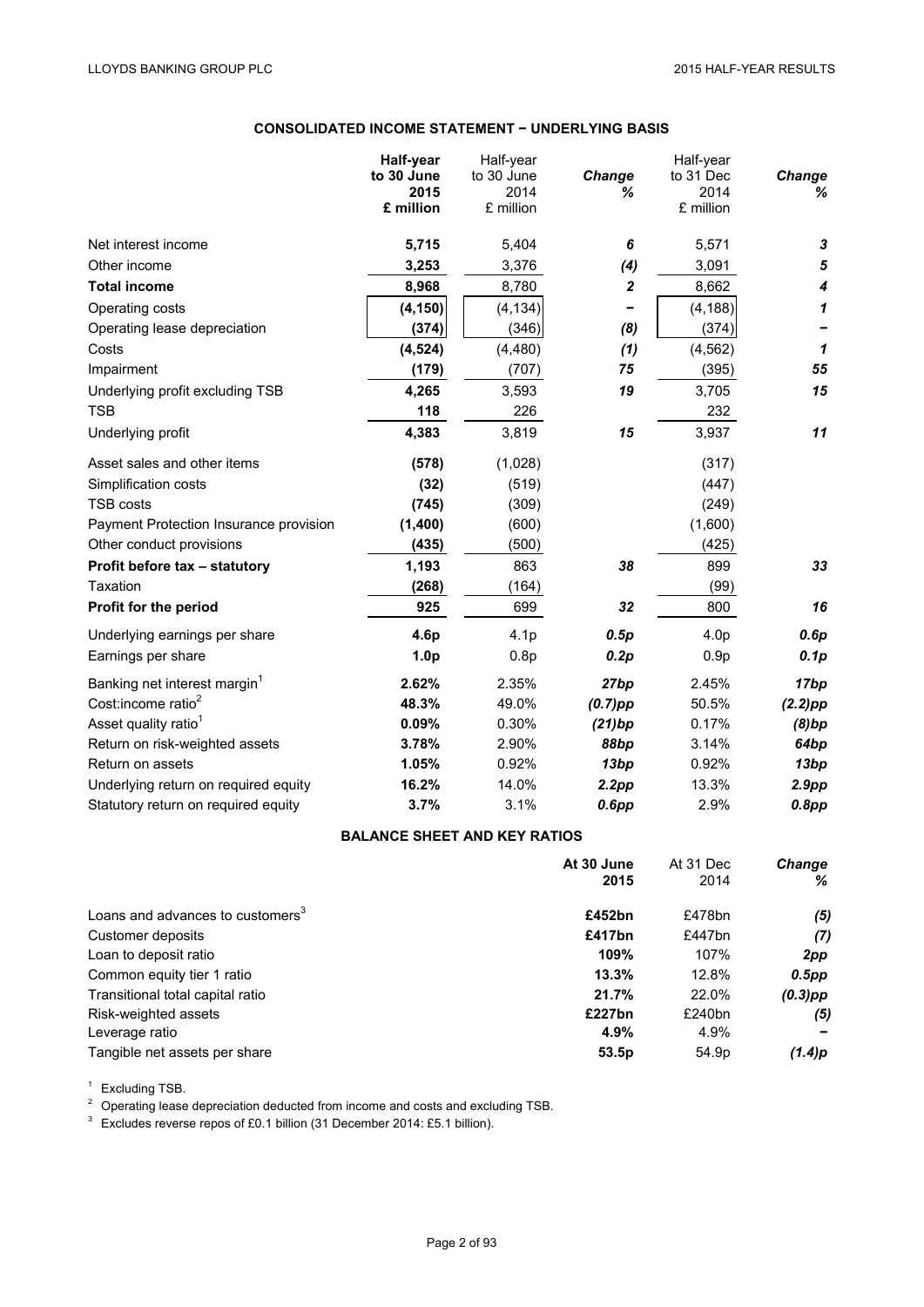# **SUMMARY CONSOLIDATED BALANCE SHEET**

|                                                                              | At 30 June<br>2015 | At 31 Dec<br>2014 |
|------------------------------------------------------------------------------|--------------------|-------------------|
| <b>Assets</b>                                                                | £ million          | £ million         |
| Cash and balances at central banks                                           | 67,687             | 50,492            |
| Trading and other financial assets at fair value through profit or loss      | 147,849            | 151,931           |
| Derivative financial instruments                                             | 27,980             | 36,128            |
| Loans and receivables:                                                       |                    |                   |
| Loans and advances to customers                                              | 452,427            | 482,704           |
| Loans and advances to banks                                                  | 23,548             | 26,155            |
| Debt securities                                                              | 1,569              | 1,213             |
|                                                                              | 477,544            | 510,072           |
| Available-for-sale financial assets                                          | 32,173             | 56,493            |
| Held-to-maturity investments                                                 | 19,960             |                   |
| Other assets                                                                 | 49,639             | 49,780            |
| <b>Total assets</b>                                                          | 822,832            | 854,896           |
|                                                                              |                    |                   |
| <b>Liabilities</b>                                                           |                    |                   |
| Deposits from banks                                                          | 16,966             | 10,887            |
| <b>Customer deposits</b>                                                     | 416,595            | 447,067           |
| Trading and other financial liabilities at fair value through profit or loss | 63,328             | 62,102            |
| Derivative financial instruments                                             | 27,778             | 33,187            |
| Debt securities in issue                                                     | 77,776             | 76,233            |
| Liabilities arising from insurance and investment contracts                  | 107,604            | 114,486           |
| Subordinated liabilities                                                     | 22,639             | 26,042            |
| Other liabilities                                                            | 42,105             | 34,989            |
| <b>Total liabilities</b>                                                     | 774,791            | 804,993           |
| Shareholders' equity                                                         | 42,256             | 43,335            |
| Other equity instruments                                                     | 5,355              | 5,355             |
| Non-controlling interests                                                    | 430                | 1,213             |
| Total equity                                                                 | 48,041             | 49,903            |
| <b>Total liabilities and equity</b>                                          | 822,832            | 854,896           |
|                                                                              |                    |                   |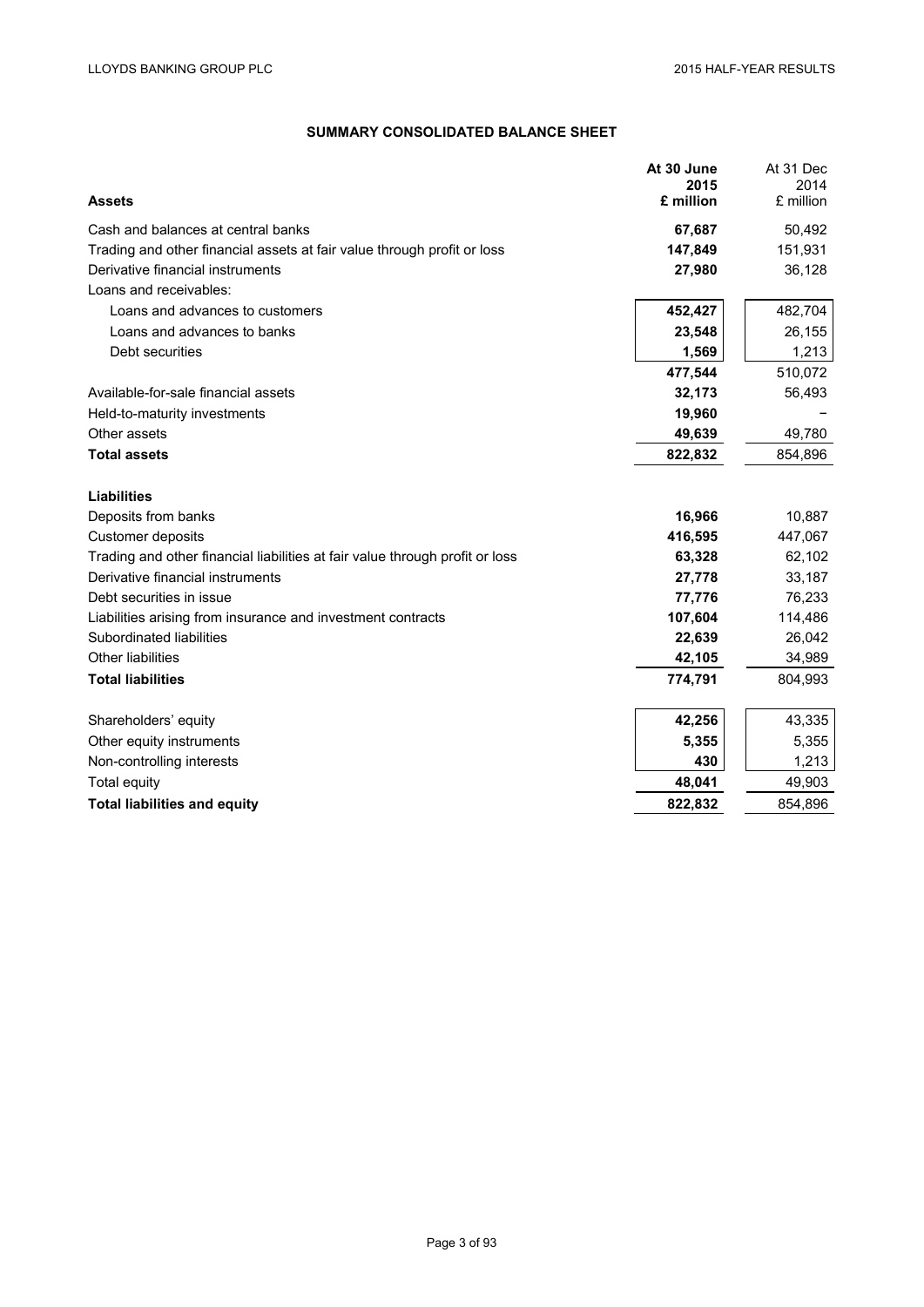## **GROUP CHIEF EXECUTIVE'S STATEMENT**

The first half of 2015 saw us make further progress in the next phase of our strategic journey to become the best bank for customers and shareholders. We have delivered significant improvements in both underlying and statutory profitability, while at the same time strengthening the balance sheet, improving our customers' experiences and continuing to support and benefit from UK economic growth.

# **Financial performance and balance sheet strength**

Underlying profit increased 15 per cent to £4,383 million, compared with the first half of 2014, driven by increased income, flat costs and lower impairment charges. This led to an increase in our underlying return on required equity which increased to 16.2 per cent. The Group reported a statutory profit before tax of £1,193 million, up 38 per cent, and our statutory return on required equity increased to 3.7 per cent, despite the additional £1,400 million taken for Payment Protection Insurance (PPI) and the impact of TSB, amounting to £660 million. The additional provision for PPI is disappointing. It mostly reflects higher than expected reactive complaints with higher associated redress and is covered in more detail in the Chief Financial Officer's review of financial performance.

During the year we also continued to strengthen our balance sheet position with a common equity tier 1 ratio of 13.3 per cent post dividend. Our capital ratios also remain among the strongest of our major banking peers worldwide.

We are a low-risk bank, and the continued reduction in our asset quality ratio and gross impaired loans reflects this ongoing focus. Our progress is also reflected in our credit default swap spread which has reduced from over 300 basis points at the end of 2011 to 55 basis points as of mid-July, making it the best amongst major banks within the UK banking sector. The successful transformation of the Group's risk profile in the last few years is now also being widely recognised, and in the first six months, Fitch, Moody's and Standard & Poor's have all either reaffirmed or upgraded the Bank's credit ratings.

## **Regulatory environment**

The Group is well positioned in an evolving regulatory environment, which is placing greater emphasis on protecting consumers and small business customers. The Treasury and the Prudential Regulation Authority are working towards creating a stable and safer banking sector, without exposing taxpayers to the unacceptable costs of banks failing in a disorderly manner. The principles of ring-fencing are entirely appropriate as sustainable retail and commercial banking is paramount to the success of the UK economy and capital requirements would certainly have to increase further, should ring-fencing not be implemented. Given that we are a UK focused retail and commercial bank, the vast majority of our business will be within the ring-fence.

## **Strategic progress**

In October 2014 we outlined three strategic priorities to take us through to the end of 2017: creating the best customer experience; becoming simpler and more efficient; and delivering sustainable growth.

## *Creating the best customer experience*

Our multi-brand, multi-channel approach allows us to meet customer needs more effectively. By offering products through our respected brands including Lloyds Bank, Halifax, Bank of Scotland and Scottish Widows and a range of channels including our branch networks, our telephone banking services and our digital propositions, customers can interact with us when and how they wish, which is why our multi-channel approach remains key to our strategy.

We are adapting to the digital revolution and today we have more than 11 million online users and nearly 6 million mobile users. This provides significant opportunities for serving our customers in new and more efficient ways. Earlier this year we launched our Halifax Motor Finance offer, the market's first direct-to-consumer secured car finance proposition, providing a simple hire purchase and personal contract purchase offering via our digital channels. Halifax also launched 'snap to switch', a service that allows prospective customers to move their current account by taking a photo of their debit card with a smartphone or tablet and then sending it to the bank. Meanwhile, Lloyds Bank launched an online Eligibility Checker which customers can use to find out how likely they are to be accepted for a current account and overdraft without affecting their credit profile. In addition, we continue to streamline our processes and have reduced the average intermediary mortgage application to offer time from around 25 days to 14 days.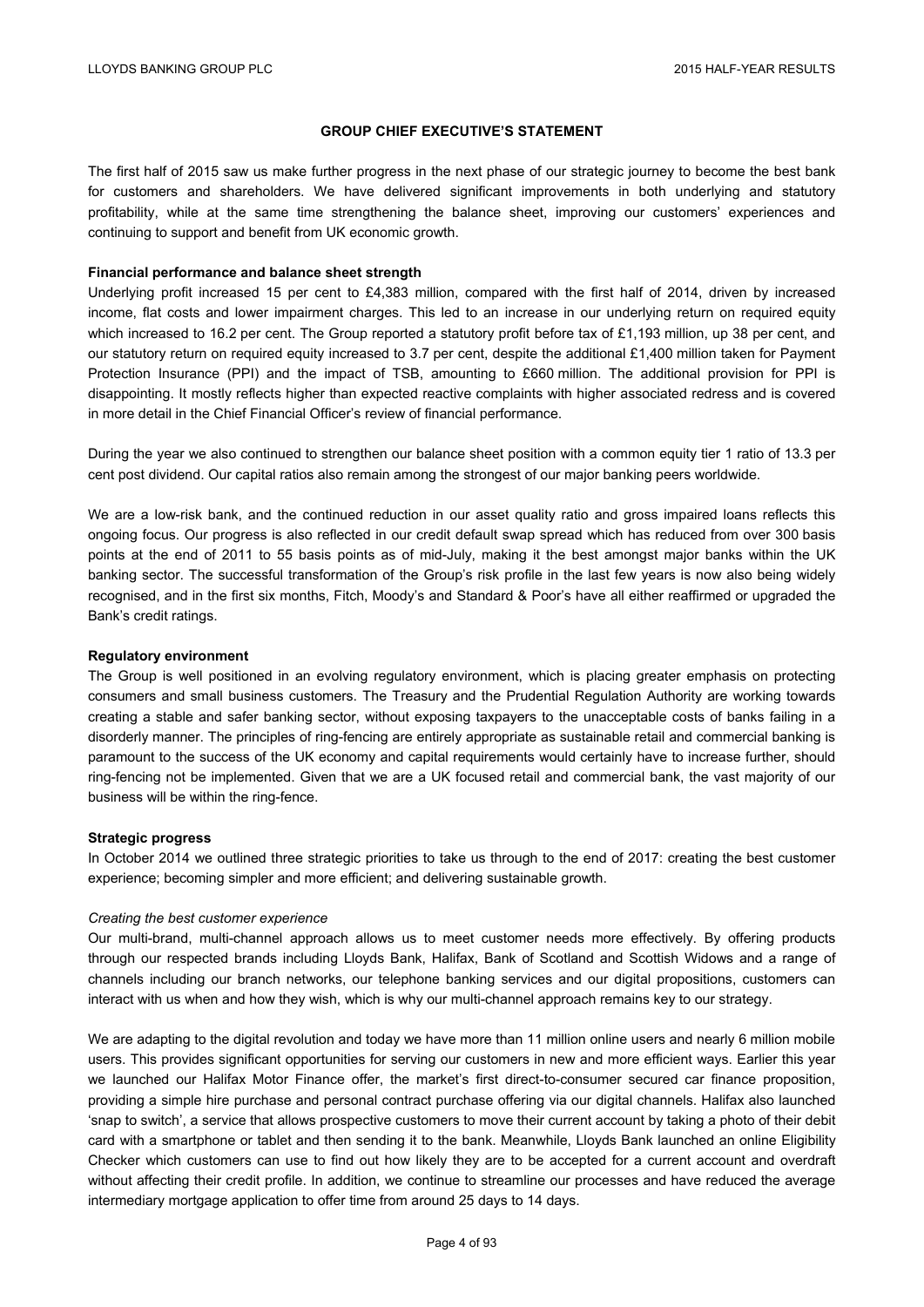# **GROUP CHIEF EXECUTIVE'S STATEMENT** (continued)

Our progress in creating the best customer experience has been reflected in higher net promoter scores in the first six months, having increased by 60 per cent since 2010. Group reportable banking complaints (excluding PPI), have reduced significantly over the same period and are now approximately 50 per cent lower than the average of our major banking peers.

## *Becoming simpler and more efficient*

We have continued to increase our investment in IT in the first half, resulting in simpler, more efficient processes, more resilient systems and better digital experiences for our customers as well as cost reductions for the Group. In the first six months of the year we have delivered run-rate savings of £225 million through our new Simplification programme as we continue to work towards our target of achieving a further £1 billion of savings by the end of 2017. These reductions, together with our strong underlying financial performance have resulted in further strengthening of our already market-leading cost:income ratio, which is now 48.3 per cent, providing us with strategic differentiation and competitive advantage.

## *Delivering sustainable growth*

We remain the largest provider of mortgages to first-time buyers and have helped 1 in 4 customers to get on the housing ladder in the first half of the year. We have also continued to lend to our other key customer segments, including approximately £1 billion to SMEs, where our growth outstrips the market overall. Since our first strategic review in 2011, our SME net lending has increased by 23 per cent while the market has fallen by 16 per cent. In the first half, we have also continued to see strong growth in Consumer Finance.

## **Government stake and TSB sale**

This strategic progress, along with our strong financial performance, has enabled the UK government to make further substantial progress in returning the Group to full private ownership. Following the announcement in December 2014 of a trading plan to carry out a measured and orderly sell down of shares, the government's holding is now less than 15 per cent, around a third of its original stake. Furthermore, the completion of the sale of our interest in TSB to Banco Sabadell represents the continued delivery of our commitment to the European Commission under the terms of the state aid agreement.

## **Dividend**

Following the resumption of dividend payments at the 2014 full year, today we are announcing an interim dividend of 0.75 pence per share. Our aim is to have a dividend policy that is both progressive and sustainable, and as previously indicated, we expect ordinary dividends to increase over the medium term with a dividend payout ratio of at least 50 per cent of sustainable earnings.

In addition, going forward the Board will give due consideration, subject to the circumstances at the time, to the distribution of surplus capital through the use of special dividends or share buy-backs. Surplus capital represents capital over and above the amount management wish to retain to grow the business, meet regulatory requirements and cover uncertainties. The amount of retained capital is likely to vary from time to time depending on circumstances, but is currently around 12 per cent plus an amount broadly equivalent to a further year's ordinary dividend.

## **Helping Britain Prosper and delivering growth in our key customer segments**

2015 is a milestone year for the Group in which we commemorate the 250th anniversary of Lloyds Bank and the 200th anniversary of Scottish Widows. We have supported the households, businesses and communities of Britain successfully for 250 years and remain focused on becoming the best bank for customers and continuing to help the people, businesses and communities of Britain to prosper. This is embodied in our Helping Britain Prosper plan, which was reshaped earlier this year to keep it relevant to the business and our stakeholders.

As a UK centric bank, our future is inextricably linked to the success of the UK economy. The economy is steadily continuing to recover, with GDP growing, low unemployment, and consumer confidence increasing. The sustainability of the recovery is further evidenced with consumers spending more but household debt as a proportion of disposable income reducing. UK house prices continue to recover and against this backdrop, bank base rates are expected to rise slowly.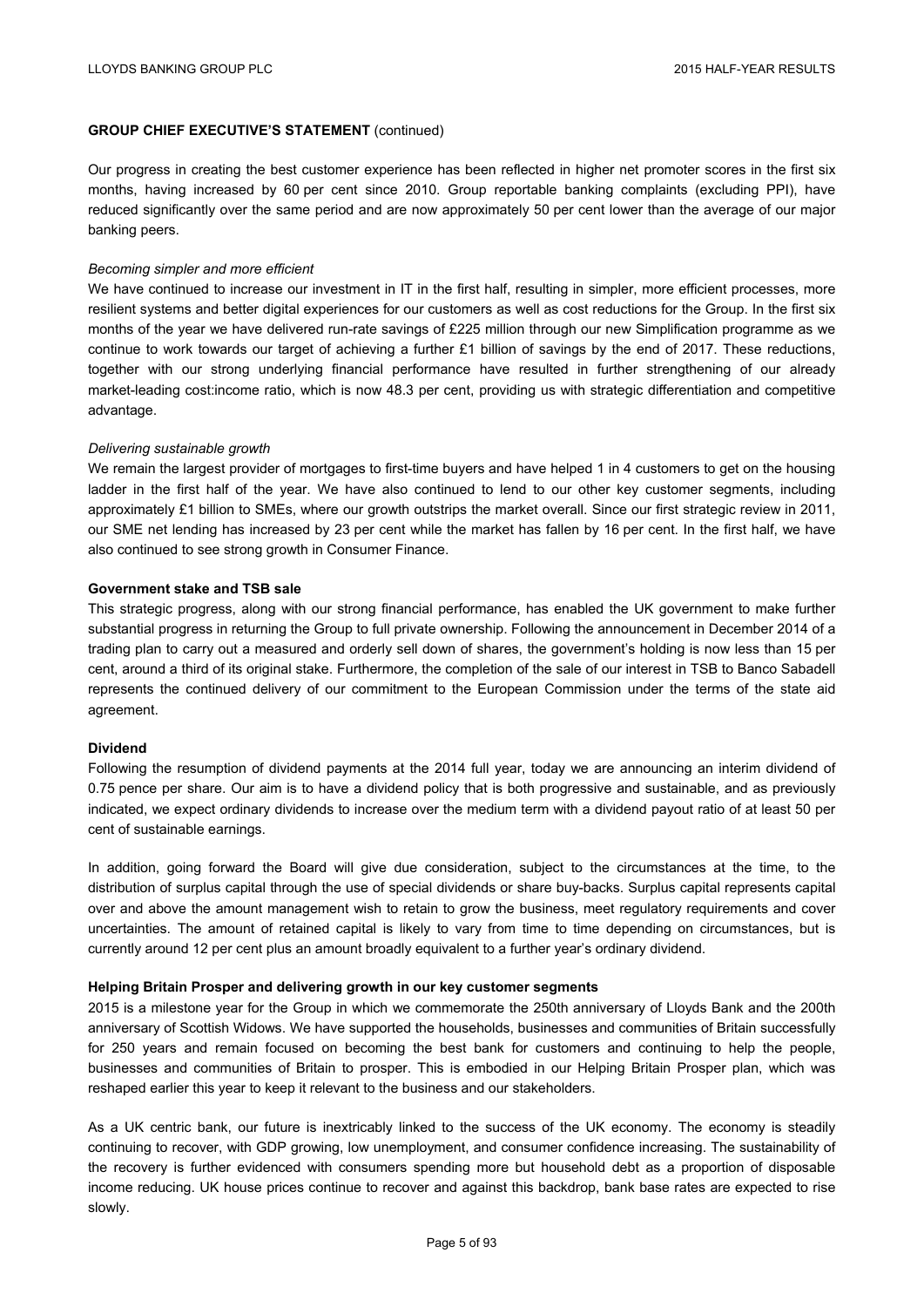## **GROUP CHIEF EXECUTIVE'S STATEMENT** (continued)

In our **Retail** division, as well as maintaining leadership in the first-time buyer market, we remain the largest lender in the UK government's Help to Buy scheme, lending £2.5 billion since launch. We have also supported 1 in 5 new business start-ups via the Retail Business Banking segment.

**Commercial Banking** continues to take a lead role in supporting the UK economy recovery. SME lending has grown 5 per cent in a contracting market, and we remain a leading participant in the Funding for Lending scheme, having reported the largest increase in net lending to SMEs under the scheme in the first quarter. We have also maintained our lending to Mid Market clients in a declining market. We continued to expand our Environmental, Social and Governance (ESG) programme by issuing our second ESG bond and an ESG term deposit to finance SMEs, healthcare providers and renewable energy projects in the most economically disadvantaged areas of the UK.

We have built on the strong progress made in 2014 by **Consumer Finance** with UK loan growth of 17 per cent over the last 12 months. This has been delivered through new business growth of 34 per cent in motor finance supported by the Jaguar Land Rover partnership and strong underlying business performance, as well as growth of 5 per cent in the credit cards business.

Our **Insurance** business is a market leader for corporate pensions and, following the roll out of compulsory workplace pensions, assets under management increased £1.4 billion to £28.4 billion. During the first half of the year, the division completed a bulk annuity transaction with the Scottish Widows With-Profits fund, representing the first stage of plans to participate in the defined benefit pension scheme de-risking market. In addition, we launched a new retirement planning website to inform and educate customers about the options and choices available to them in retirement.

As well as providing ongoing support to our communities through our commitment to the Helping Britain Prosper Plan, we also achieved a milestone for our Charity of the Year, BBC Children in Need, by raising over £1 million.

#### **Building the best team**

We recognise the importance of colleague engagement and the impact this has on our ability to deliver for our customers. The latest colleague survey results show that employee engagement is at its highest level ever with all Group scores increasing over the last 12 months. This provides strong evidence of progress in embedding a customer-focused culture, and our colleagues are increasingly engaged with our aim of becoming the best bank for customers.

### **Rebuilding trust**

Rebuilding customer trust remains a key imperative for the business. Regrettably, the UK banking sector is still being impacted by conduct issues, including litigation and PPI. We reached a settlement with the Financial Conduct Authority in June in relation to aspects of our past PPI complaint handling processes. We are fully committed to improving our operational procedures and ensuring we do the right thing for our customers.

In support of rebuilding customer trust, we have continued to transform the corporate culture and have completely overhauled the performance and reward framework for our customer-facing colleagues, with performance now predominantly assessed on the basis of customer feedback.

We have also strengthened the control environment through changes to our organisational design and the introduction of new processes across the Group to assess and monitor our risk appetite. While these improvements have been essential in helping us to rebuild customer trust, we recognise there is more to do.

## **Summary and outlook**

The continued improvement in financial performance and strong start to the next phase of our strategic journey in the first six months of the year position us well for the future, despite the uncertainties around the economic, regulatory, competitive and political environment. We believe we are well placed to become the best bank for our customers while delivering strong and sustainable returns for our shareholders and supporting the UK economic recovery.

António Horta-Osório *Group Chief Executive*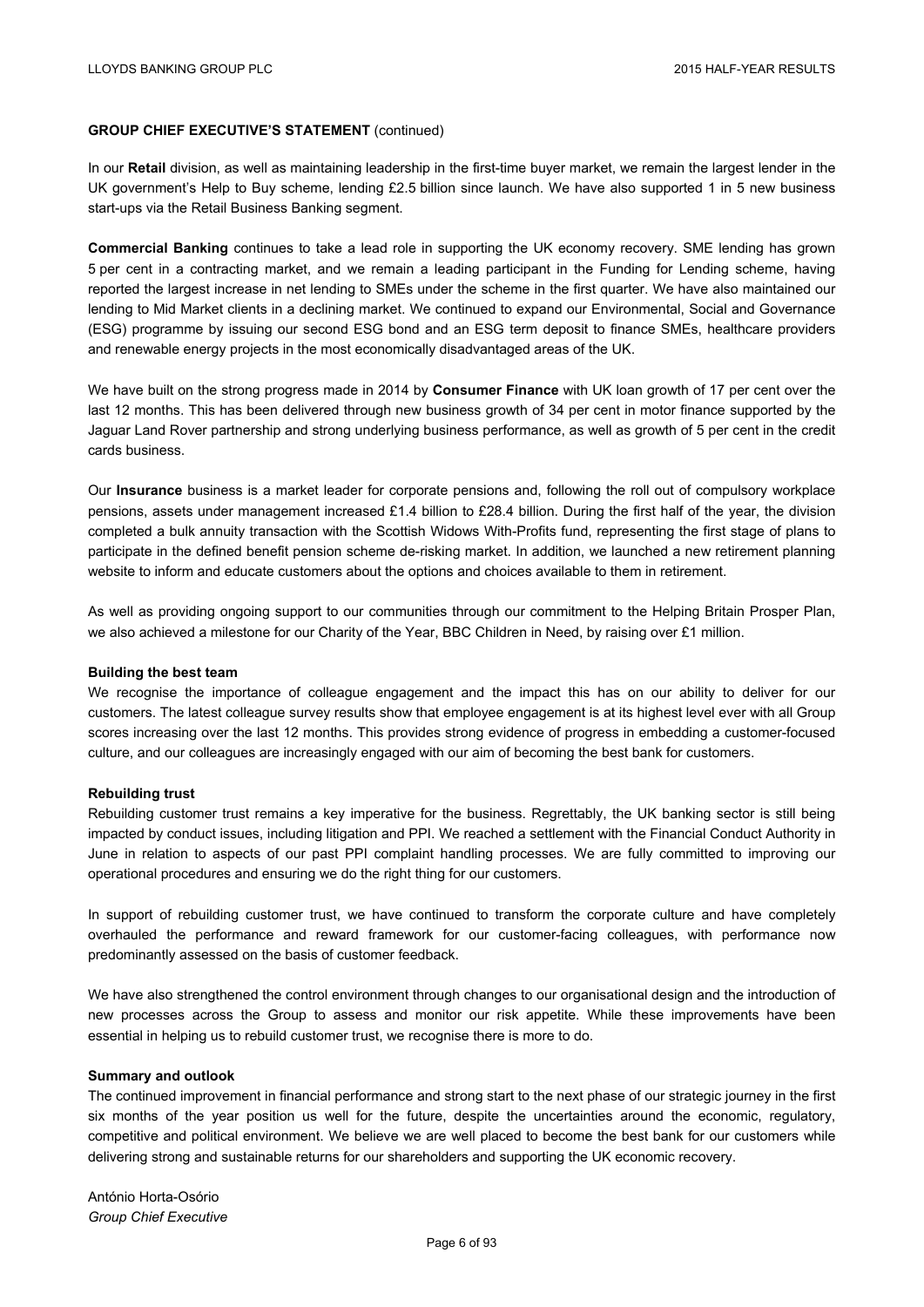## **Overview: strong underlying profitability and balance sheet**

The Group's underlying profit increased by 15 per cent in the first half of the year to £4,383 million, driven by a 2 per cent increase in income and a 75 per cent improvement in impairments, with operating costs flat despite increased investment in the business. Statutory profit before tax was £1,193 million, up 38 per cent from £863 million in 2014. This was after a charge of £660 million relating to the disposal of TSB as well as provisions for PPI totalling £1,400 million.

Total loans and advances to customers were £452 billion at 30 June 2015, 5 per cent lower than at 31 December 2014. Similarly, customer deposits of £417 billion at 30 June 2015 were 7 per cent lower than at 31 December 2014, with both of these trends principally reflecting the sale of TSB. Excluding TSB, loans and advances were 1 per cent lower, principally driven by reductions in the run-off portfolio. Customer deposits on an equivalent basis were also down 1 per cent, with increases in Commercial Banking more than offset by reductions in retail tactical deposits and online deposits within Consumer Finance.

The combination of strong underlying profitability and a 5 per cent reduction in risk-weighted assets resulted in a further improvement in the Group's common equity tier 1 ratio to 13.3 per cent at 30 June 2015 (31 December 2014: 12.8 per cent) after the 0.2 per cent impact of the interim dividend. The leverage ratio post dividend was maintained at 4.9 per cent (31 December 2014: 4.9 per cent). Tangible net asset value per share decreased to 53.5 pence with underlying profit more than offset by the impact of the sale of TSB, conduct provisions, adverse reserve movements and the payment of the 2014 dividend.

## **Total income**

|                                                   | Half-year<br>to 30 June<br>2015<br>£ million | Half-year<br>to 30 June<br>2014<br>£ million | <b>Change</b><br>% | Half-year<br>to 31 Dec<br>2014<br>£ million | <b>Change</b><br>% |
|---------------------------------------------------|----------------------------------------------|----------------------------------------------|--------------------|---------------------------------------------|--------------------|
| Net interest income                               | 5.715                                        | 5.404                                        | 6                  | 5.571                                       | 3                  |
| Other income                                      | 3,253                                        | 3,376                                        | (4)                | 3,091                                       | 5                  |
| <b>Total income</b>                               | 8,968                                        | 8,780                                        | 2                  | 8,662                                       | 4                  |
| Banking net interest margin                       | 2.62%                                        | 2.35%                                        | 27bp               | 2.45%                                       | 17bp               |
| Banking net interest margin incl. TSB             | 2.65%                                        | 2.40%                                        | 25 <sub>bp</sub>   | 2.49%                                       | 16bp               |
| Average interest-earning banking assets           | £444.8bn                                     | £465.6bn                                     | (4)                | £456.7bn                                    | (3)                |
| Average interest-earning banking assets incl. TSB | £455.6bn                                     | £488.7bn                                     | (7)                | £478.8bn                                    | (5)                |

Total income of £8,968 million was 2 per cent higher than in the first half of 2014, reflecting strong growth in net interest income, which more than offset a reduction in other income.

Net interest income increased 6 per cent to £5,715 million, largely driven by the continued improvement in net interest margin. The net interest margin of 2.62 per cent strengthened by 27 basis points compared to the first half of 2014 and by 17 basis points compared to the second half of 2014, with the continued pressure on asset prices more than offset by improved deposit pricing, lower funding costs, and the disposal of lower margin run-off assets.

In light of the strong trend in the first half and our future expectations, we have improved our net interest margin guidance for the 2015 full year to around 2.60 per cent.

Other income was 4 per cent lower at £3,253 million, principally reflecting a £155 million reduction from disposals and the run-off portfolio. The continued pressure in Retail due to changes in the regulatory environment has been more than offset by an improved performance in the other divisions. Insurance benefited from our entry into the bulk annuity market and the absence of the one-off charge relating to the corporate pensions fee cap, which affected the prior year result. In light of the 4 per cent increase in other income between the first and second quarters, the Group continues to expect other income to be broadly stable in 2015.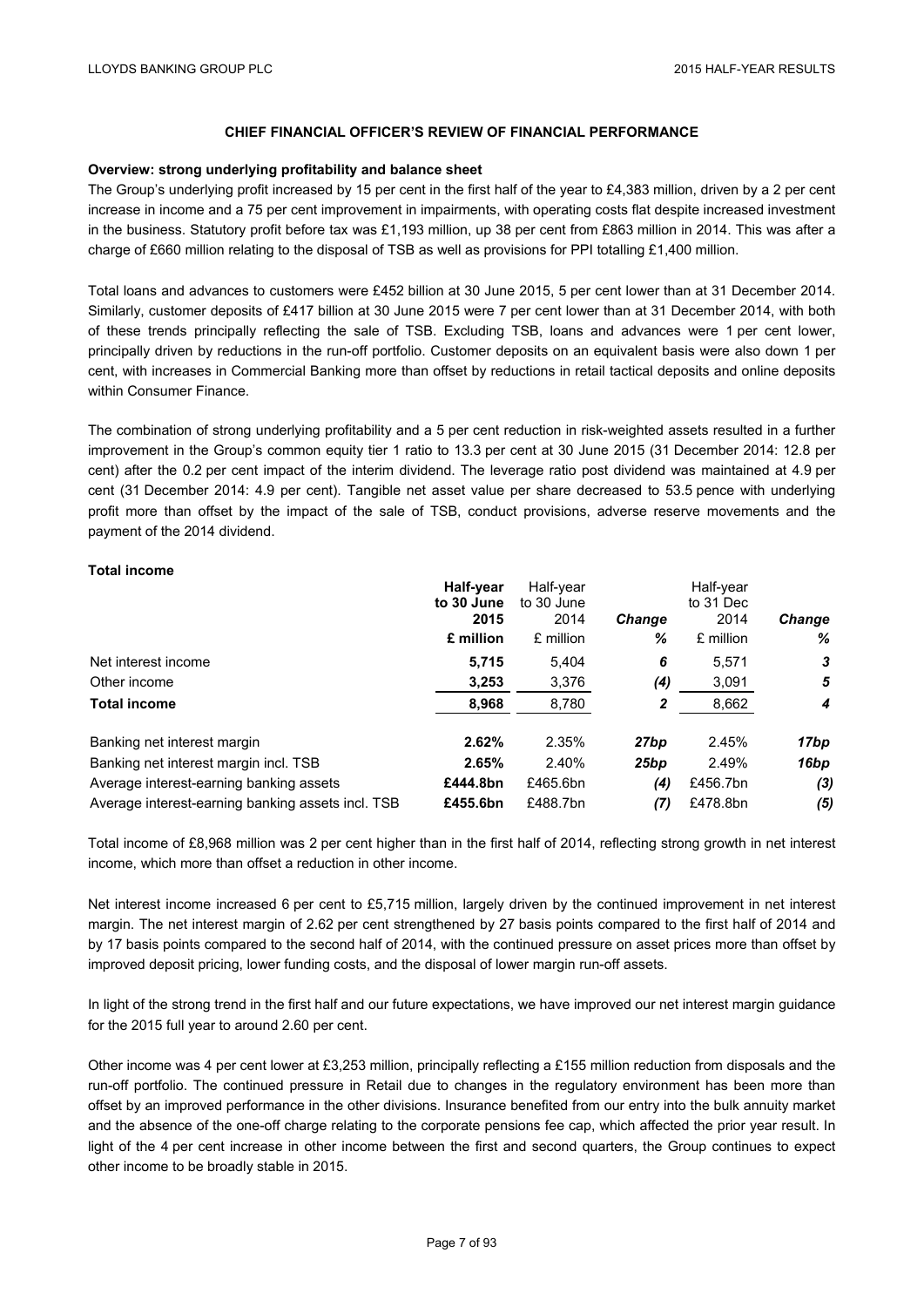| <b>Costs</b>                 |            |            |               |           |               |
|------------------------------|------------|------------|---------------|-----------|---------------|
|                              | Half-year  | Half-year  |               | Half-year |               |
|                              | to 30 June | to 30 June |               | to 31 Dec |               |
|                              | 2015       | 2014       | <b>Change</b> | 2014      | <b>Change</b> |
|                              | £ million  | £ million  | %             | £ million | %             |
| Operating costs              | 4.150      | 4.134      |               | 4,188     | 1             |
| Operating lease depreciation | 374        | 346        | (8)           | 374       |               |
| Costs                        | 4,524      | 4,480      | (1)           | 4,562     | 1             |
| Cost:income ratio            | 48.3%      | 49.0%      | $(0.7)$ pp    | 50.5%     | $(2.2)$ pp    |

 $1$  Operating lease depreciation deducted from income and costs.

Operating costs of £4,150 million were flat against the same period of 2014, with £276 million of incremental savings from the Simplification programmes and £79 million of reductions from business disposals, offset by pay and inflation of £54 million and a £191 million increase in investment in the business and £126 million of other costs.

The next phase of the Simplification programme has delivered £225 million of run-rate savings as at 30 June 2015 towards our target of £1 billion by the end of 2017.

The cost:income ratio of 48.3 per cent in the first half has improved compared with the first half of 2014 (49.0 per cent), reflecting the combined effect of higher income and a stable operating cost base as we continue to manage our cost base tightly. We continue to target year-on-year reductions in our market-leading cost:income ratio, which was 49.8 per cent for the full year 2014.

## **Impairment**

|                                    | Half-year  | Half-year  |               | Half-year |               |
|------------------------------------|------------|------------|---------------|-----------|---------------|
|                                    | to 30 June | to 30 June |               | to 31 Dec |               |
|                                    | 2015       | 2014       | <b>Change</b> | 2014      | <b>Change</b> |
|                                    | £ million  | £ million  | %             | £ million | ℅             |
| Ongoing business impairment charge | 211        | 383        | 45            | 516       | 59            |
| Run-off impairment charge          | (32)       | 324        | -             | (121)     | (74)          |
| Total impairment charge            | 179        | 707        | 75            | 395       | 55            |
| Asset quality ratio                | 0.09%      | 0.30%      | (21)bp        | 0.17%     | (8)bp         |
| Impaired loans as a % of advances  | 2.7%       | 5.1%       | $(2.4)$ pp    | 2.9%      | $(0.2)$ pp    |

The impairment charge was £179 million, 75 per cent lower than in the same period of 2014, driven by a significant reduction in run-off business and improvements in all banking divisions. This improvement reflects the result of effective risk management, improving economic conditions and the continued low interest rate environment. As in prior periods, the net charge has also benefited from significant provision releases, although these were lower than the level seen in the first half of 2014. The asset quality ratio in the first half was 0.09 per cent.

Given the low impairment charge and future expectations, we have improved our asset quality ratio guidance for the 2015 full year to around 15 basis points (previously around 25 basis points).

Impaired loans as a percentage of closing advances fell from 2.9 per cent at 31 December 2014 to 2.7 per cent, driven by reductions within both Commercial Banking and the run-off portfolios. Provisions as a percentage of impaired loans fell from 56.4 per cent to 55.1 per cent over the same period, reflecting the reduction in highly impaired assets.

On 30 July the Group announced the sale of a portfolio of Irish commercial loans. The pro forma impact of this sale would be to reduce the impaired loans as a percentage of closing advances from 2.7 per cent at 30 June to 2.2 per cent and to reduce the provisions as a percentage of impaired loans from 55.1 per cent at 30 June to 48.3 per cent.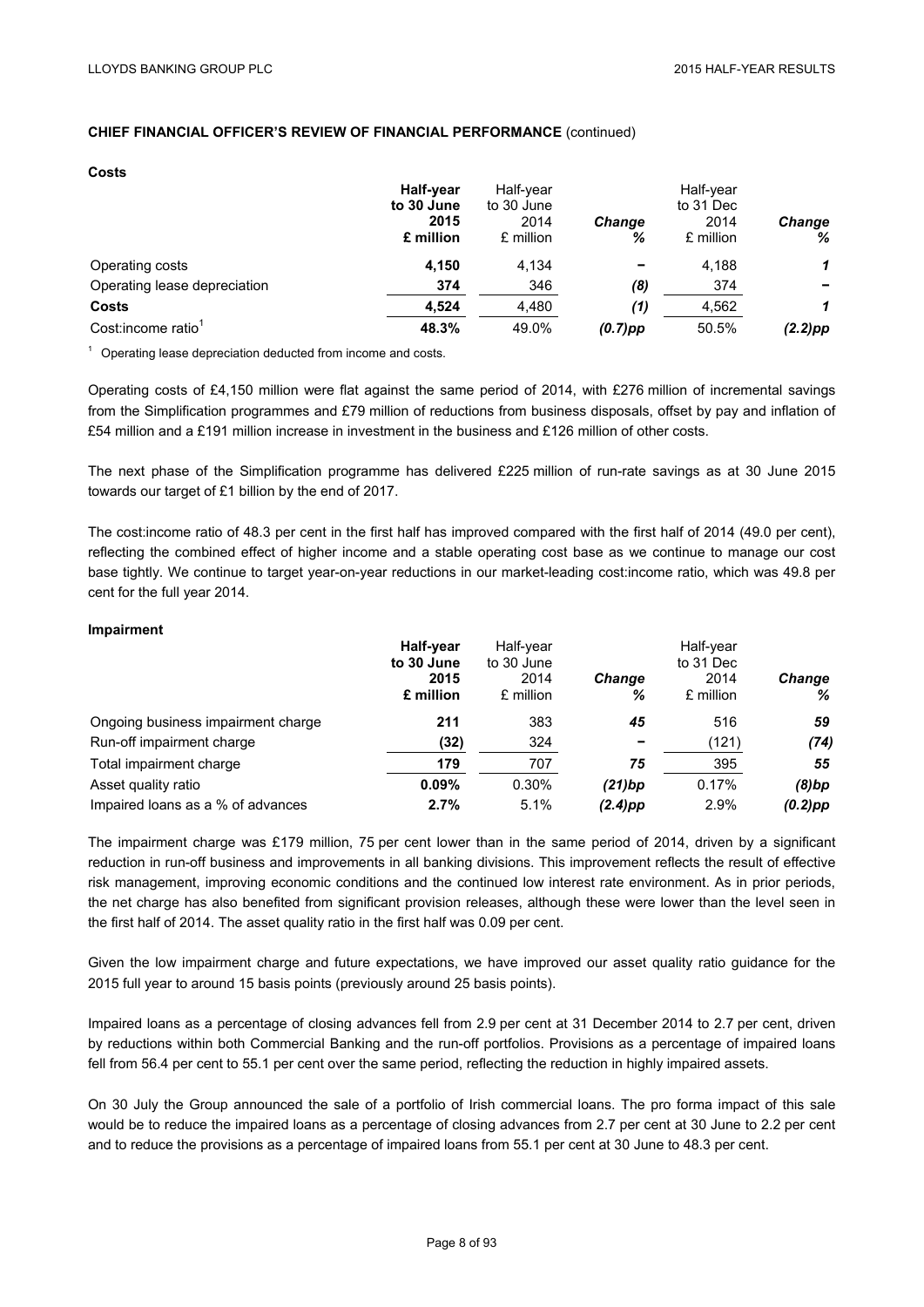## **Statutory profit**

Statutory profit before tax was £1,193 million compared to a pre-tax profit of £863 million in the first half of 2014. More detailed information on the reconciliation of underlying to statutory results is included on page 25.

|                                        | Half-year<br>to 30 June<br>2015<br>£ million | Half-year<br>to 30 June<br>2014<br>£ million | <b>Change</b><br>℅ | Half-year<br>to 31 Dec<br>2014<br>£ million | <b>Change</b><br>℅ |
|----------------------------------------|----------------------------------------------|----------------------------------------------|--------------------|---------------------------------------------|--------------------|
| <b>Underlying profit</b>               | 4,383                                        | 3,819                                        | 15                 | 3,937                                       | 11                 |
| Asset sales and other items:           |                                              |                                              |                    |                                             |                    |
| Asset sales and volatility             | (337)                                        | (1, 252)                                     |                    | 62                                          |                    |
| Fair value unwind                      | (77)                                         | (315)                                        |                    | (214)                                       |                    |
| Other items                            | (164)                                        | 539                                          |                    | (165)                                       |                    |
|                                        | (578)                                        | (1,028)                                      |                    | (317)                                       |                    |
| Simplification costs                   | (32)                                         | (519)                                        |                    | (447)                                       |                    |
| TSB:                                   |                                              |                                              |                    |                                             |                    |
| Build and dual running costs           | (85)                                         | (309)                                        |                    | (249)                                       |                    |
| Charge relating to disposal            | (660)                                        |                                              |                    |                                             |                    |
|                                        | (745)                                        | (309)                                        |                    | (249)                                       |                    |
| Payment protection insurance provision | (1,400)                                      | (600)                                        |                    | (1,600)                                     |                    |
| Other conduct provisions               | (435)                                        | (500)                                        |                    | (425)                                       |                    |
| Profit before tax - statutory          | 1,193                                        | 863                                          | 38                 | 899                                         | 33                 |
| Taxation                               | (268)                                        | (164)                                        |                    | (99)                                        |                    |
| Profit for the period                  | 925                                          | 699                                          | 32                 | 800                                         | 16                 |
|                                        |                                              |                                              |                    |                                             |                    |

## **Asset sales and other items**

The charge of £337 million for asset sales and volatility in the first half was largely driven by a £390 million reduction in the value of the Enhanced Capital Notes (ECN) embedded derivative, reflecting the change in value of the associated equity conversion feature. Asset sales and volatility in the first half of 2014 included the net loss of £1,136 million relating to the exchange of ECNs for Additional Tier 1 securities, partly offset by the £122 million gain on the disposal of Scottish Widows Investment Partnership.

The fair value unwind of £77 million was significantly lower than the equivalent figure of £315 million, reflecting the accelerated amortisation of a fair value adjustment.

The charge for other items of £164 million related to the amortisation of purchased intangibles. The equivalent charge of £171 million in the first half of 2014 was offset by £710 million of gains relating to the changes made to the Group's defined benefit pension schemes.

# **TSB**

The Group's results in 2015 include TSB for the first quarter only following the agreement in March to sell our remaining stake in the business to Banco Sabadell. The charge of £660 million relating to this sale reflects the net costs of the Transitional Service Agreement between the Group and TSB, the contribution to be provided by the Group to TSB in migrating to an alternative IT platform and the gain on sale. The sale to Banco Sabadell has now completed following the receipt of all regulatory and other approvals.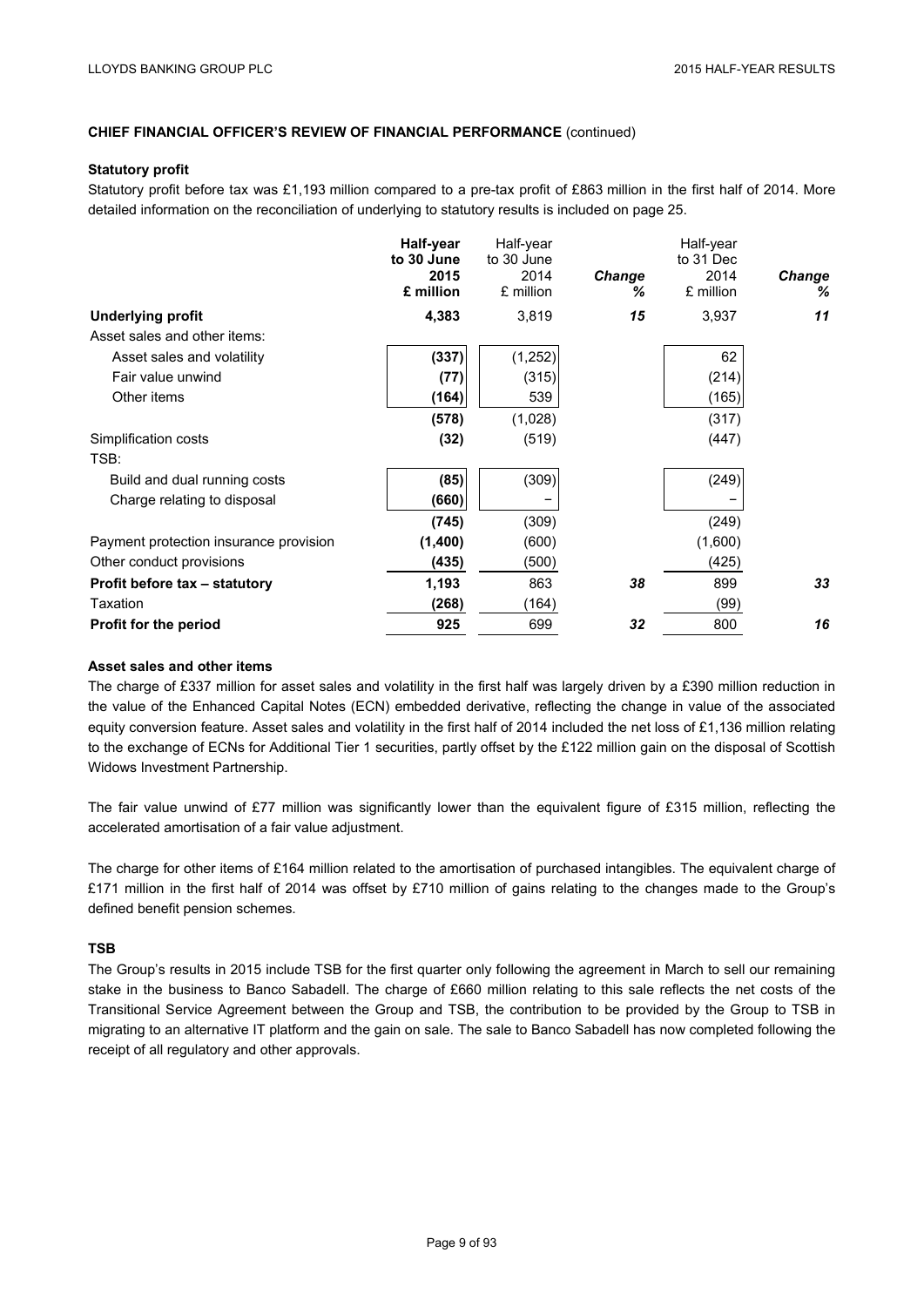## **PPI**

The Group increased the provision for expected PPI costs by a further £1.4 billion in the first half of 2015. This brings the total amount provided to £13.4 billion, of which £2.2 billion remains unutilised. The unutilised provision comprises elements to cover the Past Business Review (PBR), remediation activity and future reactive complaints including associated administration costs.

Our Past Business Review activity is nearing completion, with no further provisions taken in the first half. We have mailed 98 percent of the total PBR scope and the remaining 2 per cent of customers are expected to be mailed by the end of 2015.

We continue to progress with remediation. At the end of 2014, we had identified approximately 1.2 million previously defended and redressed cases for re-review. During the first half the scope of the programme has been extended by 0.2 million to approximately 1.4 million cases. We have now completed the review of 96 per cent of previously defended cases, which were prioritised given their complexity and the level of potential redress required. The remaining scope, including the review of previously redressed cases, is expected to be substantially completed by the end of the year. The changes in the scope of the programme, together with higher overturn and redress rates, has resulted in an additional provision of approximately £0.4 billion in the second quarter.

The volume of reactive PPI complaints in the first half of 2015 fell by 8 per cent compared with the first half of 2014, but was marginally higher than the fourth quarter 2014 run-rate and above expectations. Reactive complaints continue to be driven by Claims Management Company (CMC) activity. Higher than expected average redress, coupled with the revised forecast of complaint volumes and associated operational costs accounts for £1.0 billion of the provision taken in the second quarter.

The cash payment in the first half of 2015 was £1.7 billion and included remediation and PBR payments. As indicated, the PBR and remediation programmes are expected to be substantially complete by the end of this year, slightly later than originally envisaged. The monthly run-rate spend of these programmes is expected to reduce significantly from the current level of around £140 million to around £30 million at the end of this year with an associated reduction in operating costs.

A number of risks and uncertainties remain, in particular in respect of complaint volumes, which are primarily driven by CMC activity. The current provision assumes a significant decrease in reactive complaint volumes over the next 18 months, compared with trends in recent quarters. If this decline is delayed by six months and reactive complaints remain at the same level as the first half of 2015, this would lead to an additional provision of approximately £1.0 billion at the end of the year; a similar level of provisioning would be required for each six months of flat complaint volumes in 2016.

## **Other conduct provisions**

In the first half of 2015, the Group incurred a further charge of £435 million in respect of a number of matters affecting the Retail, Commercial Banking and Consumer Finance divisions. Within this total, £318 million of provisions related to potential claims and remediation in respect of products sold through the branch network and continuing investigation of matters highlighted through industry wide regulatory reviews, as well as legacy product sales and historical systems and controls such as those governing legacy incentive schemes. This includes £175 million in respect of complaints relating to Packaged Bank Accounts. In addition, the charge included the previously announced settlement of £117 million that the Group reached with the Financial Conduct Authority with regard to aspects of its PPI complaint handling process during the period March 2012 to May 2013.

## **Taxation**

The tax charge for the first half of 2015 was £268 million, representing an effective tax rate of 22.5 per cent.

Following recent tax changes, we now expect our medium term tax rate to be around 30 per cent.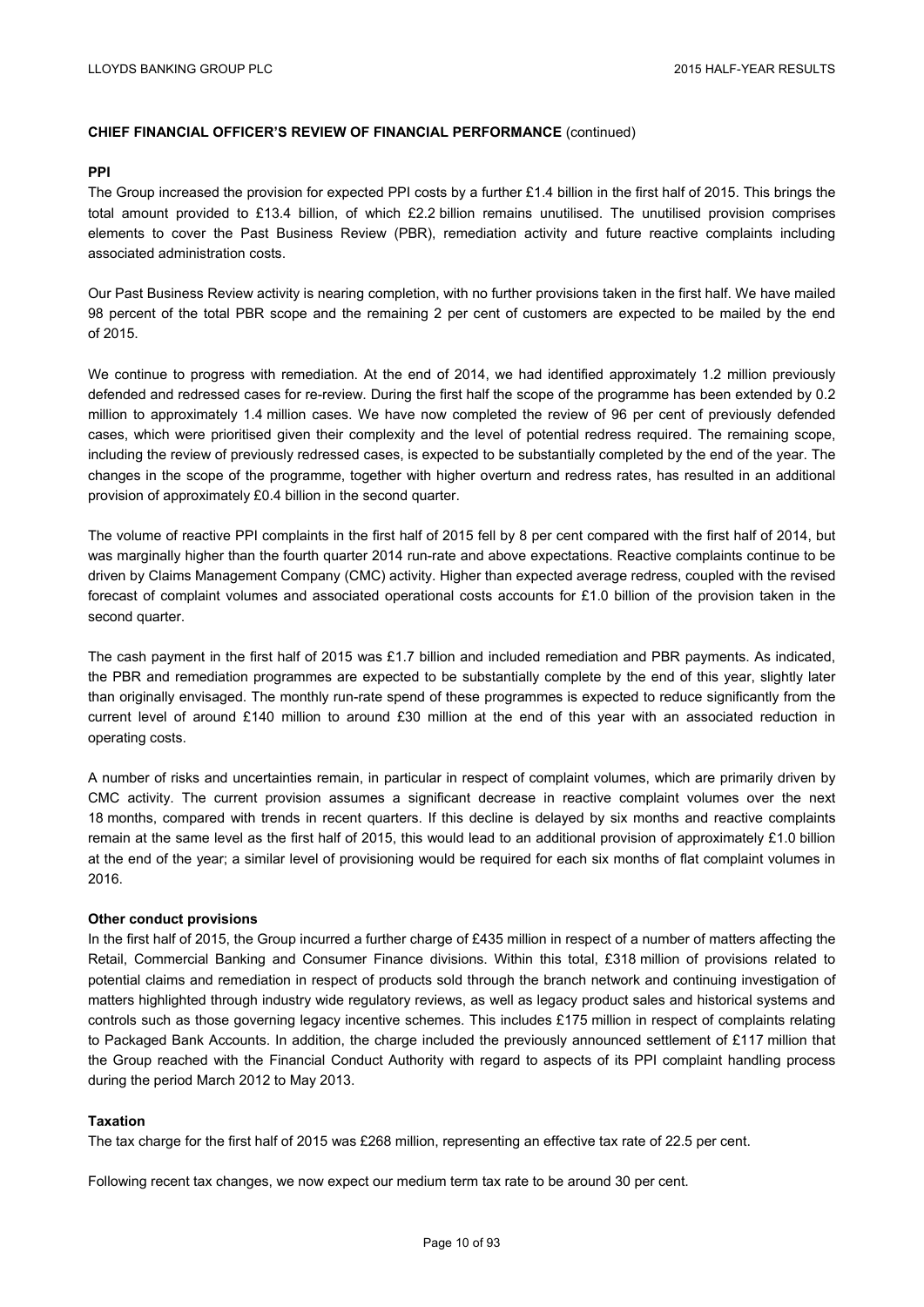#### **Return on equity**

|                                      | <b>Half-vear</b><br>to 30 June | Half-vear<br>to 30 June |                   |       |               |
|--------------------------------------|--------------------------------|-------------------------|-------------------|-------|---------------|
|                                      | 2015                           | 2014                    | <b>Change</b>     | 2014  | <b>Change</b> |
| Underlying return on required equity | 16.2%                          | 14.0%                   | 2.2 <sub>pp</sub> | 13.3% | 2.9pp         |
| Statutory return on required equity  | 3.7%                           | 3.1%                    | 0.6pp             | 2.9%  | $0.8$ pp      |

The underlying return on required equity of 16.2 per cent and statutory return on required equity of 3.7 per cent have both improved significantly compared to both the first and the second half of 2014, reflecting the strong growth in underlying profit and the higher statutory profit.

## **Funding, liquidity and capital ratios**

|                                                      | At 30 June | At 31 Dec | <b>Change</b> |
|------------------------------------------------------|------------|-----------|---------------|
|                                                      | 2015       | 2014      | %             |
| Wholesale funding                                    | £116bn     | £116bn    |               |
| Wholesale funding <1 year maturity                   | £39bn      | £41bn     | (5)           |
| Of which money-market funding $\leq$ 1 year maturity | £20bn      | £19bn     | 5             |
| Loan to deposit ratio                                | 109%       | 107%      | 2pp           |
| Primary liquid assets                                | £109bn     | £109bn    |               |
| Common equity tier 1 capital ratio <sup>2</sup>      | 13.3%      | 12.8%     | $0.5$ pp      |
| Transitional tier 1 capital ratio                    | 16.8%      | 16.5%     | $0.3$ pp      |
| Transitional total capital ratio                     | 21.7%      | 22.0%     | $(0.3)$ pp    |
| Leverage ratio                                       | 4.9%       | 4.9%      |               |
| Risk-weighted assets                                 | £227bn     | £240bn    | (5)           |
| Shareholders' equity                                 | £42bn      | £43bn     | (2)           |

Excludes balances relating to margins of £1.9 billion (31 December 2014: £2.8 billion) and settlement accounts of £1.4 billion (31 December 2014: £1.4 billion). 2

Common equity tier 1 ratio is the same on both fully loaded and transitional bases.

Wholesale funding has remained stable at £116 billion, of which £39 billion, or 34 per cent, has a maturity of less than one year (31 December 2014: £41 billion, representing 35 per cent). The Group's total wholesale funding remains broadly matched by its strong primary liquid asset portfolio, which is unchanged at £109 billion.

The Group continued to strengthen its capital position, with the common equity tier 1 (CET1) ratio post dividend increasing from 12.8 per cent to 13.3 per cent in the first half, after a net 0.3 percentage point decrease as a result of the TSB disposal, of which 0.2 percentage points was recognised in the first quarter. The overall improvement in the ratio was driven by a combination of underlying profit and a reduction in risk-weighted assets, partly offset by the charges relating to PPI and other conduct provisions.

Risk-weighted assets reduced by 5 per cent, or £13 billion, in the first half of the year, to £227 billion (31 December 2014: £240 billion), primarily due to the completion of the sale of TSB, active portfolio management, and improvements in credit quality.

The Group's leverage ratio has remained stable at 4.9 per cent, with the impact of the reduction in tier 1 capital broadly offset by the reduction in balance sheet assets arising, in part, from the disposal of TSB.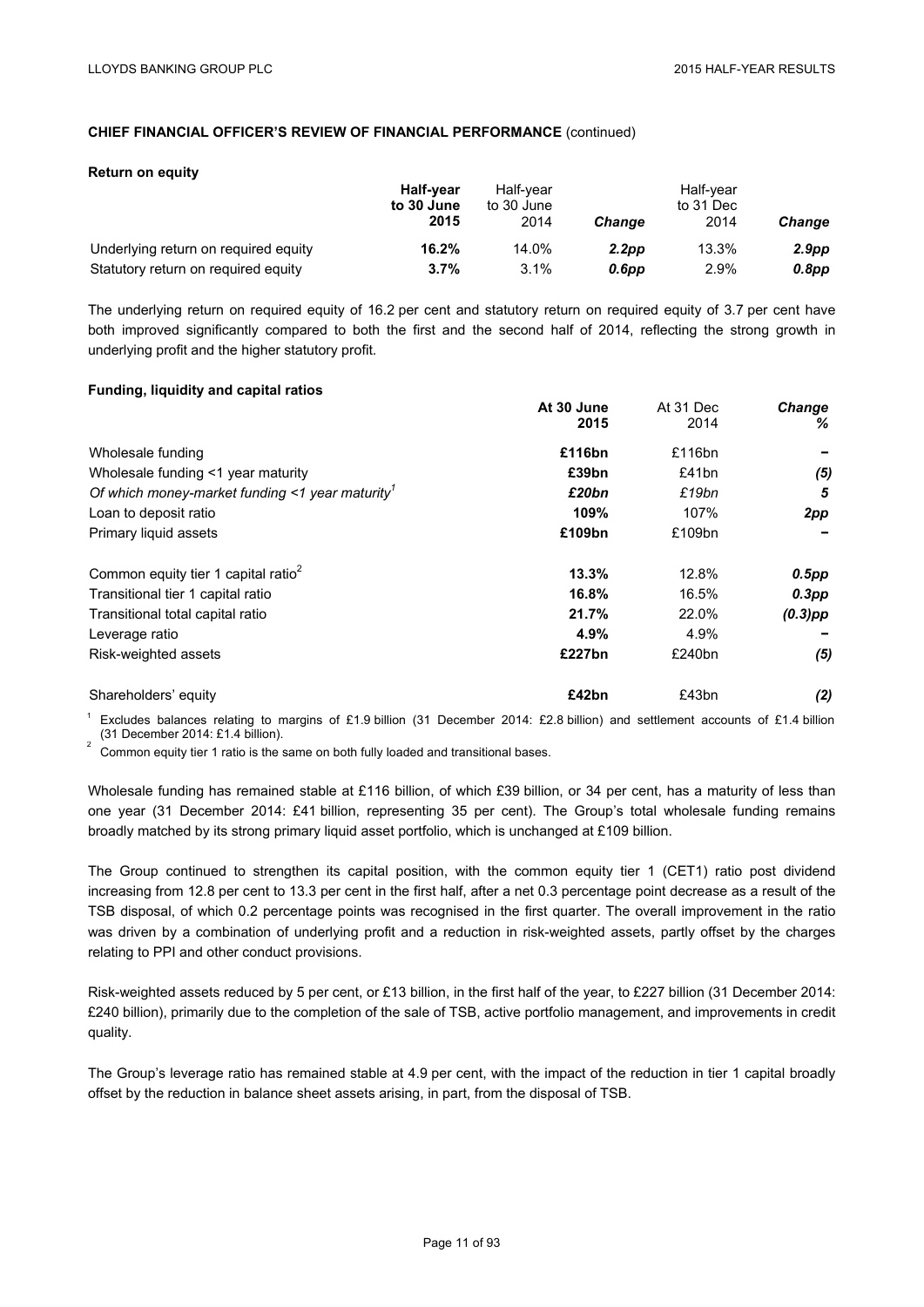### **Dividend**

The Group is announcing today an interim dividend of 0.75 per share, amounting to £535 million.

The Group has a strong capital position with a CET1 ratio of 13.3 per cent and a leverage ratio of 4.9 per cent. We continue to expect to generate 150-200 basis points of capital per year enabling us to support sustainable growth in the business and help Britain prosper whilst delivering sustainable returns for shareholders.

The Group's aim is to have a dividend policy that is both progressive and sustainable. We recommenced payment at the full year and, as we have previously indicated, we expect ordinary dividends to increase over the medium term with a dividend payout ratio of at least 50 per cent of sustainable earnings.

In addition, going forward the Board will give due consideration, subject to the circumstances at the time, to the distribution of surplus capital through the use of special dividends or share buy-backs. Surplus capital represents capital over and above the amount management wish to retain to grow the business, meet regulatory requirements and cover uncertainties. The amount of retained capital is likely to vary from time to time depending on circumstances, but is currently around 12 per cent plus an amount broadly equivalent to a further year's ordinary dividend.

## **Conclusion**

The Group has made a strong start to the next phase of its strategic journey in the first half of 2015, with loan growth in key customer segments, an improved net interest margin, tight cost management and a significant reduction in impairment charges reflected in a strong underlying performance and a statutory profit of £1,193 million. This performance, coupled with the continued strengthening of the Group's common equity tier 1 ratio, has enabled us to declare an interim dividend of 0.75 pence per share. The combination of the Group's balance sheet strength, clear strategic focus and differentiated business model positions the Group well for further progress in 2015 and beyond.

George Culmer *Chief Financial Officer*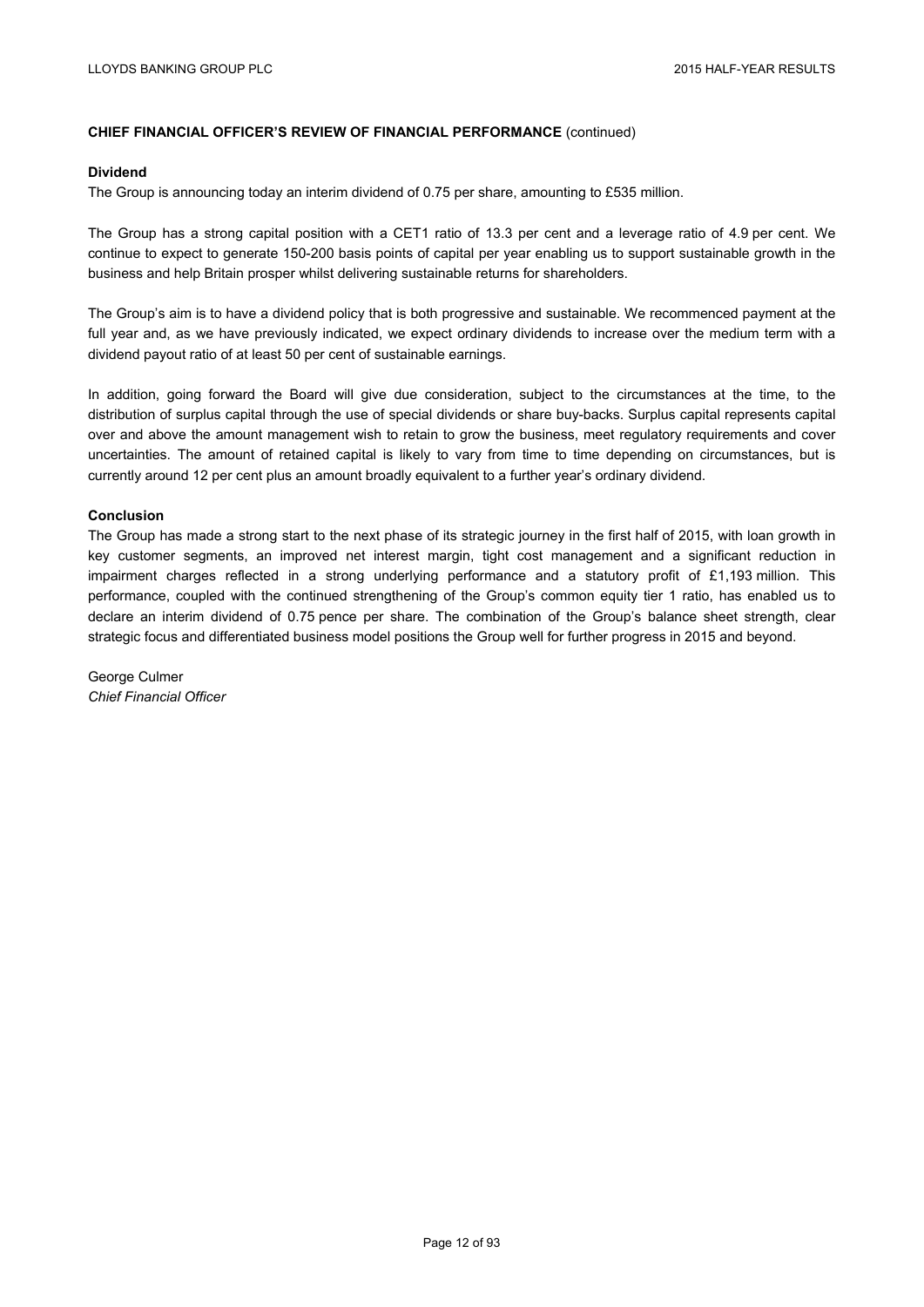# **UNDERLYING BASIS – SEGMENTAL ANALYSIS**

| Half-year to 30 June 2015                | Retail<br>£m | <b>Commercial</b><br><b>Banking</b><br>£m | <b>Consumer</b><br><b>Finance</b><br>£m | <b>Insurance</b><br>£m | Run-off and<br><b>Central</b><br>items<br>£m | Group<br>£m |
|------------------------------------------|--------------|-------------------------------------------|-----------------------------------------|------------------------|----------------------------------------------|-------------|
| Net interest income                      | 3,743        | 1,234                                     | 658                                     | (73)                   | 153                                          | 5,715       |
| Other income                             | 559          | 1,023                                     | 677                                     | 1,025                  | (31)                                         | 3,253       |
| <b>Total income</b>                      | 4,302        | 2,257                                     | 1,335                                   | 952                    | 122                                          | 8,968       |
| Operating costs                          | (2, 300)     | (1, 043)                                  | (403)                                   | (368)                  | (36)                                         | (4, 150)    |
| Operating lease depreciation             |              | (14)                                      | (353)                                   |                        | (7)                                          | (374)       |
| Costs                                    | (2, 300)     | (1,057)                                   | (756)                                   | (368)                  | (43)                                         | (4, 524)    |
| Impairment                               | (163)        | (7)                                       | (40)                                    |                        | 31                                           | (179)       |
| <b>Underlying profit excl. TSB</b>       | 1,839        | 1,193                                     | 539                                     | 584                    | 110                                          | 4,265       |
| <b>TSB</b>                               |              |                                           |                                         |                        |                                              | 118         |
| <b>Underlying profit</b>                 |              |                                           |                                         |                        |                                              | 4,383       |
| Banking net interest margin <sup>1</sup> | 2.44%        | 2.81%                                     | 6.26%                                   |                        |                                              | 2.62%       |
| Asset quality ratio <sup>1</sup>         | 0.10%        | 0.04%                                     | 0.38%                                   |                        |                                              | 0.09%       |
| Return on risk-weighted assets           | 5.55%        | 2.29%                                     | 5.19%                                   |                        |                                              | 3.78%       |
| Return on assets                         | 1.17%        | 1.06%                                     | 4.16%                                   |                        |                                              | 1.05%       |
|                                          |              |                                           |                                         |                        | Run-off and                                  |             |
|                                          |              | Commercial                                | Consumer                                |                        | Central                                      |             |
| Half-year to 30 June 2014                | Retail<br>£m | Banking<br>£m                             | Finance                                 | Insurance              | items                                        | Group<br>£m |
| Net interest income                      | 3,493        | 1,234                                     | £m<br>645                               | £m<br>(64)             | £m<br>96                                     | 5,404       |
| Other income                             | 700          | 984                                       | 675                                     | 854                    | 163                                          | 3,376       |
| Total income                             | 4,193        | 2,218                                     | 1,320                                   | 790                    | 259                                          | 8,780       |
| Operating costs                          | (2, 207)     | (1,022)                                   | (389)                                   | (329)                  | (187)                                        | (4, 134)    |
| Operating lease depreciation             |              | (11)                                      | (319)                                   |                        | (16)                                         | (346)       |
| Costs                                    | (2, 207)     | (1,033)                                   | (708)                                   | (329)                  | (203)                                        | (4, 480)    |
| Impairment                               | (276)        | (29)                                      | (78)                                    |                        | (324)                                        | (707)       |
| Underlying profit (loss) excl. TSB       | 1,710        | 1,156                                     | 534                                     | 461                    | (268)                                        | 3,593       |
| <b>TSB</b>                               |              |                                           |                                         |                        |                                              | 226         |
| Underlying profit                        |              |                                           |                                         |                        |                                              | 3,819       |
| Banking net interest margin <sup>1</sup> | 2.28%        | 2.63%                                     | 6.69%                                   |                        |                                              | 2.35%       |
| Asset quality ratio <sup>1</sup>         | 0.18%        | 0.05%                                     | 0.78%                                   |                        |                                              | 0.30%       |
| Return on risk-weighted assets           | 4.82%        | 1.96%                                     | 5.20%                                   |                        |                                              | 2.90%       |
| Return on assets                         | 1.09%        | 1.01%                                     | 4.30%                                   |                        |                                              | 0.92%       |
|                                          |              |                                           |                                         |                        | Run-off and                                  |             |
|                                          |              | Commercial                                | Consumer                                |                        | Central                                      |             |
| Half-year to 31 Dec 2014                 | Retail       | Banking                                   | Finance                                 | Insurance              | items                                        | Group       |
| Net interest income                      | £m<br>3,586  | £m<br>1,246                               | £m<br>645                               | £m<br>(67)             | £m<br>161                                    | £m<br>5,571 |
| Other income                             | 512          | 972                                       | 689                                     | 871                    | 47                                           | 3,091       |
| Total income                             | 4,098        | 2,218                                     | 1,334                                   | 804                    | 208                                          | 8,662       |
| Operating costs                          | (2, 257)     | (1, 101)                                  | (373)                                   | (343)                  | (114)                                        | (4, 188)    |
| Operating lease depreciation             |              | (13)                                      | (348)                                   |                        | (13)                                         | (374)       |
| Costs                                    | (2, 257)     | (1, 114)                                  | (721)                                   | (343)                  | (127)                                        | (4, 562)    |
| Impairment                               | (323)        | (54)                                      | (137)                                   |                        | 119                                          | (395)       |
| Underlying profit excl. TSB              | 1,518        | 1,050                                     | 476                                     | 461                    | 200                                          | 3,705       |
| <b>TSB</b>                               |              |                                           |                                         |                        |                                              | 232         |
| Underlying profit                        |              |                                           |                                         |                        |                                              | 3,937       |
| Banking net interest margin <sup>1</sup> | 2.29%        | 2.70%                                     | 6.30%                                   |                        |                                              | 2.45%       |
| Asset quality ratio <sup>1</sup>         | 0.20%        | 0.10%                                     | 1.30%                                   |                        |                                              | 0.17%       |
| Return on risk-weighted assets           | 4.36%        | 1.88%                                     | 4.49%                                   |                        |                                              | 3.14%       |
| Return on assets                         | 0.95%        | 0.87%                                     | 3.79%                                   |                        |                                              | 0.92%       |
|                                          |              |                                           |                                         |                        |                                              |             |

 $1$  Excluding TSB.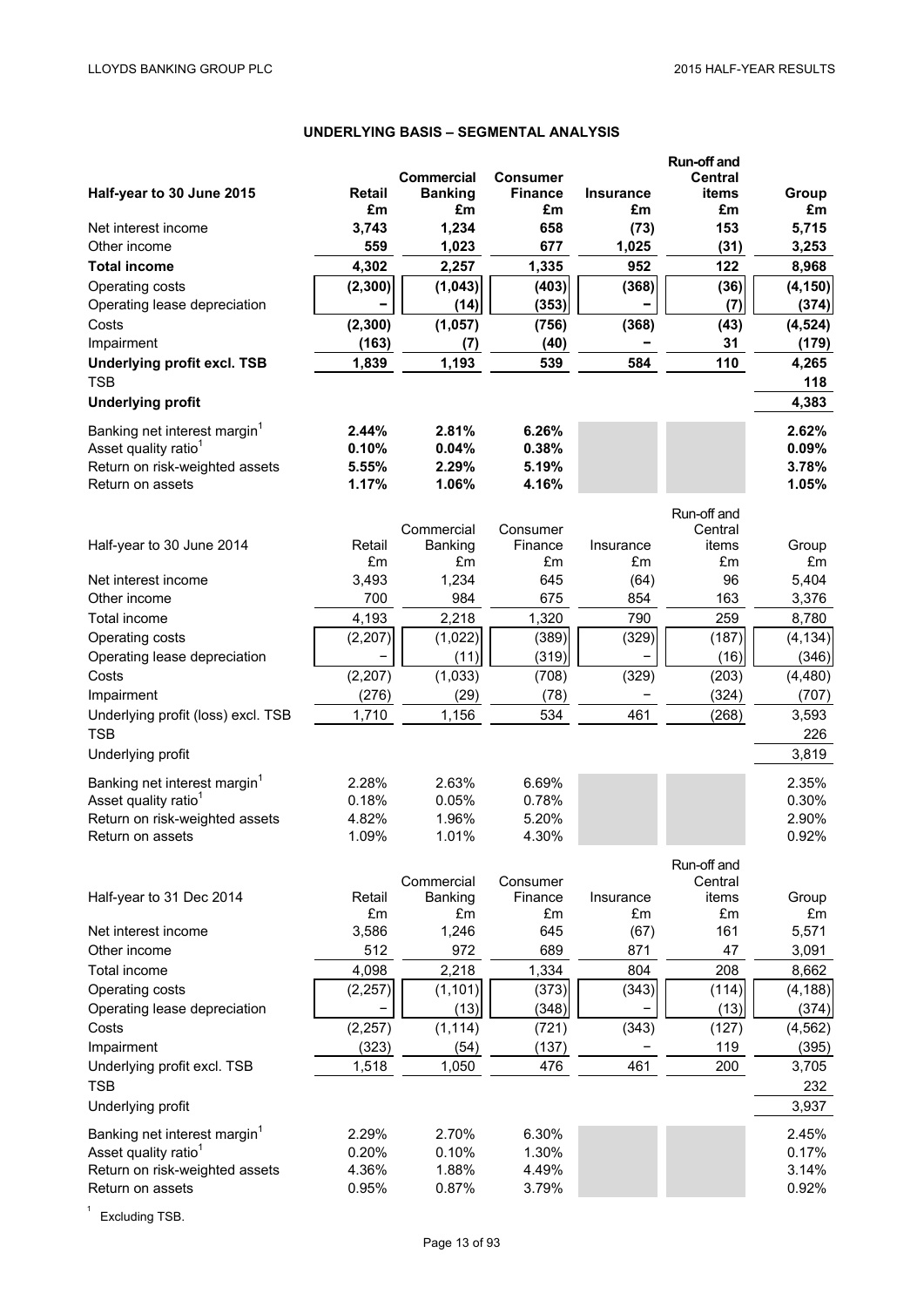|                                           | <b>Loans and</b><br>advances |                       | <b>Customer</b><br>deposits |                       | <b>Total customer</b><br>balances <sup>1</sup> |                       | <b>Risk-weighted</b><br>assets |                       |
|-------------------------------------------|------------------------------|-----------------------|-----------------------------|-----------------------|------------------------------------------------|-----------------------|--------------------------------|-----------------------|
|                                           | 30 June<br>2015<br>£bn       | 31 Dec<br>2014<br>£bn | 30 June<br>2015<br>£bn      | 31 Dec<br>2014<br>£bn | 30 June<br>2015<br>£bn                         | 31 Dec<br>2014<br>£bn | 30 June<br>2015<br>£bn         | 31 Dec<br>2014<br>£bn |
| Retail                                    | 312.9                        | 315.2                 | 278.2                       | 285.5                 | 591.1                                          | 600.7                 | 65.9                           | 67.7                  |
| <b>Commercial Banking</b>                 | 100.2                        | 100.9                 | 125.4                       | 119.9                 | 225.6                                          | 220.8                 | 102.8                          | 106.2                 |
| <b>Consumer Finance</b>                   | 21.8                         | 20.9                  | 11.4                        | 15.0                  | 36.4                                           | 39.0                  | 21.0                           | 20.9                  |
| Run-off and<br>Central items<br>Threshold | 17.4                         | 19.0                  | 1.5                         | 2.1                   | 18.9                                           | 21.1                  | 27.1                           | 28.9                  |
| risk-weighted assets                      |                              |                       |                             |                       |                                                |                       | 10.2                           | 10.8                  |
| Group excl. TSB                           | 452.3                        | 456.0                 | 416.5                       | 422.5                 | 872.0                                          | 881.6                 | 227.0                          | 234.5                 |
| <b>TSB</b>                                |                              | 21.6                  |                             | 24.6                  |                                                | 46.2                  |                                | 5.2                   |
| Group                                     | 452.3                        | 477.6                 | 416.5                       | 447.1                 | 872.0                                          | 927.8                 | 227.0                          | 239.7                 |

# **UNDERLYING BASIS – SEGMENTAL ANALYSIS**

<sup>1</sup> Total customer balances include loans and advances to customers, customer deposit balances and Consumer Finance operating lease assets.

# **UNDERLYING BASIS – QUARTERLY INFORMATION**

| Group                                    | Quarter<br>ended<br>30 June<br>2015<br>£m | Quarter<br>ended<br>31 Mar<br>2015<br>£m | Quarter<br>ended<br>31 Dec<br>2014<br>£m | Quarter<br>ended<br>30 Sept<br>2014<br>£m | Quarter<br>ended<br>30 June<br>2014<br>£m |
|------------------------------------------|-------------------------------------------|------------------------------------------|------------------------------------------|-------------------------------------------|-------------------------------------------|
| Net interest income                      | 2,886                                     | 2,829                                    | 2,730                                    | 2,841                                     | 2,794                                     |
| Other income                             | 1,661                                     | 1,592                                    | 1,513                                    | 1,578                                     | 1,696                                     |
| <b>Total income</b>                      | 4,547                                     | 4,421                                    | 4,243                                    | 4,419                                     | 4,490                                     |
| Costs                                    |                                           |                                          |                                          |                                           |                                           |
| Operating costs                          | (2, 130)                                  | (2,020)                                  | (2, 221)                                 | (1,967)                                   | (2, 103)                                  |
| Operating lease depreciation             | (191)                                     | (183)                                    | (195)                                    | (179)                                     | (173)                                     |
| Costs                                    | (2, 321)                                  | (2, 203)                                 | (2, 416)                                 | (2, 146)                                  | (2, 276)                                  |
| Impairment                               | (21)                                      | (158)                                    | (159)                                    | (236)                                     | (300)                                     |
| <b>Underlying profit excluding TSB</b>   | 2,205                                     | 2,060                                    | 1,668                                    | 2,037                                     | 1,914                                     |
| <b>TSB</b>                               |                                           | 118                                      | 114                                      | 118                                       | 105                                       |
| <b>Underlying profit</b>                 | 2,205                                     | 2,178                                    | 1,782                                    | 2,155                                     | 2,019                                     |
| Asset sales and other items              | (385)                                     | (193)                                    | (49)                                     | (268)                                     | (1,063)                                   |
| Simplification costs                     | (6)                                       | (26)                                     | (316)                                    | (131)                                     | (225)                                     |
| <b>TSB costs</b>                         |                                           | (745)                                    | (144)                                    | (105)                                     | (137)                                     |
| Conduct provisions                       | (1, 835)                                  |                                          | (1, 125)                                 | (900)                                     | (1, 100)                                  |
| Statutory (loss) profit before tax       | (21)                                      | 1,214                                    | 148                                      | 751                                       | (506)                                     |
| Banking net interest margin <sup>1</sup> | 2.65%                                     | 2.60%                                    | 2.42%                                    | 2.47%                                     | 2.44%                                     |
| Cost:income ratio <sup>1,2</sup>         | 48.9%                                     | 47.7%                                    | 54.9%                                    | 46.4%                                     | 48.7%                                     |
| Asset quality ratio <sup>1</sup>         | 0.03%                                     | 0.14%                                    | 0.14%                                    | 0.19%                                     | 0.25%                                     |
| Return on risk-weighted assets           | 3.84%                                     | 3.73%                                    | 2.89%                                    | 3.37%                                     | 3.09%                                     |
| Return on assets                         | 1.06%                                     | 1.05%                                    | 0.83%                                    | 1.01%                                     | 0.97%                                     |

<sup>1</sup> Excluding TSB.<br><sup>2</sup> Operating lease depreciation deducted from income and costs.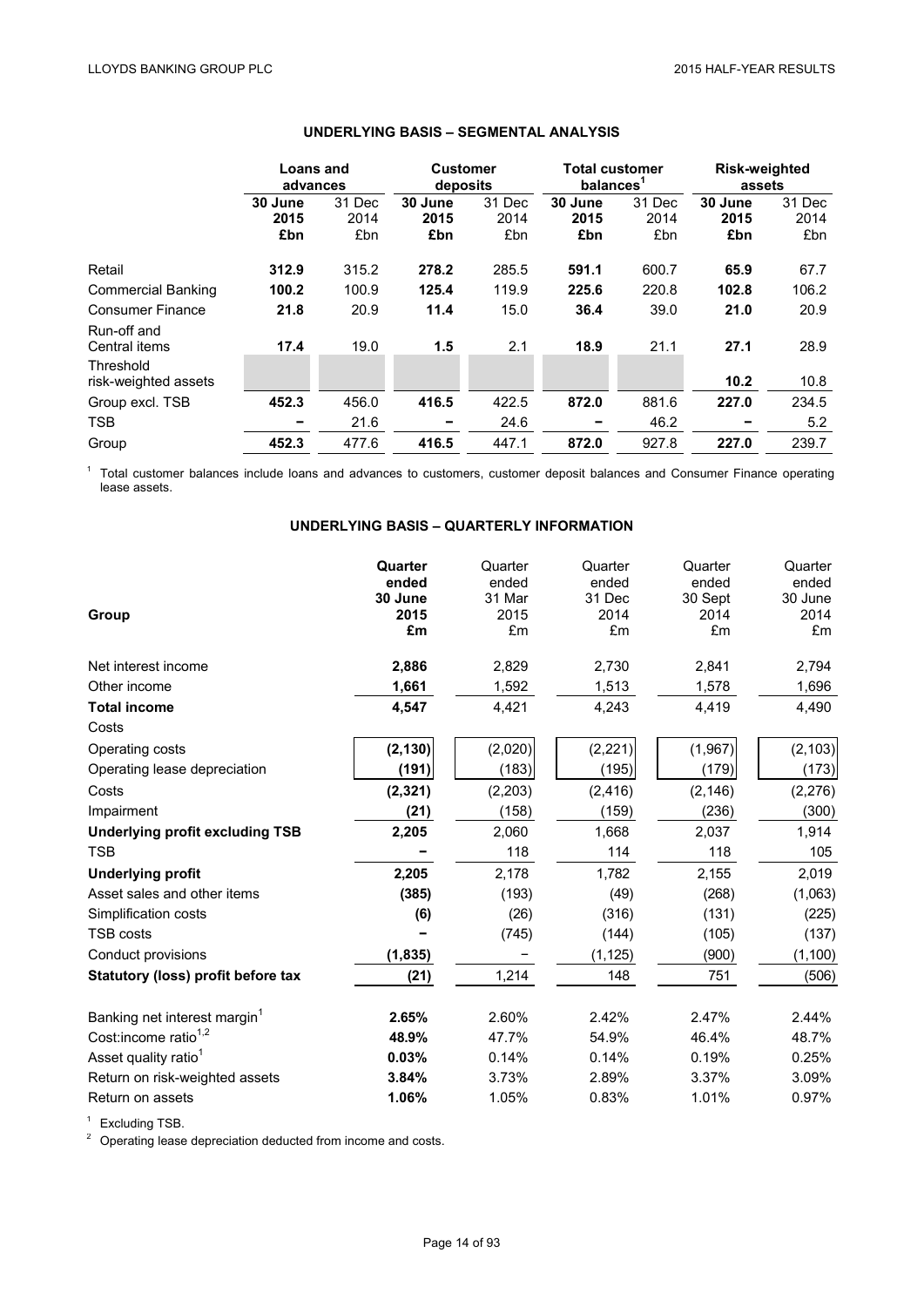# **DIVISIONAL HIGHLIGHTS**

## **RETAIL**

Retail offers a broad range of financial service products, including current accounts, savings, personal loans and mortgages, to UK personal customers, including Wealth and small business customers. It is also a distributor of insurance, protection and credit cards, and a range of long-term savings and investment products. Retail's aim is to be the best bank for customers in the UK, by building deep and enduring relationships that deliver value to customers, and by providing them with greater choice and flexibility. Retail will maintain its multi-brand and multi-channel strategy, and continue to simplify the business and provide more transparent products, helping to improve service levels and reduce conduct risks.

## **Progress against strategic initiatives**

- Continued development of our digital capability. Our online user base has increased to over 11 million customers, with over 5.9 million active mobile users.
- Continued to attract new customers through positive switching activity, particularly through the Halifax challenger brand which has attracted around 120,000 customers in the first half of 2015.
- Club Lloyds proposition has been strengthened by the addition of new home insurance and cards offers, helping to attract a further 200,000 customers in the first half of 2015.
- Developed a market leading Young Savers proposition, with around 250,000 children's savings accounts opened in the first half of 2015, helping develop a savings culture in young people and allowing us to start building long lasting relationships with these customers.
- Achieved £16 billion of gross new mortgage lending in in the first half of 2015. Launched a new online application process that allows customers to reach Agreement in Principle to borrow, improving efficiency for both customers and the business.
- On track to deliver our lending commitment to first-time buyers, providing 1 in 4 mortgages. Retail continues to be a leading supporter of the UK government's Help to Buy scheme, with lending of £2.5 billion under the mortgage guarantee element of the scheme since launch.
- Exceeded our lending commitment, supporting over 1 in 5 new business start-ups. Improved our proposition to small business customers, launching a range of new to market products and services.
- Enhanced proposition for investment customers, becoming the first UK Bank to offer investment advice through video-conferencing and screen sharing.
- Increased Net Promoter Scores across all channels in in the first half of 2015.

# **Financial performance**

- Underlying profit increased 8 per cent to £1,839 million.
- Net interest income increased 7 per cent. Margin has increased 16 basis points to 2.44 per cent, driven by improved deposit margin and mix, more than offsetting reduced lending rates.
- Other income down 20 per cent. Lower protection income following the removal of face-to-face advised standalone protection roles in branches, lower wealth income following regulatory changes.
- Costs increased 4 per cent to £2,300 million, with operational efficiencies funding increased investment in the business.
- Impairment reduced 41 per cent to £163 million, driven by lower unsecured charges due to lower impaired loan and arrears balances. Secured coverage was broadly flat at 36 per cent.
- Return on risk-weighted assets increased 73 basis points driven by 3 per cent reduction to risk-weighted assets and 8 per cent increase to underlying profit.

## **Balance sheet**

- Loans and advances to customers fell 1 per cent to £312.9 billion with the open mortgage book (excluding specialist mortgage book and Intelligent Finance) increasing 1 per cent versus June 2014.
- Customer deposits decreased 3 per cent to £278.2 billion, with more expensive tactical balances down 12 per cent to £33.2 billion, reflecting lower lending growth and actions to protect interest margins.
- Risk-weighted assets decreased by £1.8 billion to £65.9 billion, driven by an improvement in the credit quality of assets and a modest contraction to lending balances.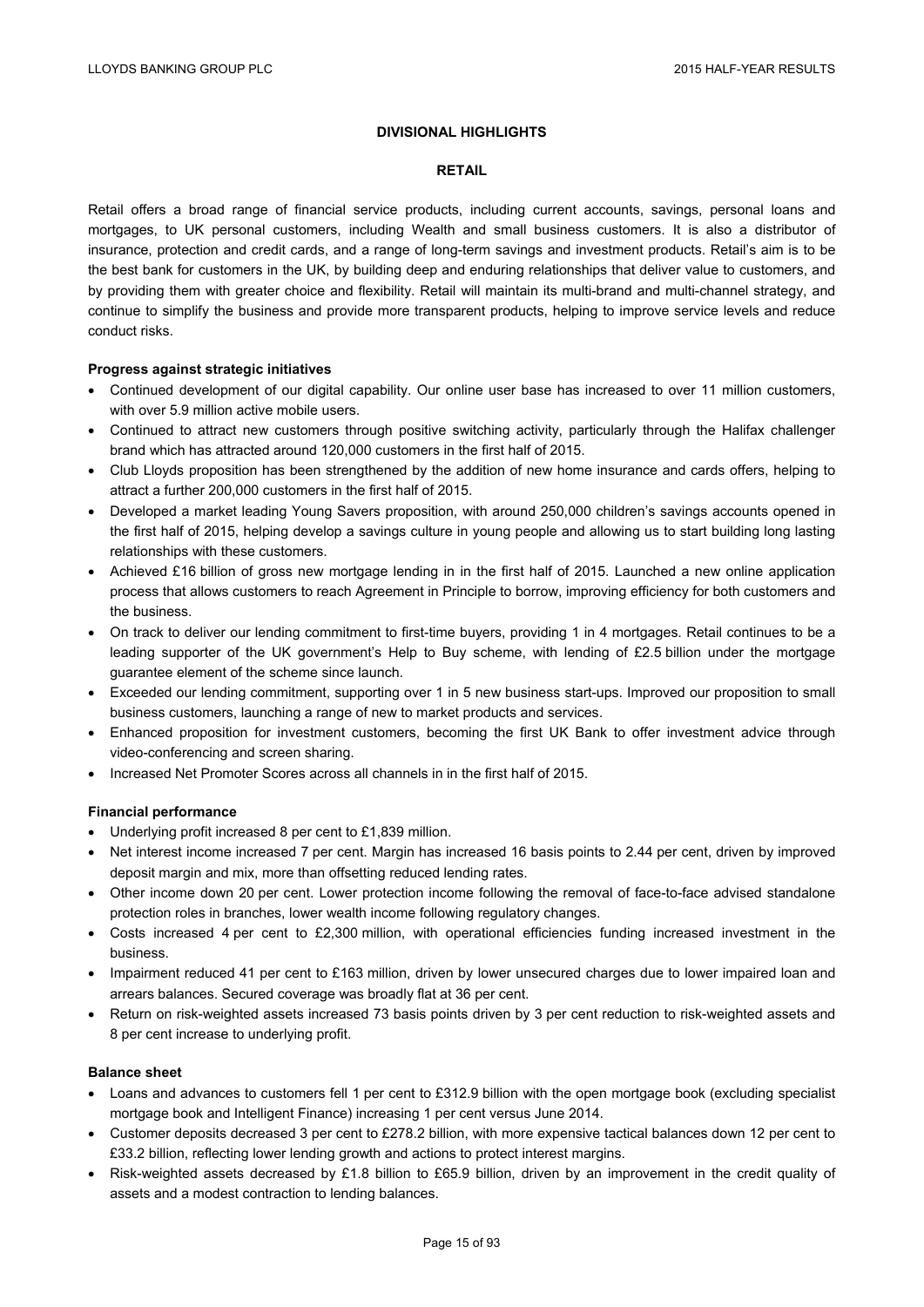# **RETAIL** (continued)

|                                                | Half-year<br>to 30 June | Half-year<br>to 30 June |                           | Half-year<br>to 31 Dec |                   |
|------------------------------------------------|-------------------------|-------------------------|---------------------------|------------------------|-------------------|
|                                                | 2015                    | 2014                    | Change                    | 2014                   | Change            |
|                                                | £m                      | £m                      | ℅                         | £m                     | ℅                 |
| Net interest income                            | 3,743                   | 3,493                   | 7                         | 3,586                  | 4                 |
| Other income                                   | 559                     | 700                     | (20)                      | 512                    | $\boldsymbol{9}$  |
| <b>Total income</b>                            | 4,302                   | 4,193                   | $\boldsymbol{\mathsf{3}}$ | 4,098                  | 5                 |
| Costs                                          | (2, 300)                | (2, 207)                | (4)                       | (2, 257)               | (2)               |
| Impairment                                     | (163)                   | (276)                   | 41                        | (323)                  | 50                |
| <b>Underlying profit</b>                       | 1,839                   | 1,710                   | 8                         | 1,518                  | 21                |
| Banking net interest margin                    | 2.44%                   | 2.28%                   | 16bp                      | 2.29%                  | 15bp              |
| Asset quality ratio                            | 0.10%                   | 0.18%                   | (8)bp                     | 0.20%                  | (10)bp            |
| Return on risk-weighted assets                 | 5.55%                   | 4.82%                   | 73bp                      | 4.36%                  | 119 <sub>bp</sub> |
| Return on assets                               | 1.17%                   | 1.09%                   | 8bp                       | 0.95%                  | 22bp              |
|                                                |                         |                         | At                        | At                     |                   |
|                                                |                         |                         | 30 June                   | 31 Dec                 |                   |
| Key balance sheet items                        |                         |                         | 2015<br>£bn               | 2014<br>£bn            | Change<br>℅       |
| Loans and advances excluding closed portfolios |                         |                         | 283.9                     | 284.7                  |                   |
| Closed portfolios                              |                         |                         | 29.0                      | 30.5                   | (5)               |
| Loans and advances to customers                |                         |                         | 312.9                     | 315.2                  | (1)               |
| Relationship balances                          |                         |                         | 245.0                     | 247.9                  | (1)               |
| <b>Tactical balances</b>                       |                         |                         | 33.2                      | 37.6                   | (12)              |
| Customer deposits                              |                         |                         | 278.2                     | 285.5                  | (3)               |
| <b>Total customer balances</b>                 |                         |                         | 591.1                     | 600.7                  | (2)               |

Risk-weighted assets **65.9** 67.7 *(3)*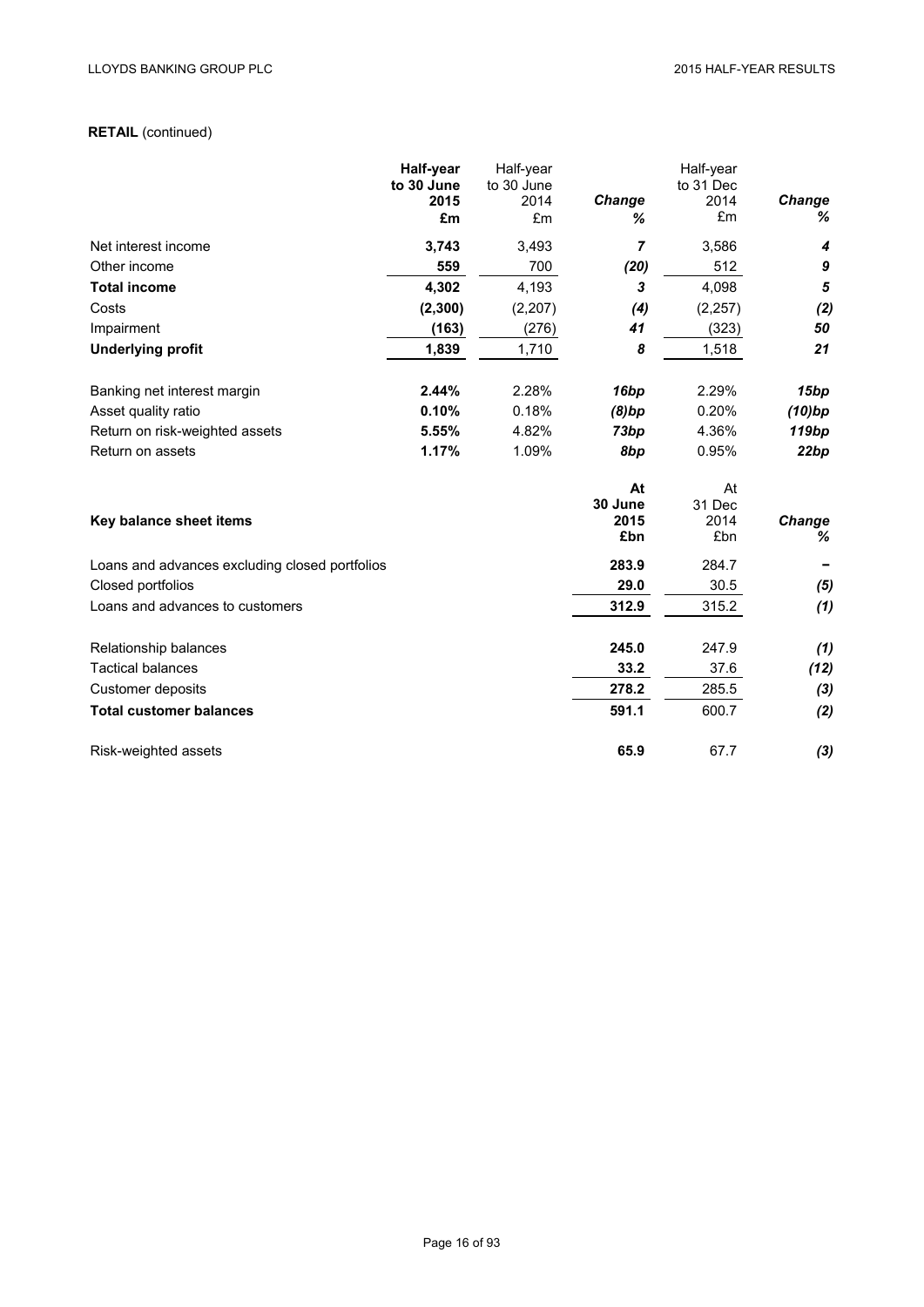# **COMMERCIAL BANKING**

Commercial Banking supports UK businesses from SMEs to large corporates and financial institutions. It has a client led, low risk strategy targeting sustainable returns on risk weighted assets above 2 per cent by 2015 and more than 2.4 per cent by the end of 2017, whilst simplifying operating processes, building digital capability and maintaining capital discipline. Commercial Banking aims to be the best bank for clients, delivering a through-the-cycle relationship approach that provides affordable, simple and transparent finance, as well as support for complex needs and access to Government funding schemes.

# **Progress against strategic initiatives**

- Increased lending to SMEs by 5 per cent supported by strong relationship banking and remain the largest net lender to SMEs under the Funding for Lending Scheme (FLS), with over £3 billion of gross FLS lending in the first half of 2015.
- Maintained lending to Mid Market clients in a declining market, delivering an improved local service with an overall increase in client advocacy and ongoing investment in relationship manager capability.
- Grown both SME and Mid Market client base and have committed over £735 million of funding support to UK manufacturing.
- Global Corporates was ranked first in Sterling capital markets financing of UK corporates in the first half of 2015, raising more than £1.8 billion for clients. It continues to help Britain prosper globally by providing UK clients with overseas capability and leveraging its considerable domestic capabilities in support of major international companies seeking a gateway into the UK.
- Financial Institutions (FI) actively supports the Financial Services industry in the UK, a sector critical to the success of the UK economy. Our leading FI franchise continued to deliver through deep sector expertise as illustrated by the growing number of lead financing roles, helping our clients to raise £30 billion of funding in the year to date.
- Strong deposit growth underpinned by continued investment in Transaction Banking platforms and further helped by the Group's improving credit rating.
- Continued our commitment to Helping Britain Prosper, raising over £500 million through our Environmental, Social and Governance (ESG) programmes including the issuance of our second ESG bond for £250 million and launch of an ESG Term Deposit to finance SMEs, healthcare providers and renewable energy projects in the most economically disadvantaged areas of the UK.
- Supporting over £2.6 billion of UK national infrastructure financing including developing and leading the first CPI-linked bond in the sterling market, used by the Greater London Authority to partly fund the extension of the London Underground Northern Line; a development which will lead to the creation of 24,000 new jobs and 18,000 new homes.

## **Financial performance**

- Underlying profit of £1,193 million, up 3 per cent, driven by income growth and a significant reduction in impairments.
- Income increased by 2 per cent to £2,257 million, reflecting strong growth in our Core Client franchises, offset by lower revaluation income from Lloyds Development Capital (LDC).
- Net interest margin increased by 18 basis points to 2.81 per cent due to disciplined pricing of new lending and a continued reduction in funding costs as a result of attracting high quality transactional deposits in SME, Mid Markets and Global Corporates.
- Other income increased 4 per cent, driven by significant refinancing activity support provided to Global Corporate clients and increases in Mid Markets and Financial Institutions, offset by a reduction in LDC.
- Asset quality ratio of 0.04 per cent improved by 1 basis point, reflecting lower gross charges, improved credit quality and continued progress in executing the strategy of building a low risk commercial bank.
- Return on risk-weighted assets increased by 33 basis points to 2.29 per cent. We remain on target to deliver sustainable returns in excess of 2 per cent in 2015 and more than 2.40 per cent by the end of 2017.

## **Balance sheet**

- Loans and advances to customers fell by 1 per cent to £100.2 billion with growth in SME offset by transfers to the Insurance division.
- Customer deposits increased by 5 per cent, with growth in all client segments.
- Risk-weighted assets decreased by £3.4 billion, reflecting continued optimisation of the balance sheet. Reductions in credit and market risk-weighted assets were the result of active portfolio management across Financial Markets and Global Corporates, and Market Risk model changes.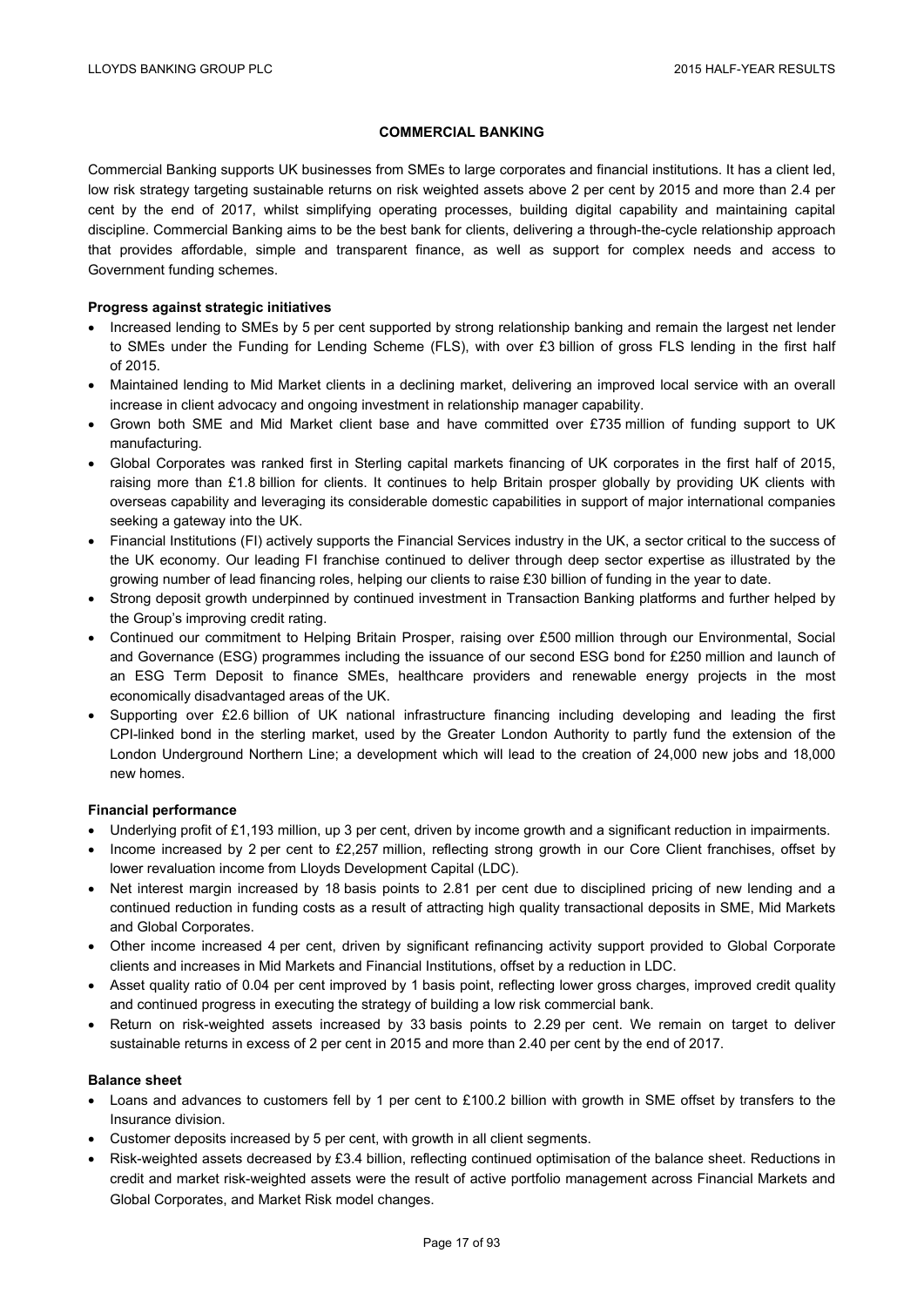# **COMMERCIAL BANKING** (continued)

|                                 | Half-year<br>to 30 June | Half-year<br>to 30 June |                 | Half-year<br>to 31 Dec |                  |
|---------------------------------|-------------------------|-------------------------|-----------------|------------------------|------------------|
|                                 | 2015                    | 2014                    | Change          | 2014                   | Change           |
|                                 | £m                      | £m                      | ℅               | £m                     | %                |
| Net interest income             | 1,234                   | 1,234                   |                 | 1,246                  | (1)              |
| Other income                    | 1,023                   | 984                     | 4               | 972                    | $\bf 5$          |
| <b>Total income</b>             | 2,257                   | 2,218                   | $\mathbf{2}$    | 2,218                  | $\boldsymbol{2}$ |
| Operating costs                 | (1, 043)                | (1,022)                 | (2)             | (1, 101)               | $\sqrt{5}$       |
| Operating lease depreciation    | (14)                    | (11)                    | (27)            | (13)                   | (8)              |
| Costs                           | (1,057)                 | (1,033)                 | (2)             | (1, 114)               | $\sqrt{5}$       |
| Impairment                      | (7)                     | (29)                    | 76              | (54)                   | 87               |
| <b>Underlying profit</b>        | 1,193                   | 1,156                   | 3               | 1,050                  | 14               |
| Banking net interest margin     | 2.81%                   | 2.63%                   | 18bp            | 2.70%                  | 11bp             |
| Asset quality ratio             | 0.04%                   | 0.05%                   | (1)bp           | 0.10%                  | (6)bp            |
| Return on risk-weighted assets  | 2.29%                   | 1.96%                   | 33bp            | 1.88%                  | 41bp             |
| Return on assets                | 1.06%                   | 1.01%                   | 5bp             | 0.87%                  | 19bp             |
|                                 |                         |                         | At              | At                     |                  |
| Key balance sheet items         |                         |                         | 30 June<br>2015 | 31 Dec<br>2014         | <b>Change</b>    |
|                                 |                         |                         | £bn             | £bn                    | %                |
| <b>SME</b>                      |                         |                         | 28.8            | 27.9                   | 3                |
| Other                           |                         |                         | 71.4            | 73.0                   | (2)              |
| Loans and advances to customers |                         |                         | 100.2           | 100.9                  | (1)              |
| Customer deposits               |                         |                         | 125.4           | 119.9                  | $\sqrt{5}$       |
| <b>Total customer balances</b>  |                         |                         | 225.6           | 220.8                  | $\boldsymbol{2}$ |
| Risk-weighted assets            |                         |                         | 102.8           | 106.2                  | $(3)$            |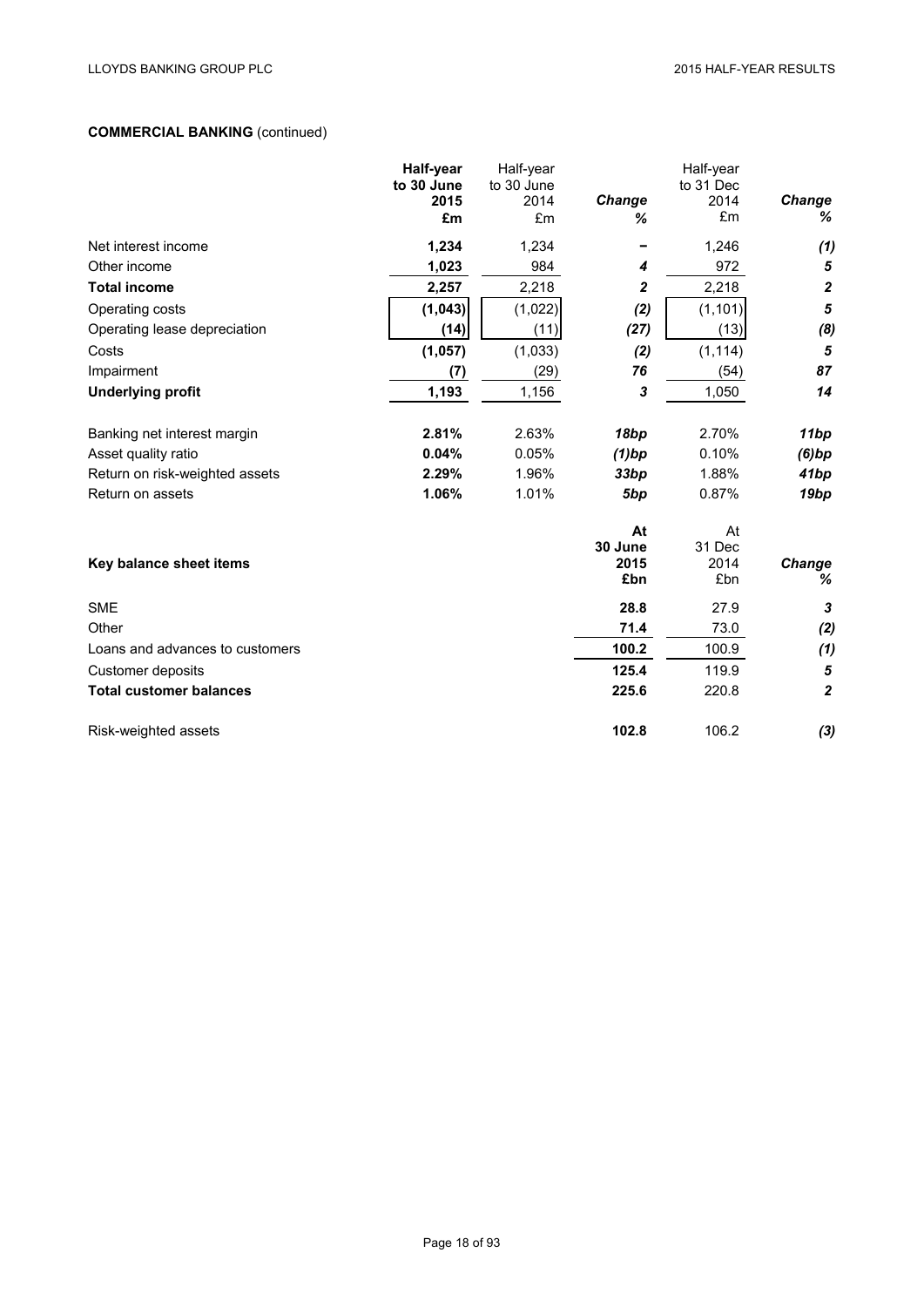## **CONSUMER FINANCE**

Consumer Finance aims to extend its market leadership in motor finance by building its digital capability and creating new propositions in both the Black Horse and Lex Autolease businesses. In Credit Cards, better use will be made of Group customer relationships and insight, with investment into digital strategic initiatives to seek growth within its current risk appetite from franchise customers, as well as a focus on attracting non-franchise customers.

## **Progress against strategic objectives**

- Investing in our growth strategy:
	- − Successfully launched the market's first direct-to-consumer, secured car finance proposition, providing a simple, digital hire purchase and personal contract purchase offering through online banking and mobile devices.
	- − Further digital developments within Credit Cards improving our customers' experience, particularly within mobile. Significant improvements in our customer propositions, including a broadened, more competitive product range, along with improved switching and multiple product holding capabilities.
- Focus on new business in a competitive market:
	- − 17 per cent growth in Black Horse new lending year-on-year with strong underlying business performance including the Jaguar Land Rover partnership, while leading the industry in embedding significant Consumer Credit regulatory change.
	- − 6 per cent growth in Lex Autolease fleet size year-on-year with leads from the franchise up 14 per cent.
	- − 21 per cent increase in Cards balance transfer volumes year-on-year from both new and existing customers and a net gainer from competitors.
	- − 25 per cent growth in transaction volumes year-on-year within the Cardnet Acquiring solutions business, driven by increased activity from existing customers.
- Growing balances in under-represented markets:
	- − UK Consumer Finance loan growth of 17 per cent year-on-year.
	- − Growth in Credit Cards lending balances of 5 per cent year-on-year.
	- − Black Horse lending up 33 per cent and Lex operating leases 10 per cent higher year-on-year.
- Customer satisfaction improved with increased Net Promoter Scores year-on-year across the UK businesses including a significant improvement in Credit Cards.

## **Financial performance**

- Underlying profit up to £539 million, with new business volume driven income growth in Black Horse and Lex Autolease and reductions in impairments reflecting improved quality of the portfolio, offsetting an increase in costs largely reflecting investment in our growth strategy.
- Net interest income increased by 2 per cent to £658 million driven by strong growth across all lending businesses, partly offset by a 43 basis point reduction in net interest margin to 6.26 per cent including the impact of lower Euribor rates on the online deposit businesses. The lower margin underlies a shift towards higher quality and hence lower margin lending which in turn is consistent with the lower impairment charges being experienced.
- Increase in other income to £677 million as a result of the continued fleet growth in Lex Autolease in a competitive environment.
- Costs increased by 7 per cent to £756 million with operational efficiencies more than offset by investment in growth initiatives and increased operating lease depreciation as a result of growth in the Lex Autolease fleet.
- Impairment charges reduced by 49 per cent to £40 million, with an improvement in the asset quality ratio, driven by continued improvement in portfolio quality supported by the sale of recoveries assets in the Credit Cards portfolio.
- Return on risk-weighted assets in line with the prior year at 5.19 per cent with growth in underlying profit offset by a small increase in average risk-weighted assets.

## **Balance sheet**

- Net lending increased by 4 per cent since December driven by Black Horse with growth of 18 per cent. In Credit Cards we have seen growth accelerate to 5 per cent year-on-year. Balances in the European businesses were down 8 per cent since December driven by foreign exchange rate movements.
- $\bullet$  Operating lease assets up by 3 per cent since December to £3.2 billion reflecting growth in the Lex Autolease fleet.
- Customer deposits reduced by 24 per cent since December to £11.4 billion driven by deposit re-pricing activity in response to lower Euribor rates and foreign exchange rate movements.
- Risk weighted assets unchanged since December, with growth in net lending offset by active portfolio management and improvements in credit quality.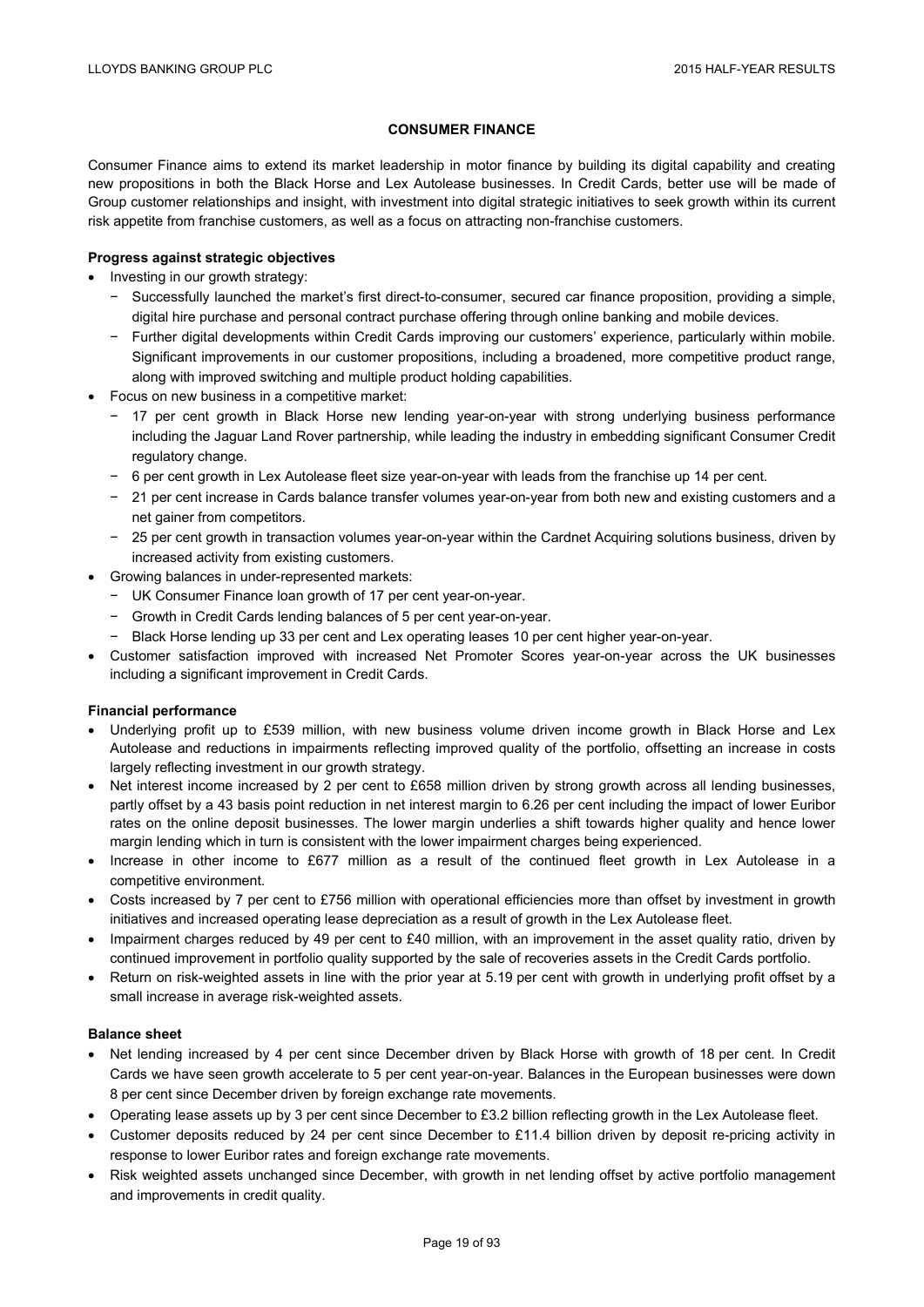# **CONSUMER FINANCE** (continued)

|                                           | Half-year          | Half-year          |               | Half-year         |                           |
|-------------------------------------------|--------------------|--------------------|---------------|-------------------|---------------------------|
|                                           | to 30 June<br>2015 | to 30 June<br>2014 | Change        | to 31 Dec<br>2014 | Change                    |
|                                           | £m                 | £m                 | ℅             | £m                | ℅                         |
| Net interest income                       | 658                | 645                | 2             | 645               | $\boldsymbol{2}$          |
| Other income                              | 677                | 675                |               | 689               | (2)                       |
| <b>Total income</b>                       | 1,335              | 1,320              | 1             | 1,334             |                           |
| Operating costs                           | (403)              | (389)              | (4)           | (373)             | (8)                       |
| Operating lease depreciation              | (353)              | (319)              | (11)          | (348)             | (1)                       |
| Costs                                     | (756)              | (708)              | (7)           | (721)             | (5)                       |
| Impairment                                | (40)               | (78)               | 49            | (137)             | 71                        |
| <b>Underlying profit</b>                  | 539                | 534                | 1             | 476               | 13                        |
| Banking net interest margin               | 6.26%              | 6.69%              | (43)bp        | 6.30%             | (4)bp                     |
| Asset quality ratio                       | 0.38%              | 0.78%              | (40)bp        | 1.30%             | (92)bp                    |
| Impaired loans as a % of closing advances | 2.8%               | 4.2%               | $(1.4)$ pp    | 3.4%              | $(0.6)$ pp                |
| Return on risk-weighted assets            | 5.19%              | 5.20%              | $(1)$ bp      | 4.49%             | 70 <sub>bp</sub>          |
| Return on assets                          | 4.16%              | 4.30%              | (14)bp        | 3.79%             | 37bp                      |
|                                           |                    |                    | At<br>30 June | At<br>31 Dec      |                           |
| Key balance sheet items                   |                    |                    | 2015          | 2014              | Change                    |
|                                           |                    |                    | £bn           | £bn               | %                         |
| Loans and advances to customers           |                    |                    | 21.8          | 20.9              | 4                         |
| Of which UK                               |                    |                    | 17.3          | 16.0              | 8                         |
| Operating lease assets                    |                    |                    | 3.2           | 3.1               | $\boldsymbol{\mathsf{3}}$ |
| <b>Total customer assets</b>              |                    |                    | 25.0          | 24.0              | 4                         |
| Of which UK                               |                    |                    | 20.5          | 19.1              | $\overline{7}$            |
| Customer deposits                         |                    |                    | 11.4          | 15.0              | (24)                      |
| <b>Total customer balances</b>            |                    |                    | 36.4          | 39.0              | (7)                       |
| Risk-weighted assets                      |                    |                    | 21.0          | 20.9              |                           |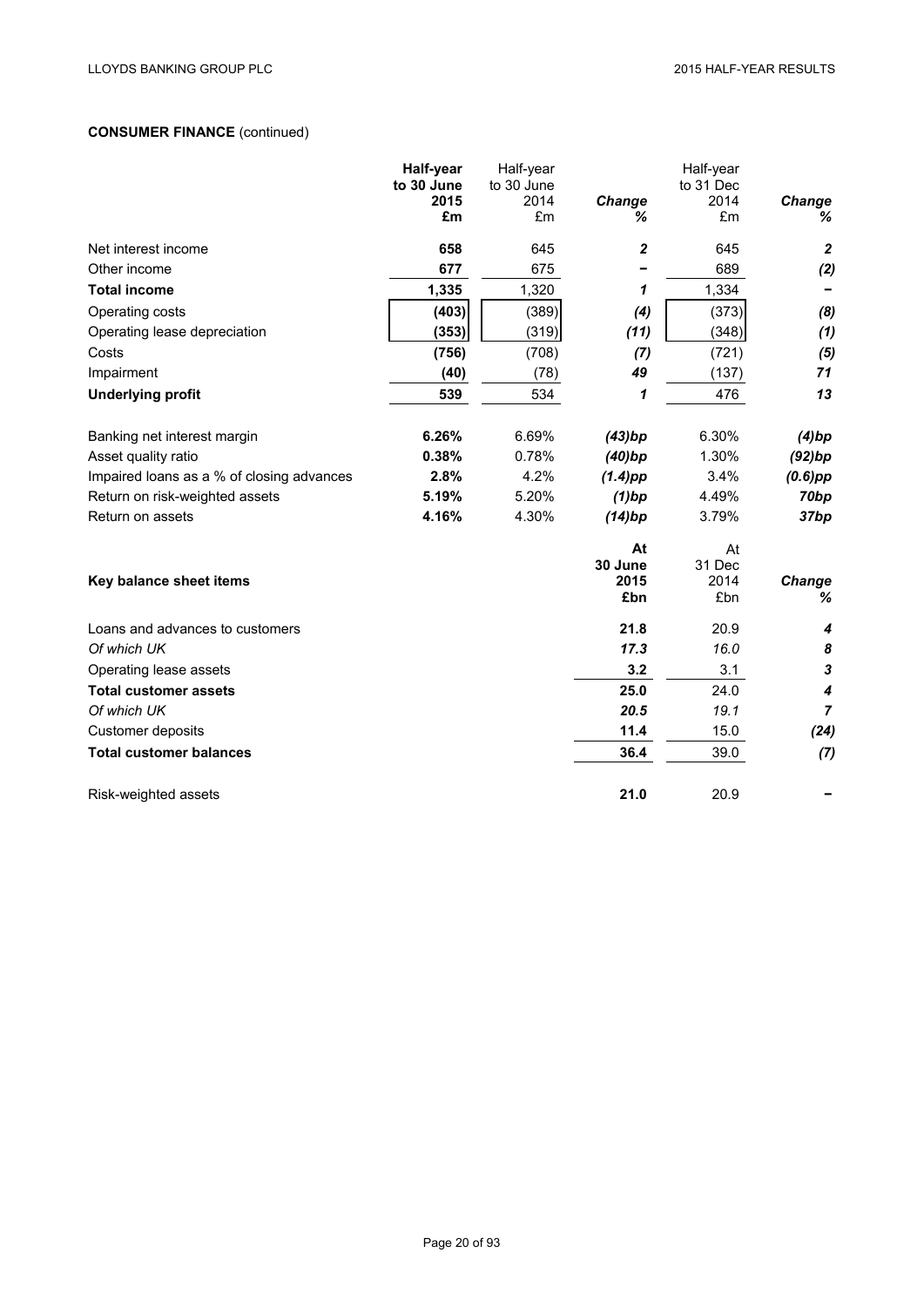## **INSURANCE**

The Insurance division is committed to meeting the changing needs of our customers by working with our Group partners to provide a range of trusted and value for money products via multiple channels. Since it was founded 200 years ago Scottish Widows has been protecting what our customers value most and helping them plan financially for the future, currently with almost six million life and pensions customers and over £95 billion of funds under management.

## **Progress against strategic initiatives**

- Corporate Pensions assets under management increased by £1.4 billion to £28.4 billion in the first half of the year following continued growth in contributions under auto enrolment. As a leading provider in this sector, Insurance is well positioned to benefit from the expected growth in the workplace savings market.
- Launched a new retirement planning website to inform and educate customers about the options and choices available to them in retirement. This provides customers with increased flexibility in how they access guidance on their retirement options. In the four months since launch more than 150,000 customers have utilised this site.
- Home Insurance sales through online channels continued to grow, supported by strong retention, following the decision taken to bring the underwriting in house. Continued investment in the Group's direct digital capability will deliver a more flexible Home Insurance product later this year.
- Customer access to protection products has been extended with the launch of an online product which gives customers the opportunity to acquire life insurance through a quick and easy digital journey.
- Successfully executed a bulk annuity transaction with the Scottish Widows With-Profits fund. This represented a key stage in plans to participate in the growing and attractive defined benefit pensions scheme de-risking market via a bulk annuities offering.
- Continued optimisation of assets across the Group through the acquisition of attractive higher yielding assets from the Group to match long duration annuity liabilities. Total assets acquired to date are circa £5 billion.
- Increased focus on the core UK business with the agreed sale of the Isle of Man based Clerical Medical International insurance business.

## **Financial performance**

- Underlying profit up 27 per cent to £584 million, primarily driven by the £98 million new business value of the bulk annuity transaction with the With-Profits fund.
- LP&I sales (PVNBP) increased by 25 per cent in the year, boosted by £2,386 million from the With-Profits fund annuity transaction. Excluding this, PVNBP fell by 26 per cent, driven by significant regulatory and market change.
- Operating cash generation increased by £11 million, to £391 million, primarily reflecting benefits from the acquisition of higher yielding assets more than offsetting the initial impact of the bulk annuity transaction with the With-Profits fund.
- General Insurance Gross Written Premiums (GWP) decreased 7 per cent, reflecting the competitive market environment and the run off of products closed to new customers.

## **Capital**

- Estimated Pillar 1 capital surplus is £2.7 billion (Scottish Widows plc, £2.6 billion in 2014) and for Insurance Groups Directive is £3.1 billion (Insurance Group, £3.0 billion in 2014) with the changes in both Pillar 1 and IGD reflecting earnings in the first half of the year.
- Preparations are on track for Solvency II implementation on 1 January 2016. Implementation is expected to have a minimal impact on the Insurance division capital position given the anticipated impact of transitional arrangements.
- Plans are progressing well to simplify the corporate structure of the life insurance entities to deliver capital and simplification benefits.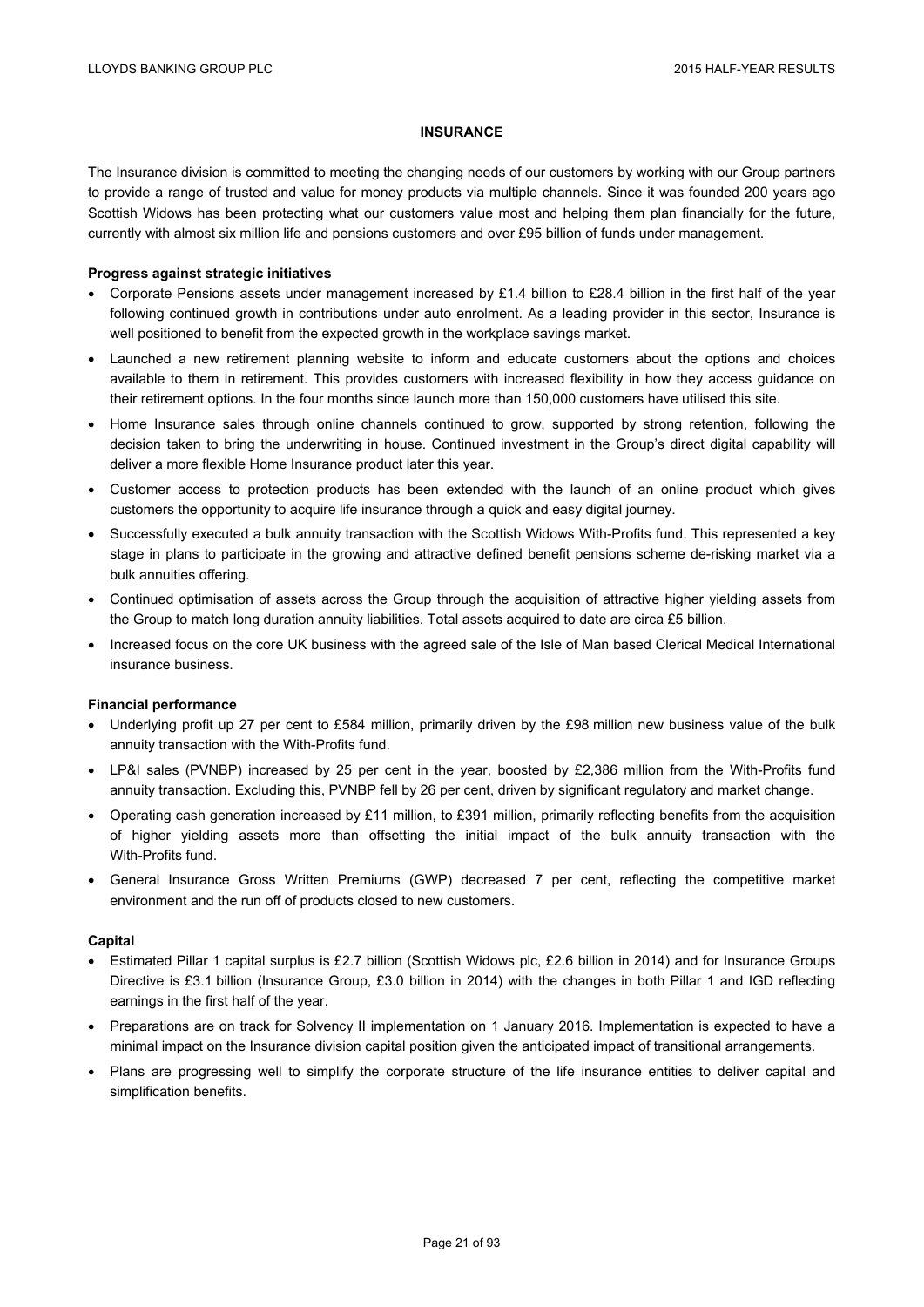# **INSURANCE** (continued)

# **Performance summary**

|                                          | Half-year  | Half-year  |               | Half-year |               |
|------------------------------------------|------------|------------|---------------|-----------|---------------|
|                                          | to 30 June | to 30 June |               | to 31 Dec |               |
|                                          | 2015       | 2014       | <b>Change</b> | 2014      | <b>Change</b> |
|                                          | £m         | £m         | ℅             | £m        | %             |
| Net interest income                      | (73)       | (64)       | (14)          | (67)      | (9)           |
| Other income                             | 1,025      | 854        | 20            | 871       | 18            |
| <b>Total income</b>                      | 952        | 790        | 21            | 804       | 18            |
| Costs                                    | (368)      | (329)      | (12)          | (343)     | (7)           |
| <b>Underlying profit</b>                 | 584        | 461        | 27            | 461       | 27            |
| Operating cash generation                | 391        | 380        | 3             | 357       | 10            |
| UK LP&I sales (PVNBP) <sup>1</sup>       | 5,837      | 4,680      | 25            | 3,921     | 49            |
| General Insurance total GWP <sup>2</sup> | 561        | 604        | (7)           | 593       | (5)           |
| General Insurance combined ratio         | 73%        | 80%        | $(7)$ pp      | 76%       | $(3)$ pp      |

<sup>1</sup> Present value of new business premiums.

<sup>2</sup> Gross written premiums.

# **Profit by product group**

|                                                   |             |              |                           |           |           |              | Half-year  | Half-year |
|---------------------------------------------------|-------------|--------------|---------------------------|-----------|-----------|--------------|------------|-----------|
|                                                   |             |              |                           |           |           |              | to 30 June | to 31 Dec |
|                                                   |             |              | Half-year to 30 June 2015 |           |           |              | 2014       | 2014      |
|                                                   | Pensions &  | Protection & | <b>Bulk</b>               | General   |           |              |            |           |
|                                                   | investments | retirement   | annuities                 | insurance | Other $1$ | <b>Total</b> | Total      | Total     |
|                                                   | £m          | £m           | £m                        | £m        | £m        | £m           | £m         | £m        |
| New business income                               | 91          | 15           | 98                        |           |           | 204          | 151        | 116       |
| <b>Existing business</b><br>income                | 307         | 64           |                           |           | 34        | 405          | 441        | 442       |
| Long-term investment<br>strategy                  |             | 52           | 39                        |           |           | 91           | 95         | 65        |
| Assumption changes<br>and experience<br>variances | (16)        | 66           |                           |           | 10        | 60           | (105)      | (29)      |
| General Insurance<br>income net of claims         |             |              |                           | 192       |           | 192          | 208        | 210       |
| <b>Total income</b>                               | 382         | 197          | 137                       | 192       | 44        | 952          | 790        | 804       |
| Costs                                             | (220)       | (72)         | (7)                       | (69)      |           | (368)        | (329)      | (343)     |
| <b>Underlying profit</b>                          | 162         | 125          | 130                       | 123       | 44        | 584          | 461        | 461       |
| Underlying profit<br>30 June 2014 <sup>2</sup>    | 144         | 141          |                           | 138       | 38        | 461          |            |           |

<sup>1</sup> 'Other' is primarily income from return on free assets, interest expense plus certain provisions.

 $2$  Full 2014 comparator tables for the profit and cash disclosures can be found on the Lloyds Banking Group investor site.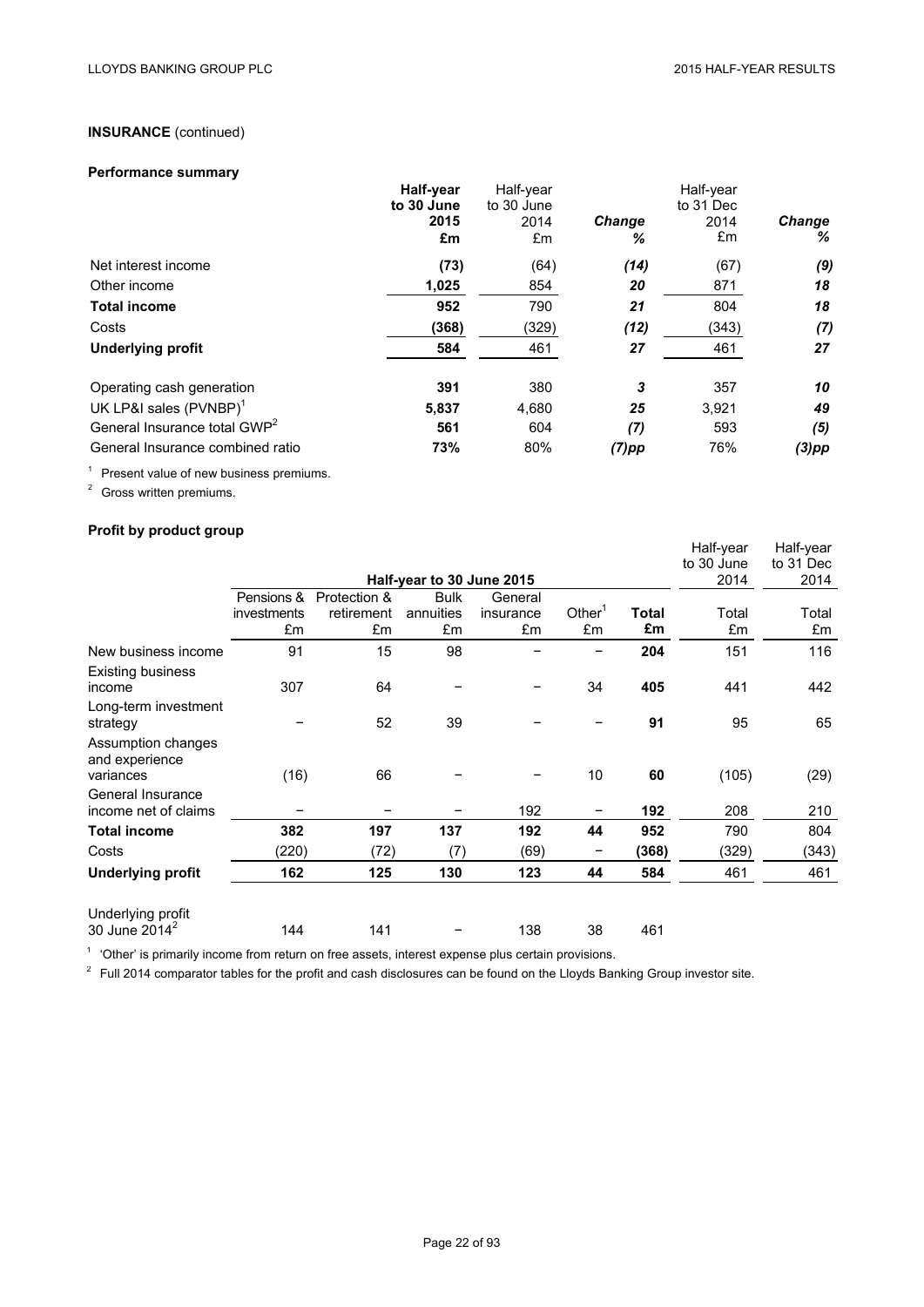# **INSURANCE** (continued)

New business income has increased by £53 million, with the primary driver being a £98 million benefit from the bulk annuity transaction with the Scottish Widows With-Profits fund. This has been offset by a reduction in Protection income following the removal of face-to-face advised standalone protection roles in branches and a reduction in income from individual annuities following Pensions Freedom. Corporate pension income remained robust although decreased relative to significant sales in 2014 driven by auto enrolment.

The fall in existing business income reflects a reduction in the expected rate of return used to calculate the life and pensions income. The rate of return is largely set by reference to an average 15 year swap rate (rate of return 2.82 per cent in the first half of 2015 and 3.48 per cent in 2014).

Long-term investments strategy includes the benefit from the successful acquisition of a further £0.8 billion of higher yielding assets to match the long duration liabilities in both the standard annuity book as well as the newly acquired bulk annuity business.

Assumption changes and experience variances include a £40 million benefit from changes to assumptions on longevity reflecting experience in the annuity portfolio. The prior year included a one-off £100 million charge relating to the corporate pensions fee cap.

General Insurance income net of claims has fallen by £16 million, reflecting the run-off of products closed to new customers.

Costs are £39 million higher, reflecting significant investment spend in the first half of 2015 supporting our strategic growth initiatives and significant regulatory and change agendas.

|                                                   |             |              |                           |           |       |       | Half-year<br>to 30 June | Half-year<br>to 31 Dec |
|---------------------------------------------------|-------------|--------------|---------------------------|-----------|-------|-------|-------------------------|------------------------|
|                                                   |             |              | Half-year to 30 June 2015 |           |       |       | 2014                    | 2014                   |
|                                                   | Pensions &  | Protection & | <b>Bulk</b>               | General   |       |       |                         |                        |
|                                                   | investments | retirement   | annuities                 | insurance | Other | Total | Total                   | Total                  |
|                                                   | £m          | £m           | £m                        | £m        | £m    | £m    | £m                      | £m                     |
| Cash invested in new                              |             |              |                           |           |       |       |                         |                        |
| business                                          | (91)        | (17)         | (105)                     |           |       | (213) | (153)                   | (135)                  |
| Cash generated from<br>existing business          | 280         | 105          | 63                        |           | 33    | 481   | 395                     | 366                    |
| Cash generated from<br>General Insurance          |             |              |                           | 123       |       | 123   | 138                     | 126                    |
| <b>Operating cash</b><br>generation <sup>1</sup>  | 189         | 88           | (42)                      | 123       | 33    | 391   | 380                     | 357                    |
| Intangibles and other<br>adjustments <sup>2</sup> | (27)        | 37           | 172                       |           | 11    | 193   | 81                      | 104                    |
| <b>Underlying profit</b>                          | 162         | 125          | 130                       | 123       | 44    | 584   | 461                     | 461                    |
| Operating cash<br>generation                      |             |              |                           |           |       |       |                         |                        |
| 30 June 2014                                      | 143         | 36           |                           | 138       | 63    | 380   |                         |                        |

 $1$  Derived from underlying profit by removing the effect of movements in intangible (non-cash) items and assumption changes. For 2015 reporting this measure has been refined to include the cash benefits from the 'long-term investments strategy'.

 $2$  Intangible items include the value of in-force life business, deferred acquisition costs and deferred income reserves.

The Insurance business generated £391 million of operating cash in the first half of 2015, £11 million higher than the prior year. Within Protection & retirement, cash benefits of £53 million were recognised in respect of the successful acquisition of attractive higher yielding assets to match long duration annuity liabilities. Within Bulk annuities, the cash benefits from such transactions was £63 million, partially offsetting the initial strain of the bulk annuity transaction with the With-Profits fund contained within 'Cash invested in new business'. In addition, the sale of a reinsurance asset contributed £48 million to operating cash.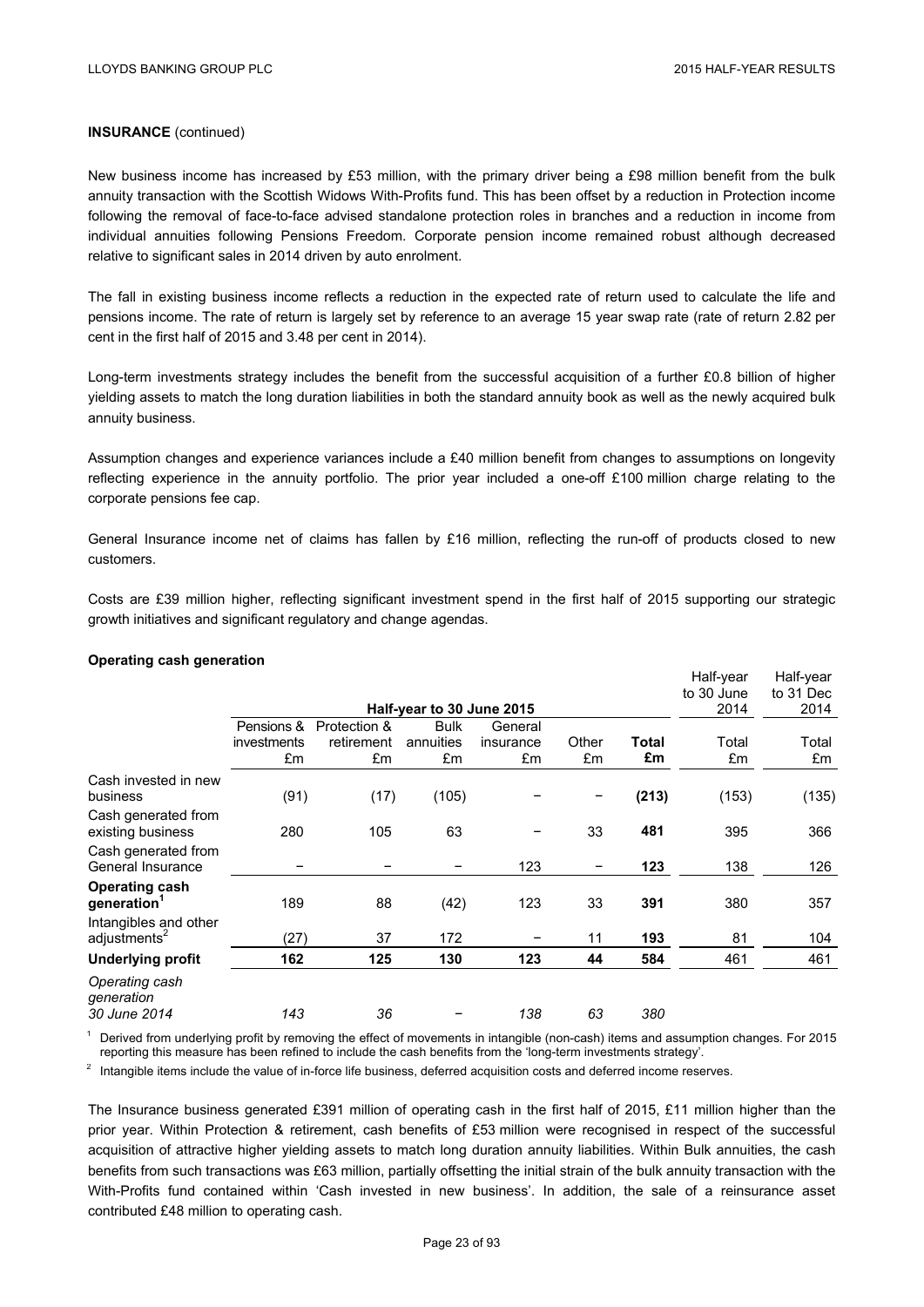# **RUN-OFF AND CENTRAL ITEMS**

# **RUN-OFF**

|                                 | Half-year<br>to 30 June<br>2015<br>£m | Half-year<br>to 30 June<br>2014<br>£m | <b>Change</b><br>℅ | Half-year<br>to 31 Dec<br>2014<br>£m | Change<br>% |
|---------------------------------|---------------------------------------|---------------------------------------|--------------------|--------------------------------------|-------------|
| Net interest income             | (19)                                  | (67)                                  | 72                 | (49)                                 | 61          |
| Other income                    | 105                                   | 260                                   | (60)               | 191                                  | (45)        |
| <b>Total income</b>             | 86                                    | 193                                   | (55)               | 142                                  | (39)        |
| Operating costs                 | (74)                                  | (153)                                 | 52                 | (126)                                | 41          |
| Operating lease depreciation    | (7)                                   | (16)                                  | 56                 | (13)                                 | 46          |
| Costs                           | (81)                                  | (169)                                 | 52                 | (139)                                | 42          |
| Impairment                      | 32                                    | (324)                                 |                    | 121                                  | (74)        |
| <b>Underlying profit (loss)</b> | 37                                    | (300)                                 |                    | 124                                  | (70)        |
|                                 |                                       |                                       | At                 | At                                   |             |
| Key balance sheet items         |                                       |                                       | 30 June<br>2015    | 31 Dec<br>2014                       | Change      |
|                                 |                                       |                                       | £bn                | £bn                                  | %           |
| Loans and advances to customers |                                       |                                       | 12.2               | 14.4                                 | (15)        |
| <b>Total assets</b>             |                                       |                                       | 14.4               | 16.9                                 | (15)        |
| Risk-weighted assets            |                                       |                                       | 14.3               | 16.8                                 | (15)        |

 Run-off includes certain assets previously classified as non-core and the results and gains or losses on sale of businesses sold in 2014.

 The reduction in income and costs largely related to the sale of Scottish Widows Investment Partnership in the first quarter of 2014.

• The net release of impairment charge in the first half of 2015 reflected the reduction in the run-off book and improving economic conditions. This has led to a low level of new charges which have been more than offset by releases and write-backs. A breakdown of the impairment charge is shown on page 31.

# **CENTRAL ITEMS**

|                          | Half-year  | Half-year  | Half-year |
|--------------------------|------------|------------|-----------|
|                          | to 30 June | to 30 June | to 31 Dec |
|                          | 2015       | 2014       | 2014      |
|                          | £m         | £m         | £m        |
| Total underlying income  | 36         | 66         | 66        |
| Costs                    | 38         | (34)       | 12        |
| Impairment               | (1)        | -          | (2)       |
| <b>Underlying profit</b> | 73         | 32         | 76        |

 Central items include income and expenditure not recharged to divisions, including the costs of certain central and head office functions.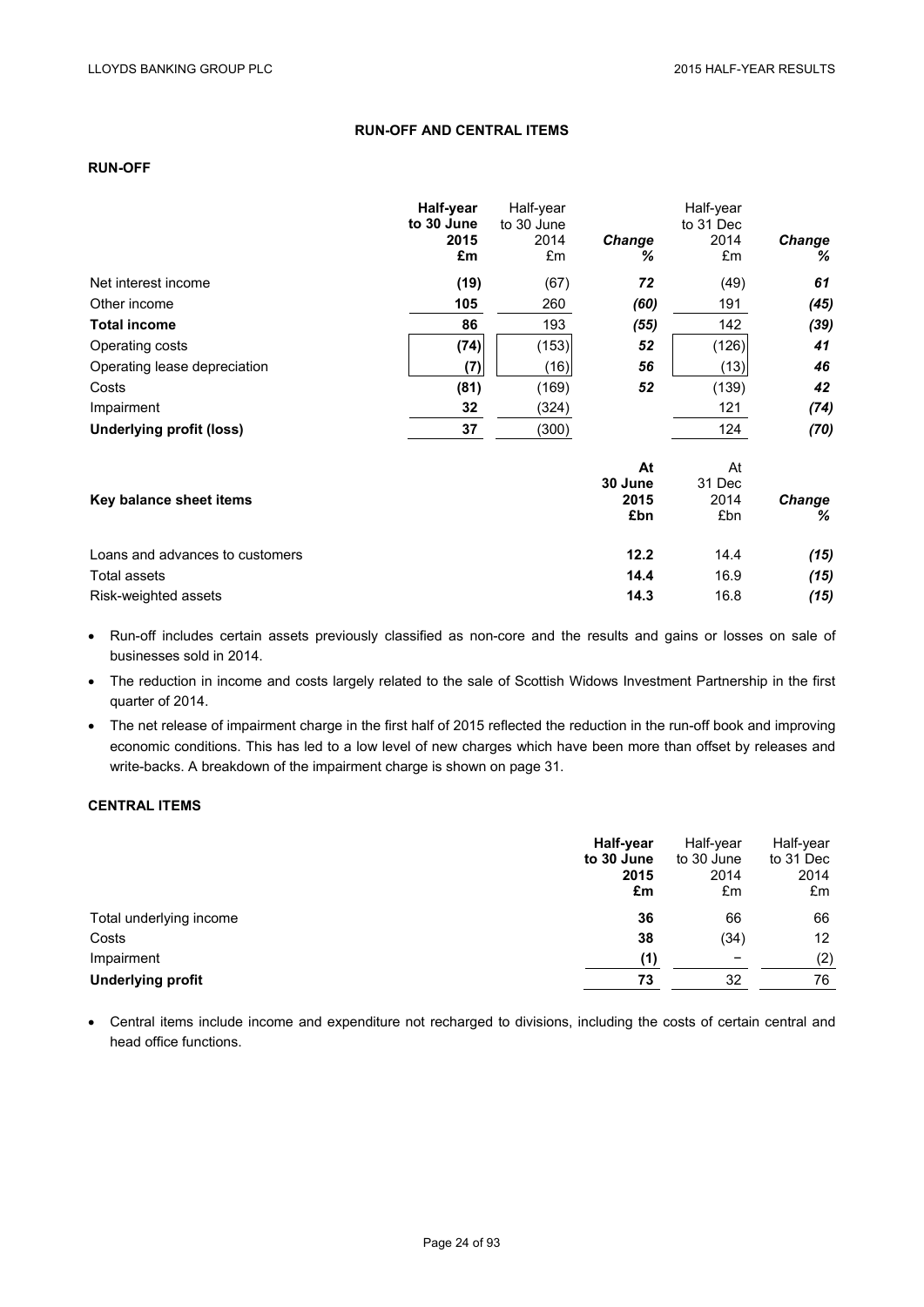## **ADDITIONAL INFORMATION**

## **1. Reconciliation between statutory and underlying basis results**

The tables below set out the reconciliation from the statutory results to the underlying basis results, the principles of which are set out on the inside front cover.

|                                          | Removal of:                                          |                                                             |                                   |                        |                                    |                                                        |                                  |  |
|------------------------------------------|------------------------------------------------------|-------------------------------------------------------------|-----------------------------------|------------------------|------------------------------------|--------------------------------------------------------|----------------------------------|--|
| Half-year to<br>30 June 2015             | Lloyds<br><b>Banking</b><br>Group<br>statutory<br>£m | <b>Asset sales</b><br>and other<br>items <sup>1</sup><br>£m | Simplification <sup>2</sup><br>£m | TSB <sup>3</sup><br>£m | <b>Insurance</b><br>gross up<br>£m | <b>PPI and other</b><br>regulatory<br>provisions<br>£m | <b>Underlying</b><br>basis<br>£m |  |
| Net interest income                      | 5,492                                                | 174                                                         |                                   | (192)                  | 241                                |                                                        | 5,715                            |  |
| Other income, net of<br>insurance claims | 3,315                                                | 261                                                         |                                   | (36)                   | (287)                              |                                                        | 3,253                            |  |
| <b>Total income</b>                      | 8,807                                                | 435                                                         | -                                 | (228)                  | (46)                               |                                                        | 8,968                            |  |
| Operating expenses <sup>4</sup>          | (7, 453)                                             | 180                                                         | 32                                | 836                    | 46                                 | 1,835                                                  | (4, 524)                         |  |
| Impairment                               | (161)                                                | (37)                                                        |                                   | 19                     |                                    |                                                        | (179)                            |  |
| <b>TSB</b>                               |                                                      |                                                             |                                   | 118                    |                                    |                                                        | 118                              |  |
| <b>Profit before tax</b>                 | 1,193                                                | 578                                                         | 32                                | 745                    |                                    | 1,835                                                  | 4,383                            |  |
|                                          |                                                      |                                                             |                                   | Removal of:            |                                    |                                                        |                                  |  |
|                                          | Lloyds<br><b>Banking</b>                             | Asset sales                                                 |                                   |                        |                                    | PPI and other                                          |                                  |  |
| Half-year to                             | Group                                                | and other                                                   |                                   |                        | Insurance                          | regulatory                                             | Underlying                       |  |
| 30 June 2014                             | statutory                                            | items <sup>5</sup>                                          | Simplification                    | TSB <sup>6</sup>       | gross up                           | provisions                                             | basis                            |  |
|                                          | £m                                                   | £m                                                          | £m                                | £m                     | £m                                 | £m                                                     | £m                               |  |
| Net interest income                      | 5,262                                                | 303                                                         |                                   | (400)                  | 239                                |                                                        | 5,404                            |  |
| Other income, net of<br>insurance claims | 2,434                                                | 1,328                                                       |                                   | (72)                   | (314)                              |                                                        | 3,376                            |  |
| Total income                             | 7,696                                                | 1.631                                                       |                                   | (472)                  | (75)                               |                                                        | 8,780                            |  |
| Operating expenses <sup>4</sup>          | (6, 192)                                             | (486)                                                       | 519                               | 504                    | 75                                 | 1,100                                                  | (4, 480)                         |  |
| Impairment                               | (641)                                                | (117)                                                       |                                   | 51                     |                                    |                                                        | (707)                            |  |
| <b>TSB</b>                               |                                                      |                                                             |                                   | 226                    |                                    |                                                        | 226                              |  |
| Profit before tax                        | 863                                                  | 1,028                                                       | 519                               | 309                    |                                    | 1,100                                                  | 3,819                            |  |

|                                 |                | Removal of: |                |                  |           |            |            |  |  |
|---------------------------------|----------------|-------------|----------------|------------------|-----------|------------|------------|--|--|
|                                 | Lloyds         |             |                |                  |           | PPI and    |            |  |  |
|                                 | <b>Banking</b> | Asset sales |                |                  |           | other      |            |  |  |
| Half-year to                    | Group          | and other   |                |                  | Insurance | regulatory | Underlying |  |  |
| 31 Dec 2014                     | statutory      | items'      | Simplification | TSB <sup>6</sup> | gross up  | provisions | basis      |  |  |
|                                 | £m             | £m          | £m             | £m               | £m        | £m         | £m         |  |  |
| Net interest income             | 5.398          | 316         |                | (386)            | 243       |            | 5,571      |  |  |
| Other income, net of            |                |             |                |                  |           |            |            |  |  |
| insurance claims                | 3,305          | 132         | 22             | (68)             | (300)     |            | 3,091      |  |  |
| Total income                    | 8.703          | 448         | 22             | (454)            | (57)      |            | 8,662      |  |  |
| Operating expenses <sup>4</sup> | (7,693)        | 200         | 425            | 424              | 57        | 2,025      | (4, 562)   |  |  |
| Impairment                      | (111)          | (331)       |                | 47               |           |            | (395)      |  |  |
| <b>TSB</b>                      |                |             |                | 232              |           |            | 232        |  |  |
| Profit before tax               | 899            | 317         | 447            | 249              |           | 2.025      | 3,937      |  |  |

<sup>1</sup> Comprises the effects of asset sales (loss of £52 million), volatile items (loss of £297 million), liability management (loss of £6 million), volatility arising in insurance businesses (gain of £18 million), the amortisation of purchased intangibles (loss of £164 million) and fair

value unwind (loss of £77 million).<br>
<sup>2</sup> Comprises Simplification costs related to severance for the next phase of the programme.<br>
<sup>3</sup> Comprises the underlying results of TSB, dual running and build costs and the charge r £1,376 million), volatility arising in insurance businesses (loss of £122 million), the past service pension credit (gain of £710 million), the amortisation of purchased intangibles (loss of £171 million) and fair value un

<sup>6</sup> Comprises the underlying results of TSB, dual-running and build costs.<br><sup>7</sup> Comprises the underlying results of TSB, dual-running and build costs.<br><sup>7</sup> Comprises the effects of asset sales (gain of £44 million), volatile £10 million), volatility arising in insurance businesses (loss of £106 million), the amortisation of purchased intangibles (loss of £165 million) and fair value unwind (loss of £214 million).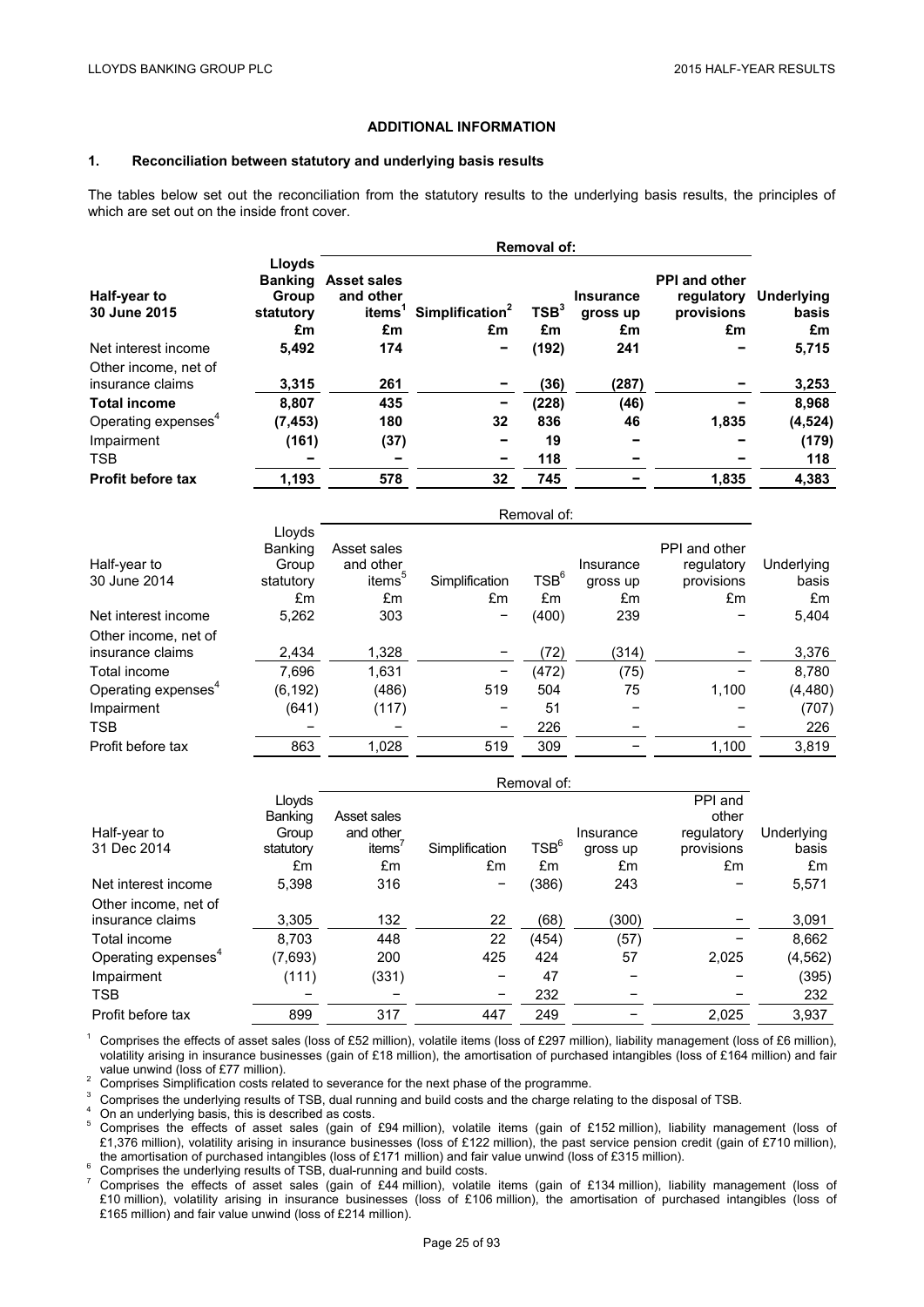# **ADDITIONAL INFORMATION** (continued)

# **2. Banking net interest margin**

Banking net interest margin is calculated by dividing banking net interest income by average interest-earning banking assets. A reconciliation of banking net interest income to Group net interest income showing the items that are excluded in determining banking net interest income follows:

|                                                        | Half-year<br>to 30 June<br>2015<br>£m | Half-year<br>to 30 June<br>2014<br>£m | Half-year<br>to 31 Dec<br>2014<br>£m |
|--------------------------------------------------------|---------------------------------------|---------------------------------------|--------------------------------------|
| Banking net interest income - underlying basis         | 5.789                                 | 5.426                                 | 5,633                                |
| Insurance division                                     | (73)                                  | (64)                                  | (67)                                 |
| Other net interest income (including trading activity) | (1)                                   | 42                                    | 5                                    |
| Net interest income - underlying basis excluding TSB   | 5,715                                 | 5.404                                 | 5,571                                |
| Asset sales and other items                            | (174)                                 | (303)                                 | (316)                                |
| <b>TSB</b>                                             | 192                                   | 400                                   | 386                                  |
| Insurance gross up                                     | (241)                                 | (239)                                 | (243)                                |
| Group net interest income – statutory                  | 5,492                                 | 5,262                                 | 5,398                                |

Average interest-earning banking assets exclude TSB and are calculated gross of related impairment allowances, and relate solely to customer and product balances in the banking businesses on which interest is earned or paid.

|                                                       | Half-year<br>to 30 June<br>2015<br>£bn | Half-vear<br>to 30 June<br>2014<br>£bn | Half-year<br>to 31 Dec<br>2014<br>£bn |
|-------------------------------------------------------|----------------------------------------|----------------------------------------|---------------------------------------|
| Average loans and advances (gross)                    | 457.4                                  | 477.4                                  | 468.8                                 |
| Non-banking assets and other adjustments <sup>1</sup> | (12.6)                                 | (11.8)                                 | (12.1)                                |
| Average interest-earning assets excluding TSB         | 444.8                                  | 465.6                                  | 456.7                                 |

 $1$  Other adjustments include assets that are netted for interest earning purposes and reverse repos.

# **3. Volatility arising in insurance businesses**

The Group's statutory result before tax included positive volatility totalling £18 million compared to negative volatility of £122 million in 2014.

Volatility comprises the following:

|                                   | Half-year<br>to 30 June | Half-year<br>to 30 June | Half-year<br>to 31 Dec |
|-----------------------------------|-------------------------|-------------------------|------------------------|
|                                   | 2015<br>£m              | 2014<br>£m              | 2014<br>£m             |
| Insurance volatility              | (109)                   | (133)                   | (86)                   |
| Policyholder interests volatility | 83                      | 43                      | (26)                   |
| Total volatility                  | (26)                    | (90)                    | (112)                  |
| Insurance hedging arrangements    | 44                      | (32)                    | 6                      |
| <b>Total</b>                      | 18                      | (122)                   | (106)                  |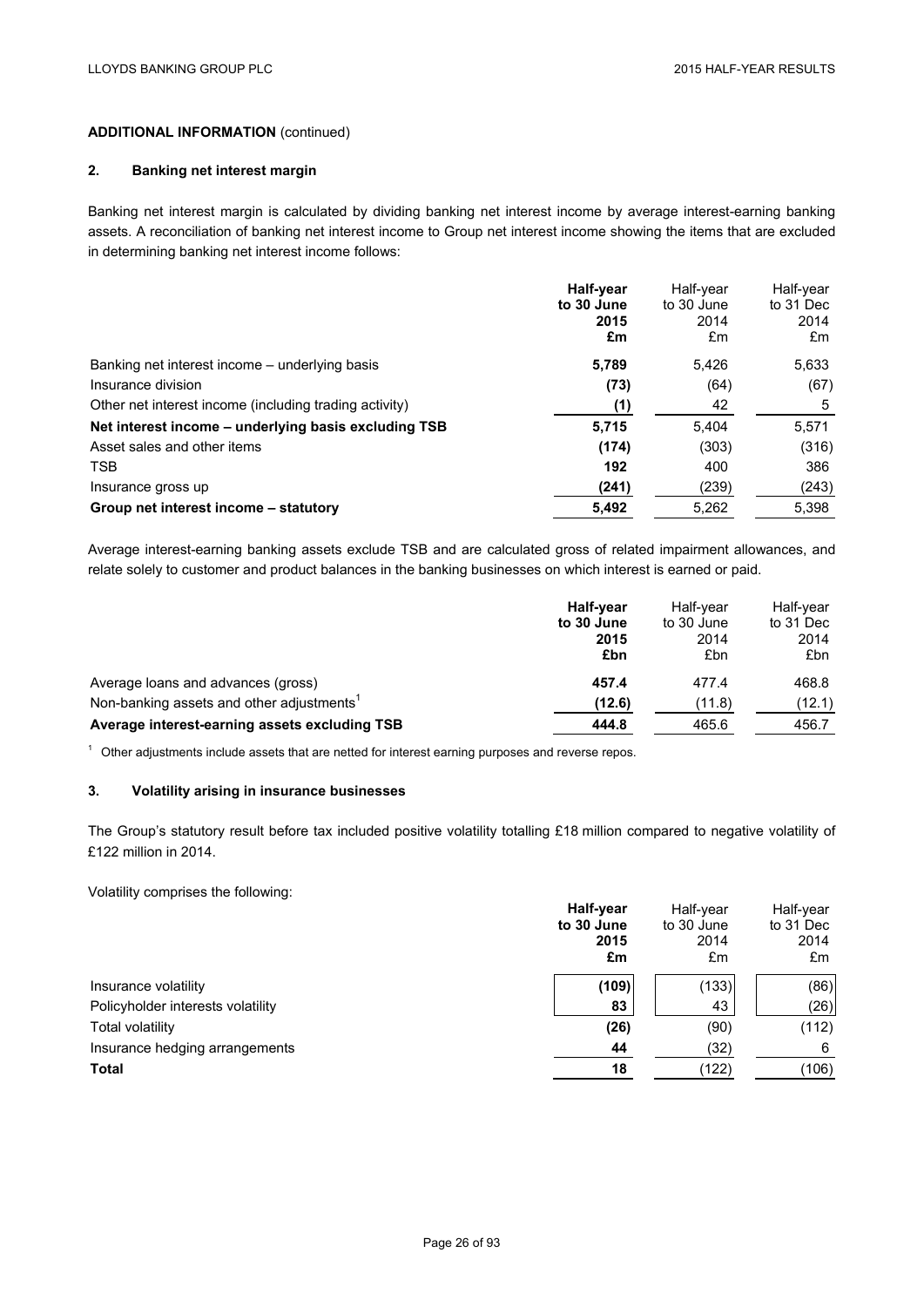**At 30 June** 

At 31 Dec

## **ADDITIONAL INFORMATION** (continued)

#### **Insurance volatility**

The Group's insurance business has policyholder liabilities that are supported by substantial holdings of investments. IFRS requires that the changes in both the value of the liabilities and investments are reflected within the income statement. The value of the liabilities does not move exactly in line with changes in the value of the investments. As the investments are substantial, movements in their value can have a significant impact on the profitability of the Group. Management believes that it is appropriate to disclose the division's results on the basis of an expected return in addition to results based on the actual return. The impact of the actual return on these investments differing from the expected return is included within insurance volatility.

The expected gross investment returns used to determine the underlying profit of the business are based on prevailing market rates and published research into historical investment return differentials for the range of assets held. Where appropriate, rates are updated throughout the year to reflect changing market conditions and changes in the asset mix. In 2015 the basis for calculating these expected returns has been enhanced to reflect an average of the 15 year swap rate over the preceding 12 months and where appropriate, rates are updated throughout the year to reflect changing market conditions. The negative insurance volatility during the period ended 30 June 2015 of £109 million primarily reflects an adverse performance on cash investments in the period relative to the expected return and an increase in yields.

## **Policyholder interests volatility**

Accounting standards require that tax on policyholder investment returns should be included in the Group's tax charge rather than being offset against the related income. The result is, therefore, to either increase or decrease profit before tax with a related change in the tax charge. Timing and measurement differences exist between provisions for tax and charges made to policyholders. Consistent with the expected approach taken in respect of insurance volatility, differences in the expected levels of the policyholder tax provision and policyholder charges are adjusted through policyholder interests volatility. In the first half of 2015, the statutory results before tax included a credit to other income which relates to policyholder interests volatility totalling £83 million (first half of 2014: £43 million) relating to offsetting movements in equity, bond and gilt returns.

#### **Insurance hedging arrangements**

The Group purchased put option contracts in 2015 to protect against deterioration in equity market conditions and the consequent negative impact on the value of in-force business on the Group balance sheet. These were financed by selling some upside potential from equity market movements. On a mark-to-market basis a gain of £44 million was recognised in relation to these contracts in the first half of 2015.

### **4. Number of employees**

|                                                  | 2015    | , ,, , , , , , ,<br>2014 |
|--------------------------------------------------|---------|--------------------------|
| Retail                                           | 33,130  | 35,032                   |
| <b>Commercial Banking</b>                        | 6.473   | 6,212                    |
| <b>Consumer Finance</b>                          | 3.413   | 3,483                    |
| Insurance                                        | 1.963   | 2.015                    |
| Group operations, functions and run-off          | 33,274  | 32,407                   |
| <b>TSB</b>                                       |         | 7,685                    |
|                                                  | 78.253  | 86,834                   |
| Agency staff, interns and scholars               | (2,628) | (2,344)                  |
| Total number of employees (full-time equivalent) | 75,625  | 84,490                   |
| Total number of employees excluding TSB          |         | 76.978                   |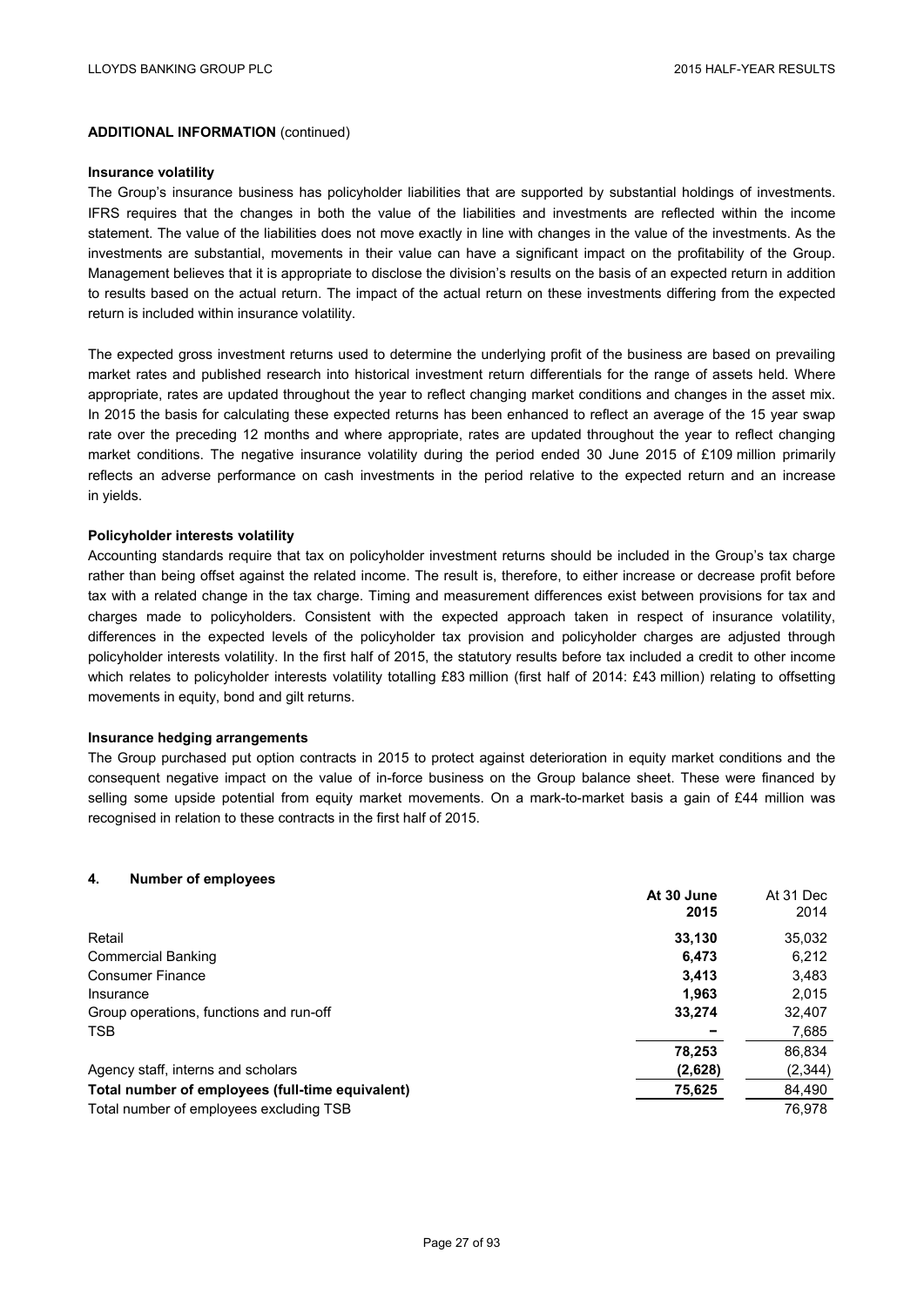## **RISK MANAGEMENT**

## **PRINCIPAL RISKS AND UNCERTAINTIES**

The most significant risks faced by the Group which could impact the success of delivering against the Group's long-term strategic objectives and through which global macro-economic, regulatory developments and market liquidity dynamics could manifest, are detailed below. Except where noted, there has been no significant change to the description of these risks or key mitigating actions disclosed in the Group's 2014 Annual Report and Accounts, with any quantitative disclosures updated herein.

**Credit risk** – Adverse changes in the economic and market environment or the credit quality of our counterparties and customers could reduce asset values; potentially increase write-downs and allowances for impairment losses thereby adversely impacting profitability. Refer to 2014 Annual Report and Accounts for mitigating actions and further details.

**Conduct risk** – We face significant potential conduct risk, including selling products which do not meet customer needs; failing to deal with complaints effectively and exhibiting behaviours which do not meet market or regulatory standards. Refer to 2014 Annual Report and Accounts for mitigating actions and further details.

**Market risk** – Key market risks include interest rate and credit spread in the Banking business, credit spread and equity in the Insurance business and the defined benefit pension schemes where asset and liability movements impact on our capital position. Refer to 2014 Annual Report and Accounts for mitigating actions and further details. In addition, a Group hedge has been implemented to provide protection from Insurance equity volatility.

**Operational risk** – Significant operational risks which may result in financial loss, disruption or damage to the reputation of the Group, including the availability, resilience and security of our core IT systems and the potential for failings in our customer processes. Refer to 2014 Annual Report and Accounts for mitigating actions and further details.

**Capital risk** – Future capital position is potentially at risk from a worsening macroeconomic environment, which could lead to adverse financial performance and deplete capital resources and/or increase capital requirements. Refer to 2014 Annual Report and Accounts for mitigating actions and further details.

**Funding and liquidity risk** – Our funding and liquidity position is supported by a significant and stable customer deposit base. A deterioration in either our or the UK's credit rating, or a sudden and significant withdrawal of customer deposits could adversely impact our funding and liquidity position. Refer to 2014 Annual Report and Accounts for mitigating actions and further details. In addition, the Group has a contingency funding plan providing management actions and strategies available in stressed conditions.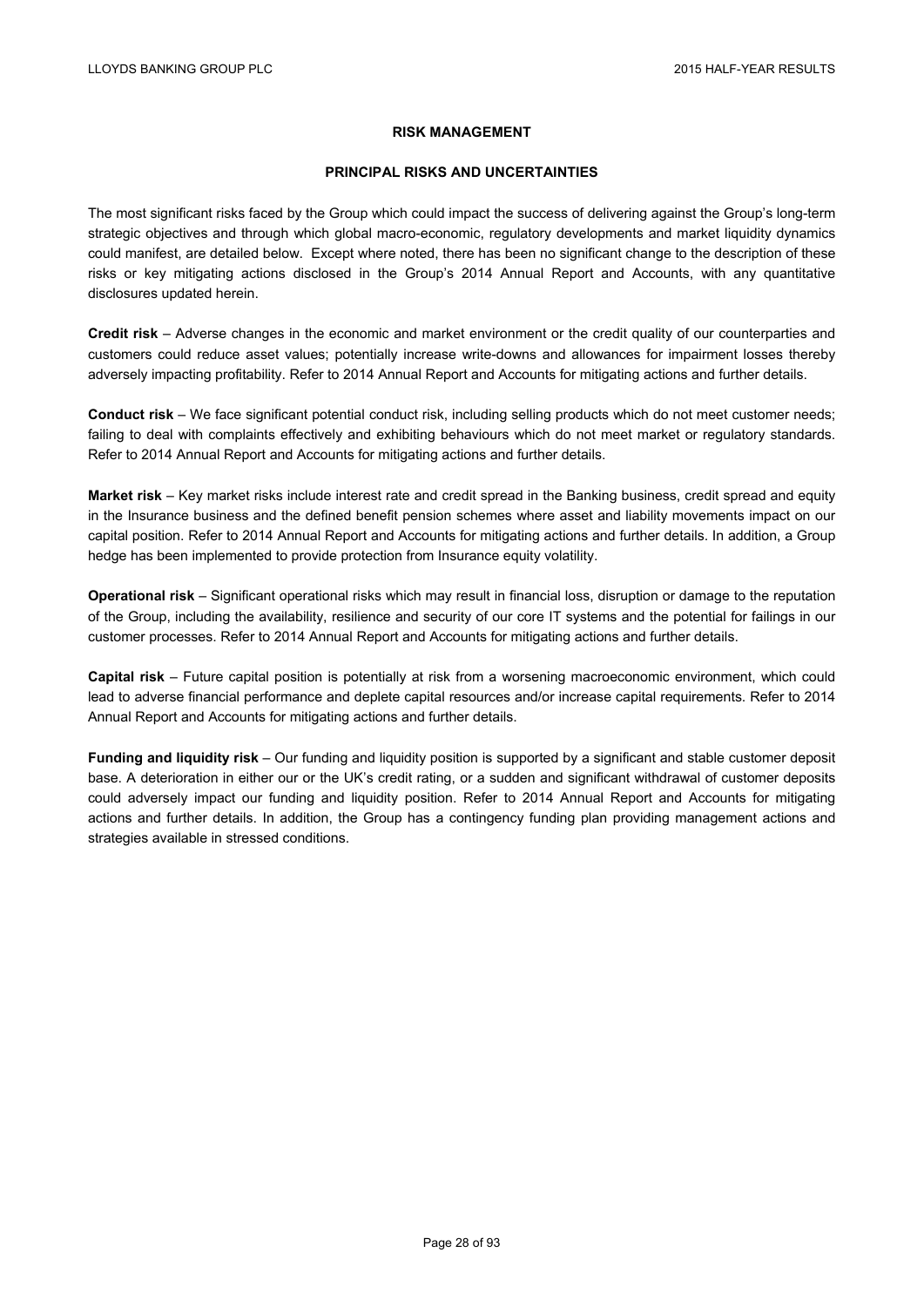# **PRINCIPAL RISKS AND UNCERTAINTIES** (continued)

**Legal and regulatory risk** – The Group and its businesses are subject to ongoing regulation, associated legal and regulatory risks, and legal and regulatory actions. They are also subject to the effects of changes in the laws, regulations, policies, voluntary codes of practice (as well as in their respective interpretations) and court rulings in the UK, the European Union and the other markets in which the Group operates. These laws and regulations include (i) increased regulatory oversight, particularly in respect of conduct issues; (ii) prudential regulatory developments; and (iii) industrywide initiatives. Depending on the specific nature of the requirements and how they are enforced, such changes could have a significant impact on the Group's operations, business prospects, structure, costs and/or capital requirements.

## *Mitigating actions*

- The Legal, Regulatory and Mandatory Change Committee ensure we drive forward activity to develop plans for ensuring delivery of all legal and regulatory changes and track their progress against those plans.
- Continued investment in our people, processes, training and IT systems is assisting us in meeting our legal and regulatory commitments.
- Engagement with the regulatory authorities on forthcoming regulatory changes, market reviews and CMA investigations.
- Defined and embedded conduct risk strategy.

**Governance risk** – Against a background of increased regulatory focus on governance and risk management the most significant challenges arise from the Senior Managers and Certification Regime (SMR) which comes into operation in March 2016 and the requirement to Ring Fence core UK financial services and activities from January 2019.

## *Mitigating actions*

- The Group's response to SMR is managed through a programme with workstreams addressing the implementation of each of the major components.
- A programme is in place to address the requirements of ring fencing and the Group is in close and regular contact with regulators to develop the plans for our anticipated operating and legal structures.
- Our aim is to ensure that evolving risk and governance arrangements continue to reflect the balance of business in the Group while adhering to regulatory objectives.

**People risk** – Key people risks include the risk that the Group may fail to attract and retain talent in an increasingly competitive marketplace, particularly in the light of the introduction of the Senior Managers and Certification Regime in 2016 which introduces a reverse burden of proof and increased accountability.

## *Mitigating actions*

- Focused actions on delivery of strategies to attract, retain and develop high calibre people.
- Maintain compliance with legal and regulatory requirements relating to Senior Managers and Certification Regime, embedding compliant and appropriate colleague behaviours.
- Continue focus on the Group's culture, delivering initiatives which reinforce behaviours to generate the best long-term outcomes for customers and colleagues.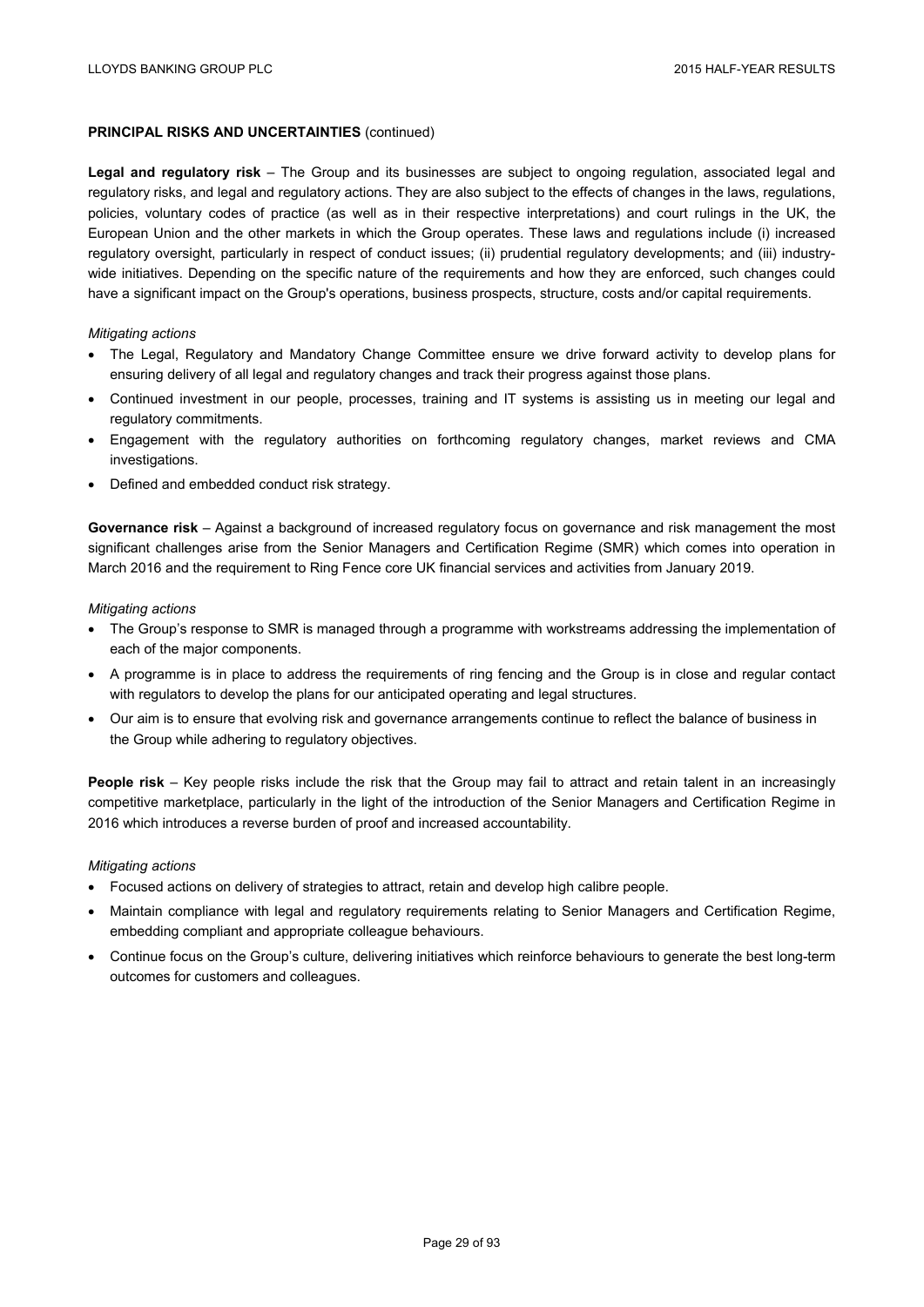# **CREDIT RISK PORTFOLIO**

## **Significant reduction in impairments and impaired assets**

- The impairment charge decreased by 75 per cent from £707 million to £179 million in the first half of 2015 compared to the first half of 2014. The impairment charge has decreased across all divisions.
- The reduction reflects lower levels of new impairment as a result of effective risk management, improving economic conditions and the continued low interest rate environment.
- The impairment charge also benefited from provision releases but at lower levels than seen during the first half of 2014.
- The impairment charge as a percentage of average loans and advances to customers improved to 0.09 per cent compared to 0.30 per cent during the first half of 2014.
- Impaired loans as a percentage of closing advances reduced to 2.7 per cent at 30 June 2015, from 2.9 per cent at 31 December 2014 driven by improvements in all divisions. Impaired loans reduced by £1,828 million during the period, mainly due to disposals, write-offs and lower levels of newly impaired loans.

## **Low risk culture and prudent risk appetite**

- The Group is delivering sustainable lending growth by maintaining its lower risk origination discipline despite terms and conditions in the market being impacted by excess liquidity. The overall quality of the portfolio has improved over the last 12 months.
- The Group continues to deliver above market lending growth in SME whilst maintaining its prudent risk appetite.
- The Group continues to adopt a conservative stance across the Eurozone, maintaining close portfolio scrutiny and oversight. The Group has minimal direct exposure to Greece. Detailed contingency plans are in place and exposures to financial institutions domiciled in peripheral Eurozone countries remain modest and managed within tight risk parameters.

#### **Re-shaping of the Group is fundamentally complete**

- Run-off net external assets have reduced from £16,857 million to £14,411 million during the first half of 2015 in a capital accretive way.
- The Run-off portfolio now represents only 2.7 per cent of the overall Group's loans and advances and poses substantially less downside risk to the Group. The remaining assets are the subject of frequent review, and are impaired to appropriate levels based on external evidence and internal reviews.
- The Group continues to reduce its exposure to Ireland with gross loans and advances further reduced by £1,258 million to £6,642 million gross (net £4,437 million) during the first half of 2015; due to disposals, write-offs and net repayments.
- The Irish wholesale portfolio remains significantly impaired at 91.5 per cent, with provision coverage of 85.8 per cent. Net exposure in Ireland wholesale has fallen to £572 million (31 December 2014: £956 million).
- The Irish Retail portfolio has reduced from £4,464 million at 31 December 2014 to £3,984 million at 30 June 2015.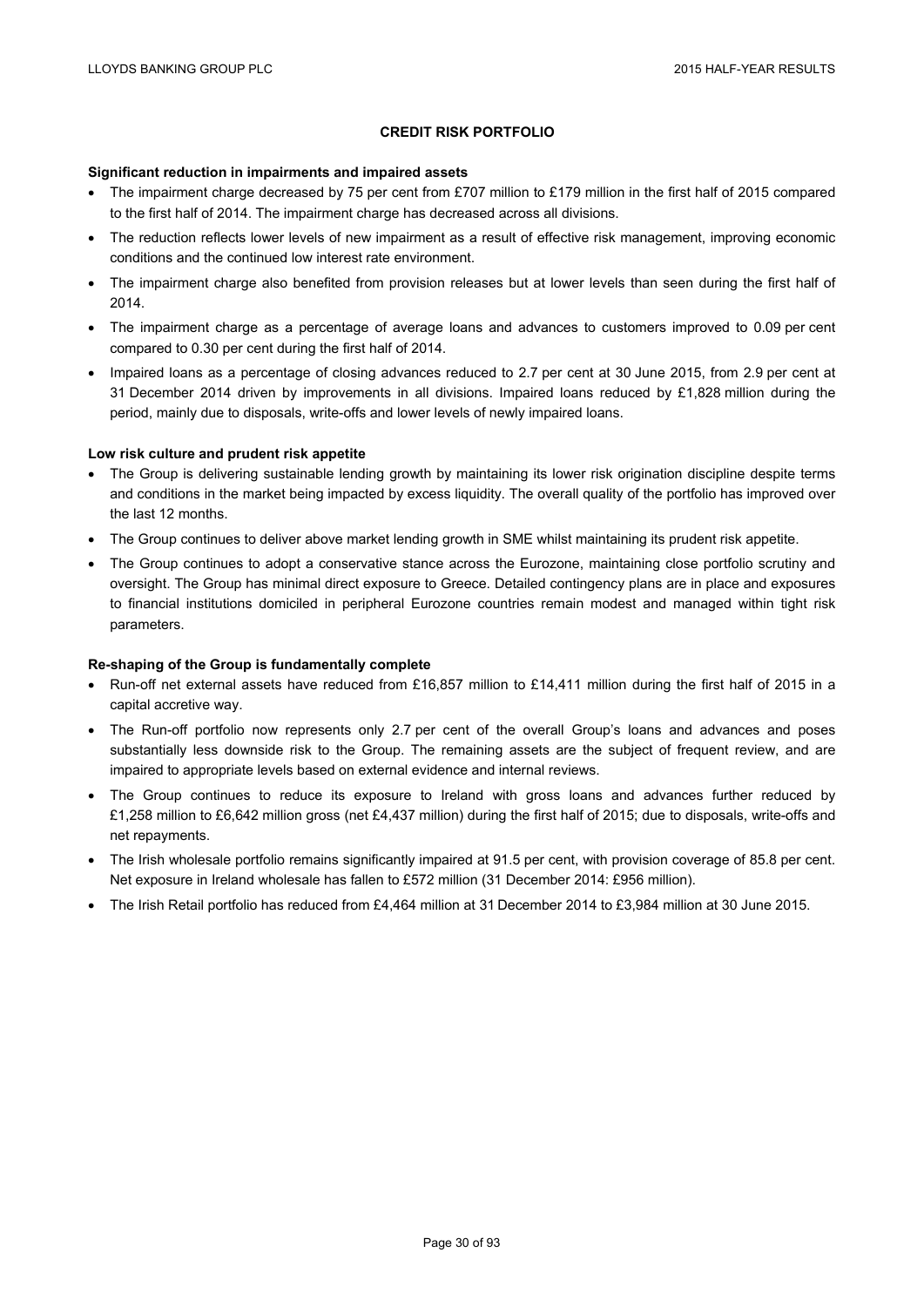# **CREDIT RISK PORTFOLIO** (continued)

# **Impairment charge by division**

|                                                     |            |            | Change  |           |
|-----------------------------------------------------|------------|------------|---------|-----------|
|                                                     | Half-year  | Half-year  | since   | Half-year |
|                                                     | to 30 June | to 30 June | 30 June | to 31 Dec |
|                                                     | 2015       | 2014       | 2014    | 2014      |
|                                                     | £m         | £m         | %       | £m        |
| Retail:                                             |            |            |         |           |
| Secured                                             | 49         | 94         | 48      | 187       |
| Loans and overdrafts                                | 102        | 165        | 38      | 114       |
| Other                                               | 12         | 17         | 29      | 22        |
|                                                     | 163        | 276        | 41      | 323       |
| <b>Commercial Banking:</b>                          |            |            |         |           |
| <b>SME</b>                                          | (4)        | 5          |         | 10        |
| Other                                               | 11         | 24         | 54      | 44        |
|                                                     | 7          | 29         | 76      | 54        |
| <b>Consumer Finance:</b>                            |            |            |         |           |
| <b>Credit Cards</b>                                 | 21         | 69         | 70      | 117       |
| Asset Finance UK                                    | 21         | 8          |         | 22        |
| Asset Finance Europe                                | (2)        | 1          |         | (2)       |
|                                                     | 40         | 78         | 49      | 137       |
| Run-off:                                            |            |            |         |           |
| Ireland retail                                      | (2)        | 13         |         | (19)      |
| Ireland commercial real estate                      | 16         | 56         | 71      | 11        |
| Ireland corporate                                   | 59         | 182        | 68      | 65        |
| Corporate real estate and other corporate           | (52)       | 92         |         | (120)     |
| Specialist finance                                  |            | 30         |         |           |
| Other                                               | (25)       | (49)       | (43)    | (8)       |
|                                                     | (28)       |            |         | (50)      |
|                                                     | (32)       | 324        |         | (121)     |
| Central items                                       | 1          |            |         | 2         |
| <b>Total impairment charge</b>                      | 179        | 707        | 75      | 395       |
|                                                     |            |            |         |           |
| Impairment charge as a % of average advances        | 0.09%      | 0.30%      | (21)bp  | 0.17%     |
| Total impairment charge comprises:                  |            |            |         |           |
|                                                     | Half-year  | Half-year  |         | Half-year |
|                                                     | to 30 June | to 30 June |         | to 31 Dec |
|                                                     | 2015       | 2014       |         | 2014      |
|                                                     | £m         | £m         |         | £m        |
|                                                     |            |            |         |           |
| Loans and advances to customers                     | 198        | 705        |         | 380       |
| Debt securities classified as loans and receivables | (2)        |            |         | 2         |
| Available-for-sale financial assets                 |            | 2          |         | 3         |
| Other credit risk provision                         | (17)       |            |         | 10        |
| <b>Total impairment charge</b>                      | 179        | 707        |         | 395       |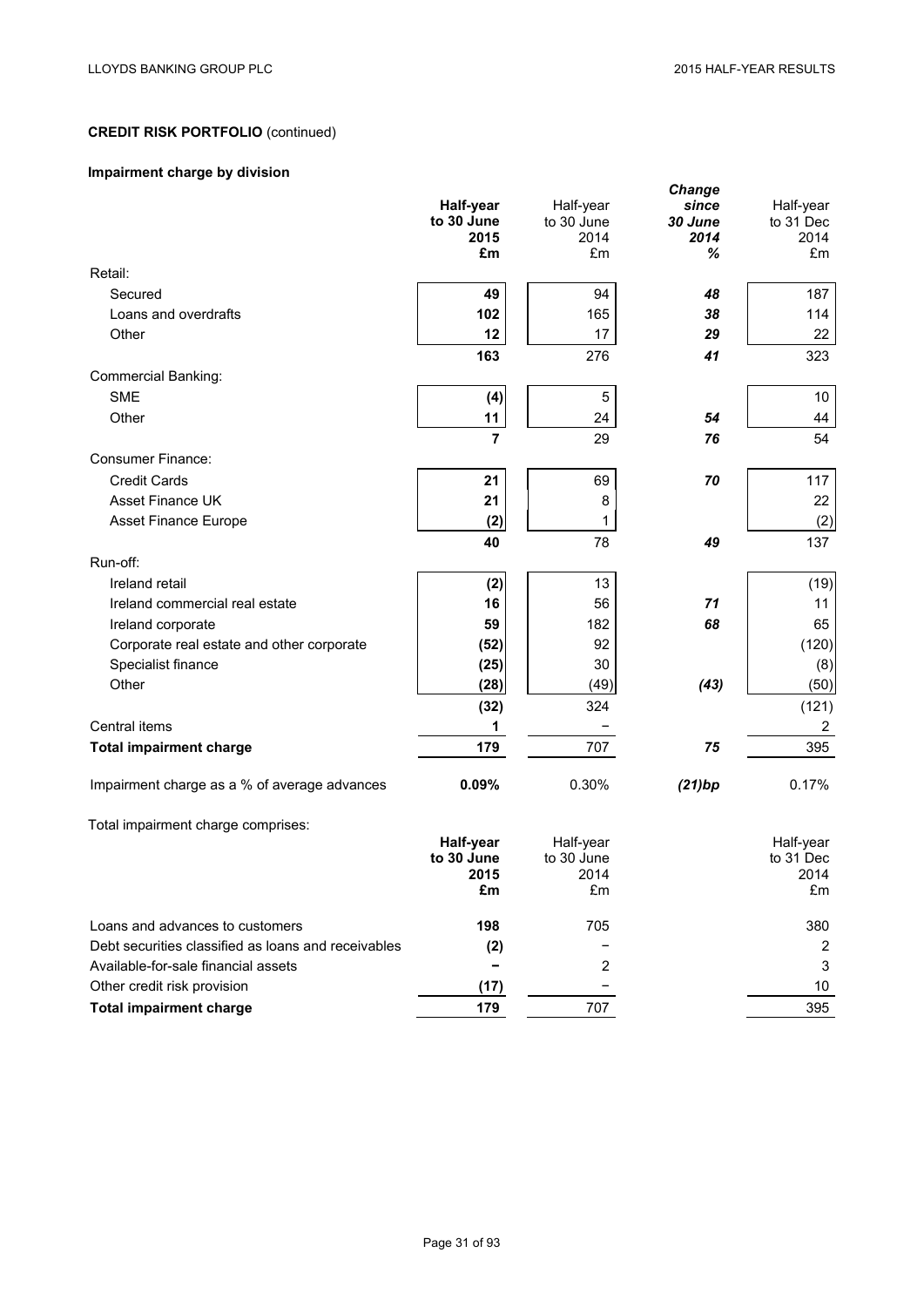**Impairment**

## **CREDIT RISK PORTFOLIO** (continued)

### **Group impaired loans and provisions**

|                                            |                                 |                 |                          |                         | <b>IIIIpalifierit</b> |
|--------------------------------------------|---------------------------------|-----------------|--------------------------|-------------------------|-----------------------|
|                                            |                                 |                 | <b>Impaired</b>          |                         | provision             |
|                                            | <b>Loans and</b><br>advances to | <b>Impaired</b> | loans as %<br>of closina | <b>Impairment</b>       | as % of<br>impaired   |
| At 30 June 2015                            | <b>customers</b>                | Loans           | advances                 | provisions <sup>1</sup> | loans <sup>2</sup>    |
|                                            | £m                              | £m              | %                        | £m                      | $\%$                  |
| Retail:                                    |                                 |                 |                          |                         |                       |
| Secured                                    | 301,044                         | 3,880           | 1.3                      | 1,414                   | 36.4                  |
| Loans and overdrafts                       | 10,149                          | 641             | 6.3                      | 195                     | 78.9                  |
| Other                                      | 3,775                           | 280             | 7.4                      | 48                      | 19.0                  |
|                                            | 314,968                         | 4,801           | 1.5                      | 1,657                   | 37.8                  |
| Commercial Banking:                        |                                 |                 |                          |                         |                       |
| <b>SME</b>                                 | 29,016                          | 1,352           | 4.7                      | 264                     | 19.5                  |
| Other                                      | 72,319                          | 1,357           | 1.9                      | 919                     | 67.7                  |
|                                            | 101,335                         | 2,709           | 2.7                      | 1,183                   | 43.7                  |
| <b>Consumer Finance:</b>                   |                                 |                 |                          |                         |                       |
| <b>Credit Cards</b>                        | 9,189                           | 424             | 4.6                      | 156                     | 78.8                  |
| <b>Asset Finance UK</b>                    | 8,386                           | 154             | 1.8                      | 117                     | 76.0                  |
| <b>Asset Finance Europe</b>                | 4,516                           | 45              | 1.0                      | 21                      | 46.7                  |
|                                            | 22,091                          | 623             | 2.8                      | 294                     | 74.1                  |
| Run-off:                                   |                                 |                 |                          |                         |                       |
| Ireland retail                             | 3,984                           | 121             | 3.0                      | 119                     | 98.3                  |
| Ireland commercial real estate             | 1,411                           | 1,326           | 94.0                     | 1,151                   | 86.8                  |
| Ireland corporate                          | 1,247                           | 1,105           | 88.6                     | 935                     | 84.6                  |
| Corporate real estate and other            |                                 |                 |                          |                         |                       |
| corporate                                  | 2,623                           | 1,147           | 43.7                     | 691                     | 60.2                  |
| Specialist finance                         | 4,942                           | 530             | 10.7                     | 366                     | 69.1                  |
| Other                                      | 1,386                           | 118             | 8.5                      | 121                     | 102.5                 |
|                                            | 15,593                          | 4,347           | 27.9                     | 3,383                   | 77.8                  |
| Reverse repos and other items <sup>3</sup> | 5,329                           |                 |                          |                         |                       |
| <b>Total gross lending</b>                 | 459,316                         | 12,480          | 2.7                      | 6,517                   | 55.1                  |
| Impairment provisions                      | (6, 517)                        |                 |                          |                         |                       |
| Fair value adjustments <sup>4</sup>        | (372)                           |                 |                          |                         |                       |
| <b>Total Group</b>                         | 452,427                         |                 |                          |                         |                       |

<sup>1</sup> Impairment provisions include collective unimpaired provisions.

<sup>2</sup> Impairment provisions as a percentage of impaired loans are calculated excluding Retail and Consumer Finance loans in recoveries (£394 million in Retail loans and overdrafts, £27 million in Retail other and £226 million in Consumer Finance credit cards).

<sup>3</sup> Includes £5.1 billion (31 December 2014: £4.4 billion) of lower risk loans transferred from Commercial Banking and Retail divisions into Insurance division's shareholder funds to support the Insurance division's annuity portfolio.

<sup>4</sup> The fair value adjustments relating to loans and advances were those required to reflect the HBOS assets in the Group's consolidated financial records at their fair value and took into account both the expected losses and market liquidity at the date of acquisition. The unwind relating to future impairment losses requires significant management judgement to determine its timing which includes an assessment of whether the losses incurred in the current period were expected at the date of the acquisition and assessing whether the remaining losses expected at the date of the acquisition will still be incurred. The element relating to market liquidity unwinds to the income statement over the estimated expected lives of the related assets, although if an asset is written-off or suffers previously unexpected impairment then this element of the fair value will no longer be considered a timing difference (liquidity) but permanent (impairment). The fair value unwind in respect of impairment losses incurred was £37 million for the period ended 30 June 2015 (30 June 2014: £90 million). The fair value unwind in respect of loans and advances is expected to continue to decrease in future years as fixed-rate periods on mortgages expire, loans are repaid or written-off, and will reduce to zero over time.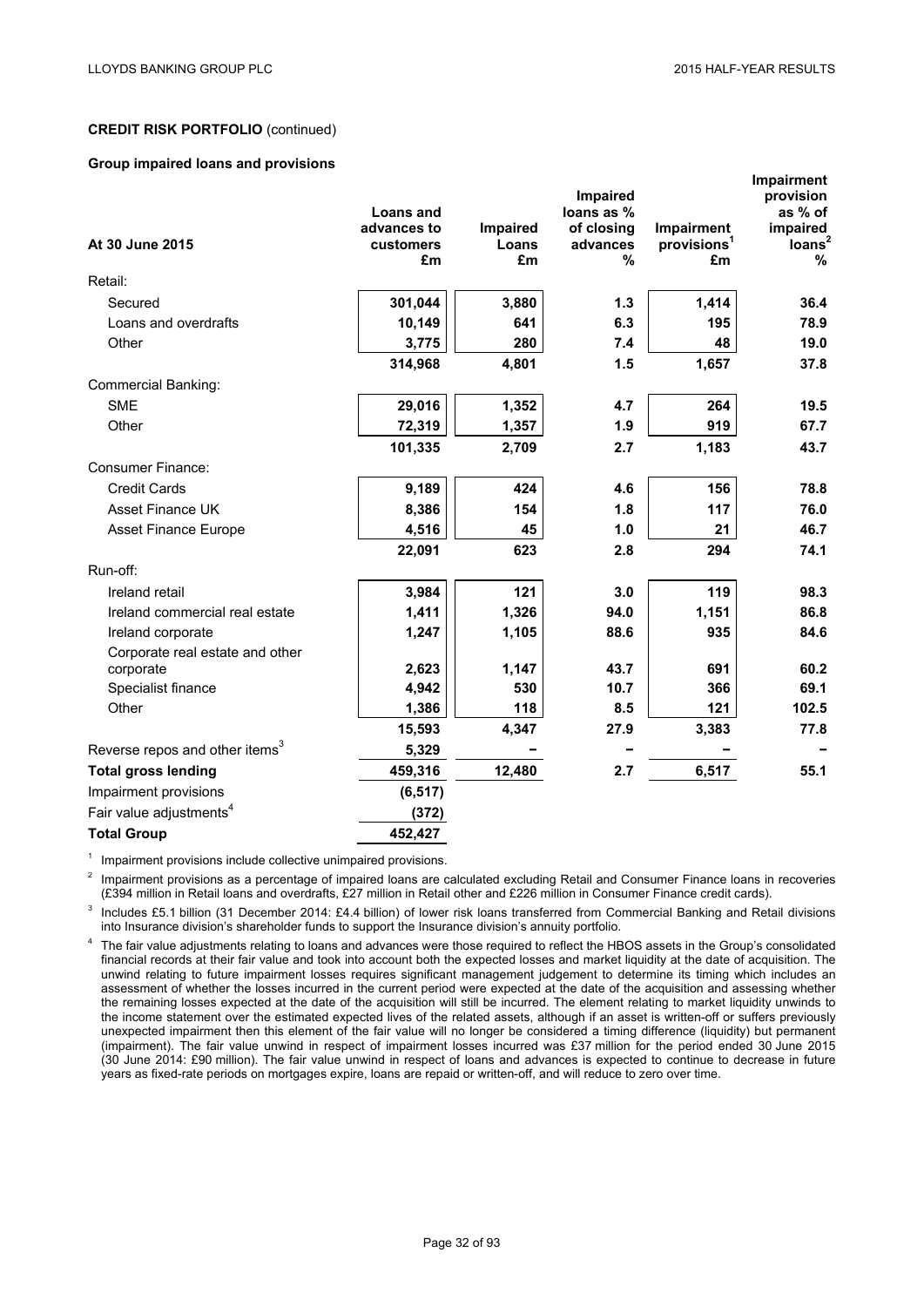# **CREDIT RISK PORTFOLIO** (continued)

## **Group impaired loans and provisions** (continued)

|                                            | Loans and       |             | Impaired<br>loans as % |                               | Impairment<br>provision<br>as % of |
|--------------------------------------------|-----------------|-------------|------------------------|-------------------------------|------------------------------------|
|                                            | advances to     | Impaired    | of closing             | Impairment                    | impaired                           |
| At 31 December 2014                        | customers<br>£m | Loans<br>£m | advances<br>%          | provisions <sup>1</sup><br>£m | long <sup>2</sup><br>$\%$          |
| Retail:                                    |                 |             |                        |                               |                                    |
| Secured                                    | 303,121         | 3,911       | 1.3                    | 1,446                         | 37.0                               |
| Loans and overdrafts                       | 10,395          | 695         | 6.7                    | 220                           | 85.3                               |
| Other                                      | 3,831           | 321         | 8.4                    | 68                            | 23.1                               |
|                                            | 317,347         | 4,927       | 1.6                    | 1,734                         | 38.8                               |
| <b>Commercial Banking:</b>                 |                 |             |                        |                               |                                    |
| <b>SME</b>                                 | 28,256          | 1,546       | 5.5                    | 398                           | 25.7                               |
| Other                                      | 74,203          | 1,695       | 2.3                    | 1,196                         | 70.6                               |
|                                            | 102,459         | 3,241       | 3.2                    | 1,594                         | 49.2                               |
| <b>Consumer Finance:</b>                   |                 |             |                        |                               |                                    |
| <b>Credit Cards</b>                        | 9,119           | 499         | 5.5                    | 166                           | 76.5                               |
| <b>Asset Finance UK</b>                    | 7,204           | 160         | 2.2                    | 112                           | 70.0                               |
| Asset Finance Europe                       | 4,950           | 61          | 1.2                    | 31                            | 50.8                               |
|                                            | 21,273          | 720         | 3.4                    | 309                           | 70.5                               |
| Run-off:                                   |                 |             |                        |                               |                                    |
| Ireland retail                             | 4,464           | 120         | 2.7                    | 141                           | 117.5                              |
| Ireland commercial real estate             | 1,797           | 1,659       | 92.3                   | 1,385                         | 83.5                               |
| Ireland corporate                          | 1,639           | 1,393       | 85.0                   | 1,095                         | 78.6                               |
| Corporate real estate and other            |                 |             |                        |                               |                                    |
| corporate                                  | 3,947           | 1,548       | 39.2                   | 911                           | 58.9                               |
| Specialist finance                         | 4,835           | 364         | 7.5                    | 254                           | 69.8                               |
| Other                                      | 1,634           | 131         | 8.0                    | 141                           | 107.6                              |
|                                            | 18,316          | 5,215       | 28.5                   | 3,927                         | 75.3                               |
| <b>TSB</b>                                 | 21,729          | 205         | 0.9                    | 88                            | 42.9                               |
| Reverse repos and other items <sup>3</sup> | 9,635           |             |                        |                               |                                    |
| Total gross lending                        | 490,759         | 14,308      | 2.9                    | 7,652                         | 56.4                               |
| Impairment provisions                      | (7,652)         |             |                        |                               |                                    |
| Fair value adjustments                     | (403)           |             |                        |                               |                                    |
| <b>Total Group</b>                         | 482,704         |             |                        |                               |                                    |

<sup>1</sup> Impairment provisions include collective unimpaired provisions.<br><sup>2</sup> Impairment provisions as a persontage of impaired logge are a

 $2$  Impairment provisions as a percentage of impaired loans are calculated excluding Retail and Consumer Finance loans in recoveries (£437 million in Retail loans and overdrafts, £26 million in Retail other and £282 million in Consumer Finance credit cards).

 $3$  Includes £4.4 billion of lower risk loans (social housing, infrastructure and education) transferred from Commercial Banking division into Insurance division's shareholder funds to support the Group's annuity portfolio.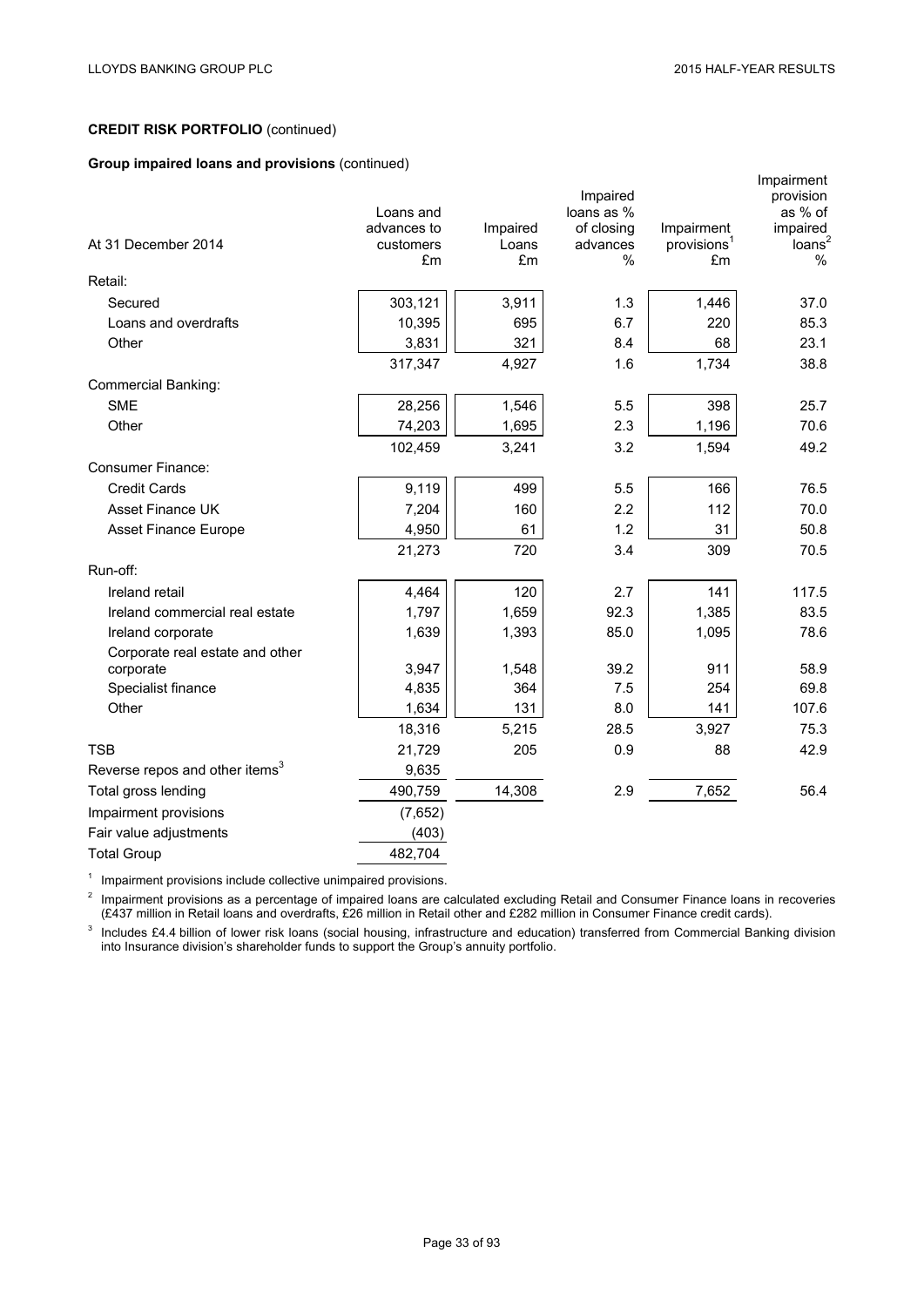#### **Retail**

- The impairment charge was £163 million in the first half of 2015, a decrease of 41 per cent against the first half of 2014. Reductions were seen across all portfolios.
- The impairment charge, as a percentage of average loans and advances to customers, improved to 0.10 per cent in the first half of 2015 from 0.18 per cent in the first half of 2014.
- Impaired loans decreased by £126 million in the first half of 2015 to £4,801 million which represented 1.5 per cent of closing loans and advances to customers (31 December 2014: 1.6 per cent).

#### *Secured*

- The impairment charge was £49 million in the first half of 2015, a decrease of 48 per cent against the first half of 2014. The impairment charge as a percentage of average loans and advances to customers, improved to 0.03 per cent in the first half of 2015 from 0.06 per cent in the first half of 2014.
- Impaired loans reduced by £31 million in the first half of 2015 to £3,880 million. Impairment provisions as a percentage of impaired loans decreased to 36.4 per cent from 37.0 per cent at 31 December 2014.
- The value of mortgages greater than three months in arrears (excluding repossessions) decreased by £175 million to £6,169 million at 30 June 2015 compared to £6,344 million at 31 December 2014.
- The average indexed loan to value (LTV) on the mortgage portfolio at 30 June 2015 decreased to 45.9 per cent compared with 49.2 per cent at 31 December 2014. The percentage of closing loans and advances with an indexed LTV in excess of 100 per cent decreased to 1.2 per cent at 30 June 2015, compared with 2.2 per cent at 31 December 2014.
- The average LTV for new mortgages and further advances written in the first half of 2015 was 64.6 per cent compared with 64.8 per cent for 2014.

#### *Loans and overdrafts*

- The impairment charge was £102 million in the first half of 2015, a decrease of 38 per cent against the first half of 2014. The reduction was driven by a continued underlying improvement of portfolio quality supported by write-backs from the sale of recoveries assets.
- The impairment charge as a percentage of average loans and advances to customers, improved to 1.94 per cent in the first half of 2015 from 3.09 per cent in the first half of 2014.
- Impaired loans reduced by £54 million in the first half of 2015 to £641 million representing 6.3 per cent of closing loans and advances to customers, compared with 6.7 per cent at 31 December 2014.

#### **Retail secured and unsecured loans and advances to customers**

|                                | At 30 June | At 31 Dec |
|--------------------------------|------------|-----------|
|                                | 2015       | 2014      |
|                                | £m         | £m        |
| Mainstream                     | 226,174    | 228,176   |
| Buy-to-let                     | 54,172     | 53,322    |
| $S$ pecialist <sup>1</sup>     | 20,698     | 21,623    |
|                                | 301,044    | 303,121   |
| Loans                          | 8,068      | 8,204     |
| Overdrafts                     | 2,081      | 2,191     |
| Wealth                         | 2,895      | 2,962     |
| <b>Retail Business Banking</b> | 880        | 869       |
|                                | 13,924     | 14,226    |
| <b>Total</b>                   | 314,968    | 317,347   |

 $1$  Specialist lending has been closed to new business since 2009.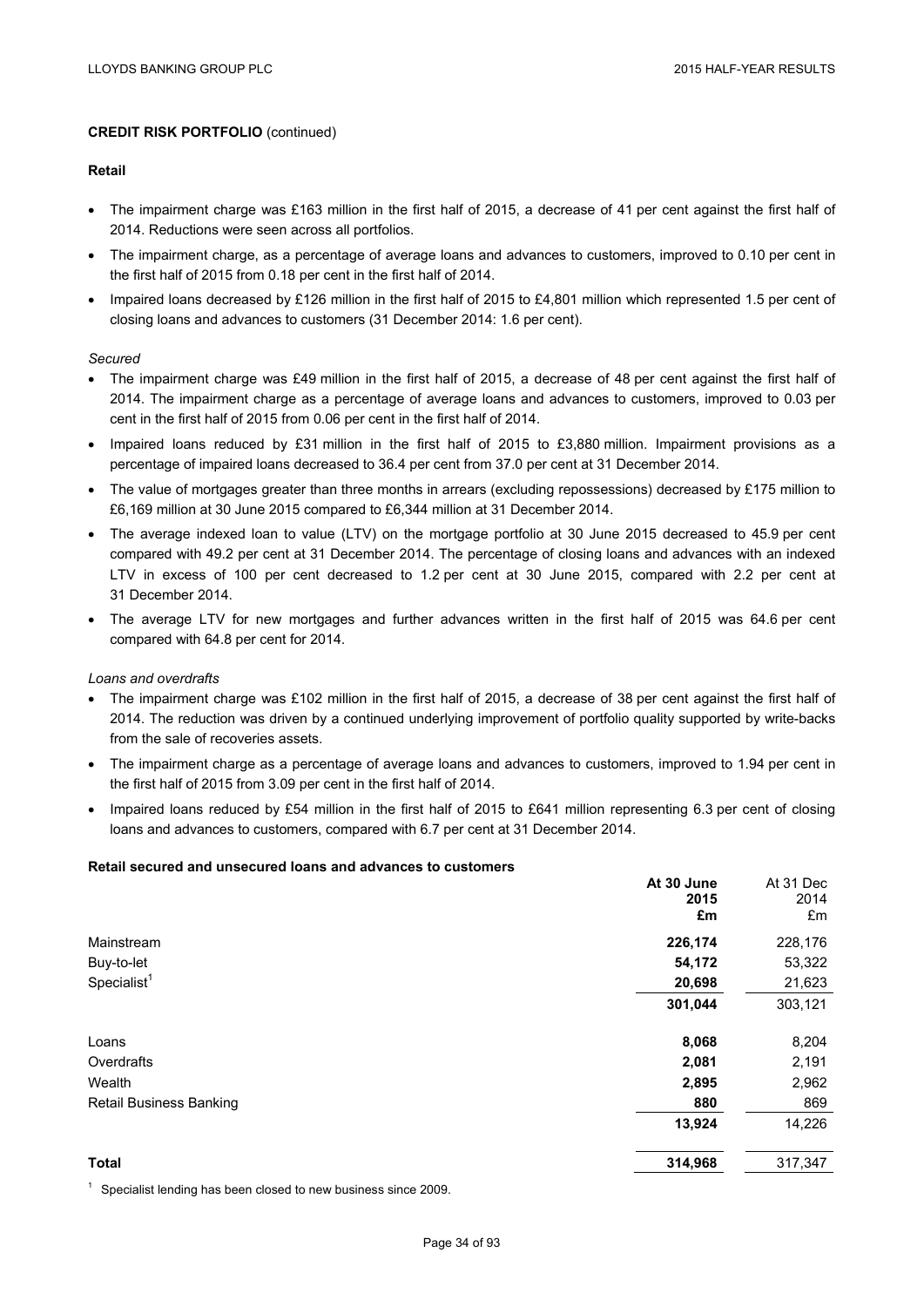### **Retail** (continued)

## **Retail mortgages greater than three months in arrears (excluding repossessions)**

|              |              | Number of cases    |              | <b>Total mortgage</b><br>Value of loans <sup>1</sup><br>accounts % |              |                    | Total mortgage<br>balances % |                    |
|--------------|--------------|--------------------|--------------|--------------------------------------------------------------------|--------------|--------------------|------------------------------|--------------------|
|              | June<br>2015 | <b>Dec</b><br>2014 | June<br>2015 | Dec<br>2014                                                        | June<br>2015 | <b>Dec</b><br>2014 | June<br>2015                 | <b>Dec</b><br>2014 |
|              | <b>Cases</b> | Cases              | %            | $\%$                                                               | £m           | £m                 | %                            | %                  |
| Mainstream   | 36,556       | 37,849             | 1.6          | 1.7                                                                | 3,960        | 4,102              | 1.8                          | 1.8                |
| Buy-to-let   | 5,147        | 5.077              | 1.1          | 1.1                                                                | 651          | 658                | 1.2                          | 1.2                |
| Specialist   | 9,252        | 9,429              | 6.4          | 6.3                                                                | 1,558        | 1,584              | 7.5                          | 7.3                |
| <b>Total</b> | 50.955       | 52.355             | 1.8          | 1.8                                                                | 6,169        | 6.344              | 2.0                          | 2.1                |

 $1$  Value of loans represents total book value of mortgages more than three months in arrears.

The stock of repossessions decreased to 601 cases at 30 June 2015 compared to 1,740 cases at 31 December 2014.

## **Period end and average LTVs across the Retail mortgage portfolios**

| At 30 June 2015                                             | <b>Mainstream</b><br>% | <b>Buy-to-let</b><br>% | <b>Specialist</b><br>% | <b>Total</b><br>% | <b>Unimpaired</b><br>% | Impaired<br>% |
|-------------------------------------------------------------|------------------------|------------------------|------------------------|-------------------|------------------------|---------------|
| Less than 60%                                               | 52.9                   | 44.5                   | 41.0                   | 50.6              | 50.9                   | 30.0          |
| 60% to 70%                                                  | 21.1                   | 29.3                   | 21.2                   | 22.5              | 22.6                   | 18.1          |
| 70% to 80%                                                  | 15.4                   | 14.1                   | 17.5                   | 15.3              | 15.3                   | 18.6          |
| 80% to 90%                                                  | 7.6                    | 8.9                    | 12.3                   | 8.2               | 8.1                    | 13.9          |
| 90% to 100%                                                 | 2.1                    | 2.1                    | 4.2                    | 2.2               | 2.1                    | 9.3           |
| Greater than 100%                                           | 0.9                    | $1.1$                  | 3.8                    | 1.2               | 1.0                    | 10.1          |
| <b>Total</b>                                                | 100.0                  | 100.0                  | 100.0                  | 100.0             | 100.0                  | 100.0         |
| Outstanding loan value<br>$(\text{Em})$                     | 226,174                | 54,172                 | 20,698                 | 301,044           | 297,164                | 3,880         |
| Average loan to value: <sup>1</sup>                         |                        |                        |                        |                   |                        |               |
| Stock of residential                                        |                        |                        |                        |                   |                        |               |
| mortgages                                                   | 43.3                   | 56.7                   | 54.4                   | 45.9              |                        |               |
| New residential lending                                     | 65.0                   | 62.7                   | n/a                    | 64.6              |                        |               |
| Impaired mortgages                                          | 55.3                   | 74.4                   | 67.3                   | 59.9              |                        |               |
| At 31 December 2014                                         | Mainstream             | Buy-to-let             | Specialist             | Total             | Unimpaired             | Impaired      |
|                                                             | $\frac{0}{0}$          | %                      | %                      | %                 | %                      | %             |
| Less than 60%                                               | 44.6                   | 32.4                   | 31.4                   | 41.5              | 41.7                   | 22.5          |
| 60% to 70%                                                  | 19.9                   | 27.3                   | 19.5                   | 21.2              | 21.3                   | 15.3          |
| 70% to 80%                                                  | 18.5                   | 21.8                   | 19.8                   | 19.2              | 19.2                   | 17.8          |
| 80% to 90%                                                  | 10.6                   | 9.4                    | 14.9                   | 10.7              | 10.6                   | 16.7          |
| 90% to 100%                                                 | 4.5                    | 6.8                    | 8.7                    | 5.2               | 5.2                    | 11.9          |
| Greater than 100%                                           | 1.9                    | 2.3                    | 5.7                    | 2.2               | 2.0                    | 15.8          |
| <b>Total</b>                                                | 100.0                  | 100.0                  | 100.0                  | 100.0             | 100.0                  | 100.0         |
| Outstanding loan value<br>$(\text{Em})$                     | 228,176                | 53,322                 | 21,623                 | 303,121           | 299,210                | 3,911         |
| Average loan to value: <sup>1</sup><br>Stock of residential |                        |                        |                        |                   |                        |               |
| mortgages                                                   | 46.3                   | 61.3                   | 59.2                   | 49.2              |                        |               |
| New residential lending                                     | 65.3                   | 62.7                   | n/a                    | 64.8              |                        |               |
| Impaired mortgages                                          | 60.1                   | 81.0                   | 72.6                   | 64.9              |                        |               |

 $1$  Average loan to value is calculated as total loans and advances as a percentage of the total collateral of these loans and advances.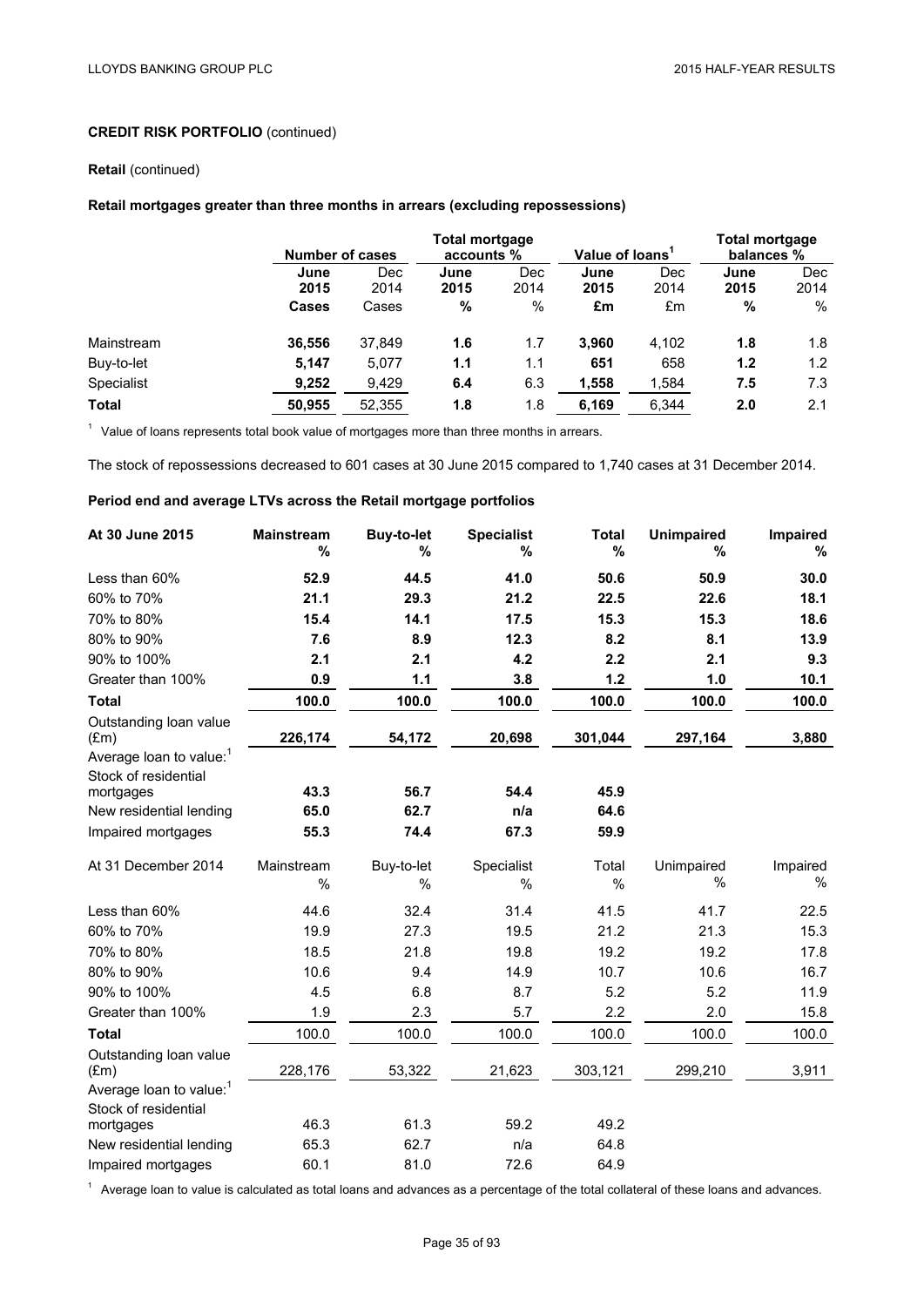#### **Commercial Banking**

- The impairment charge was £7 million in the first half of 2015, 76 per cent lower than the £29 million in the first half of 2014. This has been driven by lower levels of new impairment as a result of effective risk management, improving economic conditions and the continued low interest rate environment.
- The charge also benefited from provision releases but at lower levels than seen during 2014.
- The obligor quality of the Commercial Banking lending portfolio is predominantly rated good or better. New business is generally of good quality and better than the overall back book average. Surplus market liquidity continues to lead to some relaxation of credit conditions in the marketplace, although the Group remains disciplined within its low risk appetite.
- The impairment charge as a percentage of average loans and advances improved to 0.04 per cent in the first half of 2015 from 0.05 per cent in the first half of 2014, and from 0.10 per cent for the half year to 31 December 2014.
- Impaired loans reduced by 16.4 per cent to £2,709 million at 30 June 2015 compared with 31 December 2014 (£3,241 million). Impaired loans as a percentage of closing loans and advances to customers reduced to 2.7 per cent from 3.2 per cent at 31 December 2014.
- Impairment provisions reduced to £1,183 million at 30 June 2015 (December 2014: £1,594 million) and includes collective unimpaired provisions of £277 million (December 2014: £338 million).

#### *SME*

- The SME Banking portfolio continues to grow within prudent credit risk appetite parameters. As a result of the Group's customer driven relationship management, net lending has increased 5 per cent since June 2014. This also reflects the Group's commitment to the UK economy and the Funding for Lending Scheme.
- Portfolio credit quality has remained stable or improved across all key metrics.
- There was a net release of £4 million compared to a net charge of £5 million in the first half of 2014. SME continues to benefit from provision releases which offset minimal gross charges incurred.

#### *Other Commercial Banking*

- Other Commercial Banking comprises £72,319 million of gross loans and advances to customers in Mid Markets, Global Corporates and Financial Institutions.
- The Mid Markets portfolio remains UK focused and dependent on the performance of the domestic economy. Overall credit quality remained stable.
- The Global Corporate portfolio continues to be predominantly investment grade focused and is performing well against the backdrop of a stable economic UK environment. The quality of the portfolio remains good and is managed within the bank's prudent agreed risk appetite.
- The real estate business within the Group's Mid Markets and Global Corporate portfolio is focused upon the larger end of the UK property market ranging from medium sized and substantial unquoted private real estate portfolios up to the publicly listed and funds sector. Portfolio credit quality remains good being underpinned by seasoned management teams with proven asset management skills. The number of new impaired connections is minimal and new business propositions continue to be written in line with agreed risk appetite.
- Financial Institutions serves predominantly investment grade counterparties with whom relationships are either client focused or held to support the Group's funding, liquidity or general hedging requirements.
- Trading exposures continue to be predominantly short-term and/or collateralised with inter-bank activity mainly undertaken with fully acceptable investment grade counterparties.
- The Group continues to adopt a conservative stance across the Eurozone maintaining close portfolio scrutiny and oversight particularly given the current macro environment and horizon risks.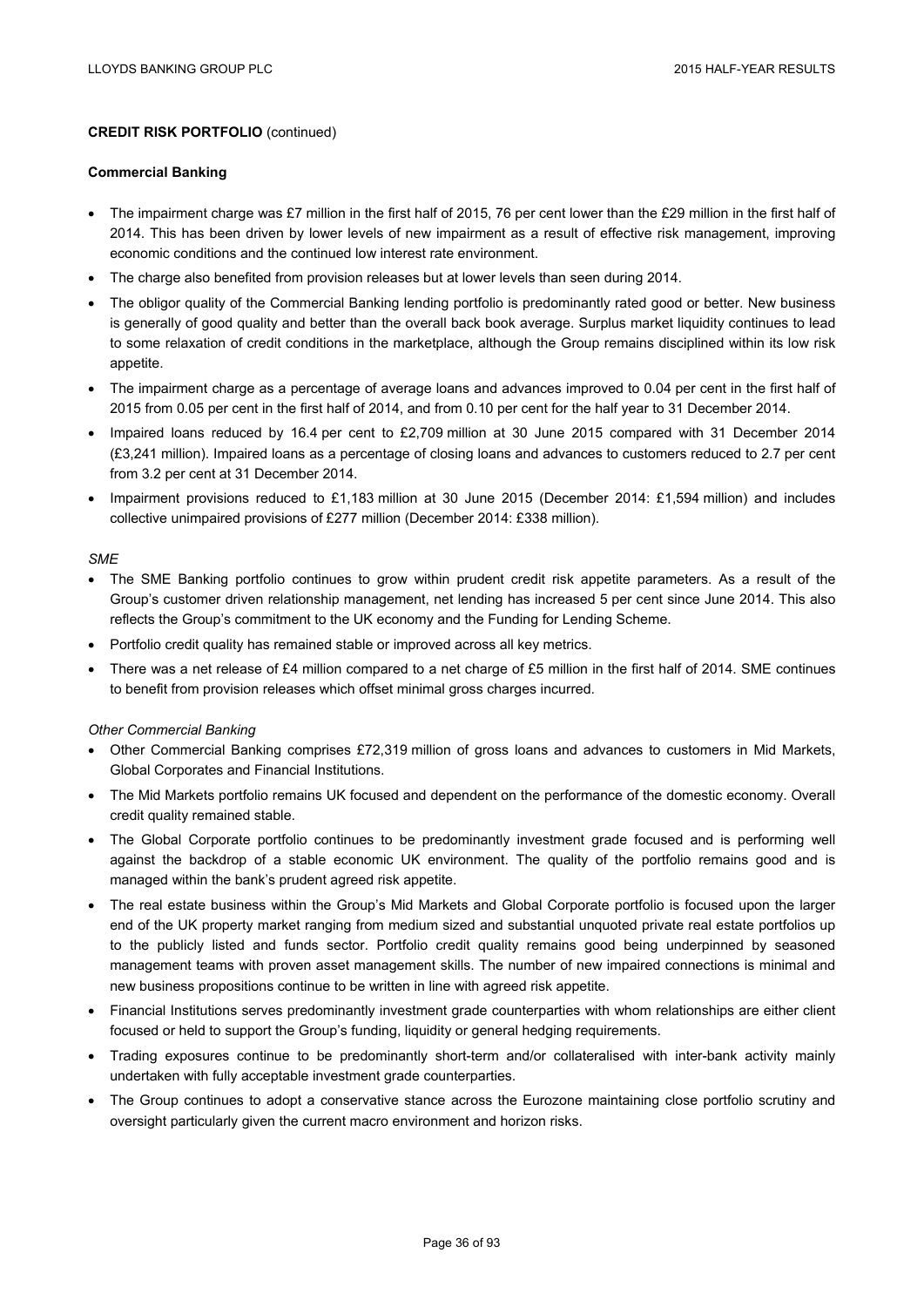#### **Consumer Finance**

- The impairment charge reduced by 49 per cent to £40 million in the first half of 2015 compared to £78 million in the first half of 2014. The reduction was driven by a continued underlying improvement of portfolio quality supported by write-backs from the sale of recoveries assets in the Credit Cards portfolio.
- Impaired loans decreased by £97 million in the first half of 2015 to £623 million which represented 2.8 per cent of closing loans and advances to customers (31 December 2014: 3.4 per cent).

## **Run-off**

## *Ireland*

- Within the Ireland book the most significant contribution to impaired loans is the Commercial Real Estate portfolio where 94.0 per cent of the portfolio is impaired. The impairment coverage ratio has increased to 86.8 per cent from 83.5 per cent at 31 December 2014, predominantly due to the impact of deleveraging activities. Net lending in Ireland Commercial Real Estate has reduced to £260 million (31 December 2014: £412 million).
- Total impaired loans within the Irish retail mortgage portfolio are broadly stable at £121 million (31 December 2014: £118 million). The average indexed loan to value (LTV) at 30 June 2015 increased to 89.5 per cent compared with 88.5 per cent at December 2014. The percentage of closing loans and advances with an indexed LTV in excess of 100 per cent decreased to 38.2 per cent at 30 June 2015, compared with 38.9 per cent at 31 December 2014.

## *Corporate real estate and other corporate*

- This portfolio predominantly consists of UK real estate loans together with other Corporate loans relating to real estate sectors, supported by trading activities (such as hotels, housebuilders and care homes).
- The continuing proactive management by the specialist teams in line with improvement in real estate market conditions has enabled a number of write-backs on previously impaired loans during 2015, with a net impairment write-back of £52 million in the first half of 2015, compared to an impairment charge of £92 million in the first half of 2014.
- Net loans and advances reduced by £1,104 million, from £3,036 million to £1,932 million for the first six months of 2015 (36 per cent reduction versus 35 per cent for first six months of 2014) as the portfolio continues to reduce significantly ahead of expectations.

#### *Specialist Finance*

- Net loans and advances for the Specialist Finance Asset Based Run-off portfolio stood at £4,576 million at 30 June 2015 (gross £4,942 million), and include Ship Finance, Aircraft Finance and Infrastructure, with around half of the remaining lending in the lower risk leasing sector.
- The portfolio also includes a reducing Treasury Asset legacy investment portfolio, which together with operating leases, gives total net external assets of £6,226 million at 30 June 2015 (gross £6,592 million).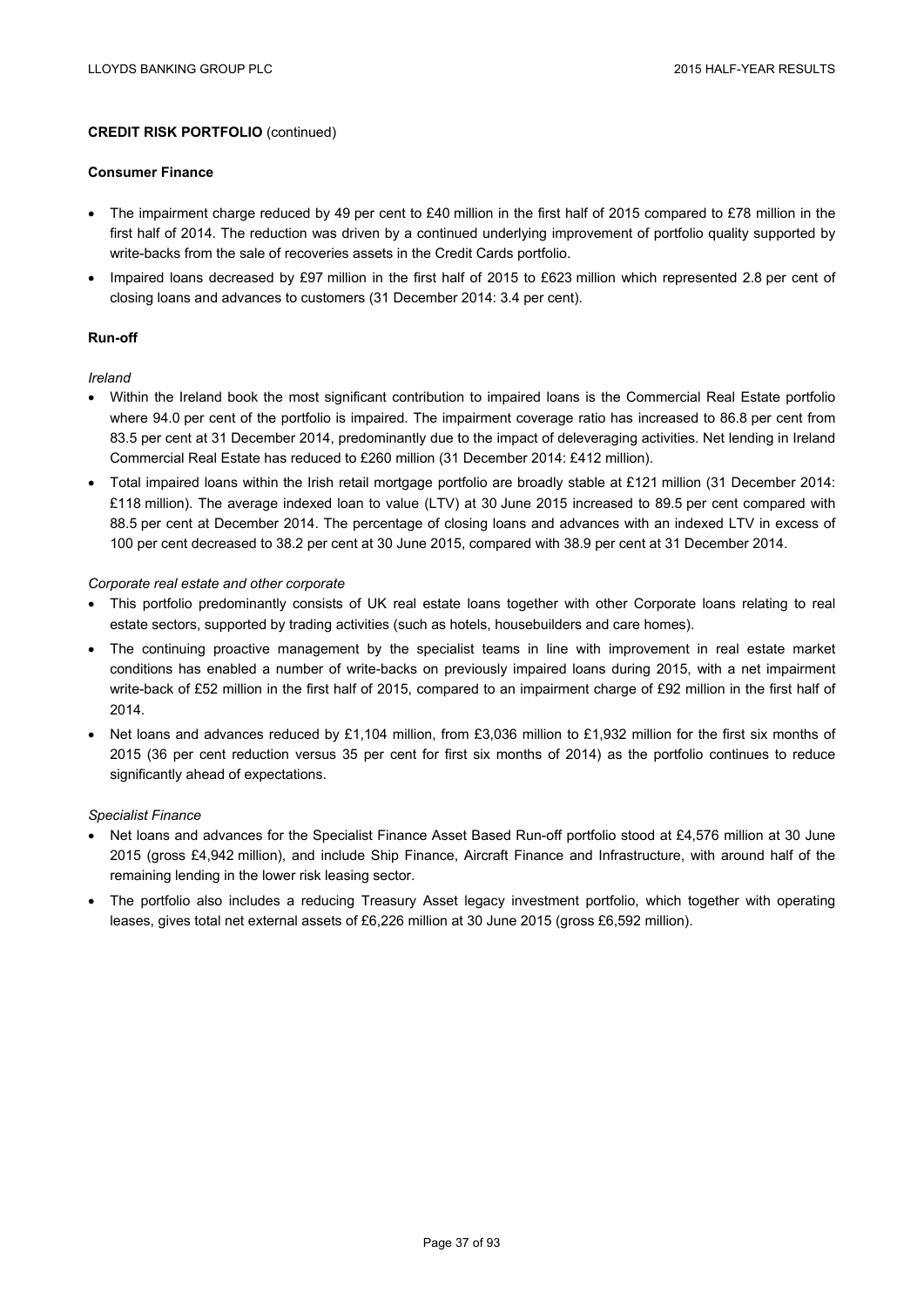# **Run-off** (continued)

# *Ireland retail mortgage LTV analysis*

| At 30 June 2015                | <b>Unimpaired</b> |               | Impaired |               | <b>Total</b> |               |
|--------------------------------|-------------------|---------------|----------|---------------|--------------|---------------|
|                                | £m                | $\frac{9}{6}$ | £m       | $\frac{9}{6}$ | £m           | $\frac{9}{6}$ |
| Less than 60%                  | 878               | 22.7          | 17       | 14.1          | 895          | 22.5          |
| 60% to 70%                     | 322               | 8.3           | 5        | 4.1           | 327          | 8.2           |
| 70% to 80%                     | 373               | 9.7           | 6        | 5.0           | 379          | 9.5           |
| 80% to 100%                    | 843               | 21.8          | 19       | 15.7          | 862          | 21.6          |
| 100% to 120%                   | 842               | 21.8          | 16       | 13.2          | 858          | 21.5          |
| 120% to 140%                   | 445               | 11.5          | 17       | 14.1          | 462          | 11.6          |
| Greater than 140%              | 160               | 4.2           | 41       | 33.8          | 201          | 5.1           |
| <b>Total</b>                   | 3,863             | 100.0         | 121      | 100.0         | 3,984        | 100.0         |
| Average loan to value:         |                   |               |          |               |              |               |
| Stock of residential mortgages |                   |               |          |               |              | 89.5          |
| Impaired mortgages             |                   |               |          |               |              | 151.2         |
| At 31 December 2014            | Unimpaired        |               | Impaired |               | Total        |               |
|                                | £m                | $\%$          | £m       | $\%$          | £m           | $\frac{1}{2}$ |
| Less than 60%                  | 979               | 22.5          | 18       | 15.2          | 997          | 22.4          |
| 60% to 70%                     | 356               | 8.2           | 4        | 3.4           | 360          | 8.1           |
| 70% to 80%                     | 425               | 9.8           | 4        | 3.4           | 429          | 9.6           |
| 80% to 100%                    | 925               | 21.3          | 14       | 11.9          | 939          | 21.0          |
| 100% to 120%                   | 933               | 21.5          | 15       | 12.7          | 948          | 21.2          |
| 120% to 140%                   | 505               | 11.6          | 14       | 11.9          | 519          | 11.6          |
| Greater than 140%              | 221               | 5.1           | 49       | 41.5          | 270          | 6.1           |
| <b>Total</b>                   | 4,344             | 100.0         | 118      | 100.0         | 4,462        | 100.0         |
| Average loan to value:         |                   |               |          |               |              |               |
| Stock of residential mortgages |                   |               |          |               |              | 88.5          |
| Impaired mortgages             |                   |               |          |               |              | 124.7         |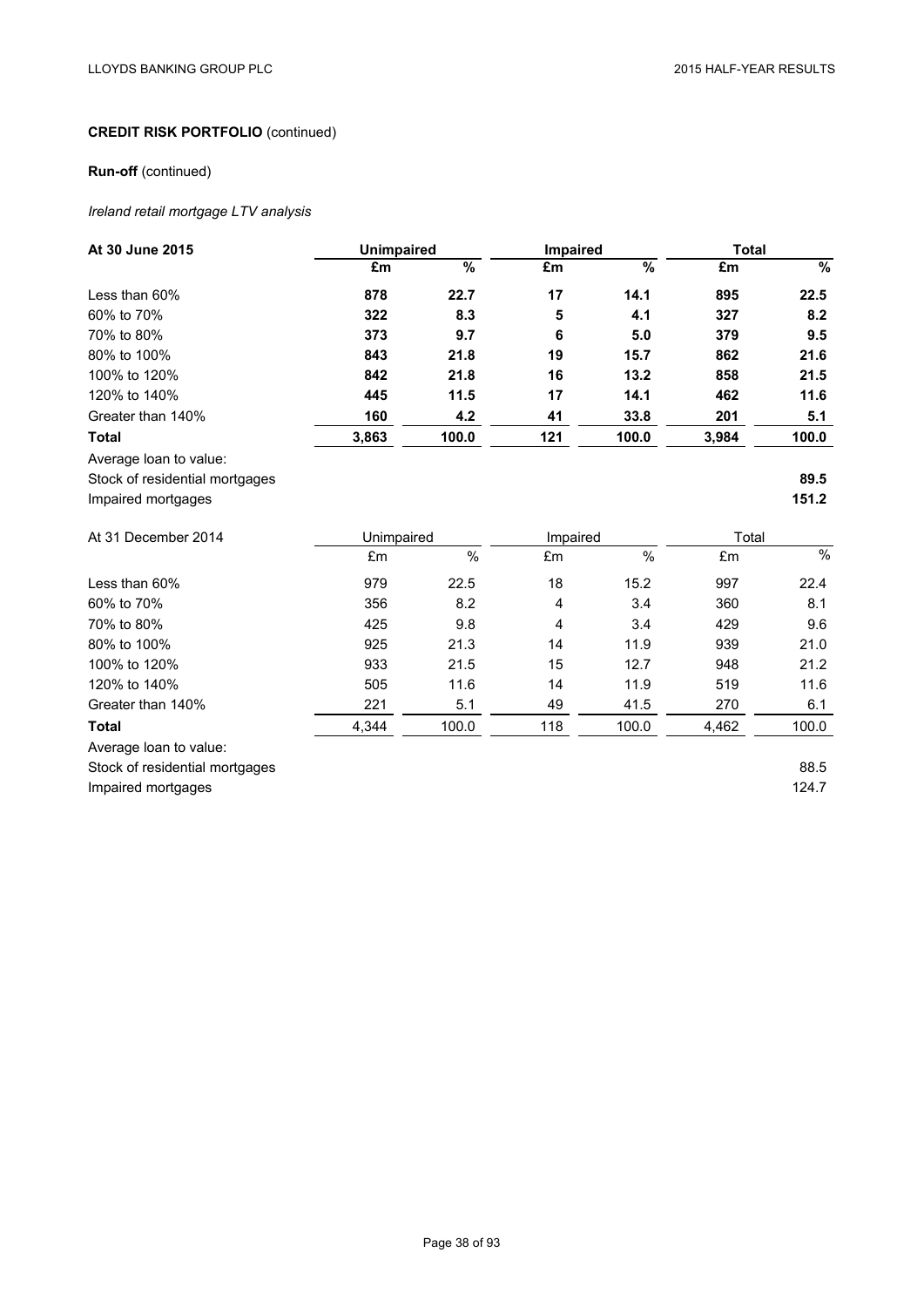#### **Forbearance**

The Group operates a number of schemes to assist borrowers who are experiencing financial stress. Forbearance policies are disclosed in Note 54 of the Group's 2014 Annual Report and Accounts, pages 305 to 314.

#### **Retail forbearance**

At 30 June 2015, UK retail secured loans and advances currently or recently subject to forbearance were 1.3 per cent (31 December 2014: 1.4 per cent) of total UK retail secured loans and advances.

At 30 June 2015, unsecured retail loans and advances currently or recently subject to forbearance were 1.4 per cent (31 December 2014: 1.6 per cent) of total unsecured retail loans and advances. Further analysis of the forborne loan balances is set out below.

### *UK retail lending*

|                                       | <b>Total loans and</b><br>advances which are<br>currently or recently<br>forborne |            | <b>Total current and recent</b><br>forborne loans and<br>advances which are<br>impaired <sup>1</sup> |            | <b>Impairment provisions</b><br>as % of loans and<br>advances which are<br>currently or recently<br>forborne |              |
|---------------------------------------|-----------------------------------------------------------------------------------|------------|------------------------------------------------------------------------------------------------------|------------|--------------------------------------------------------------------------------------------------------------|--------------|
|                                       | At June<br>2015                                                                   | At Dec     | At June<br>2015                                                                                      | At Dec     | At June<br>2015                                                                                              | At Dec       |
|                                       | £m                                                                                | 2014<br>£m | £m                                                                                                   | 2014<br>£m | $\%$                                                                                                         | 2014<br>$\%$ |
| UK secured lending:                   |                                                                                   |            |                                                                                                      |            |                                                                                                              |              |
| Temporary forbearance<br>arrangements |                                                                                   |            |                                                                                                      |            |                                                                                                              |              |
| Reduced contractual monthly           |                                                                                   |            |                                                                                                      |            |                                                                                                              |              |
| payment                               | 82                                                                                | 146        | 9                                                                                                    | 29         | 2.1                                                                                                          | 6.0          |
| Reduced payment arrangements          | 428                                                                               | 552        | 55                                                                                                   | 69         | 4.4                                                                                                          | 3.4          |
|                                       | 510                                                                               | 698        | 64                                                                                                   | 98         | 4.0                                                                                                          | 4.0          |
| <b>Permanent treatments</b>           |                                                                                   |            |                                                                                                      |            |                                                                                                              |              |
| Repair and term extensions            | 3,263                                                                             | 3,696      | 159                                                                                                  | 168        | 4.5                                                                                                          | 3.5          |
| Total                                 | 3,773                                                                             | 4,394      | 223                                                                                                  | 266        | 4.4                                                                                                          | 3.5          |
| UK unsecured lending:                 |                                                                                   |            |                                                                                                      |            |                                                                                                              |              |
| Loans and overdrafts                  | 147                                                                               | 162        | 120                                                                                                  | 139        | 37.2                                                                                                         | 39.4         |

1 £3,550 million of current and recent forborne UK Secured loans and advances were not impaired at 30 June 2015 (31 December 2014: £4,128 million). £27 million of current and recent forborne loans and overdrafts were not impaired at 30 June 2015 (31 December 2014: £23 million).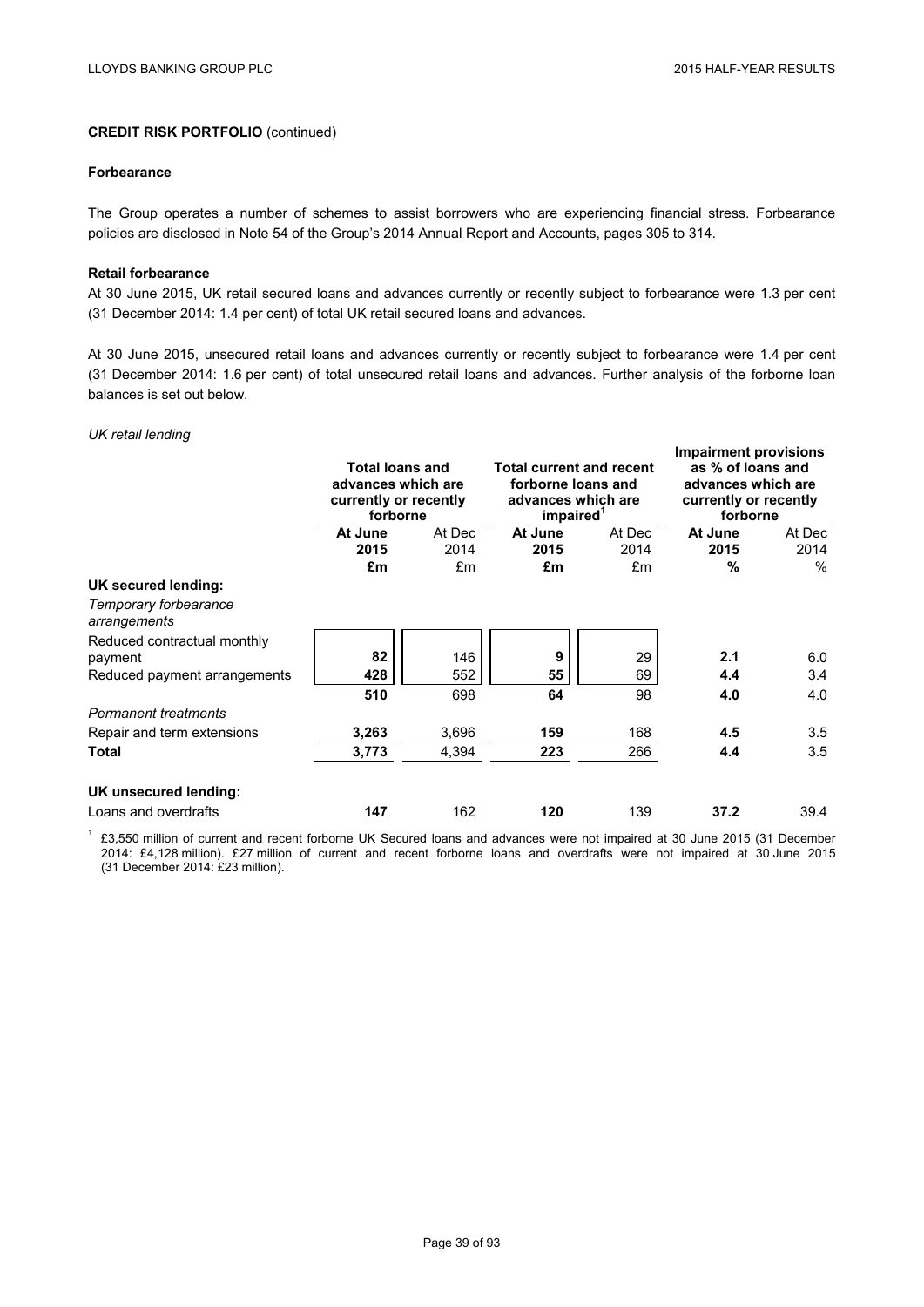#### **Commercial Banking forbearance**

At 30 June 2015, £3,927 million (December 2014: £5,137 million) of total loans and advances were forborne of which £2,709 million (December 2014: £3,241 million) were impaired. The coverage ratio for forborne loans decreased from 31.0 per cent at 31 December 2014 to 30.1 per cent at 30 June 2015.

Unimpaired forborne loans and advances were £1,218 million at 30 June 2015 (December 2014: £1,896 million). The table below sets out the Group's largest unimpaired forborne loans and advances to commercial customers (exposures over £5 million) as at 30 June 2015 by type of forbearance:

|                                      | 30 June<br>2015<br>£m | 31 Dec<br>2014<br>£m |
|--------------------------------------|-----------------------|----------------------|
| Type of unimpaired forbearance:      |                       |                      |
| $UK1$ exposures > £5m                |                       |                      |
| Covenants                            | 421                   | 1,018                |
| <b>Extensions</b>                    | 333                   | 426                  |
| Multiple                             | 72                    | 6                    |
|                                      | 826                   | 1,450                |
| Exposures < £5m and other non-UK $1$ | 392                   | 446                  |
| <b>Total</b>                         | 1,218                 | 1,896                |

 $1$  Based on location of the office recording the transaction.

### **Consumer Finance forbearance**

At 30 June 2015, Consumer Credit Cards loans and advances currently or recently subject to forbearance were 2.6 per cent (31 December 2014: 2.6 per cent) of total Consumer Credit Cards loans and advances. At 30 June 2015, Asset Finance retail loans and advances on open portfolios currently subject to forbearance were 1.7 per cent (31 December 2014: 2.1 per cent) of total Asset Finance retail loans and advances.

#### *Analysis of the forborne loan balances*

|                              |                 | <b>Total loans and</b><br>advances which are<br>forborne |                 | <b>Total forborne loans</b><br>and advances which are<br>impaired |                 | <b>Impairment provisions</b><br>as % of loans and<br>advances which are<br>forborne |  |
|------------------------------|-----------------|----------------------------------------------------------|-----------------|-------------------------------------------------------------------|-----------------|-------------------------------------------------------------------------------------|--|
|                              | 30 June<br>2015 | 31 Dec<br>2014                                           | 30 June<br>2015 | 31 Dec<br>2014                                                    | 30 June<br>2015 | 31 Dec<br>2014                                                                      |  |
|                              | £m              | £m                                                       | £m              | £m                                                                | %               | $\%$                                                                                |  |
| <b>Consumer Credit Cards</b> | 234             | 234                                                      | 127             | 140                                                               | 26.4            | 29.1                                                                                |  |
| Asset Finance                | 103             | 109                                                      | 52              | 53                                                                | 25.8            | 20.5                                                                                |  |

<sup>1</sup> £158 million of current and recent forborne loans and advances (Consumer Credit Cards: £107 million, Asset Finance: £51 million) were not impaired at 30 June 2015 (31 December 2014: Consumer Credit Cards: £94 million, Asset Finance: £56 million).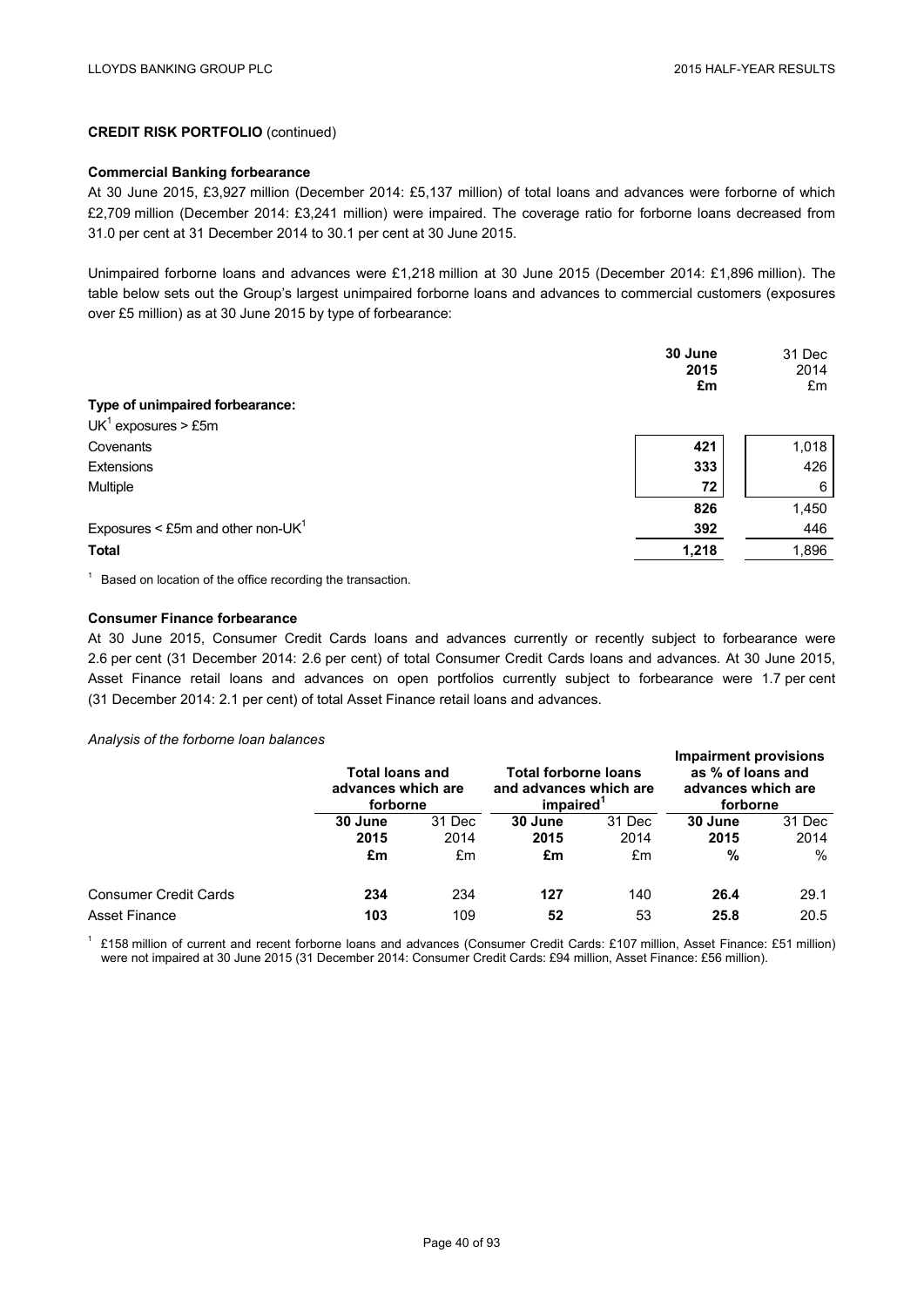#### **Run-off forbearance**

#### *Ireland commercial real estate and corporate*

All loans and advances in Ireland commercial real estate and corporate are treated as forborne (30 June 2015: £2,658 million, 31 December 2014: £3,436 million). At 30 June 2015, £2,431 million (31 December 2014: £3,052 million) were impaired. The coverage ratio for forborne loans increased from 72.2 per cent at 31 December 2014 to 78.5 per cent at 30 June 2015.

#### *Secured retail lending – Ireland*

At 30 June 2015, Irish retail secured loans and advances currently or recently subject to forbearance were 5.3 per cent (31 December 2014: 6.3 per cent) of total Irish retail secured loans and advances. Further analysis of the forborne loan balances is set out below:

|                                       | <b>Total loans and</b><br>advances which are<br>currently or recently<br>forborne |        | <b>Total current and recent</b><br>forborne loans and<br>advances which are<br>impaired <sup>1</sup> |        | <b>Impairment provisions</b><br>as % of loans and<br>advances which are<br>currently or recently<br>forborne |        |
|---------------------------------------|-----------------------------------------------------------------------------------|--------|------------------------------------------------------------------------------------------------------|--------|--------------------------------------------------------------------------------------------------------------|--------|
|                                       | 30 June                                                                           | 31 Dec | 30 June                                                                                              | 31 Dec | 30 June                                                                                                      | 31 Dec |
|                                       | 2015                                                                              | 2014   | 2015                                                                                                 | 2014   | 2015                                                                                                         | 2014   |
|                                       | £m                                                                                | £m     | £m                                                                                                   | £m     | %                                                                                                            | $\%$   |
| Ireland secured lending:              |                                                                                   |        |                                                                                                      |        |                                                                                                              |        |
| Temporary forbearance<br>arrangements |                                                                                   |        |                                                                                                      |        |                                                                                                              |        |
| Reduced payment arrangements          | 35                                                                                | 41     | 26                                                                                                   | 28     | 35.2                                                                                                         | 34.0   |
| <b>Permanent treatments</b>           |                                                                                   |        |                                                                                                      |        |                                                                                                              |        |
| Repair and term extensions            | 175                                                                               | 239    | 10                                                                                                   | 13     | 9.8                                                                                                          | 9.1    |
| Total                                 | 210                                                                               | 280    | 36                                                                                                   | 41     | 14.1                                                                                                         | 12.7   |

 $1$  £174 million of current and recent forborne loans and advances were not impaired at 30 June 2015 (31 December 2014: £239 million).

#### *Corporate real estate, other corporate and Specialist Finance*

At 30 June 2015, £1,725 million (31 December 2014: £1,998 million) of total loans and advances were forborne of which £1,677 million (31 December 2014: £1,912 million) were impaired. The coverage ratio for forborne loans increased from 58.3 per cent at 31 December 2014 to 61.3 per cent at 30 June 2015.

Unimpaired forborne loans and advances were £48 million at 30 June 2015 (December 2014: £86 million).

The table below sets out the Group's largest unimpaired forborne loans and advances (exposures over £5 million) as at 30 June 2015 by type of forbearance:

|                                      | 30 June<br>2015 | 31 Dec<br>2014 |
|--------------------------------------|-----------------|----------------|
|                                      | £m              | £m             |
| Type of unimpaired forbearance       |                 |                |
| $UK1$ exposures > £5m                |                 |                |
| Covenants                            | 6               |                |
| Extensions                           | -               | 47             |
| Multiple                             | 24              | 24             |
|                                      | 30              | 71             |
| Exposures < £5m and other non-UK $1$ | 18              | 15             |
| <b>Total</b>                         | 48              | 86             |

 $1$  Based on location of the office recording the transaction.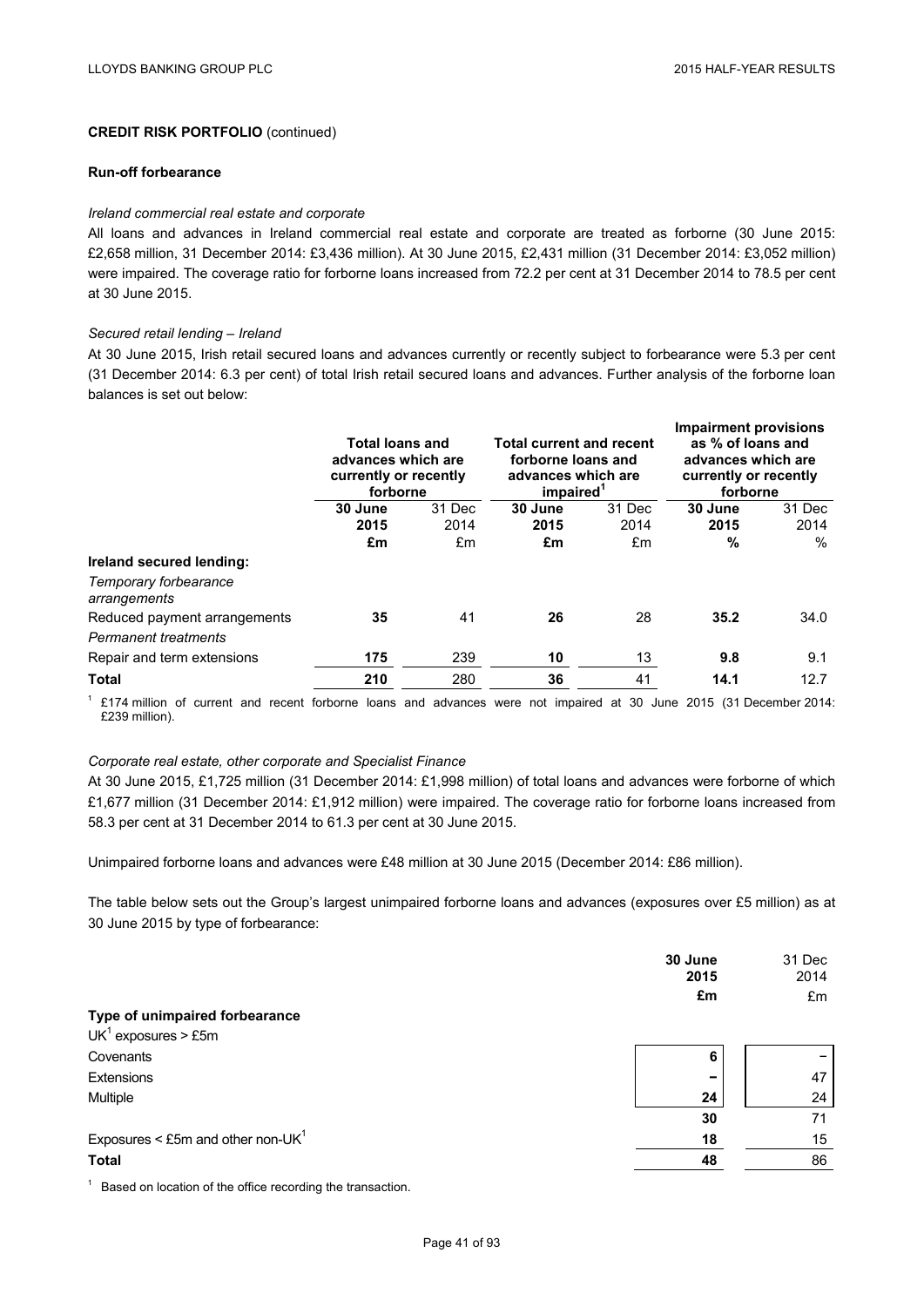## **FUNDING AND LIQUIDITY MANAGEMENT**

The Group's funding position has been significantly strengthened and the Group has transformed its balance sheet structure in recent years. As a result the Group has set a new loan to deposit ratio range of 105 per cent to 110 per cent, which the Group remained comfortably within during the first half of 2015. During this period the Group has also maintained the liquidity buffer at a broadly consistent level.

Total funded assets reduced by £25.3 billion to £468.1 billion. Loans and advances to customers, excluding reverse repos, reduced by £25.3 billion and customer deposits, excluding repos, decreased by £30.6 billion all primarily driven by the sale of TSB. Excluding TSB, loans and advances decreased by £3.7 billion with increased net lending in Consumer Finance offset by reductions in the run off portfolio. Customer deposits on an equivalent basis decreased by £6 billion with increases in Commercial Banking offset by reductions in retail tactical deposits and online deposits within Consumer Finance.

Wholesale funding has reduced by £0.5 billion to £116.0 billion, with the volume with a residual maturity less than one year remaining broadly stable at £38.9 billion (£41.1 billion at 31 December 2014). The Group's term funding ratio (wholesale funding with a remaining life of over one year as a percentage of total wholesale funding) increased to 66 per cent (65 per cent at 31 December 2014).

During the first half of 2015 the Group's term issuance costs have remained broadly in line with 2014 and significantly lower than previous years. Term wholesale funding demand has been lower in recent years as the Group contracted its balance sheet. The Group now has a stable and managed term wholesale funding programme, consistent with the stable balance sheet. Term funding volumes are expected to remain broadly consistent with 2015 over the next few years.

Standard and Poor's, Moody's and Fitch have now completed their reviews of Lloyds Bank's ratings following the UK implementation of the EU Bank Recovery and Resolution Directive. In all cases, Lloyds Bank's ratings were either reaffirmed or upgraded due to the delivery of our strategy to be a low risk, customer focused UK bank and/or recognition of the protection Lloyds' sizeable subordinated debt buffer provides to senior creditors. In particular, Fitch upgraded Lloyds Bank to 'A+' from 'A' and revised the outlook to 'Stable' from 'Negative'. Moody's affirmed Lloyds' rating at 'A1' and improved the outlook to 'Positive' from 'Rating Under Review Negative'. S&P affirmed Lloyds' rating at 'A' and improved the outlook to 'Stable' from 'Credit Watch Negative'. Following these rating actions, Lloyds Bank's median rating has improved to 'A+' (previously 'A'). The effects of a potential downgrade from all three rating agencies are included in the Group liquidity stress testing.

The Liquidity Coverage Ratio (LCR) is due to become the Pillar 1 standard for liquidity in the UK from October 2015. Following finalisation of requirements from the PRA, the Group expects to meet the minimum requirements and has a robust and well governed reporting framework in place for both regulatory reporting and internal management information.

The combination of a strong balance sheet and access to a wide range of funding markets, including government and central bank schemes, provides the Group with a broad range of options with respect to funding the balance sheet in the future, including in the event of a severe market dislocation.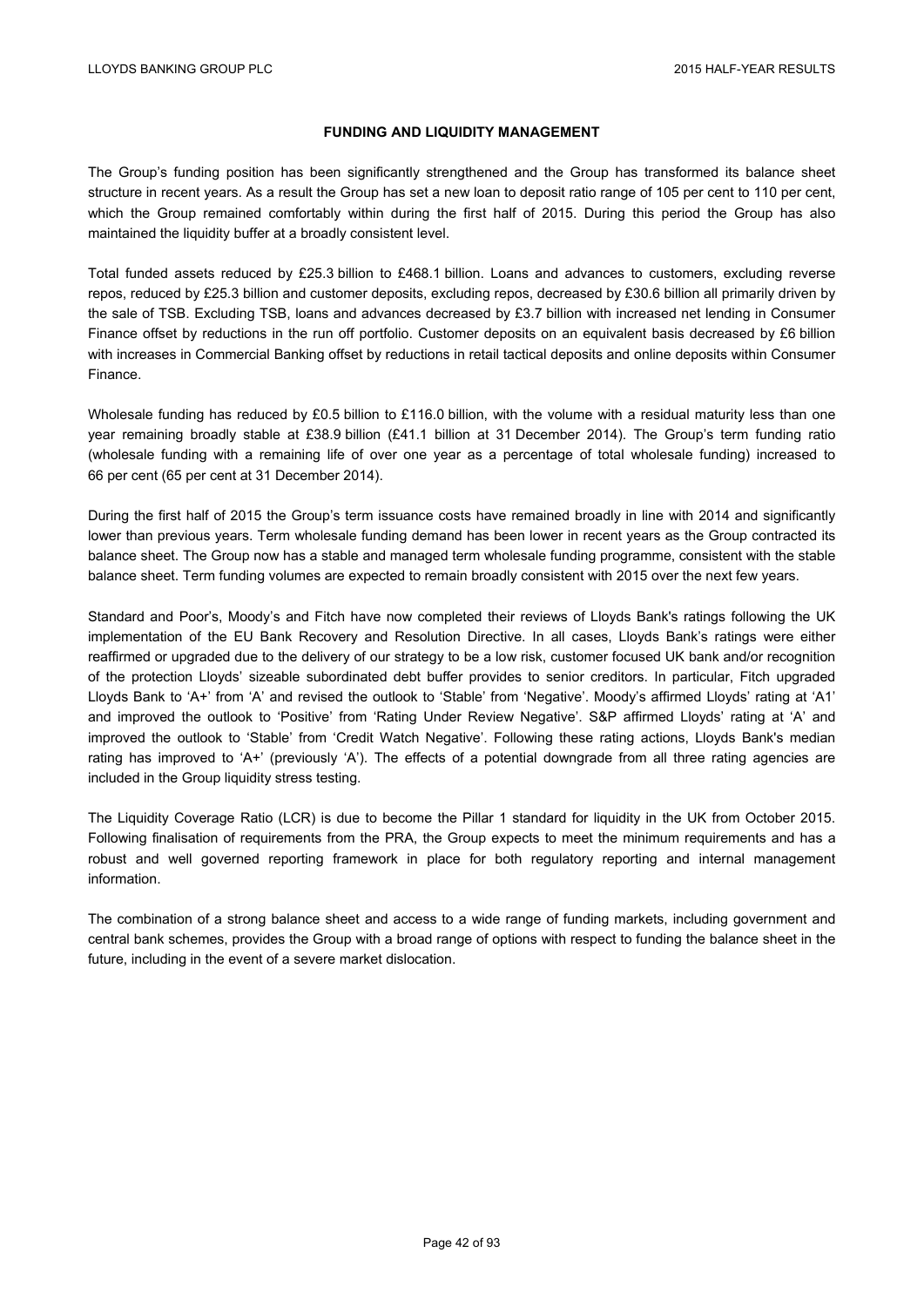$A$ <sub>12</sub> $A$  Dec

# **FUNDING AND LIQUIDITY MANAGEMENT (continued)**

#### **Group funding position**

|                                                                | AL JU JUIIE | AL 3 I DEC |        |
|----------------------------------------------------------------|-------------|------------|--------|
|                                                                | 2015        | 2014       | Change |
|                                                                | £bn         | £bn        | ℅      |
| <b>Funding requirement</b>                                     |             |            |        |
| Loans and advances to customers <sup>1</sup>                   | 452.3       | 477.6      | (5)    |
| Loans and advances to banks <sup>2</sup>                       | 4.8         | 3.0        | 60     |
| Debt securities                                                | 1.6         | 1.2        | 33     |
| Reverse repurchase agreements                                  |             |            |        |
| Available-for-sale financial assets $-$ secondary <sup>3</sup> | 5.1         | 8.0        | (36)   |
| Cash balances <sup>4</sup>                                     | 4.3         | 3.6        | 19     |
| <b>Funded assets</b>                                           | 468.1       | 493.4      | (5)    |
| Other assets <sup>5</sup>                                      | 253.1       | 265.2      | (5)    |
|                                                                | 721.2       | 758.6      | (5)    |
| On balance sheet primary liquidity assets <sup>6</sup>         |             |            |        |
| Reverse repurchase agreements                                  | 0.5         | 7.0        | (93)   |
| Balances at central banks - primary <sup>4</sup>               | 63.4        | 46.9       | 35     |
| Available-for-sale financial assets - primary                  | 27.1        | 48.5       | (44)   |
| Held-to-maturity financial assets - primary                    | 20.0        |            |        |
| Trading and fair value through profit and loss                 | (3.1)       | (6.1)      | (49)   |
| Repurchase agreements                                          | (6.3)       |            |        |
|                                                                | 101.6       | 96.3       | 6      |
| <b>Total Group assets</b>                                      | 822.8       | 854.9      | (4)    |
| Less: other liabilities <sup>5</sup>                           | (242.0)     | (240.3)    | 1      |
| <b>Funding requirement</b>                                     | 580.8       | 614.6      | (5)    |
| <b>Funded by</b>                                               |             |            |        |
| Customer deposits <sup>7</sup>                                 | 416.5       | 447.1      | (7)    |
| Wholesale funding <sup>8</sup>                                 | 116.0       | 116.5      |        |
|                                                                | 532.5       | 563.6      | (6)    |
| Repurchase agreements                                          | 0.3         | 1.1        | (73)   |
| Total equity                                                   | 48.0        | 49.9       | (4)    |
| <b>Total funding</b>                                           | 580.8       | 614.6      | (5)    |
|                                                                |             |            |        |

**At 30 June**

<sup>1</sup> Excludes £0.1 billion (31 December 2014: £5.1 billion) of reverse repurchase agreements.

 $2$  Excludes £18.3 billion (31 December 2014: £21.3 billion) of loans and advances to banks within the Insurance business and £0.4 billion (31 December 2014: £1.9 billion) of reverse repurchase agreements.

<sup>3</sup> Secondary liquidity assets comprise a diversified pool of highly rated unencumbered collateral (including retained issuance).

<sup>4</sup> Cash balances and balances at central banks – primary are combined in the Group's balance sheet.

<sup>5</sup> Other assets and other liabilities primarily include balances in the Group's Insurance business and the fair value of derivative assets and liabilities.

<sup>6</sup> Primary liquidity assets are PRA eligible liquid assets, including UK Gilts, US Treasuries, Euro AAA government debt, designated multilateral development bank debt and unencumbered cash balances held at central banks.

<sup>7</sup> Excluding repurchase agreements at 30 June 2015 of £0.1 billion (31 December 2014: £nil).

<sup>8</sup> The Group's definition of wholesale funding aligns with that used by other international market participants; including interbank deposits, debt securities in issue and subordinated liabilities.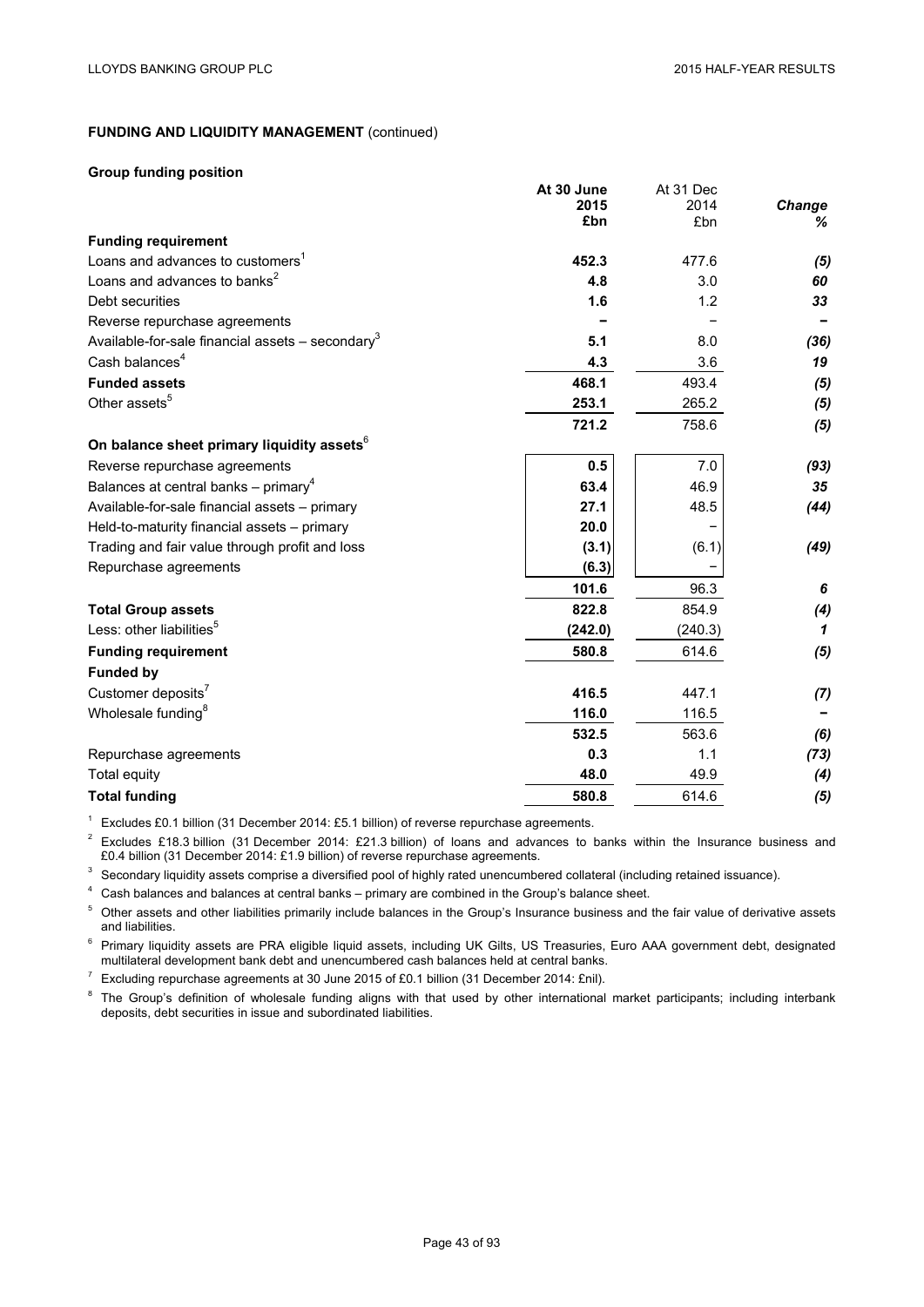# **FUNDING AND LIQUIDITY MANAGEMENT** (continued)

# **Reconciliation of Group funding to the balance sheet**

| At 30 June 2015          | Included in<br>funding<br>analysis<br>£bn | <b>Repos</b><br>£bn | <b>Fair value</b><br>and other<br>accounting<br>methods<br>£bn | <b>Balance</b><br>sheet<br>£bn |
|--------------------------|-------------------------------------------|---------------------|----------------------------------------------------------------|--------------------------------|
| Deposits from banks      | 8.9                                       | 8.1                 |                                                                | 17.0                           |
| Debt securities in issue | 84.0                                      |                     | (6.2)                                                          | 77.8                           |
| Subordinated liabilities | 23.1                                      |                     | (0.5)                                                          | 22.6                           |
| Total wholesale funding  | 116.0                                     | 8.1                 |                                                                |                                |
| Customer deposits        | 416.5                                     | 0.1                 |                                                                | 416.6                          |
| <b>Total</b>             | 532.5                                     | 8.2                 |                                                                |                                |

| At 31 December 2014      | Included in<br>funding<br>analysis<br>£bn | Repos<br>£bn | Fair value<br>and other<br>accounting<br>methods<br>£bn | <b>Balance</b><br>sheet<br>£bn |
|--------------------------|-------------------------------------------|--------------|---------------------------------------------------------|--------------------------------|
| Deposits from banks      | 9.8                                       | 1.1          |                                                         | 10.9                           |
| Debt securities in issue | 80.6                                      |              | (4.4)                                                   | 76.2                           |
| Subordinated liabilities | 26.1                                      |              | (0.1)                                                   | 26.0                           |
| Total wholesale funding  | 116.5                                     | 1.1          |                                                         |                                |
| Customer deposits        | 447.1                                     |              |                                                         | 447.1                          |
| Total                    | 563.6                                     | 1.1          |                                                         |                                |

# **Analysis of 2015 total wholesale funding by residual maturity**

|                                | <b>Less</b><br>than<br>one<br>month<br>£bn | One to<br>three<br>£bn | Three<br>to six<br>months months months<br>£bn | nine<br>£bn | <b>Nine</b><br>Six to months<br>to one<br>year<br>£bn | One to<br>two<br>years<br>£bn | Two to<br>five<br>vears<br>£bn | More<br>than<br>five<br>years<br>£bn | Total<br>at<br>30 June<br>2015<br>£bn | Total<br>at<br>31 Dec<br>2014<br>£bn |
|--------------------------------|--------------------------------------------|------------------------|------------------------------------------------|-------------|-------------------------------------------------------|-------------------------------|--------------------------------|--------------------------------------|---------------------------------------|--------------------------------------|
| Deposit from banks             | 6.8                                        | 1.1                    | 0.3                                            | 0.3         |                                                       | 0.1                           | -                              | 0.3                                  | 8.9                                   | 9.8                                  |
| Debt securities in issue:      |                                            |                        |                                                |             |                                                       |                               |                                |                                      |                                       |                                      |
| Certificates of deposit        | 1.0                                        | 2.5                    | 1.3                                            | 3.1         | 1.0                                                   | $\overline{\phantom{0}}$      |                                | -                                    | 8.9                                   | 6.8                                  |
| Commercial paper               | 2.4                                        | 2.6                    | 0.3                                            | 0.4         | 0.2                                                   | $\overline{\phantom{a}}$      | -                              | -                                    | 5.9                                   | 7.3                                  |
| Medium-term notes <sup>1</sup> | 0.8                                        | 1.1                    | 1.2                                            | 1.5         | 1.9                                                   | 4.8                           | 10.8                           | 11.9                                 | 34.0                                  | 29.2                                 |
| Covered bonds                  | 1.2                                        | -                      | -                                              | -           | 1.2                                                   | 6.7                           | 4.5                            | 10.6                                 | 24.2                                  | 25.2                                 |
| Securitisation                 | 0.5                                        | 1.3                    | 2.0                                            | 1.1         | 0.6                                                   | 2.7                           | 1.8                            | 1.0                                  | 11.0                                  | 12.1                                 |
|                                | 5.9                                        | 7.5                    | 4.8                                            | 6.1         | 4.9                                                   | 14.2                          | 17.1                           | 23.5                                 | 84.0                                  | 80.6                                 |
| Subordinated liabilities       |                                            | 0.6                    | 0.2                                            | 0.2         | 0.2                                                   | 3.3                           | 6.5                            | 12.1                                 | 23.1                                  | 26.1                                 |
| Total wholesale funding $2$    | 12.7                                       | 9.2                    | 5.3                                            | 6.6         | 5.1                                                   | 17.6                          | 23.6                           | 35.9                                 | 116.0                                 | 116.5                                |

<sup>1</sup> Medium-term notes include funding from the National Loan Guarantee Scheme (30 June 2015: £1.4 billion; 31 December 2014: £1.4 billion).

 $2$  The Group's definition of wholesale funding aligns with that used by other international market participants; including interbank deposits, debt securities in issue and subordinated liabilities.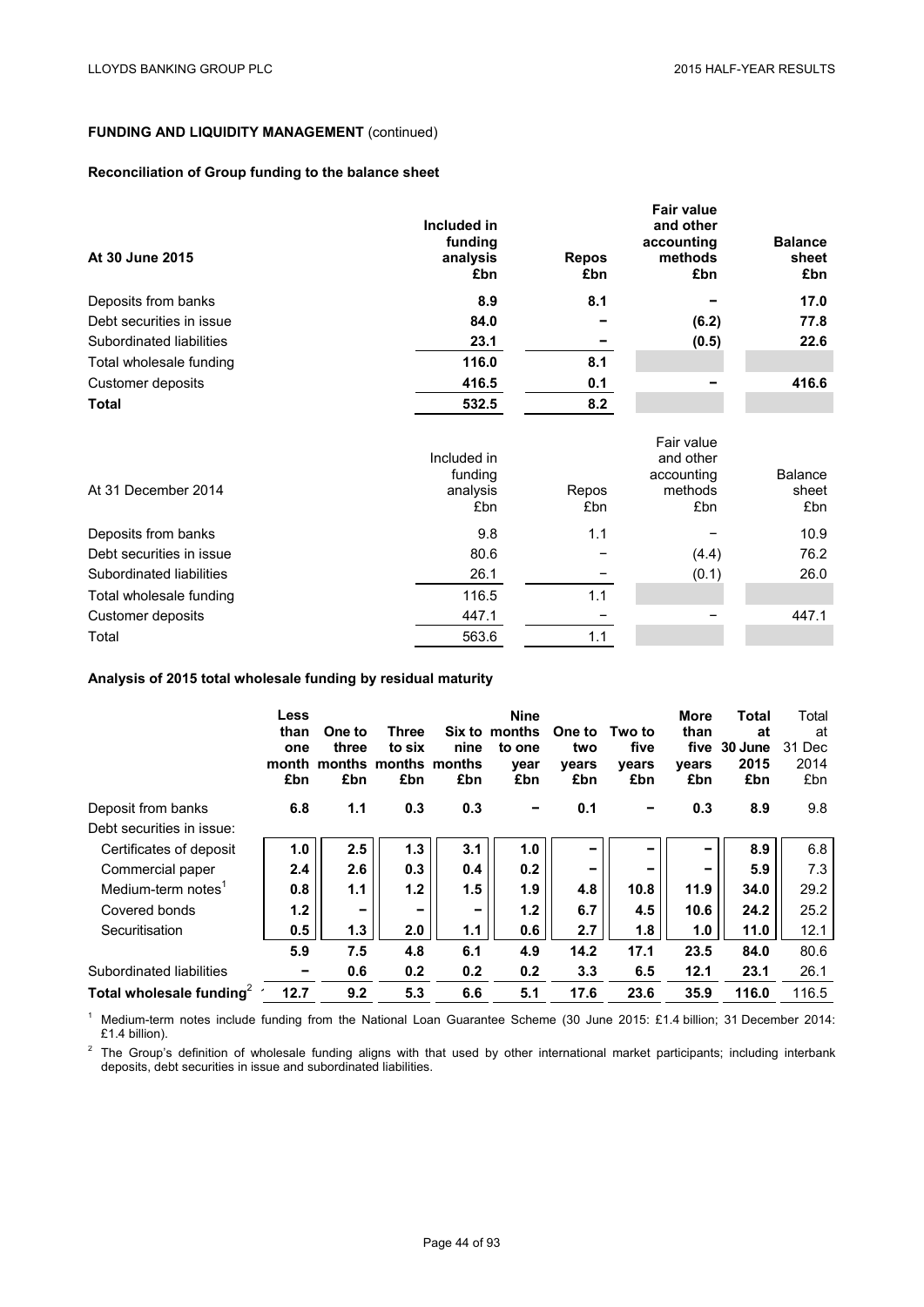# **FUNDING AND LIQUIDITY MANAGEMENT (continued)**

#### **Analysis of 2015 term issuance**

|                                 | <b>Sterling</b><br>£bn | <b>US Dollar</b><br>£bn | Euro<br>£bn | <b>Other</b><br>currencies<br>£bn | Total<br>£bn |
|---------------------------------|------------------------|-------------------------|-------------|-----------------------------------|--------------|
| Securitisation                  | 0.7                    | 0.9                     |             |                                   | 1.6          |
| Medium-term notes               | 0.3                    | 3.5                     | 1.8         | 0.8                               | 6.4          |
| Covered bonds                   | 1.5                    | -                       |             |                                   | 1.5          |
| Private placements <sup>1</sup> | 0.7                    | 1.3                     | 1.3         |                                   | 3.3          |
| Subordinated liabilities        | -                      | ۰                       |             |                                   |              |
| <b>Total issuance</b>           | 3.2                    | 5.7                     | 3.1         | 0.8                               | 12.8         |

 $1$  Private placements include structured bonds and term repurchase agreements (repos).

Term issuance for the first half of 2015 totalled £12.8 billion with the majority across medium term notes and private placements. Utilisation of the UK government's Funding for Lending Scheme (FLS) has further underlined the Group's support to the UK economic recovery and the Group remains committed to passing the benefits of this low cost funding on to its customers. As of 30 June 2015, the Group had drawn £24 billion under the FLS. The maturities for the FLS are fully factored into the Group's funding plan.

#### **Liquidity portfolio**

At 30 June 2015, the Banking business had £109.0 billion (31 December 2014: £109.3 billion) of highly liquid unencumbered assets in its primary liquidity portfolio which are available to meet cash and collateral outflows and PRA regulatory requirements. A separate liquidity portfolio to mitigate Insurance liquidity risk is managed within the Insurance business. Primary liquid assets are broadly equivalent to the Group's total wholesale funding, and thus provides a substantial buffer in the event of continued market dislocation.

| <b>Primary liquidity</b>                    | At 30 June<br>2015<br>£bn | At 31 Dec<br>2014<br>£bn | Average<br>2015<br>£bn | Average<br>2014<br>£bn |
|---------------------------------------------|---------------------------|--------------------------|------------------------|------------------------|
| Central bank cash deposits                  | 63.4                      | 46.9                     | 64.6                   | 62.3                   |
| Government/MDB bonds <sup>1</sup>           | 45.6                      | 62.4                     | 47.6                   | 47.9                   |
| <b>Total</b>                                | 109.0                     | 109.3                    | 112.2                  | 110.2                  |
| <b>Secondary liquidity</b>                  | At 30 June<br>2015<br>£bn | At 31 Dec<br>2014<br>£bn | Average<br>2015<br>£bn | Average<br>2014<br>£bn |
| High-quality ABS/covered bonds <sup>2</sup> | 3.4                       | 3.9                      | 3.7                    | 3.6                    |
| Credit institution bonds <sup>2</sup>       | 0.1                       | 0.9                      | 0.6                    | 1.4                    |
| Corporate bonds <sup>2</sup>                | 0.2                       | 0.6                      | 0.5                    | 0.3                    |
| Own securities (retained issuance)          | 16.4                      | 20.6                     | 17.8                   | 22.2                   |
| Other securities                            | 5.7                       | 5.7                      | 6.0                    | 5.5                    |
| Other $3$                                   | 62.7                      | 67.5                     | 66.7                   | 74.1                   |
| <b>Total</b>                                | 88.5                      | 99.2                     | 95.3                   | 107.1                  |
| <b>Total liquidity</b>                      | 197.5                     | 208.5                    |                        |                        |

 $1$  Designated multilateral development bank (MDB).

<sup>2</sup> Assets rated A- or above.

<sup>3</sup> Includes other central bank eligible assets.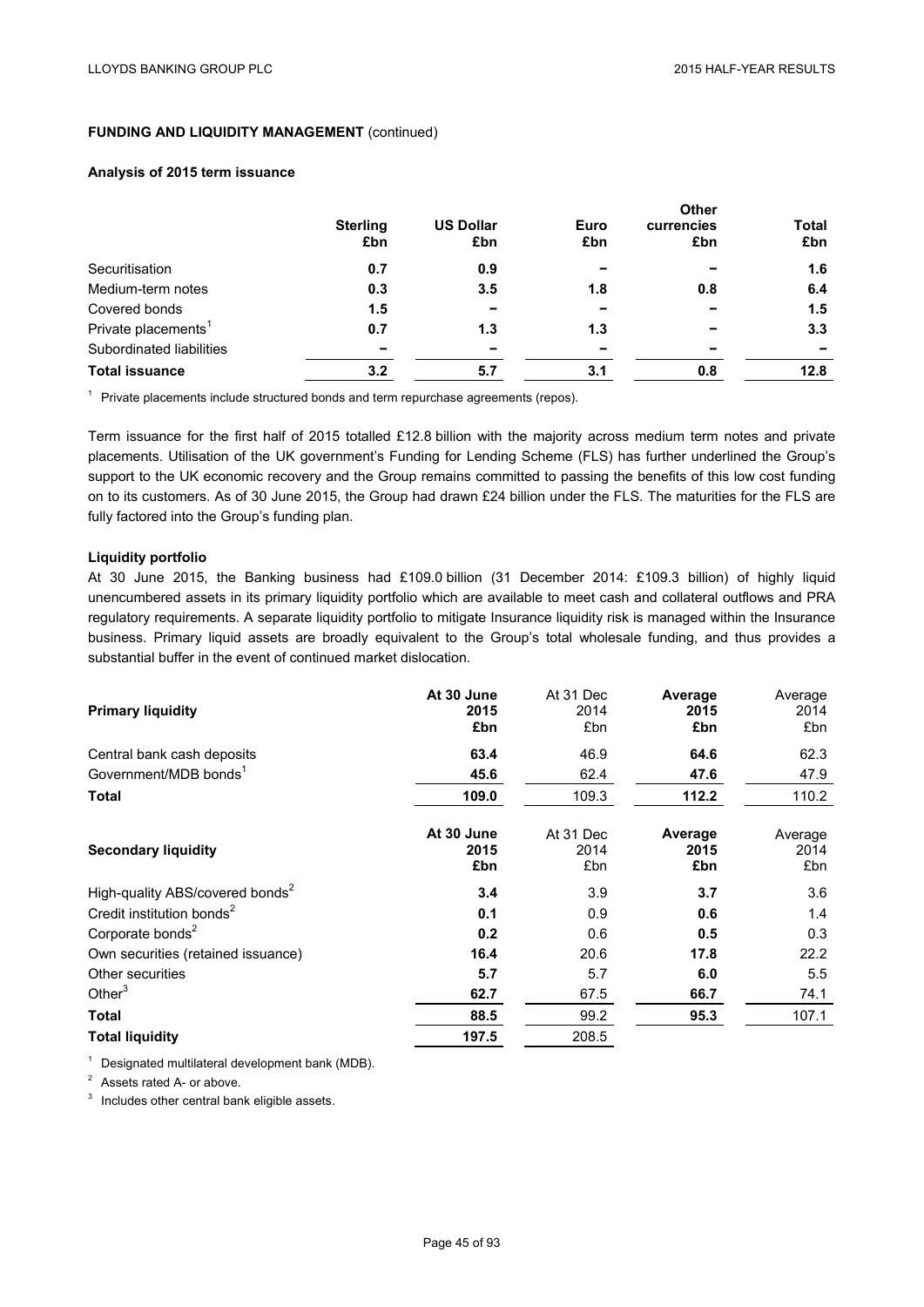## **FUNDING AND LIQUIDITY MANAGEMENT (continued)**

In addition the Banking business had £88.5 billion (31 December 2014: £99.2 billion) of secondary liquidity, the vast majority of which is eligible for use in a range of central bank or similar facilities and the Group routinely makes use of as part of its normal liquidity management practices. Future use of such facilities will be based on prudent liquidity management and economic considerations, having regard for external market conditions.

The entire primary liquidity portfolio and a subset of the secondary portfolio are LCR eligible. The Group considers diversification across geography, currency, markets and tenor when assessing appropriate holdings of primary and secondary liquid assets. This liquidity is managed as a single pool in the centre and is under the control of the function charged with managing the liquidity of the Group. It is available for deployment at immediate notice, subject to complying with regulatory requirements, and is a key component of the Group's liquidity management process.

#### **Encumbered assets**

The Board and Group Asset & Liability Committee monitor and manage total balance sheet encumbrance via a number of risk appetite metrics. At 30 June 2015, the Group had £134.7 billion (31 December 2014: £134.9 billion) of externally encumbered and £688.1 billion (31 December 2014: £720.0 billion) of unencumbered on balance sheet assets. Primarily the Group encumbers mortgages, lending and credit card receivables through the issuance programmes and tradable securities through securities financing activity. Refer to the 2014 Annual Report and Accounts for further details on how the Group classifies assets for encumbrance purposes.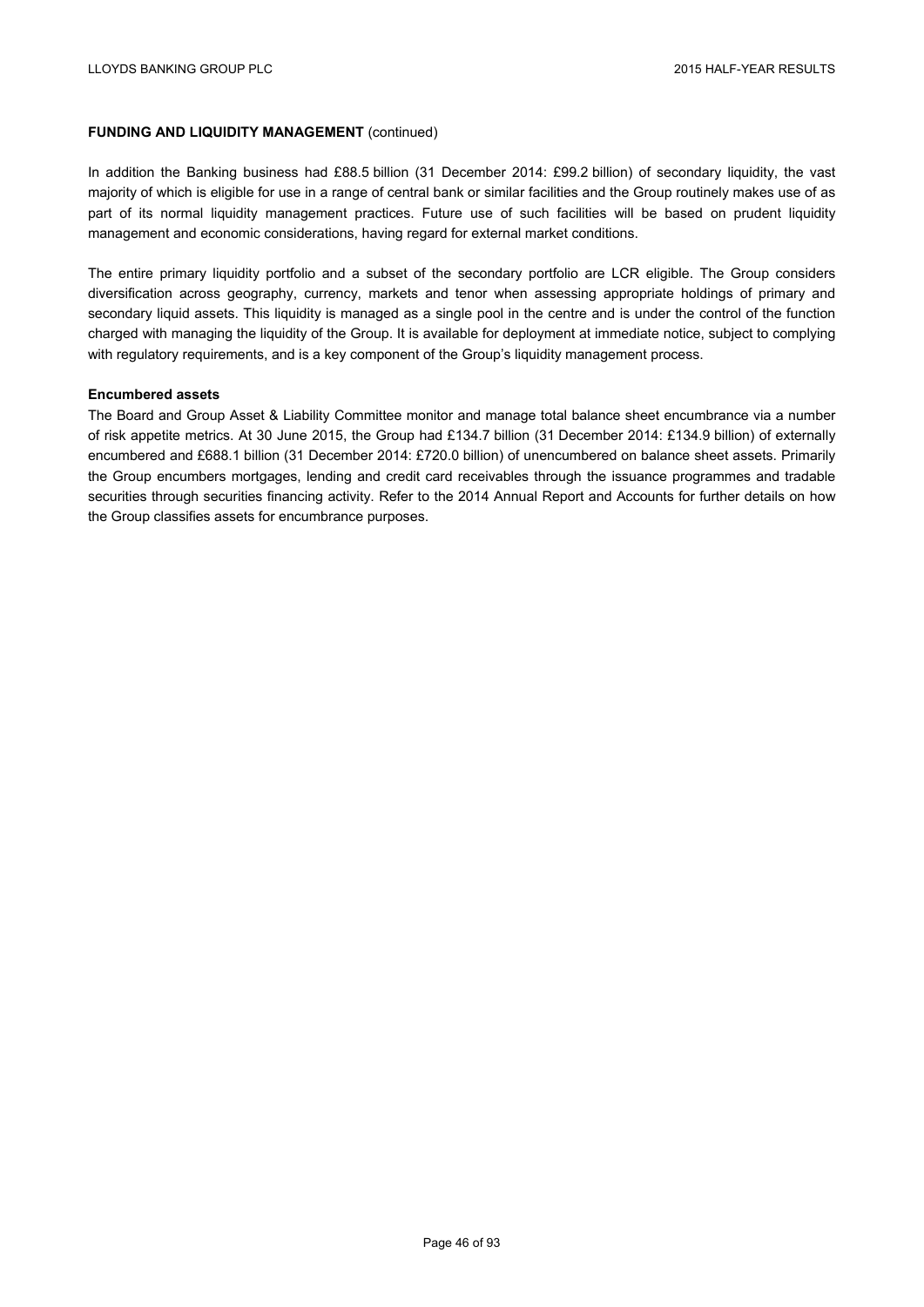## **CAPITAL MANAGEMENT**

The Group continued to strengthen its Common Equity Tier 1 (CET1) ratio during the first half of 2015 through increased underlying profits and a reduction in risk-weighted assets. The positive impact of these items was partly offset by the interim dividend, conduct charges and the disposal of TSB.

- The CET1 ratio increased 0.5 percentage points from 12.8 per cent to 13.3 per cent.
- The leverage ratio has remained stable at 4.9 per cent.
- The transitional total capital ratio reduced 0.3 percentage points from 22.0 per cent to 21.7 per cent.

#### **Regulatory capital developments**

The regulatory capital framework within which the Group operates continues to be developed at global, European and UK levels focusing on RWA calibration, leverage and bail in requirements, examples of which include the following:

- At a global level the Basel Committee has issued consultation papers on the capital treatment of interest rate risk in the banking book (IRRBB) and on proposed revisions to the framework for the capital charge relating to Credit Valuation Adjustment (CVA) variability. We also await the outcome of the, now closed, consultations on proposed revisions to the Standardised Approach risk-weight framework in addition to initial proposals on the design of a new capital floors framework. In the meantime the fundamental review of the trading book (FRTB) is ongoing.
- At a European level the European Banking Authority (EBA) has issued recommendations about the CVA capital treatment, including the possible removal of EU exemptions and final draft Regulatory Technical Standards (RTS) on Prudent Valuation Adjustments (PVA) and the criteria for determining minimum requirements for own funds and eligible liabilities (MREL).
- In the UK the PRA is consulting on proposals for implementing the UK leverage ratio framework as recommended by the Financial Policy Committee. It has also recently finalised proposals to reform the Pillar 2 framework, including new approaches for determining Pillar 2A capital requirements and the setting of Pillar 2B capital requirements (the PRA buffer).

The Group continues to monitor these developments very closely, analysing the potential capital impacts to ensure the Group continues to maintain a strong capital position that exceeds the minimum regulatory requirements and the Group's risk appetite and is consistent with market expectations.

The Group is subject to Pillar 2A Individual Capital Guidance (ICG) from the PRA. This reflects a point in time estimate by the PRA, which may change over time, of the amount of capital that is needed in relation to risks not covered by Pillar 1. The Group's underlying ICG remains unchanged over the half-year and as at 30 June 2015 equated to 3.9 per cent of risk-weighted assets, of which 2.2 per cent must be covered by CET1 capital. The 10 basis point increase in these percentages over the half-year is as a result of lower risk-weighted assets.

#### **Capital position at 30 June 2015**

The Group's capital position as at 30 June 2015 is presented in the following section applying CRD IV transitional arrangements, as implemented in the UK by the PRA, and also on a fully loaded CRD IV basis.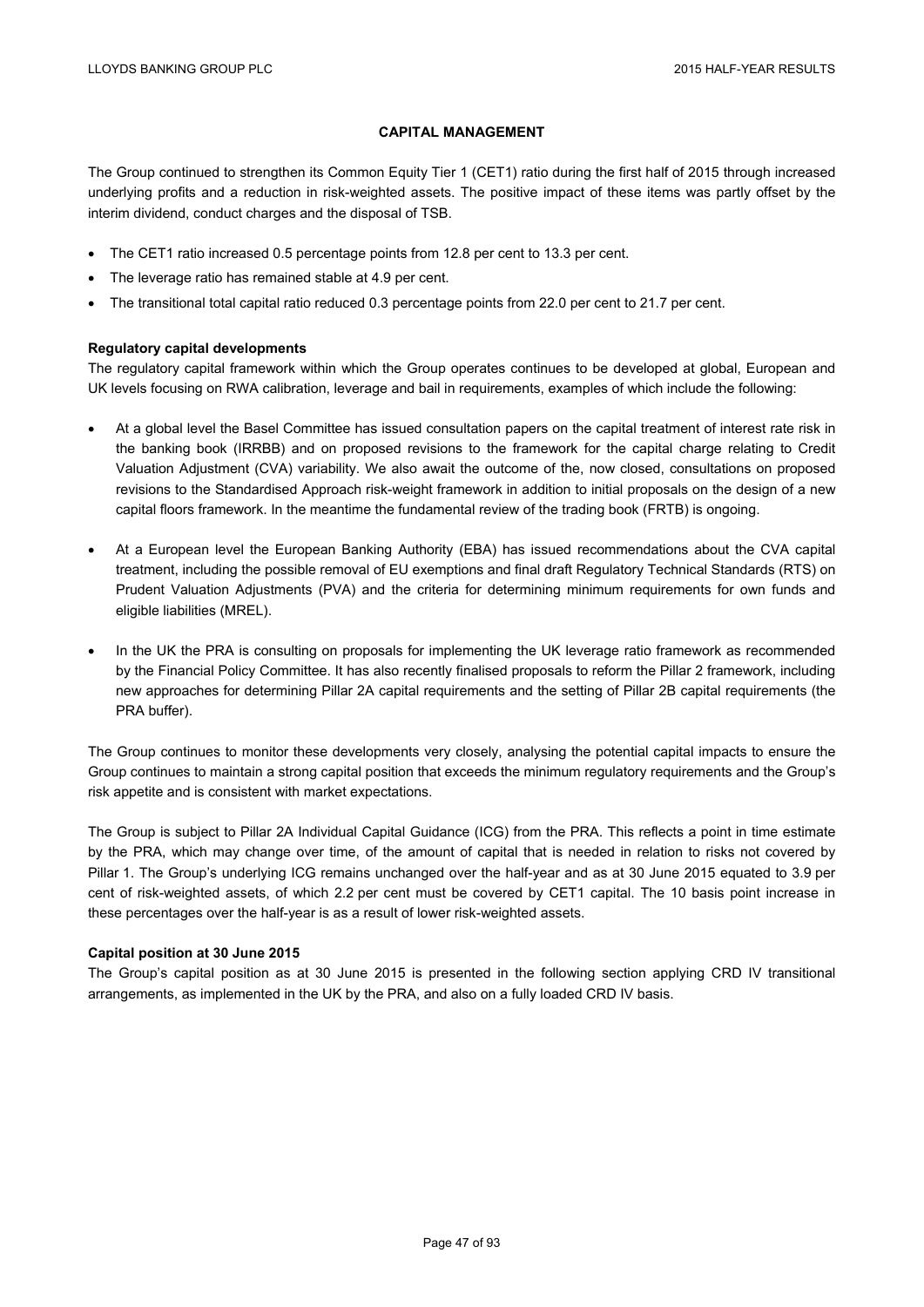|                                                                                   | <b>Transitional</b> |           | <b>Fully loaded</b> |           |
|-----------------------------------------------------------------------------------|---------------------|-----------|---------------------|-----------|
|                                                                                   | At 30 June          | At 31 Dec | At 30 June          | At 31 Dec |
| <b>Capital resources</b>                                                          | 2015                | 2014      | 2015                | 2014      |
| <b>Common equity tier 1</b>                                                       | £m                  | £m        | £m                  | £m        |
| Shareholders' equity per balance sheet                                            | 42,256              | 43,335    | 42,256              | 43,335    |
| Adjustment to retained earnings for foreseeable                                   |                     |           |                     |           |
| dividends                                                                         | (535)               | (535)     | (535)               | (535)     |
| Deconsolidation of insurance entities <sup>1</sup>                                | (1,262)             | (824)     | (1, 262)            | (824)     |
| Adjustment for own credit                                                         | 116                 | 158       | 116                 | 158       |
| Cash flow hedging reserve                                                         | (429)               | (1, 139)  | (429)               | (1, 139)  |
| Other adjustments                                                                 | 239                 | 333       | 239                 | 333       |
|                                                                                   | 40,385              | 41,328    | 40,385              | 41,328    |
| less: deductions from common equity tier 1                                        |                     |           |                     |           |
| Goodwill and other intangible assets<br>Excess of expected losses over impairment | (1,779)             | (1,875)   | (1,779)             | (1,875)   |
| provisions and value adjustments                                                  | (394)               | (565)     | (394)               | (565)     |
| Removal of defined benefit pension surplus                                        | (718)               | (909)     | (718)               | (909)     |
| Securitisation deductions                                                         | (211)               | (211)     | (211)               | (211)     |
| Significant investments <sup>1</sup>                                              | (2, 575)            | (2, 546)  | (2, 575)            | (2, 546)  |
| Deferred tax assets                                                               | (4, 551)            | (4, 533)  | (4, 551)            | (4, 533)  |
| Common equity tier 1 capital                                                      | 30,157              | 30,689    | 30,157              | 30,689    |
| <b>Additional tier 1</b>                                                          |                     |           |                     |           |
| Other equity instruments                                                          | 5,355               | 5,355     | 5,355               | 5,355     |
| Preference shares and preferred securities <sup>2</sup>                           | 4,528               | 4,910     |                     |           |
| Transitional limit and other adjustments                                          | (706)               | (537)     |                     |           |
|                                                                                   | 9,177               | 9,728     | 5,355               | 5,355     |
| less: deductions from tier 1                                                      |                     |           |                     |           |
| Significant investments <sup>1</sup>                                              | (1, 180)            | (859)     |                     |           |
| Total tier 1 capital                                                              | 38,154              | 39,558    | 35,512              | 36,044    |
| Tier 2                                                                            |                     |           |                     |           |
| Other subordinated liabilities <sup>2</sup>                                       | 18,111              | 21,132    | 18,111              | 21,132    |
| Deconsolidation of instruments issued by                                          |                     |           |                     |           |
| insurance entities <sup>1</sup>                                                   | (2, 133)            | (2,522)   | (2, 133)            | (2, 522)  |
| Adjustments for non-eligible instruments                                          | (467)               | (675)     | (1,095)             | (1, 857)  |
| Amortisation and other adjustments                                                | (3, 224)            | (3,738)   | (4, 840)            | (5, 917)  |
|                                                                                   | 12,287              | 14,197    | 10,043              | 10,836    |
| Eligible provisions                                                               | 475                 | 333       | 475                 | 333       |
| less: deductions from tier 2                                                      |                     |           |                     |           |
| Significant investments <sup>1</sup>                                              | (1,759)             | (1, 288)  | (2,939)             | (2, 146)  |
| <b>Total capital resources</b>                                                    | 49,157              | 52,800    | 43,091              | 45,067    |
| <b>Risk-weighted assets</b>                                                       | 226,980             | 239,734   | 226,980             | 239,734   |
| Common equity tier 1 capital ratio                                                | 13.3%               | 12.8%     | 13.3%               | 12.8%     |
| Tier 1 capital ratio                                                              | 16.8%               | 16.5%     | 15.6%               | 15.0%     |
| Total capital ratio                                                               | 21.7%               | 22.0%     | 19.0%               | 18.8%     |

<sup>1</sup> For regulatory capital purposes, the Group's Insurance business is deconsolidated and replaced by the amount of the Group's investment in the business. A part of this amount is deducted from capital (shown as 'significant investments' in the table above) and

the remaining amount is risk weighted, forming part of threshold risk-weighted assets.<br><sup>2</sup> Preference shares, preferred securities and other subordinated liabilities are categorised as subordinated liabilities in the balan sheet.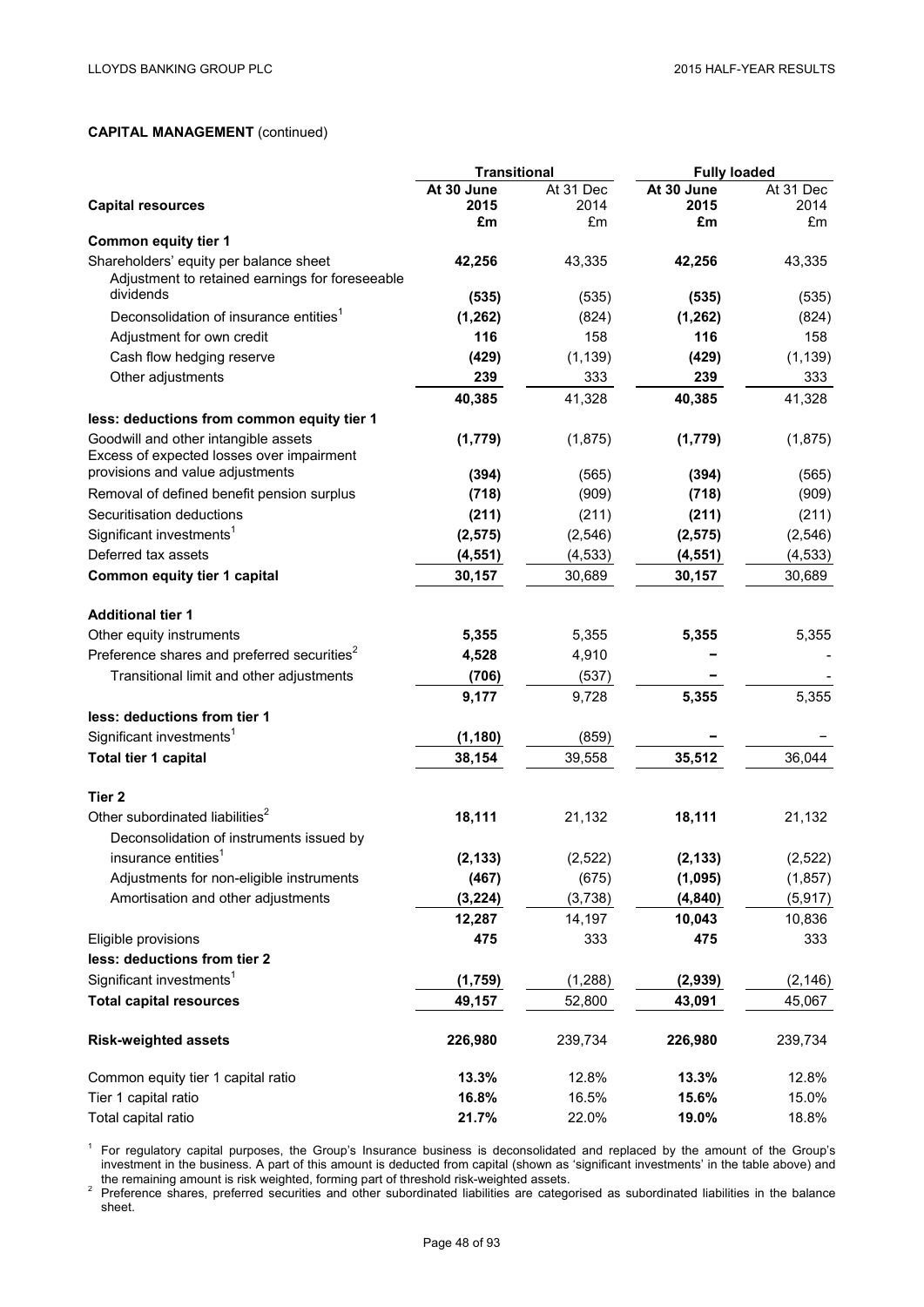The key differences between the transitional capital calculation as at 30 June 2015 and the fully loaded equivalent are as follows:

- Capital securities that previously qualified as tier 1 or tier 2 capital, but do not fully qualify under CRD IV, can be included in tier 1 or tier 2 capital (as applicable) up to specified limits which reduce by 10 per cent per annum until 2022.
- The significant investment deduction from AT1 will gradually transition to tier 2.

The movements in the transitional CET1, AT1, tier 2 and total capital positions in the period are provided below.

|                                                                               | Common<br><b>Equity Tier 1</b><br>£m | <b>Additional</b><br>Tier 1<br>£m | Tier 2<br>£m | <b>Total</b><br>capital<br>£m |
|-------------------------------------------------------------------------------|--------------------------------------|-----------------------------------|--------------|-------------------------------|
| At 31 December 2014                                                           | 30,689                               | 8,869                             | 13,242       | 52,800                        |
| Profit attributable to ordinary shareholders <sup>1</sup>                     | 600                                  |                                   |              | 600                           |
| Eligible minority interest                                                    | (470)                                |                                   |              | (470)                         |
| Adjustment to retained earnings for foreseeable<br>dividends                  | (535)                                |                                   |              | (535)                         |
| Movement in treasury shares and employee<br>share schemes                     | (269)                                |                                   |              | (269)                         |
| Pension movements:                                                            |                                      |                                   |              |                               |
| Removal of defined benefit pension surplus                                    | 191                                  |                                   |              | 191                           |
| Movement through other comprehensive<br>income                                | (242)                                |                                   |              | (242)                         |
| Available-for-sale reserve                                                    | (67)                                 |                                   |              | (67)                          |
| Deferred tax asset                                                            | (18)                                 |                                   |              | (18)                          |
| Goodwill and other intangible assets                                          | 96                                   |                                   |              | 96                            |
| Excess of expected losses over impairment<br>provisions and value adjustments | 171                                  |                                   |              | 171                           |
| Significant investments                                                       | (29)                                 | (321)                             | (471)        | (821)                         |
| Eligible provisions                                                           |                                      |                                   | 142          | 142                           |
| Subordinated debt movements:                                                  |                                      |                                   |              |                               |
| Repurchases, redemptions and other                                            |                                      | (551)                             | (1,910)      | (2,461)                       |
| Other movements                                                               | 40                                   |                                   |              | 40                            |
| At 30 June 2015                                                               | 30,157                               | 7,997                             | 11,003       | 49,157                        |

 $1$  Profits made by Insurance are removed from CET1 capital. However, when dividends are paid to the Group by Insurance these are recognised through CET1 capital.

CET1 capital resources have reduced by £532 million in the period, largely due to the removal of eligible minority interest related to TSB, the interim dividend and movements in treasury shares and employee share schemes. The reductions were partially offset by profit attributable to ordinary shareholders, reflecting underlying profit offset by conduct charges and the disposal of TSB, and a reduction in the excess of expected losses over impairment provisions and value adjustments.

AT1 capital resources have reduced by £872 million in the period, primarily reflecting the annual reduction in the transitional limit applied to grandfathered AT1 capital instruments and an increase in significant investments.

Tier 2 capital resources have reduced by £2,239 million in the period largely reflecting calls and redemptions, amortisation of dated instruments, foreign exchange movements and an increase in significant investments, partially offset by an increase in eligible provisions.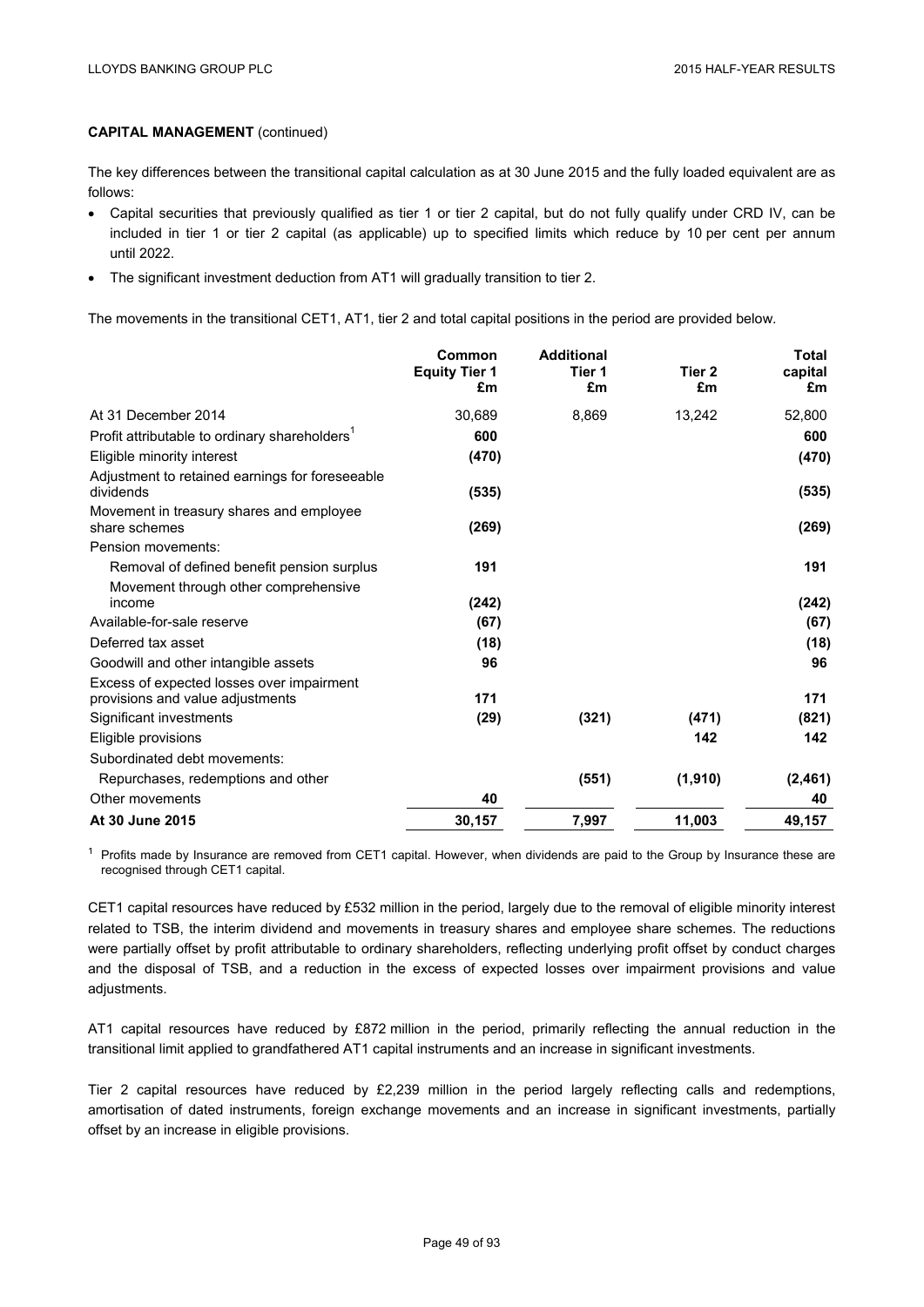| <b>Risk-weighted assets</b>                                 | At 30 June<br>2015<br>£m | At 31 Dec<br>2014<br>£m |
|-------------------------------------------------------------|--------------------------|-------------------------|
| Foundation Internal Ratings Based (IRB) Approach            | 70,367                   | 72,393                  |
| Retail IRB Approach                                         | 67,529                   | 72,886                  |
| Other IRB Approach                                          | 17,385                   | 15,324                  |
| <b>IRB Approach</b>                                         | 155,281                  | 160,603                 |
| Standardised Approach                                       | 21,117                   | 25,444                  |
| Contributions to the default fund of a central counterparty | 280                      | 515                     |
| <b>Credit risk</b>                                          | 176,678                  | 186,562                 |
| Counterparty credit risk                                    | 8,006                    | 9,108                   |
| Credit valuation adjustment risk                            | 2,172                    | 2,215                   |
| Operational risk                                            | 26,279                   | 26,279                  |
| Market risk                                                 | 3,629                    | 4,746                   |
| Underlying risk-weighted assets                             | 216,764                  | 228,910                 |
| Threshold risk-weighted assets <sup>1</sup>                 | 10,216                   | 10,824                  |
| <b>Total risk-weighted assets</b>                           | 226,980                  | 239,734                 |

<sup>1</sup> Threshold risk-weighted assets reflect the element of significant investments and deferred tax assets that are permitted to be risk-weighted instead of deducted from common equity tier 1 capital under threshold rules. Significant investments primarily arise from investment in the Group's Insurance business.

| <b>Risk-weighted assets movement</b><br>by key driver | <b>Credit</b><br>$risk^1$<br>£m | <b>Counter</b><br>party<br>credit risk <sup>1</sup><br>£m | <b>Market</b><br>risk<br>£m | <b>Operational</b><br>risk<br>£m | <b>Total</b><br>£m |
|-------------------------------------------------------|---------------------------------|-----------------------------------------------------------|-----------------------------|----------------------------------|--------------------|
| <b>Risk-weighted assets at</b>                        |                                 |                                                           |                             |                                  |                    |
| 31 December 2014                                      | 186.562                         | 11.323                                                    | 4.746                       | 26,279                           | 228,910            |
| Management of the balance sheet                       | (1,849)                         | (572)                                                     | (309)                       |                                  | (2,730)            |
| <b>Disposals</b>                                      | (5,818)                         | (2)                                                       |                             |                                  | (5,820)            |
| External economic factors                             | (3, 185)                        | (491)                                                     | (19)                        |                                  | (3,695)            |
| Model and methodology changes                         | 1,054                           | (108)                                                     | (789)                       |                                  | 157                |
| Regulatory policy change                              |                                 |                                                           |                             |                                  |                    |
| Other                                                 | (86)                            | 28                                                        |                             |                                  | (58)               |
| <b>Risk-weighted assets</b>                           | 176,678                         | 10,178                                                    | 3,629                       | 26,279                           | 216,764            |
| Threshold risk-weighted assets                        |                                 |                                                           |                             |                                  | 10,216             |
| <b>Total risk-weighted assets</b>                     |                                 |                                                           |                             |                                  | 226,980            |

 $1$  Credit risk includes movements in contributions to the default fund of central counterparties and counterparty credit risk includes the movements in credit valuation adjustment risk.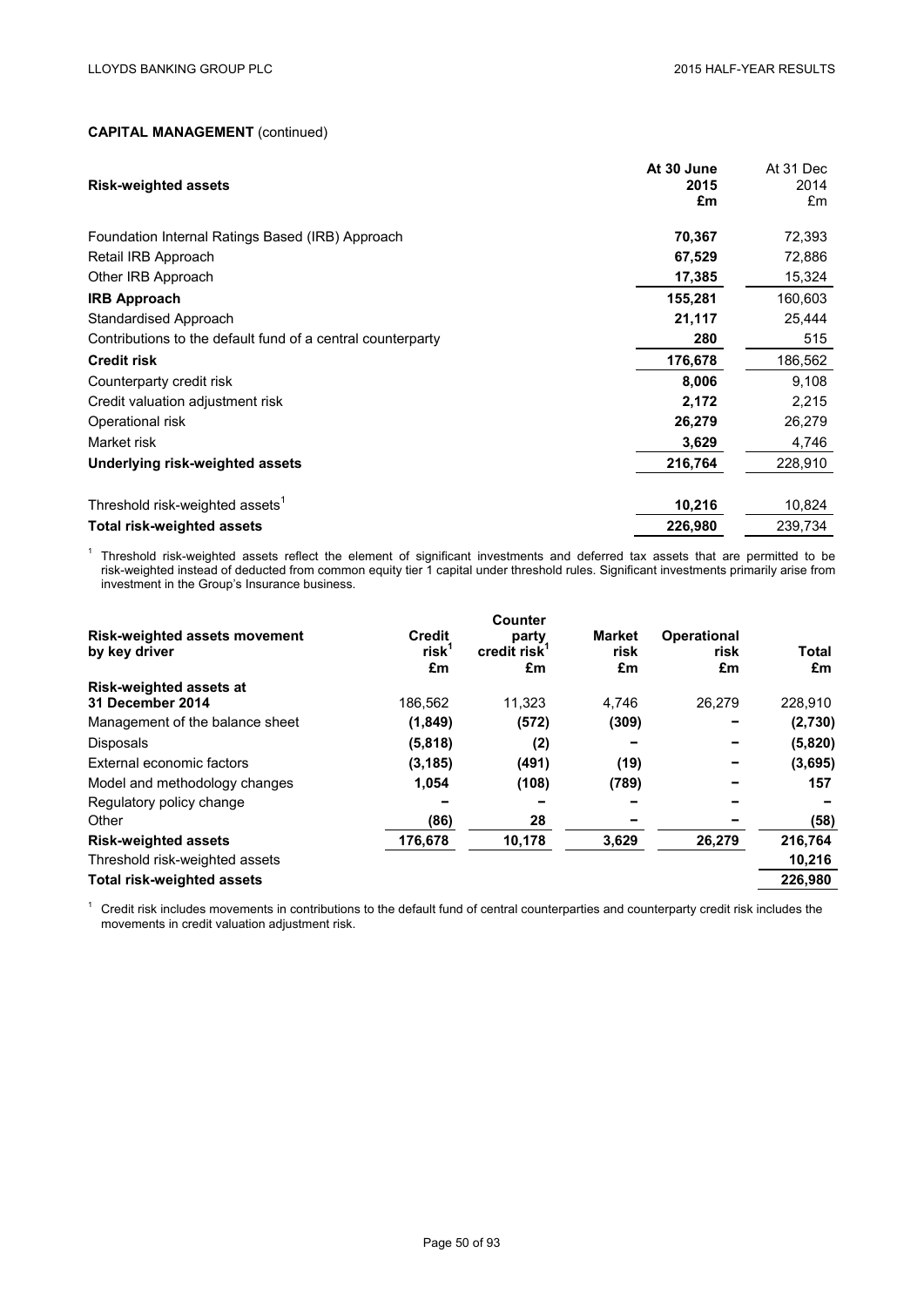The risk-weighted assets movement tables provide analyses of the movement in risk-weighted assets in the period by risk type and an insight into the key drivers of the movements. The key driver analysis is compiled on a monthly basis through the identification and categorisation of risk-weighted asset movements and is subject to management judgment.

Credit risk-weighted assets reduced from £186.6 billion to £176.7 billion driven by the following key movements:

- Management of the balance sheet includes risk-weighted asset movements arising from new lending and asset run-off. During the first half of 2015, risk-weighted assets decreased by £1.8 billion as a result of the active management of lending portfolios, partially offset by targeted lending growth.
- Disposals include risk-weighted asset reductions arising from the sale of assets, portfolios and businesses. Disposals reduced risk-weighted assets by £5.8 billion, primarily driven by the completion of the sale of TSB as well as other small disposals and related reductions in sundry debtors.
- External economic factors capture movements driven by changes in the economic environment. The reduction in risk-weighted assets of £3.2 billion is mainly due to improvements in credit quality and favourable foreign exchange rate movements.
- Model and methodology changes include the movement in risk-weighted assets arising from new model implementation, model enhancement and changes in credit risk approach applied to certain portfolios. The increase in risk-weighted assets of £1.1 billion is principally driven by an update to models in Commercial Banking.

Counterparty credit risk reductions of £1.1 billion reflect reduced mark to market valuations and trade compressions.

Market risk-weighted assets reduced by £1.1 billion, reflecting continued optimisation of the balance sheet as a result of active portfolio management across Financial Markets, and market risk model changes.

## **Enhanced Capital Notes (ECNs)**

In 2009 the Group undertook a significant capital raising exercise which included the issuance of approximately £8.3 billion of ECNs. Approximately £3.3 billion of these ECNs remain outstanding.

Upon issuance, the ECNs contributed to going concern capital in stress tests applied by the regulator and were structured with a conversion trigger in excess of the then minimum regulatory requirements and stress test threshold. However, given subsequent changes to regulatory capital rules, including changes in the definition of core capital, the conversion trigger for the ECNs is substantially below today's minimum regulatory requirements and stress test thresholds. The terms of the ECNs provide the Group with the right to call any series of these ECNs at par or a make-whole price in the event that they cease to be taken into account as core capital for the purposes of any stress test applied by the Prudential Regulation Authority (PRA) (a Capital Disqualification Event).

After the ECNs were not taken into account for the purpose of core capital for the 2014 PRA stress test, the Group announced on 16 December 2014 that it intended to approach the PRA to seek permission to redeem certain series of ECNs. On 31 March 2015 such permission was received from the PRA under Article 78 of the Capital Requirements Regulation (Regulation 575/2013/EU). The Group also notified investors that the Trustee intended to seek a declaratory judgment in respect of the interpretation of certain terms of the ECNs.

On 3 June 2015, the Chancery Division of the High Court handed down its judgment in respect of the ECNs, in which it found that a Capital Disqualification Event had not occurred. The Group has filed an appeal with the Court of Appeal and the hearing is expected to take place in the week commencing 24 August 2015.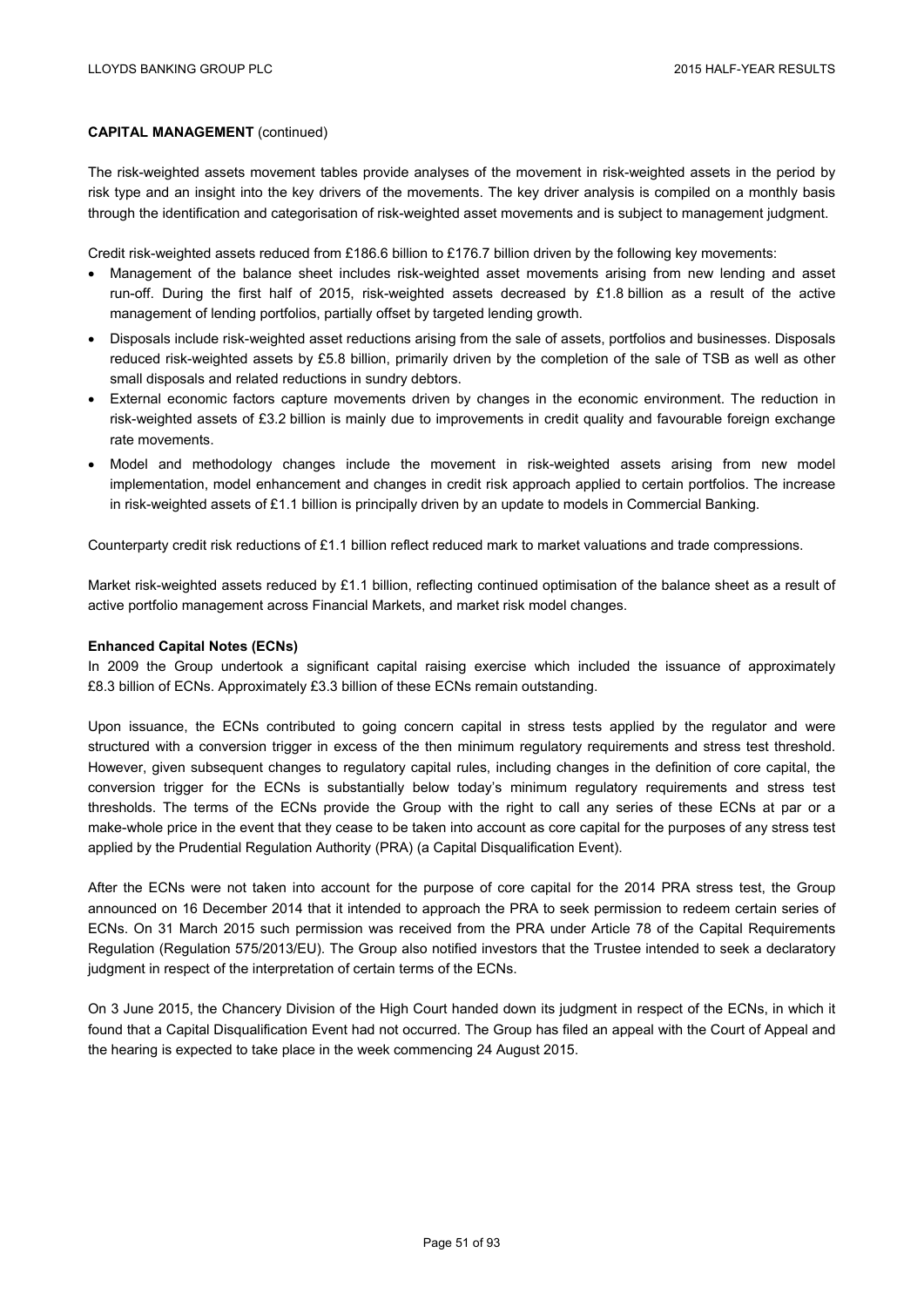## **Leverage ratio**

In January 2015 the existing CRD IV rules on the calculation of the leverage ratio were amended to align with the European Commission's interpretation of the revised Basel III leverage ratio framework. The Group's leverage ratio has been calculated in accordance with the amended CRD IV rules on leverage.

|                                             | <b>Fully loaded</b> |                |
|---------------------------------------------|---------------------|----------------|
|                                             | At 30 June          | At 31 Dec      |
|                                             | 2015                | $2014^1$       |
|                                             | £m                  | £m             |
| Total tier 1 capital for leverage ratio     |                     |                |
| Common equity tier 1 capital                | 30,157              | 30,689         |
| Additional tier 1 capital                   | 5,355               | 5,355          |
| Total tier 1 capital                        | 35,512              | 36,044         |
| <b>Exposure measure</b>                     |                     |                |
| <b>Statutory balance sheet assets</b>       |                     |                |
| Derivative financial instruments            | 27,980              | 36,128         |
| Securities financing transactions (SFTs)    | 33,668              | 43,772         |
| Loans and advances and other assets         | 761,184             | 774,996        |
| <b>Total assets</b>                         | 822,832             | 854,896        |
| Deconsolidation adjustments <sup>2</sup>    |                     |                |
| Derivative financial instruments            | (1,421)             | (1,663)        |
| Securities financing transactions (SFTs)    | 1,908               | 1,655          |
| Loans and advances and other assets         | (145, 491)          | (144, 114)     |
| Total deconsolidation adjustments           | (145,004)           | (144, 122)     |
| <b>Derivatives adjustments</b>              |                     |                |
| Adjustment for regulatory netting           | (18, 515)           | (24, 187)      |
| Adjustment to cash collateral               | 1,058               |                |
| Net written credit protection               | 309                 | (1,024)<br>425 |
|                                             |                     |                |
| Regulatory potential future exposure        | 12,407              | 12,722         |
| Total derivatives adjustments               | (4, 741)            | (12,064)       |
| Counterparty credit risk add-on for SFTs    | 1,022               | 1,364          |
| Off-balance sheet items                     | 55,695              | 50,980         |
| Regulatory deductions and other adjustments | (9,636)             | (10, 362)      |
| <b>Total exposure</b>                       | 720,168             | 740,692        |
| Leverage ratio                              | 4.9%                | 4.9%           |

<sup>1</sup> Restated to align with the amended CRD IV rules on leverage implemented in January 2015.

<sup>2</sup> Deconsolidation adjustments predominantly reflect the deconsolidation of assets related to Group subsidiaries that fall outside the scope of the Group's regulatory capital consolidation (primarily the Group's insurance entities).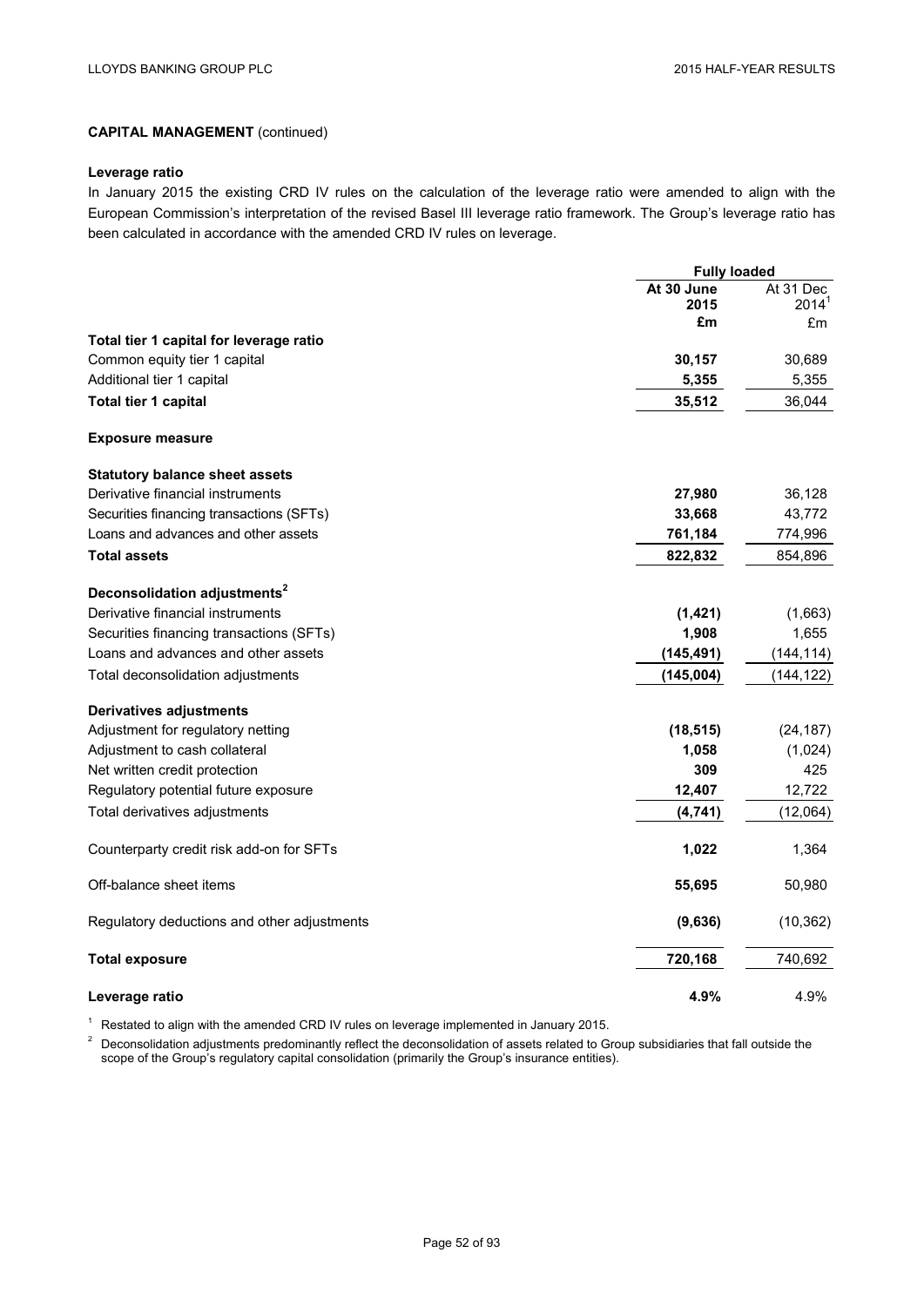#### **Key movements**

The Group's fully loaded leverage ratio remained stable at 4.9 per cent with the impact of the reduction in tier 1 capital entirely offset by the £20.5 billion reduction in the exposure measure, the latter largely reflecting the reduction in balance sheet assets arising, in part, from the disposal of TSB.

The derivatives exposure measure, representing derivative financial instruments per the balance sheet net of deconsolidation and derivatives adjustments, reduced by £0.6 billion primarily reflecting market movements and trade compressions offset by adjustments for ineligible cash collateral.

The SFT exposure measure, representing SFTs per the balance sheet inclusive of deconsolidation adjustments and counterparty credit risk add-on, reduced by £10.2 billion reflecting active balance sheet management, reduced trading volumes and further application of eligible on-balance sheet netting.

Off-balance sheet items increased by £4.7 billion, partly reflecting new mortgage offers placed during the period.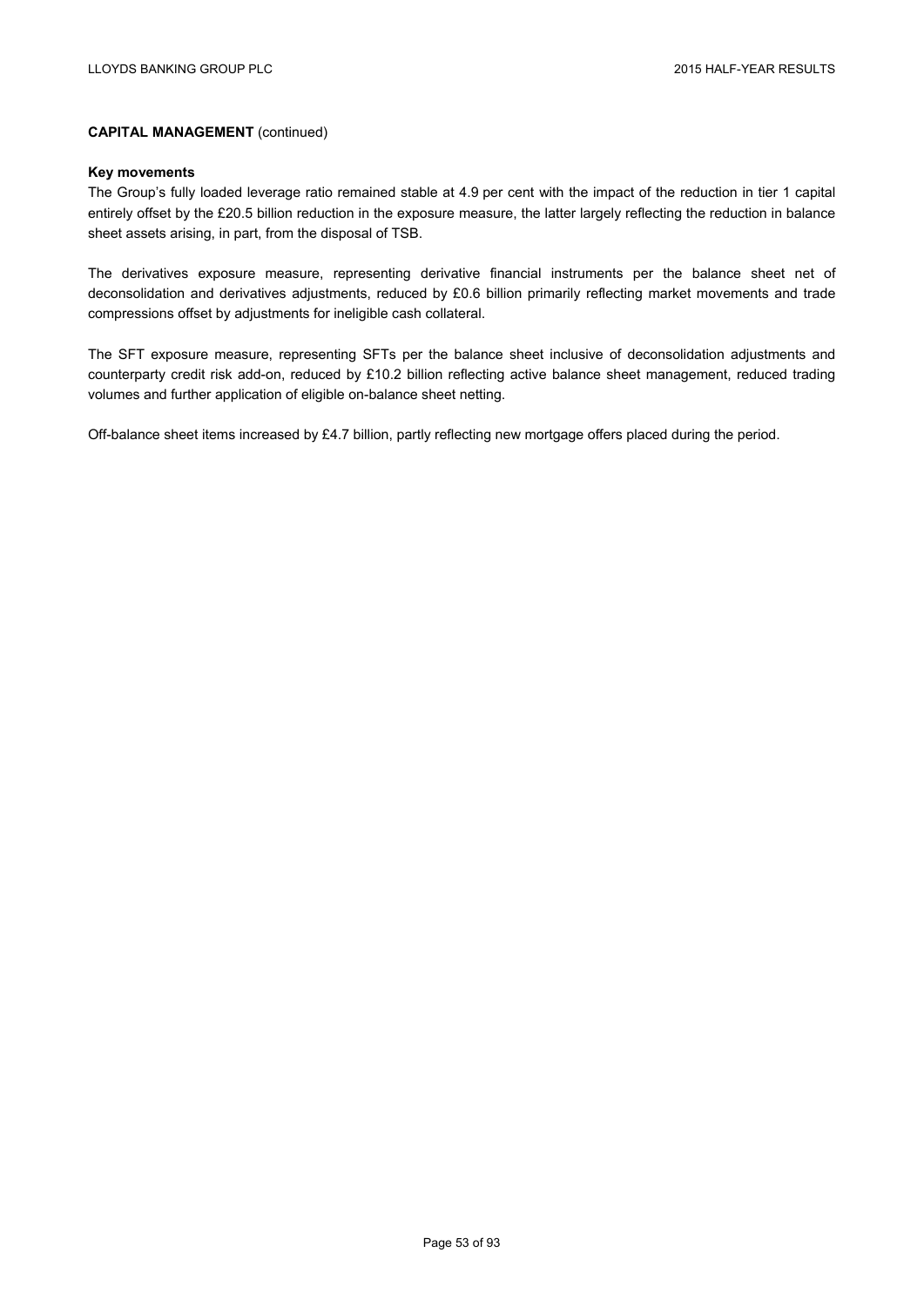# **STATUTORY INFORMATION**

|              |                                                                         | Page |
|--------------|-------------------------------------------------------------------------|------|
|              | Condensed consolidated half-year financial statements (unaudited)       |      |
|              | Consolidated income statement                                           | 55   |
|              | Consolidated statement of comprehensive income                          | 56   |
|              | Consolidated balance sheet                                              | 57   |
|              | Consolidated statement of changes in equity                             | 59   |
|              | Consolidated cash flow statement                                        | 62   |
| <b>Notes</b> |                                                                         |      |
| 1            | Accounting policies, presentation and estimates                         | 63   |
| 2            | Segmental analysis                                                      | 64   |
| 3            | Operating expenses                                                      | 67   |
| 4            | Impairment                                                              | 67   |
| 5            | Taxation                                                                | 68   |
| 6            | Earnings per share                                                      | 68   |
| 7            | Trading and other financial assets at fair value through profit or loss | 69   |
| 8            | Derivative financial instruments                                        | 69   |
| 9            | Loans and advances to customers                                         | 70   |
| 10           | Debt securities in issue                                                | 70   |
| 11           | Post-retirement defined benefit schemes                                 | 71   |
| 12           | Provisions for liabilities and charges                                  | 72   |
| 13           | Contingent liabilities and commitments                                  | 75   |
| 14           | Fair values of financial assets and liabilities                         | 78   |
| 15           | Related party transactions                                              | 86   |
| 16           | Disposal of interest in TSB Banking Group plc                           | 87   |
| 17           | Ordinary dividends                                                      | 88   |
| 18           | Events since the balance sheet date                                     | 88   |
| 19           | Future accounting developments                                          | 88   |
| 20           | Other information                                                       | 89   |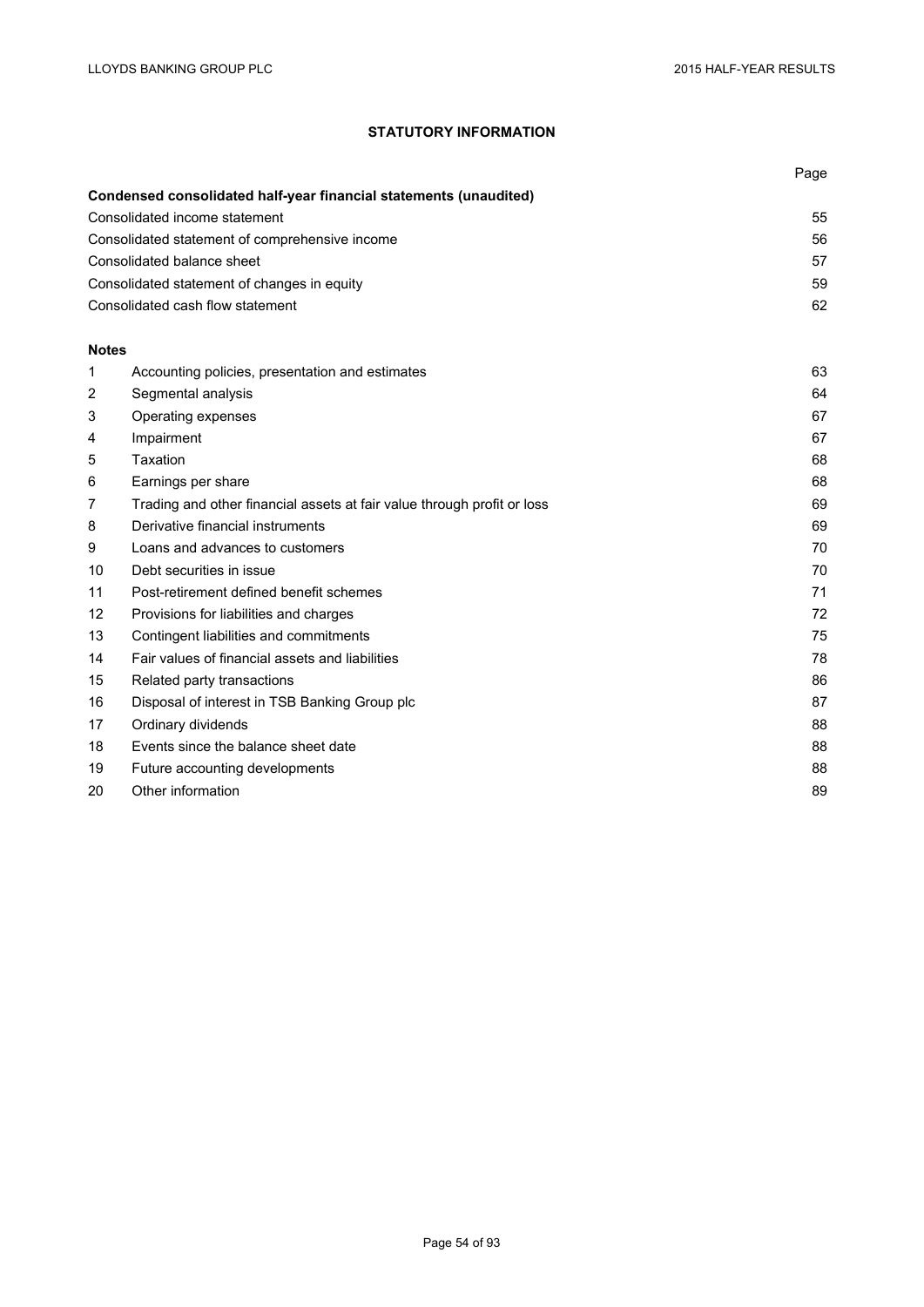# **CONSOLIDATED INCOME STATEMENT**

|                                                          |                           | Half-year to<br>30 June | Half-year to<br>30 June | Half-year to<br>31 Dec |
|----------------------------------------------------------|---------------------------|-------------------------|-------------------------|------------------------|
|                                                          |                           | 2015                    | 2014                    | 2014                   |
|                                                          | <b>Note</b>               | £ million               | £ million               | £ million              |
| Interest and similar income                              |                           | 8,975                   | 9,728                   | 9,483                  |
| Interest and similar expense                             |                           | (3, 483)                | (4, 466)                | (4,085)                |
| Net interest income                                      |                           | 5,492                   | 5,262                   | 5,398                  |
| Fee and commission income                                |                           | 1,598                   | 1,836                   | 1,823                  |
| Fee and commission expense                               |                           | (607)                   | (609)                   | (793)                  |
| Net fee and commission income                            |                           | 991                     | 1,227                   | 1,030                  |
| Net trading income                                       |                           | 3,018                   | 4,588                   | 5,571                  |
| Insurance premium income                                 |                           | 1,414                   | 3,492                   | 3,633                  |
| Other operating income                                   |                           | 890                     | (535)                   | 226                    |
| <b>Other income</b>                                      |                           | 6,313                   | 8,772                   | 10,460                 |
| <b>Total income</b>                                      |                           | 11,805                  | 14,034                  | 15,858                 |
| Insurance claims                                         |                           | (2,998)                 | (6, 338)                | (7, 155)               |
| Total income, net of insurance claims                    |                           | 8,807                   | 7,696                   | 8,703                  |
| Regulatory provisions                                    |                           | (1, 835)                | (1, 100)                | (2,025)                |
| Other operating expenses                                 |                           | (5,618)                 | (5,092)                 | (5,668)                |
| <b>Total operating expenses</b>                          | $\ensuremath{\mathsf{3}}$ | (7, 453)                | (6, 192)                | (7,693)                |
| <b>Trading surplus</b>                                   |                           | 1,354                   | 1,504                   | 1,010                  |
| Impairment                                               | 4                         | (161)                   | (641)                   | (111)                  |
| Profit before tax                                        |                           | 1,193                   | 863                     | 899                    |
| Taxation                                                 | 5                         | (268)                   | (164)                   | (99)                   |
| Profit for the period                                    |                           | 925                     | 699                     | 800                    |
| Profit attributable to ordinary shareholders             |                           | 677                     | 574                     | 551                    |
| Profit attributable to other equity holders <sup>1</sup> |                           | 197                     | 91                      | 196                    |
| Profit attributable to equity holders                    |                           | 874                     | 665                     | 747                    |
| Profit attributable to non-controlling interests         |                           | 51                      | 34                      | 53                     |
| Profit for the period                                    |                           | 925                     | 699                     | 800                    |
| Basic earnings per share                                 | 6                         | 1.0 <sub>p</sub>        | 0.8p                    | 0.8p                   |
| Diluted earnings per share                               | 6                         | 1.0 <sub>p</sub>        | 0.8p                    | 0.8p                   |

<sup>1</sup> The profit after tax attributable to other equity holders of £197 million (half-year to 30 June 2014: £91 million; half-year to 31 December 2014: £196 million) is offset in reserves by a tax credit attributable to ordinary shareholders of £40 million (half-year to 30 June 2014: £20 million; half-year to 31 December 2014: £42 million).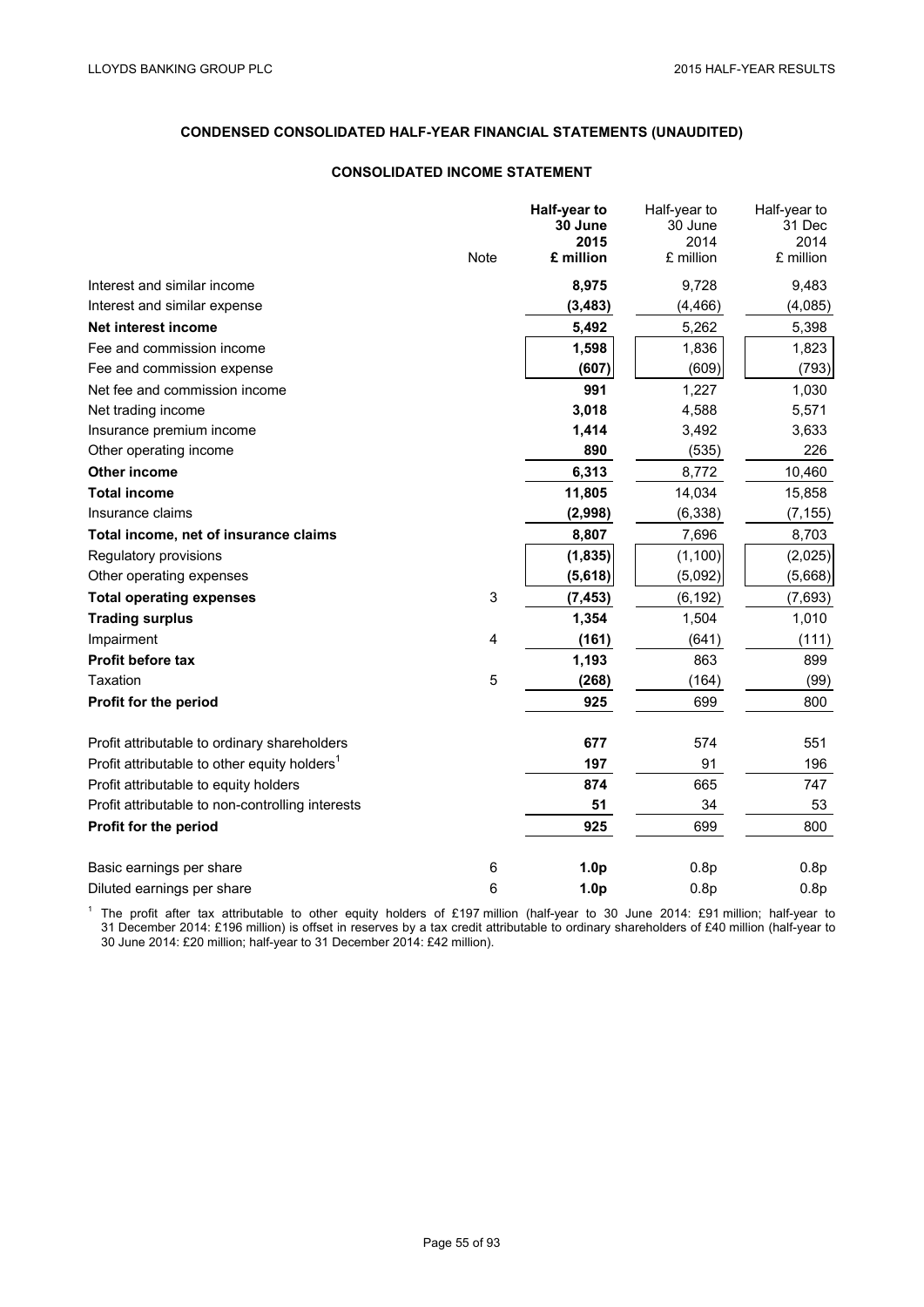# **CONSOLIDATED STATEMENT OF COMPREHENSIVE INCOME**

|                                                                                        | Half-year to<br>30 June<br>2015<br>£ million | Half-year to<br>30 June<br>2014<br>£ million | Half-year to<br>31 Dec<br>2014<br>£ million |
|----------------------------------------------------------------------------------------|----------------------------------------------|----------------------------------------------|---------------------------------------------|
| Profit for the period                                                                  | 925                                          | 699                                          | 800                                         |
| Other comprehensive income                                                             |                                              |                                              |                                             |
| Items that will not subsequently be reclassified to profit                             |                                              |                                              |                                             |
| or loss:                                                                               |                                              |                                              |                                             |
| Post-retirement defined benefit scheme remeasurements<br>(note 11):                    |                                              |                                              |                                             |
| Remeasurements before taxation                                                         | (302)                                        | (599)                                        | 1,273                                       |
| Taxation                                                                               | 60                                           | 120                                          | (255)                                       |
|                                                                                        | (242)                                        | (479)                                        | 1,018                                       |
| Items that may subsequently be reclassified to profit or loss:                         |                                              |                                              |                                             |
| Movements in revaluation reserve in respect of available-for-sale<br>financial assets: |                                              |                                              |                                             |
| Change in fair value                                                                   | (16)                                         | 557                                          | 133                                         |
| Income statement transfers in respect of disposals                                     | (49)                                         | (85)                                         | (46)                                        |
| Income statement transfers in respect of impairment                                    |                                              | 2                                            |                                             |
| Taxation                                                                               | (2)                                          | (51)                                         | 38                                          |
|                                                                                        | (67)                                         | 423                                          | 125                                         |
| Movements in cash flow hedging reserve:                                                |                                              |                                              |                                             |
| Effective portion of changes in fair value                                             | (404)                                        | 1,008                                        | 2,888                                       |
| Net income statement transfers                                                         | (481)                                        | (572)                                        | (581)                                       |
| Taxation                                                                               | 175                                          | (86)                                         | (463)                                       |
|                                                                                        | (710)                                        | 350                                          | 1,844                                       |
| Currency translation differences (tax: nil)                                            | 27                                           | (1)                                          | (2)                                         |
| Other comprehensive income for the period, net of tax                                  | (992)                                        | 293                                          | 2,985                                       |
| Total comprehensive income for the period                                              | (67)                                         | 992                                          | 3.785                                       |
|                                                                                        |                                              |                                              |                                             |
| Total comprehensive income attributable to ordinary shareholders                       | (315)                                        | 867                                          | 3,536                                       |
| Total comprehensive income attributable to other equity holders                        | 197                                          | 91                                           | 196                                         |
| Total comprehensive income attributable to equity holders                              | (118)                                        | 958                                          | 3,732                                       |
| Total comprehensive income attributable to non-controlling<br>interests                | 51                                           | 34                                           | 53                                          |
| Total comprehensive income for the period                                              | (67)                                         | 992                                          | 3,785                                       |
|                                                                                        |                                              |                                              |                                             |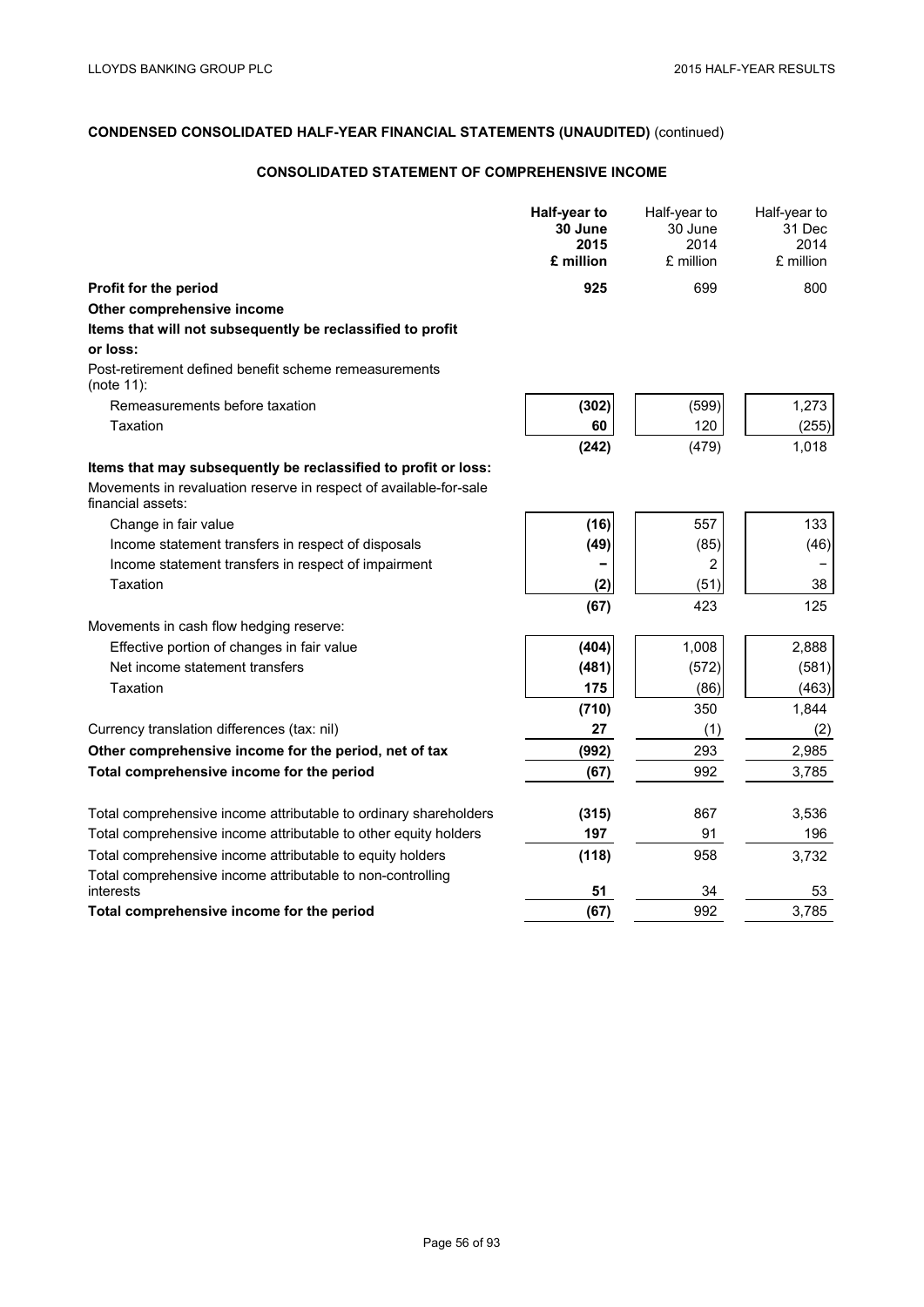# **CONSOLIDATED BALANCE SHEET**

|                                                                         |             | At<br>30 June | At<br>31 Dec |
|-------------------------------------------------------------------------|-------------|---------------|--------------|
|                                                                         |             | 2015          | 2014         |
| <b>Assets</b>                                                           | <b>Note</b> | £ million     | £ million    |
| Cash and balances at central banks                                      |             | 67,687        | 50,492       |
| Items in course of collection from banks                                |             | 1,159         | 1,173        |
| Trading and other financial assets at fair value through profit or loss | 7           | 147,849       | 151,931      |
| Derivative financial instruments                                        | 8           | 27,980        | 36,128       |
| Loans and receivables:                                                  |             |               |              |
| Loans and advances to banks                                             |             | 23,548        | 26,155       |
| Loans and advances to customers                                         | 9           | 452,427       | 482,704      |
| Debt securities                                                         |             | 1,569         | 1,213        |
|                                                                         |             | 477,544       | 510,072      |
| Available-for-sale financial assets                                     |             | 32,173        | 56,493       |
| Held-to-maturity investments                                            |             | 19,960        |              |
| Investment properties                                                   |             | 4,702         | 4,492        |
| Goodwill                                                                |             | 2,016         | 2,016        |
| Value of in-force business                                              |             | 4,863         | 4,864        |
| Other intangible assets                                                 |             | 1,942         | 2,070        |
| Tangible fixed assets                                                   |             | 8,154         | 8,052        |
| Current tax recoverable                                                 |             | 195           | 127          |
| Deferred tax assets                                                     |             | 4,039         | 4,145        |
| Retirement benefit assets                                               | 11          | 908           | 1,147        |
| Other assets                                                            |             | 21,661        | 21,694       |
| <b>Total assets</b>                                                     |             | 822,832       | 854,896      |
|                                                                         |             |               |              |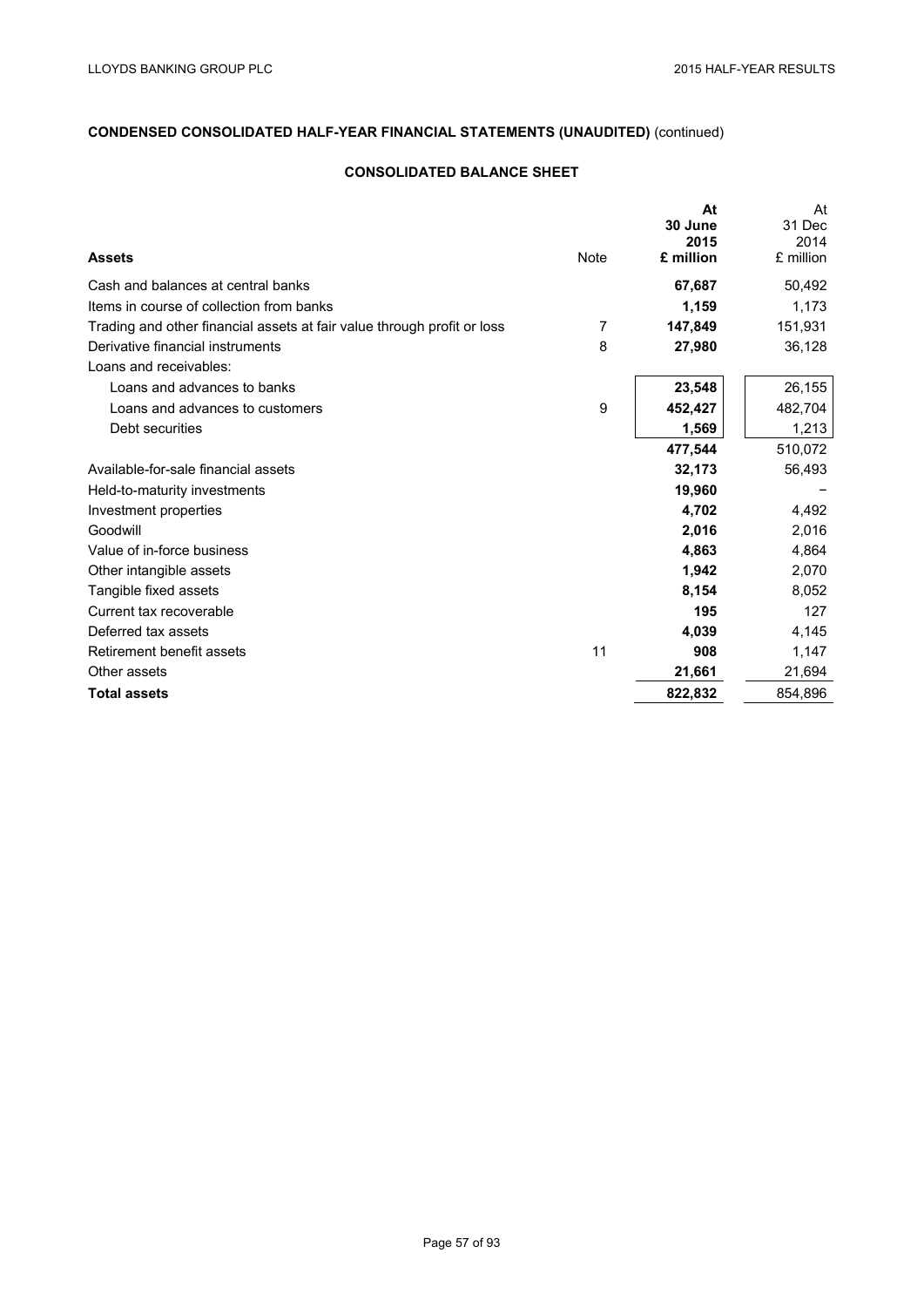# **CONSOLIDATED BALANCE SHEET** (continued)

|                                                                              |             | At              | At             |
|------------------------------------------------------------------------------|-------------|-----------------|----------------|
|                                                                              |             | 30 June<br>2015 | 31 Dec<br>2014 |
| <b>Equity and liabilities</b>                                                | <b>Note</b> | £ million       | £ million      |
| Liabilities                                                                  |             |                 |                |
| Deposits from banks                                                          |             | 16,966          | 10,887         |
| Customer deposits                                                            |             | 416,595         | 447,067        |
| Items in course of transmission to banks                                     |             | 790             | 979            |
| Trading and other financial liabilities at fair value through profit or loss |             | 63,328          | 62,102         |
| Derivative financial instruments                                             | 8           | 27,778          | 33,187         |
| Notes in circulation                                                         |             | 1,090           | 1,129          |
| Debt securities in issue                                                     | 10          | 77,776          | 76,233         |
| Liabilities arising from insurance contracts and                             |             |                 |                |
| participating investment contracts                                           |             | 81,183          | 86,918         |
| Liabilities arising from non-participating investment contracts              |             | 26,131          | 27,248         |
| Unallocated surplus within insurance businesses                              |             | 290             | 320            |
| <b>Other liabilities</b>                                                     |             | 35,251          | 28,105         |
| Retirement benefit obligations                                               | 11          | 467             | 453            |
| Current tax liabilities                                                      |             | 24              | 69             |
| Deferred tax liabilities                                                     |             | 40              | 54             |
| Other provisions                                                             |             | 4,443           | 4,200          |
| Subordinated liabilities                                                     |             | 22,639          | 26,042         |
| <b>Total liabilities</b>                                                     |             | 774,791         | 804,993        |
| <b>Equity</b>                                                                |             |                 |                |
| Share capital                                                                |             | 7,146           | 7,146          |
| Share premium account                                                        |             | 17,292          | 17,281         |
| Other reserves                                                               |             | 12,455          | 13,216         |
| Retained profits                                                             |             | 5,363           | 5,692          |
| Shareholders' equity                                                         |             | 42,256          | 43,335         |
| Other equity instruments                                                     |             | 5,355           | 5,355          |
| Total equity excluding non-controlling interests                             |             | 47,611          | 48,690         |
| Non-controlling interests                                                    |             | 430             | 1,213          |
| <b>Total equity</b>                                                          |             | 48,041          | 49,903         |
| <b>Total equity and liabilities</b>                                          |             | 822,832         | 854,896        |
|                                                                              |             |                 |                |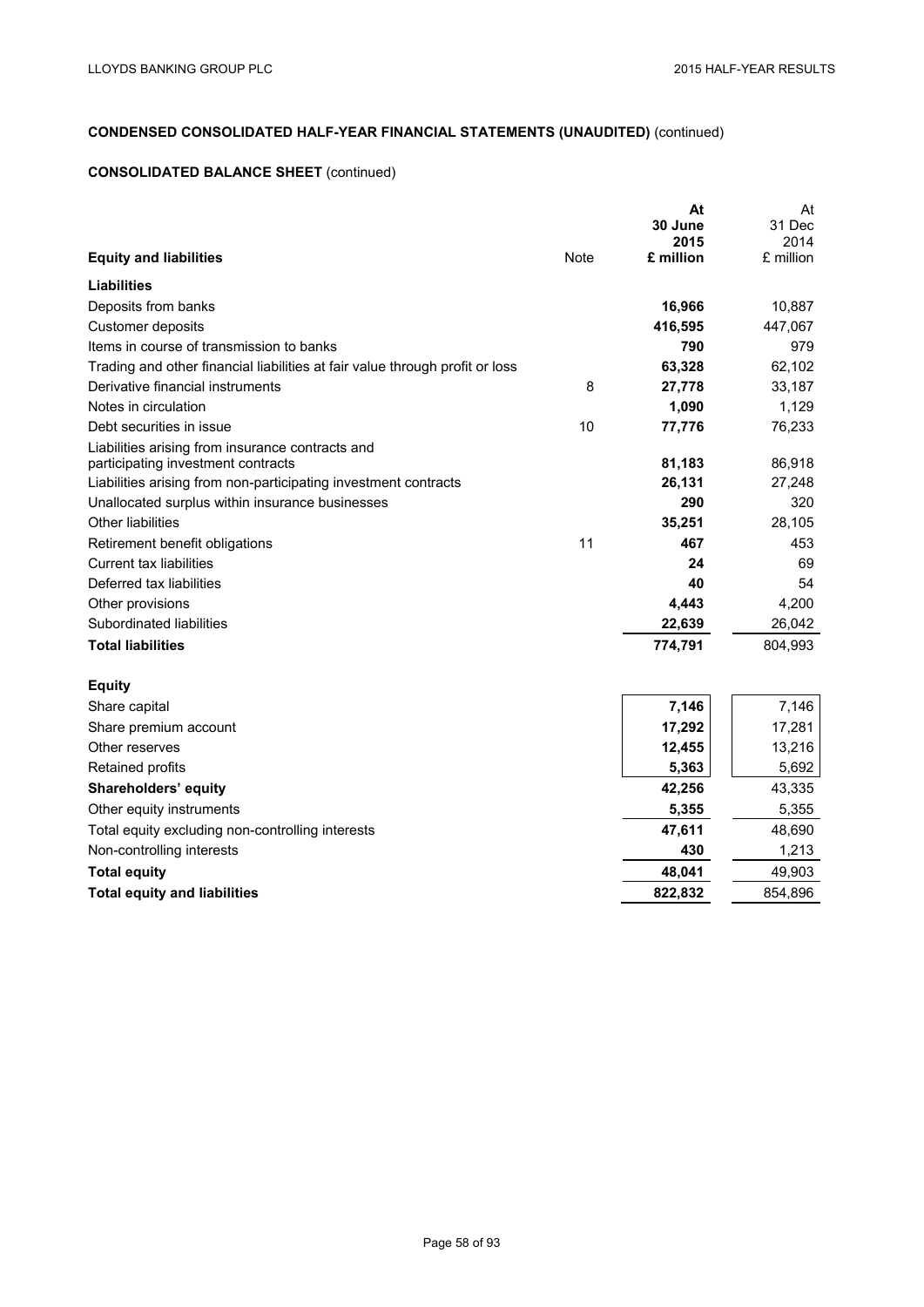# **CONSOLIDATED STATEMENT OF CHANGES IN EQUITY**

|                                                                                                         | Attributable to equity shareholders                    |                                |                                         |           |                                                                 |                                                      |                           |
|---------------------------------------------------------------------------------------------------------|--------------------------------------------------------|--------------------------------|-----------------------------------------|-----------|-----------------------------------------------------------------|------------------------------------------------------|---------------------------|
|                                                                                                         | <b>Share</b><br>capital<br>and<br>premium<br>£ million | Other<br>reserves<br>£ million | <b>Retained</b><br>profits<br>£ million | £ million | <b>Other</b><br>equity<br><b>Total instruments</b><br>£ million | Non-<br>controlling<br><b>interests</b><br>£ million | <b>Total</b><br>£ million |
| Balance at 1 January 2015                                                                               | 24,427                                                 | 13,216                         | 5,692                                   | 43,335    | 5,355                                                           | 1,213                                                | 49,903                    |
| <b>Comprehensive income</b><br>Profit for the period<br>Other comprehensive income                      |                                                        |                                | 874                                     | 874       |                                                                 | 51                                                   | 925                       |
| Post-retirement defined<br>benefit scheme<br>remeasurements, net of tax                                 |                                                        |                                | (242)                                   | (242)     |                                                                 |                                                      | (242)                     |
| Movements in revaluation<br>reserve in respect of<br>available-for-sale financial<br>assets, net of tax |                                                        | (67)                           |                                         | (67)      |                                                                 |                                                      | (67)                      |
| Movements in cash flow<br>hedging reserve, net of tax                                                   | -                                                      | (710)                          |                                         | (710)     |                                                                 |                                                      | (710)                     |
| Currency translation<br>differences (tax: nil)                                                          |                                                        | 27                             |                                         | 27        |                                                                 |                                                      | 27                        |
| <b>Total other comprehensive</b><br>income                                                              |                                                        | (750)                          | (242)                                   | (992)     |                                                                 |                                                      | (992)                     |
| <b>Total comprehensive</b><br>income                                                                    |                                                        | (750)                          | 632                                     | (118)     |                                                                 | 51                                                   | (67)                      |
| <b>Transactions with owners</b>                                                                         |                                                        |                                |                                         |           |                                                                 |                                                      |                           |
| <b>Dividends</b>                                                                                        |                                                        |                                | (535)                                   | (535)     |                                                                 | (10)                                                 | (545)                     |
| Distributions on other equity<br>instruments, net of tax                                                |                                                        |                                | (157)                                   | (157)     |                                                                 |                                                      | (157)                     |
| Redemption of preference                                                                                |                                                        |                                |                                         |           |                                                                 |                                                      |                           |
| shares                                                                                                  | 11                                                     | (11)                           |                                         |           |                                                                 |                                                      |                           |
| Movement in treasury shares<br>Value of employee services:                                              |                                                        |                                | (479)                                   | (479)     |                                                                 |                                                      | (479)                     |
| Share option schemes                                                                                    | -                                                      |                                | 60                                      | 60        |                                                                 |                                                      | 60                        |
| Other employee award                                                                                    |                                                        |                                |                                         |           |                                                                 |                                                      |                           |
| schemes                                                                                                 |                                                        |                                | 150                                     | 150       |                                                                 |                                                      | 150                       |
| Adjustment on sale of interest<br>in TSB Banking Group plc<br>$(TSB)$ (note 16)                         | -                                                      |                                |                                         |           |                                                                 | (825)                                                | (825)                     |
| Other changes in                                                                                        |                                                        |                                |                                         |           |                                                                 |                                                      |                           |
| non-controlling interests                                                                               |                                                        |                                |                                         |           |                                                                 | 1                                                    | 1                         |
| <b>Total transactions with</b><br>owners                                                                | 11                                                     | (11)                           | (961)                                   | (961)     |                                                                 | (834)                                                | (1,795)                   |
| <b>Balance at</b>                                                                                       |                                                        |                                |                                         |           |                                                                 |                                                      |                           |
| 30 June 2015                                                                                            | 24,438                                                 | 12,455                         | 5,363                                   | 42,256    | 5,355                                                           | 430                                                  | 48,041                    |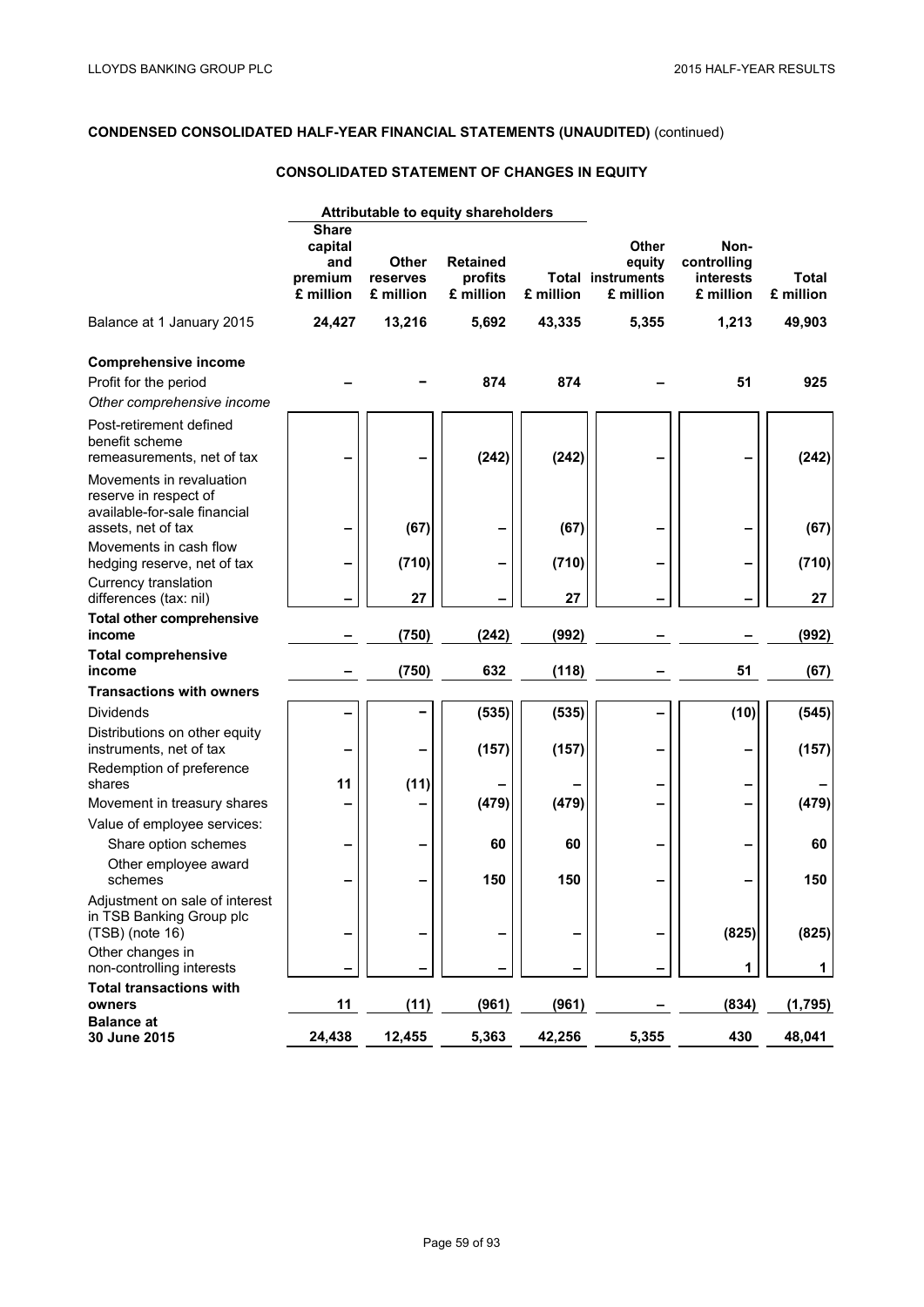# **CONSOLIDATED STATEMENT OF CHANGES IN EQUITY** (continued)

|                                                                                                         |                                                 |                                | Attributable to equity shareholders |               |                                                   |                                               |                    |
|---------------------------------------------------------------------------------------------------------|-------------------------------------------------|--------------------------------|-------------------------------------|---------------|---------------------------------------------------|-----------------------------------------------|--------------------|
|                                                                                                         | Share<br>capital<br>and<br>premium<br>£ million | Other<br>reserves<br>£ million | Retained<br>profits<br>£ million    | £ million     | Other<br>equity<br>Total instruments<br>£ million | Non-<br>controlling<br>interests<br>£ million | Total<br>£ million |
| Balance at 1 January 2014                                                                               | 24,424                                          | 10,477                         | 4,088                               | 38,989        |                                                   | 347                                           | 39,336             |
| Comprehensive income<br>Profit for the period<br>Other comprehensive income                             |                                                 |                                | 665                                 | 665           |                                                   | 34                                            | 699                |
| Post-retirement defined<br>benefit scheme<br>remeasurements, net of tax                                 |                                                 |                                | (479)                               | (479)         |                                                   |                                               | (479)              |
| Movements in revaluation<br>reserve in respect of<br>available-for-sale financial<br>assets, net of tax |                                                 | 423                            |                                     | 423           |                                                   |                                               | 423                |
| Movements in cash flow<br>hedging reserve, net of tax                                                   |                                                 | 350                            |                                     | 350           |                                                   | —                                             | 350                |
| Currency translation<br>differences (tax: nil)                                                          |                                                 | (1)                            |                                     | (1)           |                                                   |                                               | (1)                |
| Total other comprehensive<br>income                                                                     |                                                 | 772                            | (479)                               | 293           |                                                   |                                               | 293                |
| Total comprehensive<br>income                                                                           |                                                 | 772                            | 186                                 | 958           |                                                   | 34                                            | 992                |
| Transactions with owners                                                                                |                                                 |                                |                                     |               |                                                   |                                               |                    |
| <b>Dividends</b>                                                                                        |                                                 |                                |                                     |               |                                                   | (8)                                           | (8)                |
| Distributions on other equity<br>instruments, net of tax                                                |                                                 |                                | (71)                                | (71)          |                                                   | -                                             | (71)               |
| Issue of ordinary shares                                                                                | 3                                               |                                |                                     | 3             |                                                   | -                                             | 3                  |
| Issue of Additional Tier 1                                                                              |                                                 |                                |                                     |               |                                                   |                                               |                    |
| securities                                                                                              | -                                               |                                | (26)<br>(263)                       | (26)<br>(263) | 5,355                                             | -                                             | 5,329              |
| Movement in treasury shares<br>Value of employee services:                                              |                                                 |                                |                                     |               |                                                   | $\qquad \qquad -$                             | (263)              |
| Share option schemes                                                                                    |                                                 |                                | 21                                  | 21            |                                                   |                                               | 21                 |
| Other employee award                                                                                    |                                                 |                                |                                     |               |                                                   |                                               |                    |
| schemes                                                                                                 |                                                 |                                | 99                                  | 99            |                                                   |                                               | 99                 |
| Adjustment on sale of non-<br>controlling interest in TSB                                               | -                                               |                                | (135)                               | (135)         |                                                   | 565                                           | 430                |
| Other changes in<br>non-controlling interests                                                           |                                                 |                                |                                     |               |                                                   | 10                                            | 10                 |
| Total transactions with owners                                                                          | 3                                               |                                | (375)                               | (372)         | 5,355                                             | 567                                           | 5,550              |
| Balance at 30 June 2014                                                                                 | 24,427                                          | 11,249                         | 3,899                               | 39,575        | 5,355                                             | 948                                           | 45,878             |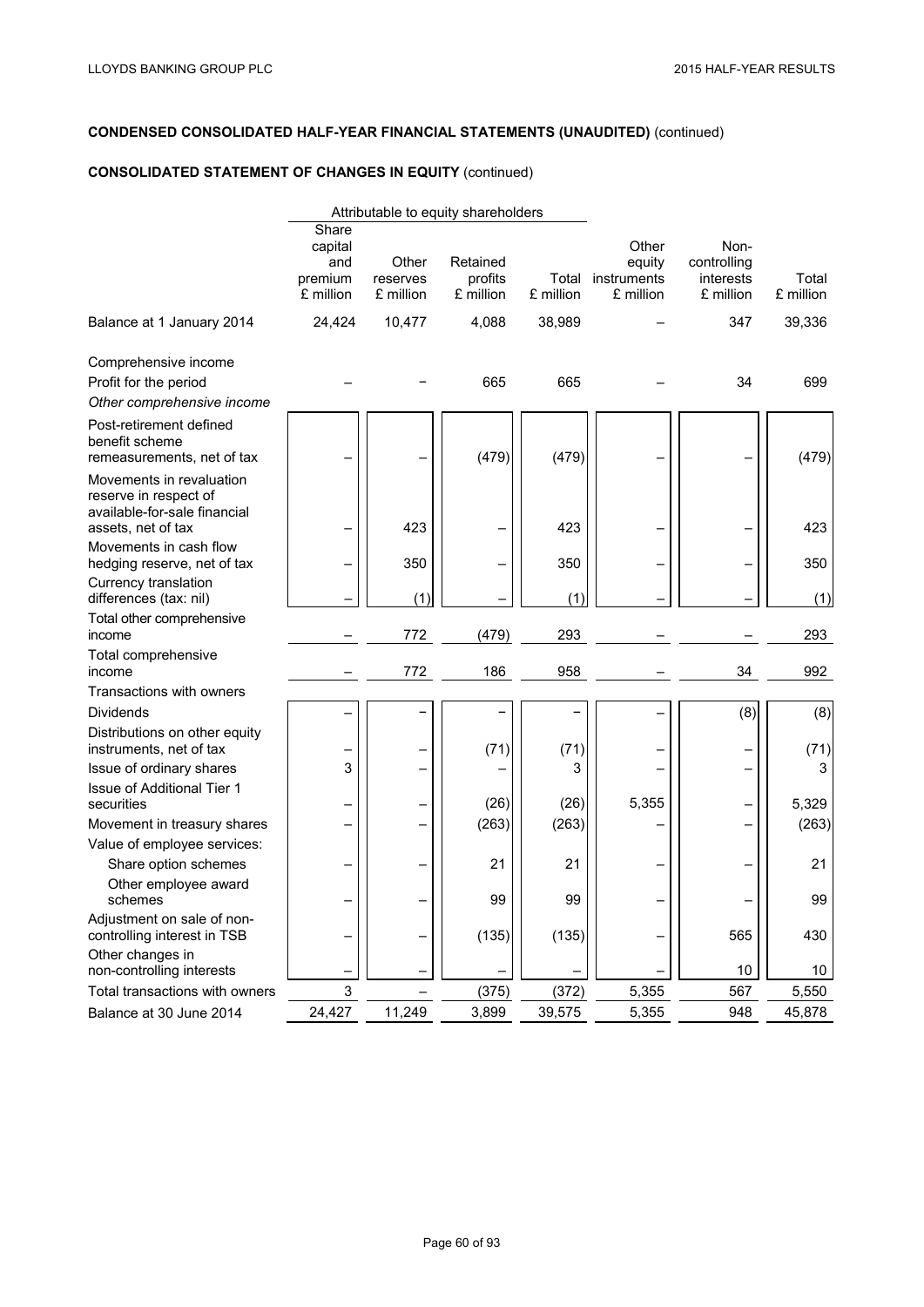# **CONSOLIDATED STATEMENT OF CHANGES IN EQUITY** (continued)

|                                                                                                         |                                                 |                                | Attributable to equity shareholders |           |                                                   |                                               |                    |
|---------------------------------------------------------------------------------------------------------|-------------------------------------------------|--------------------------------|-------------------------------------|-----------|---------------------------------------------------|-----------------------------------------------|--------------------|
|                                                                                                         | Share<br>capital<br>and<br>premium<br>£ million | Other<br>reserves<br>£ million | Retained<br>profits<br>£ million    | £ million | Other<br>equity<br>Total instruments<br>£ million | Non-<br>controlling<br>interests<br>£ million | Total<br>£ million |
| Balance at 1 July 2014                                                                                  | 24,427                                          | 11,249                         | 3,899                               | 39,575    | 5,355                                             | 948                                           | 45,878             |
| Comprehensive income<br>Profit for the period                                                           |                                                 |                                | 747                                 | 747       |                                                   | 53                                            | 800                |
| Other comprehensive income                                                                              |                                                 |                                |                                     |           |                                                   |                                               |                    |
| Post-retirement defined<br>benefit scheme<br>remeasurements, net of tax                                 |                                                 |                                | 1,018                               | 1,018     |                                                   |                                               | 1,018              |
| Movements in revaluation<br>reserve in respect of<br>available-for-sale financial<br>assets, net of tax |                                                 | 125                            |                                     | 125       |                                                   |                                               | 125                |
| Movements in cash flow<br>hedging reserve, net of tax                                                   |                                                 | 1,844                          |                                     | 1,844     |                                                   |                                               | 1,844              |
| Currency translation<br>differences (tax: nil)                                                          |                                                 | (2)                            |                                     | (2)       |                                                   |                                               | (2)                |
| Total other comprehensive<br>income                                                                     |                                                 | 1,967                          | 1,018                               | 2,985     |                                                   |                                               | 2,985              |
| Total comprehensive<br>income                                                                           |                                                 | 1,967                          | 1,765                               | 3,732     |                                                   | 53                                            | 3,785              |
| Transactions with owners                                                                                |                                                 |                                |                                     |           |                                                   |                                               |                    |
| <b>Dividends</b>                                                                                        |                                                 |                                |                                     |           |                                                   | (19)                                          | (19)               |
| Distributions on other equity<br>instruments, net of tax                                                |                                                 |                                | (154)                               | (154)     |                                                   |                                               | (154)              |
| Issue of other equity<br>instruments                                                                    |                                                 |                                | 5                                   | 5         |                                                   |                                               | 5                  |
| Movement in treasury shares                                                                             |                                                 |                                | (23)                                | (23)      |                                                   |                                               | (23)               |
| Value of employee services:                                                                             |                                                 |                                |                                     |           |                                                   |                                               |                    |
| Share option schemes                                                                                    |                                                 |                                | 102                                 | 102       |                                                   |                                               | 102                |
| Other employee award<br>schemes                                                                         |                                                 |                                | 134                                 | 134       |                                                   |                                               | 134                |
| Adjustment on sale of non-<br>controlling interest in TSB                                               |                                                 |                                | (36)                                | (36)      |                                                   | 240                                           | 204                |
| Other changes in<br>non-controlling interests                                                           |                                                 |                                |                                     |           |                                                   | (9)                                           | (9)                |
| Total transactions with owners                                                                          |                                                 |                                | 28                                  | 28        |                                                   | 212                                           | 240                |
| Balance at 31 December 2014                                                                             | 24,427                                          | 13,216                         | 5.692                               | 43,335    | 5.355                                             | 1,213                                         | 49.903             |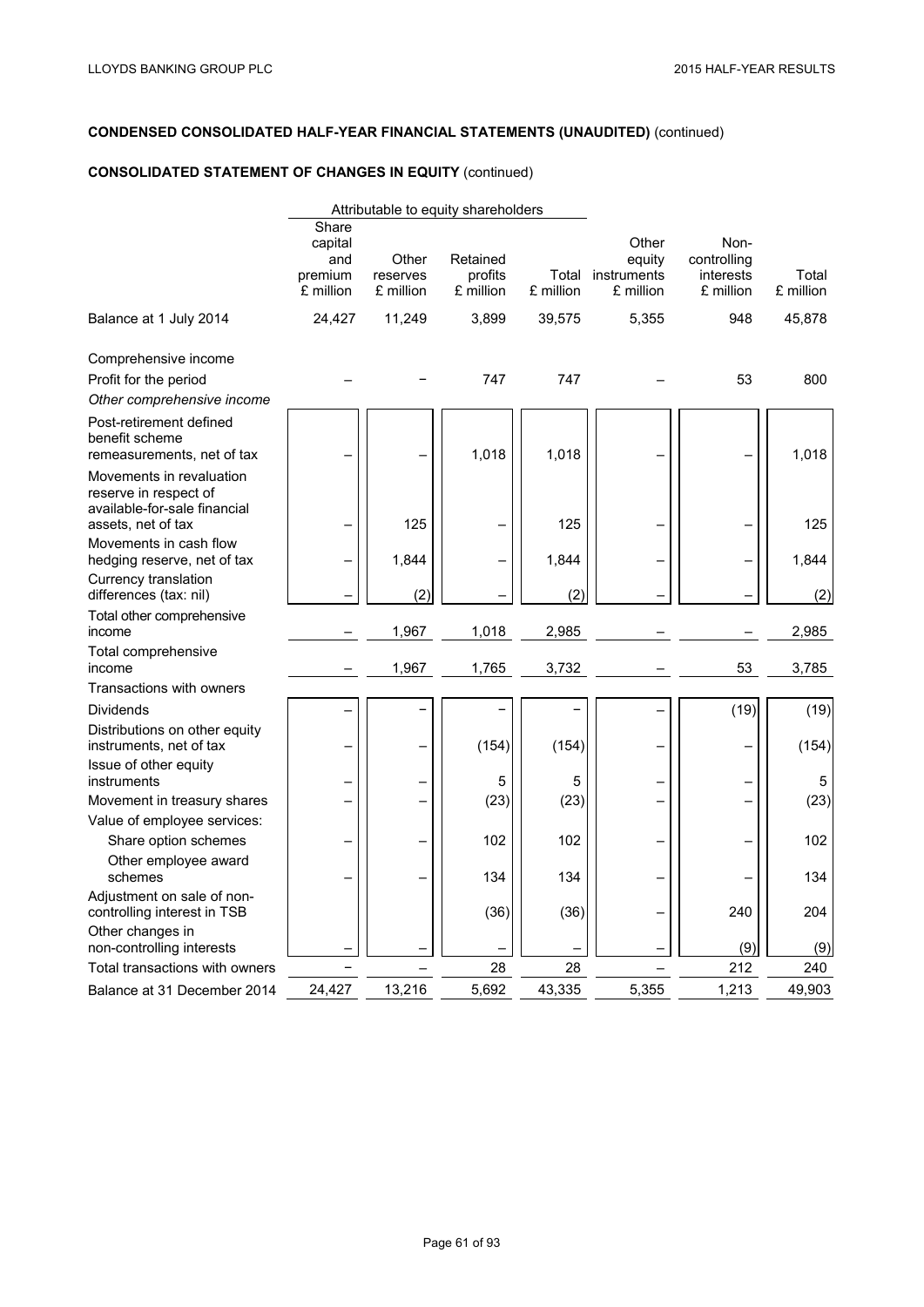# **CONSOLIDATED CASH FLOW STATEMENT**

|                                                               | Half-year to<br>30 June | Half-year to<br>30 June | Half-year to<br>31 Dec |
|---------------------------------------------------------------|-------------------------|-------------------------|------------------------|
|                                                               | 2015                    | 2014                    | 2014                   |
|                                                               | £ million               | £ million               | £ million              |
| <b>Profit before tax</b>                                      | 1,193                   | 863                     | 899                    |
| Adjustments for:                                              |                         |                         |                        |
| Change in operating assets                                    | 26,512                  | 1,932                   | (2,804)                |
| Change in operating liabilities                               | 81                      | 3,172                   | 8,820                  |
| Non-cash and other items                                      | (6, 417)                | 1,651                   | (4, 147)               |
| Tax (paid) received                                           | (49)                    | 2                       | (35)                   |
| Net cash provided by operating activities                     | 21,320                  | 7,620                   | 2,733                  |
| Cash flows from investing activities                          |                         |                         |                        |
| Purchase of financial assets                                  | (12, 358)               | (7, 363)                | (4, 170)               |
| Proceeds from sale and maturity of financial assets           | 14,838                  | 1,685                   | 2,983                  |
| Purchase of fixed assets                                      | (1, 564)                | (1,651)                 | (1,791)                |
| Proceeds from sale of fixed assets                            | 526                     | 725                     | 1,318                  |
| Acquisition of businesses, net of cash acquired               |                         | (1)                     |                        |
| Disposal of businesses, net of cash disposed                  | (4, 282)                | 536                     | 7                      |
| Net cash used in investing activities                         | (2, 840)                | (6,069)                 | (1,653)                |
|                                                               |                         |                         |                        |
| Cash flows from financing activities                          |                         |                         |                        |
| Dividends paid to ordinary shareholders                       | (535)                   |                         |                        |
| Distributions on other equity instruments                     | (197)                   | (91)                    | (196)                  |
| Dividends paid to non-controlling interests                   | (10)                    | (8)                     | (19)                   |
| Interest paid on subordinated liabilities                     | (1, 250)                | (1, 416)                | (789)                  |
| Proceeds from issue of subordinated liabilities               |                         |                         | 629                    |
| Proceeds from issue of ordinary shares                        |                         | 3                       |                        |
| Repayment of subordinated liabilities                         | (2,068)                 | (1, 240)                | (1,783)                |
| Changes in non-controlling interests                          | 1                       | 440                     | 195                    |
| Net cash used in financing activities                         | (4,059)                 | (2,312)                 | (1,963)                |
| Effects of exchange rate changes on cash and cash equivalents | (2)                     | 4                       | (10)                   |
| Change in cash and cash equivalents                           | 14,419                  | (757)                   | (893)                  |
| Cash and cash equivalents at beginning of period              | 65,147                  | 66,797                  | 66,040                 |
| Cash and cash equivalents at end of period                    | 79,566                  | 66,040                  | 65,147                 |

Cash and cash equivalents comprise cash and balances at central banks (excluding mandatory deposits) and amounts due from banks with a maturity of less than three months.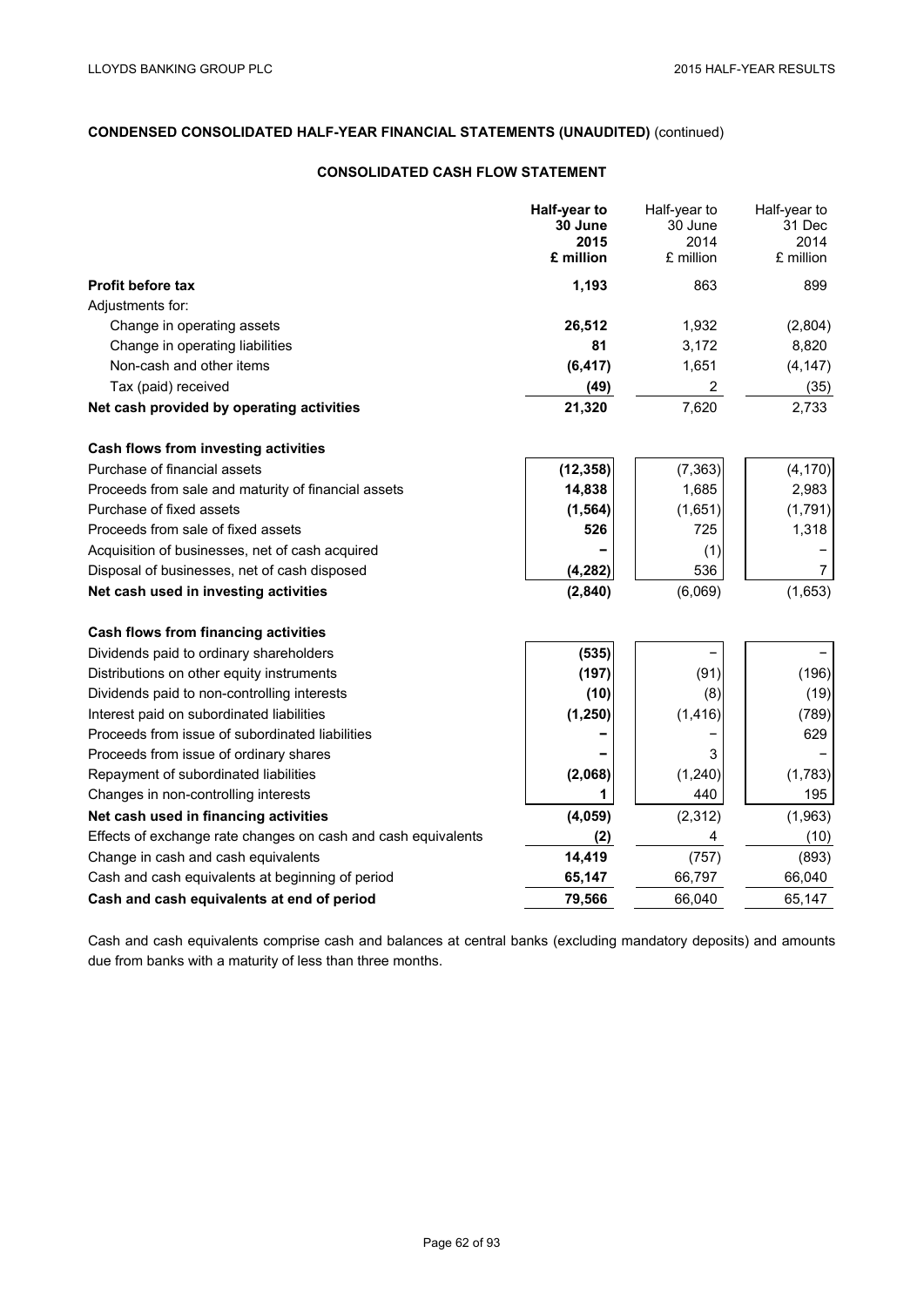## **1. Accounting policies, presentation and estimates**

These condensed consolidated half-year financial statements as at and for the period to 30 June 2015 have been prepared in accordance with the Disclosure Rules and Transparency Rules of the Financial Conduct Authority (FCA) and with International Accounting Standard 34 (IAS 34), *Interim Financial Reporting* as adopted by the European Union and comprise the results of Lloyds Banking Group plc (the Company) together with its subsidiaries (the Group). They do not include all of the information required for full annual financial statements and should be read in conjunction with the Group's consolidated financial statements as at and for the year ended 31 December 2014 which were prepared in accordance with International Financial Reporting Standards (IFRS) as adopted by the European Union. Copies of the 2014 Annual Report and Accounts are available on the Group's website and are available upon request from Investor Relations, Lloyds Banking Group plc, 25 Gresham Street, London EC2V 7HN.

The British Bankers' Association's Code for Financial Reporting Disclosure (the Disclosure Code) sets out disclosure principles together with supporting guidance in respect of the financial statements of UK banks. The Group has adopted the Disclosure Code and these condensed consolidated half-year financial statements have been prepared in compliance with the Disclosure Code's principles. Terminology used in these condensed consolidated half-year financial statements is consistent with that used in the Group's 2014 Annual Report and Accounts where a glossary of terms can be found.

The directors consider that it is appropriate to continue to adopt the going concern basis in preparing the condensed consolidated half-year financial statements. In reaching this assessment, the directors have considered projections for the Group's capital and funding position and have had regard to the factors set out in Principal risks and uncertainties: Funding and liquidity on page 28.

The accounting policies are consistent with those applied by the Group in its 2014 Annual Report and Accounts.

During the half-year to 30 June 2015, government debt securities with a carrying value of £19,938 million, previously classified as available-for-sale, were reclassified to held-to-maturity. Unrealised gains on the transferred securities of £194 million previously taken to equity continue to be held in the available-for-sale revaluation reserve and will be amortised to the income statement over the remaining lives of the securities using the effective interest method or until the assets become impaired.

#### *Future accounting developments*

Details of those IFRS pronouncements which will be relevant to the Group but which will not be effective at 31 December 2015 and which have not been applied in preparing these financial statements are set out in note 19.

#### *Critical accounting estimates and judgements*

The preparation of the Group's financial statements requires management to make judgements, estimates and assumptions that impact the application of accounting policies and the reported amounts of assets, liabilities, income and expenses. Due to the inherent uncertainty in making estimates, actual results reported in future periods may include amounts which differ from those estimates. Estimates, judgements and assumptions are continually evaluated and are based on historical experience and other factors, including expectations of future events that are believed to be reasonable under the circumstances. There have been no significant changes in the basis upon which estimates have been determined, compared to that applied at 31 December 2014.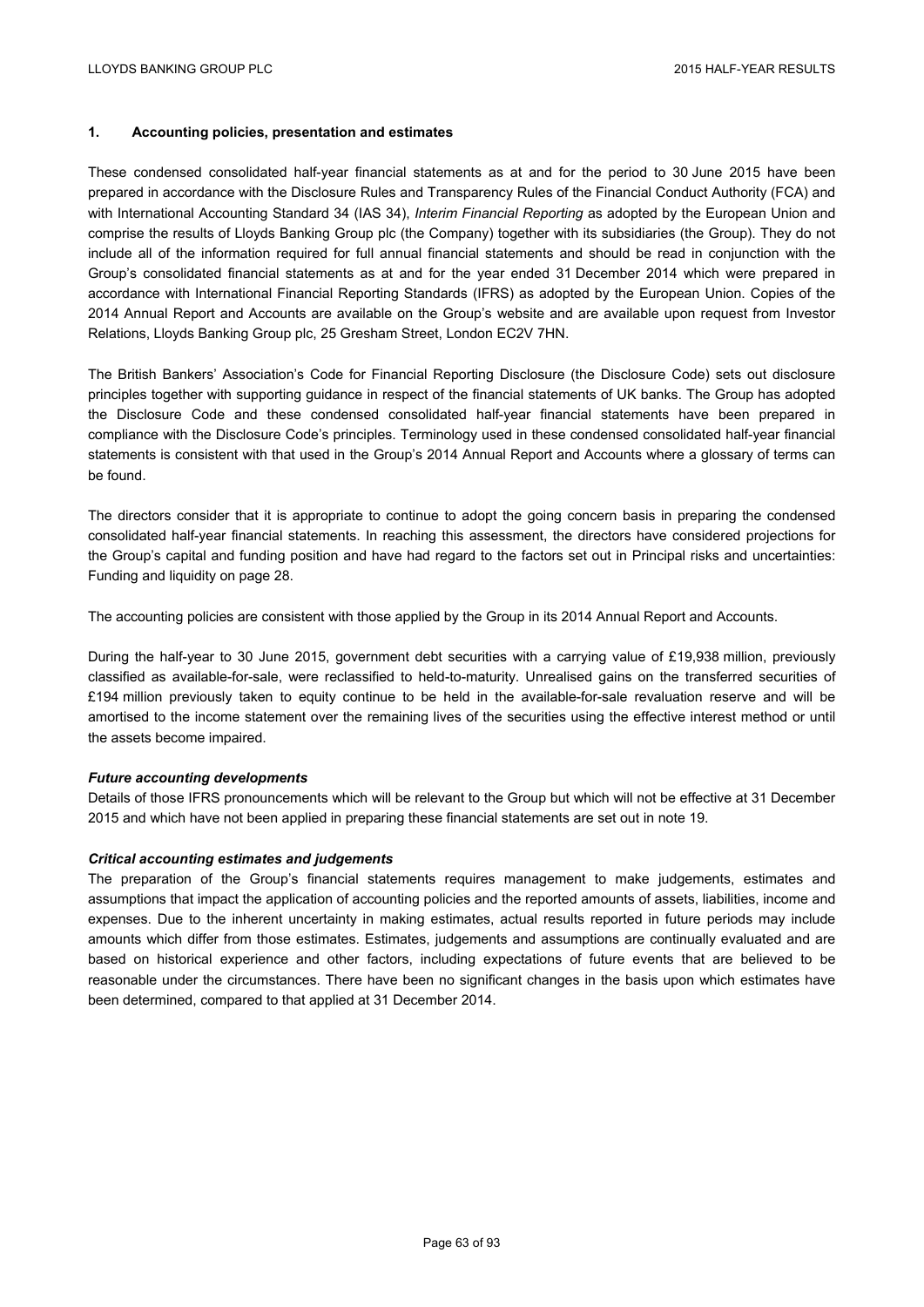# **2. Segmental analysis**

Lloyds Banking Group provides a wide range of banking and financial services in the UK and in certain locations overseas. The Group Executive Committee (GEC) remains the chief operating decision maker for the Group.

The segmental results and comparatives are presented on an underlying basis, the basis reviewed by the chief operating decision maker. The effects of asset sales, volatile items, the insurance grossing adjustment, liability management, Simplification costs, TSB build and dual-running costs, the charge relating to the TSB disposal, regulatory provisions, certain past service pension credits or charges, the amortisation of purchased intangible assets and the unwind of acquisition-related fair value adjustments are excluded in arriving at underlying profit.

Following the announcement of the sale of TSB to Banco Sabadell, the Group no longer considers TSB to be a separate financial reporting segment and as a consequence its results are included in Other. The Group's activities are organised into four financial reporting segments: Retail; Commercial Banking; Consumer Finance and Insurance. There has been no change to the descriptions of these segments as provided in note 4 to the Group's financial statements for the year ended 31 December 2014.

There has been no change to the Group's segmental accounting for internal segment services or derivatives entered into by units for risk management purposes since 31 December 2014.

|                                      |                        | Other               | <b>Total</b>        |                         |                 |                   |
|--------------------------------------|------------------------|---------------------|---------------------|-------------------------|-----------------|-------------------|
|                                      |                        | income.             | income,             |                         |                 |                   |
|                                      | <b>Net</b><br>interest | net of<br>insurance | net of<br>insurance | <b>Profit</b><br>(loss) | <b>External</b> | Inter-<br>segment |
| Half-year to 30 June 2015            | income                 | claims              | claims              | before tax              | revenue         | revenue           |
|                                      | £m                     | £m                  | £m                  | £m                      | £m              | £m                |
| <b>Underlying basis</b>              |                        |                     |                     |                         |                 |                   |
| Retail                               | 3,743                  | 559                 | 4,302               | 1,839                   | 4,629           | (327)             |
| <b>Commercial Banking</b>            | 1,234                  | 1,023               | 2,257               | 1,193                   | 1,842           | 415               |
| <b>Consumer Finance</b>              | 658                    | 677                 | 1,335               | 539                     | 1,462           | (127)             |
| Insurance                            | (73)                   | 1,025               | 952                 | 584                     | 1,241           | (289)             |
| Other                                | 345                    |                     | 345                 | 228                     | 17              | 328               |
| Group                                | 5,907                  | 3,284               | 9,191               | 4,383                   | 9,191           |                   |
| <b>Reconciling items:</b>            |                        |                     |                     |                         |                 |                   |
| Insurance grossing adjustment        | (241)                  | 287                 | 46                  |                         |                 |                   |
| Asset sales, volatile items and      |                        |                     |                     |                         |                 |                   |
| liability management                 | 26                     | (384)               | (358)               | (355)                   |                 |                   |
| Volatility relating to the insurance |                        |                     |                     |                         |                 |                   |
| business                             |                        | 18                  | 18                  | 18                      |                 |                   |
| Simplification costs                 |                        |                     |                     | (32)                    |                 |                   |
| TSB build and dual-running costs     |                        |                     |                     | (85)                    |                 |                   |
| Charge relating to the TSB           |                        |                     |                     |                         |                 |                   |
| disposal                             |                        | 5                   | 5                   | (660)                   |                 |                   |
| Payment protection                   |                        |                     |                     |                         |                 |                   |
| insurance provision                  |                        |                     |                     | (1,400)                 |                 |                   |
| Other conduct provisions             |                        |                     |                     | (435)                   |                 |                   |
| Amortisation of purchased            |                        |                     |                     |                         |                 |                   |
| intangibles                          |                        |                     |                     | (164)                   |                 |                   |
| Fair value unwind                    | (200)                  | 105                 | (95)                | (77)                    |                 |                   |
| Group – statutory                    | 5,492                  | 3,315               | 8,807               | 1,193                   |                 |                   |

<sup>1</sup> Comprises (i) losses on disposals of assets which are not part of normal business operations (£52 million); (ii) the net effect of banking volatility, changes in the fair value of the equity conversion feature of the Group's Enhanced Capital Notes and net derivative valuation adjustments (losses of £297 million); and (iii) the results of liability management exercises (losses of £6 million).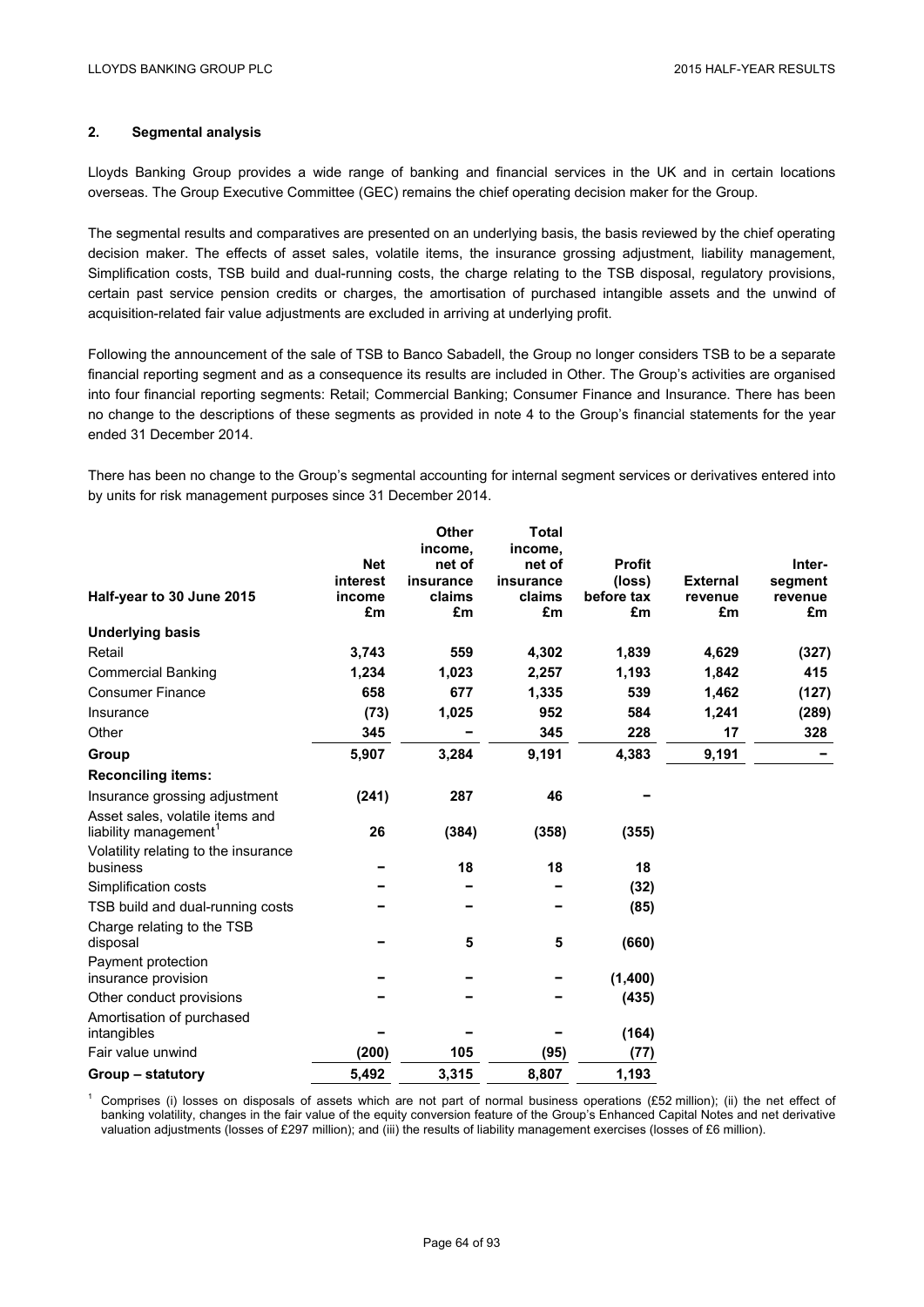# **2. Segmental analysis** (continued)

|       | income,                                | income.                                                     |                                                             |                                                                                |                     |
|-------|----------------------------------------|-------------------------------------------------------------|-------------------------------------------------------------|--------------------------------------------------------------------------------|---------------------|
|       |                                        |                                                             |                                                             |                                                                                | Inter-              |
|       |                                        |                                                             |                                                             |                                                                                | segment             |
| £m    | £m                                     | £m                                                          | £m                                                          | £m                                                                             | revenue<br>£m       |
|       |                                        |                                                             |                                                             |                                                                                |                     |
| 3,493 | 700                                    | 4,193                                                       | 1,710                                                       | 4,497                                                                          | (304)               |
| 1,234 | 984                                    | 2,218                                                       | 1,156                                                       | 1,785                                                                          | 433                 |
| 645   | 675                                    | 1,320                                                       | 534                                                         | 1,377                                                                          | (57)                |
| (64)  | 854                                    | 790                                                         | 461                                                         | 859                                                                            | (69)                |
| 496   | 235                                    | 731                                                         | (42)                                                        | 734                                                                            | (3)                 |
| 5,804 | 3,448                                  | 9,252                                                       | 3,819                                                       | 9,252                                                                          |                     |
|       |                                        |                                                             |                                                             |                                                                                |                     |
| (239) | 314                                    | 75                                                          |                                                             |                                                                                |                     |
|       |                                        |                                                             |                                                             |                                                                                |                     |
|       |                                        |                                                             |                                                             |                                                                                |                     |
|       |                                        |                                                             |                                                             |                                                                                |                     |
|       |                                        |                                                             |                                                             |                                                                                |                     |
|       |                                        |                                                             |                                                             |                                                                                |                     |
|       |                                        |                                                             |                                                             |                                                                                |                     |
|       |                                        |                                                             |                                                             |                                                                                |                     |
|       |                                        |                                                             |                                                             |                                                                                |                     |
|       |                                        |                                                             | (500)                                                       |                                                                                |                     |
|       |                                        |                                                             | 710                                                         |                                                                                |                     |
|       |                                        |                                                             |                                                             |                                                                                |                     |
|       |                                        |                                                             | (171)                                                       |                                                                                |                     |
| (313) | (71)                                   | (384)                                                       | (315)                                                       |                                                                                |                     |
| 5,262 | 2,434                                  | 7,696                                                       | 863                                                         |                                                                                |                     |
|       | <b>Net</b><br>interest<br>income<br>10 | Other<br>net of<br>insurance<br>claims<br>(1, 135)<br>(122) | Total<br>net of<br>insurance<br>claims<br>(1, 125)<br>(122) | Profit<br>(loss)<br>before tax<br>(1, 130)<br>(122)<br>(519)<br>(309)<br>(600) | External<br>revenue |

<sup>1</sup> Comprises (i) gains or losses on disposals of assets which are not part of normal business operations (£94 million); (ii) the net effect of banking volatility, changes in the fair value of the equity conversion feature of the Group's Enhanced Capital Notes and net

derivative valuation adjustments (gain of £152 million); and (iii) the results of liability management exercises (losses of £1,376 million).<br><sup>2</sup> This represents the curtailment credit of £843 million following the Group's note 3) partly offset by the cost of other changes to the pay, benefits and reward offered to employees.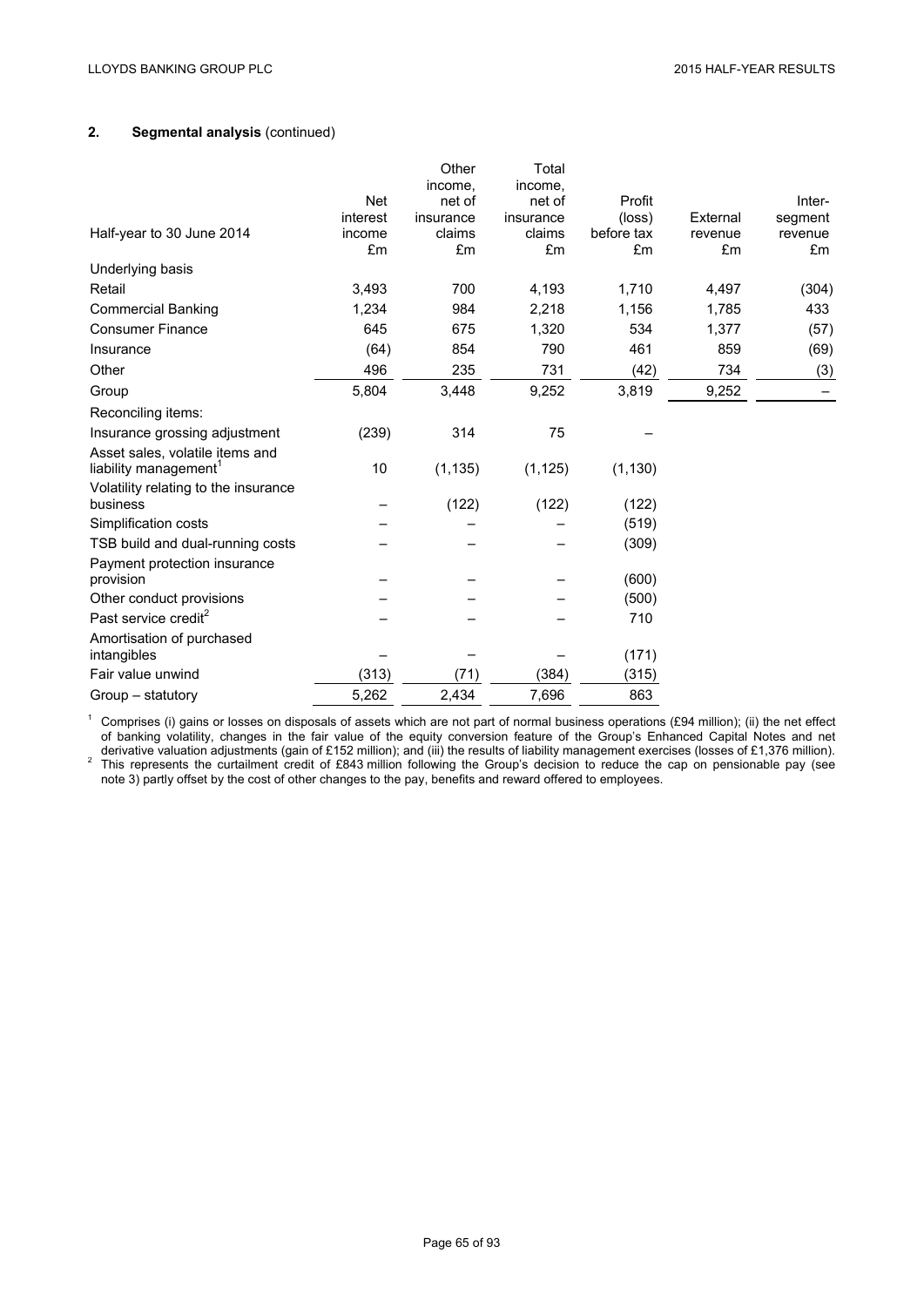# **2. Segmental analysis** (continued)

| Half-year to 31 December 2014                           | <b>Net</b><br>interest<br>income<br>£m | Other<br>income,<br>net of<br>insurance<br>claims<br>£m | Total<br>income.<br>net of<br>insurance<br>claims<br>£m | Profit (loss)<br>before tax<br>£m | External<br>revenue<br>£m | Inter-<br>segment<br>revenue<br>£m |
|---------------------------------------------------------|----------------------------------------|---------------------------------------------------------|---------------------------------------------------------|-----------------------------------|---------------------------|------------------------------------|
| Underlying basis                                        |                                        |                                                         |                                                         |                                   |                           |                                    |
| Retail                                                  | 3,586                                  | 512                                                     | 4,098                                                   | 1,518                             | 4,537                     | (439)                              |
| <b>Commercial Banking</b>                               | 1,246                                  | 972                                                     | 2,218                                                   | 1,050                             | 2,015                     | 203                                |
| <b>Consumer Finance</b>                                 | 645                                    | 689                                                     | 1,334                                                   | 476                               | 1,426                     | (92)                               |
| Insurance                                               | (67)                                   | 871                                                     | 804                                                     | 461                               | 347                       | 457                                |
| Other                                                   | 547                                    | 115                                                     | 662                                                     | 432                               | 791                       | (129)                              |
| Group                                                   | 5,957                                  | 3,159                                                   | 9,116                                                   | 3,937                             | 9,116                     |                                    |
| Reconciling items:                                      |                                        |                                                         |                                                         |                                   |                           |                                    |
| Insurance grossing adjustment                           | (243)                                  | 300                                                     | 57                                                      |                                   |                           |                                    |
| Asset sales, volatile items and<br>liability management | (3)                                    | 16                                                      | 13                                                      | 168                               |                           |                                    |
| Volatility relating to the insurance                    |                                        |                                                         |                                                         |                                   |                           |                                    |
| business<br>Simplification costs                        |                                        | (106)                                                   | (106)                                                   | (106)<br>(447)                    |                           |                                    |
| TSB build and dual-running costs                        |                                        | (22)                                                    | (22)                                                    | (249)                             |                           |                                    |
| Payment protection insurance                            |                                        |                                                         |                                                         |                                   |                           |                                    |
| provision                                               |                                        |                                                         |                                                         | (1,600)                           |                           |                                    |
| Other conduct provisions                                |                                        |                                                         |                                                         | (425)                             |                           |                                    |
| Amortisation of purchased                               |                                        |                                                         |                                                         |                                   |                           |                                    |
| intangibles                                             |                                        |                                                         |                                                         | (165)                             |                           |                                    |
| Fair value unwind                                       | (313)                                  | (42)                                                    | (355)                                                   | (214)                             |                           |                                    |
| Group – statutory                                       | 5,398                                  | 3,305                                                   | 8,703                                                   | 899                               |                           |                                    |

<sup>1</sup> Comprises (i) gains on disposals of assets which are not part of normal business operations (£44 million); (ii) the net effect of banking volatility, changes in the fair value of the equity conversion feature of the Group's Enhanced Capital Notes and net derivative valuation adjustments (gains of £134 million); and (iii) the results of liability management exercises (losses of £10 million).

|                         | Segment external<br>assets |              | <b>Segment customer</b><br>deposits |              | Segment external<br>liabilities |              |
|-------------------------|----------------------------|--------------|-------------------------------------|--------------|---------------------------------|--------------|
|                         | At<br>30 June              | At<br>31 Dec | At<br>30 June                       | At<br>31 Dec | At<br>30 June                   | At<br>31 Dec |
|                         | 2015<br>£m                 | 2014<br>£m   | 2015<br>£m                          | 2014<br>£m   | 2015<br>£m                      | 2014<br>£m   |
| Retail                  | 315,088                    | 317,246      | 278,231                             | 285,539      | 286,376                         | 295,880      |
| Commercial Banking      | 179,530                    | 241,754      | 125,407                             | 119,882      | 232,024                         | 231,400      |
| <b>Consumer Finance</b> | 26,514                     | 25,646       | 11,423                              | 14,955       | 16,502                          | 18,581       |
| Insurance               | 150,899                    | 150,615      |                                     |              | 144,915                         | 144,921      |
| Other                   | 150,801                    | 119,635      | 1,534                               | 26,691       | 94,974                          | 114,211      |
| <b>Total Group</b>      | 822,832                    | 854,896      | 416,595                             | 447,067      | 774,791                         | 804,993      |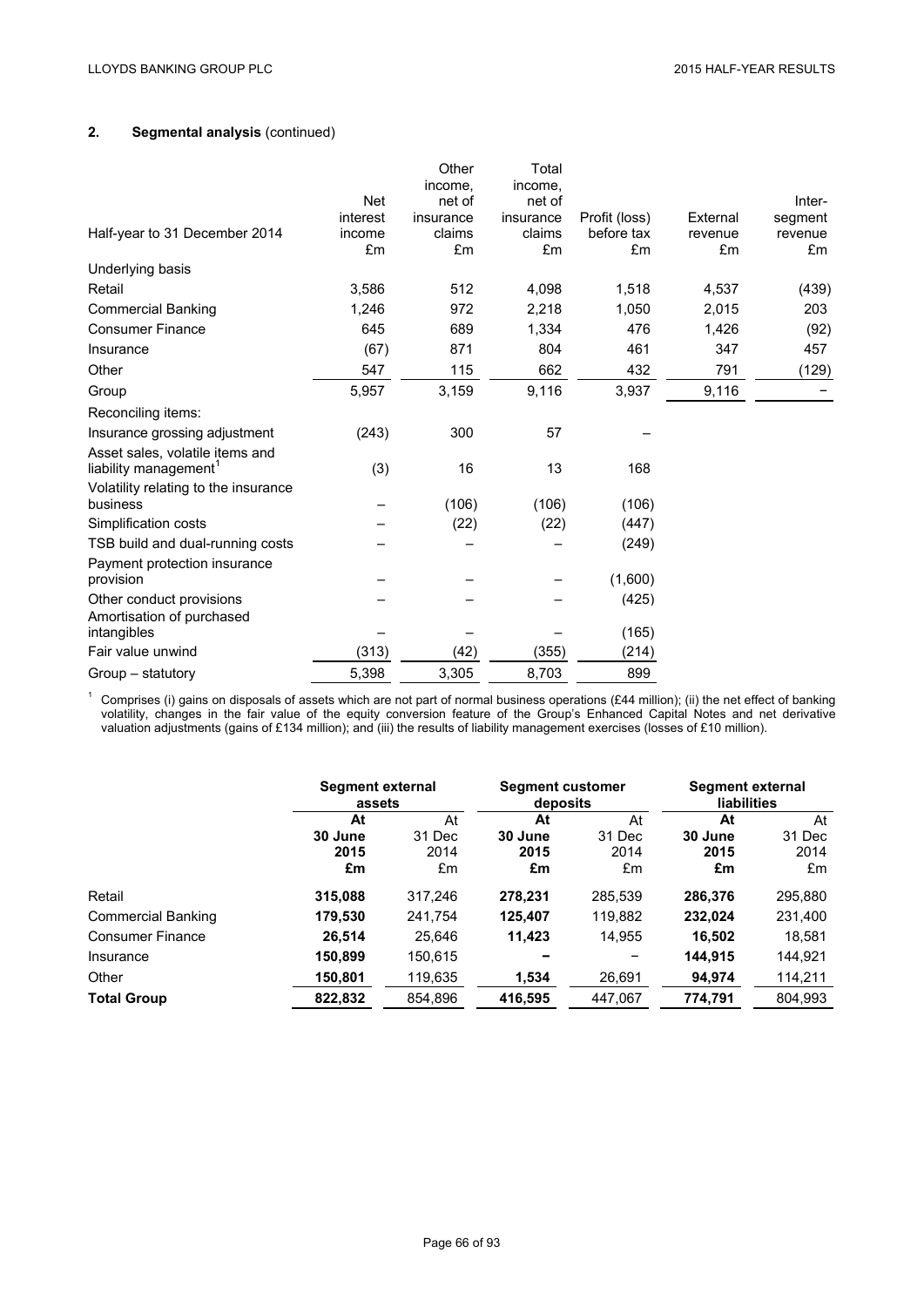# **3. Operating expenses**

| 1,859<br>2,074<br>1,892<br>Salaries and social security costs<br>Pensions and other post-retirement benefit schemes <sup>1</sup><br>(530)<br>278<br>304<br>513<br>Restructuring and other staff costs<br>273<br>492<br>2,410<br>2,688<br>2,057<br>360<br>Premises and equipment<br>444<br>447<br>Other expenses:<br>595<br>436<br>523<br>Communications and data processing<br>UK bank levy<br>237<br>TSB disposal (note 16)<br>665<br>Other<br>788<br>740<br>1,046<br>1,841<br>1,548<br>1,641<br>4,611<br>4,683<br>4,142<br>1,007<br>Depreciation and amortisation<br>950<br>985<br>5,618<br>5,092<br>5,668<br>Total operating expenses, excluding regulatory provisions<br>Regulatory provisions:<br>1,400<br>600<br>1,600<br>Payment protection insurance provision (note 12)<br>435<br>500<br>425<br>Other regulatory provisions (note 12)<br>1,835<br>1,100<br>2,025<br>7,693<br>7,453<br>6,192<br><b>Total operating expenses</b> |                                | Half-year to<br>30 June<br>2015<br>£m | Half-year to<br>30 June<br>2014<br>£m | Half-year to<br>31 Dec<br>2014<br>£m |
|-----------------------------------------------------------------------------------------------------------------------------------------------------------------------------------------------------------------------------------------------------------------------------------------------------------------------------------------------------------------------------------------------------------------------------------------------------------------------------------------------------------------------------------------------------------------------------------------------------------------------------------------------------------------------------------------------------------------------------------------------------------------------------------------------------------------------------------------------------------------------------------------------------------------------------------------|--------------------------------|---------------------------------------|---------------------------------------|--------------------------------------|
|                                                                                                                                                                                                                                                                                                                                                                                                                                                                                                                                                                                                                                                                                                                                                                                                                                                                                                                                         | <b>Administrative expenses</b> |                                       |                                       |                                      |
|                                                                                                                                                                                                                                                                                                                                                                                                                                                                                                                                                                                                                                                                                                                                                                                                                                                                                                                                         | Staff costs:                   |                                       |                                       |                                      |
|                                                                                                                                                                                                                                                                                                                                                                                                                                                                                                                                                                                                                                                                                                                                                                                                                                                                                                                                         |                                |                                       |                                       |                                      |
|                                                                                                                                                                                                                                                                                                                                                                                                                                                                                                                                                                                                                                                                                                                                                                                                                                                                                                                                         |                                |                                       |                                       |                                      |
|                                                                                                                                                                                                                                                                                                                                                                                                                                                                                                                                                                                                                                                                                                                                                                                                                                                                                                                                         |                                |                                       |                                       |                                      |
|                                                                                                                                                                                                                                                                                                                                                                                                                                                                                                                                                                                                                                                                                                                                                                                                                                                                                                                                         |                                |                                       |                                       |                                      |
|                                                                                                                                                                                                                                                                                                                                                                                                                                                                                                                                                                                                                                                                                                                                                                                                                                                                                                                                         |                                |                                       |                                       |                                      |
|                                                                                                                                                                                                                                                                                                                                                                                                                                                                                                                                                                                                                                                                                                                                                                                                                                                                                                                                         |                                |                                       |                                       |                                      |
|                                                                                                                                                                                                                                                                                                                                                                                                                                                                                                                                                                                                                                                                                                                                                                                                                                                                                                                                         |                                |                                       |                                       |                                      |
|                                                                                                                                                                                                                                                                                                                                                                                                                                                                                                                                                                                                                                                                                                                                                                                                                                                                                                                                         |                                |                                       |                                       |                                      |
|                                                                                                                                                                                                                                                                                                                                                                                                                                                                                                                                                                                                                                                                                                                                                                                                                                                                                                                                         |                                |                                       |                                       |                                      |
|                                                                                                                                                                                                                                                                                                                                                                                                                                                                                                                                                                                                                                                                                                                                                                                                                                                                                                                                         |                                |                                       |                                       |                                      |
|                                                                                                                                                                                                                                                                                                                                                                                                                                                                                                                                                                                                                                                                                                                                                                                                                                                                                                                                         |                                |                                       |                                       |                                      |
|                                                                                                                                                                                                                                                                                                                                                                                                                                                                                                                                                                                                                                                                                                                                                                                                                                                                                                                                         |                                |                                       |                                       |                                      |
|                                                                                                                                                                                                                                                                                                                                                                                                                                                                                                                                                                                                                                                                                                                                                                                                                                                                                                                                         |                                |                                       |                                       |                                      |
|                                                                                                                                                                                                                                                                                                                                                                                                                                                                                                                                                                                                                                                                                                                                                                                                                                                                                                                                         |                                |                                       |                                       |                                      |
|                                                                                                                                                                                                                                                                                                                                                                                                                                                                                                                                                                                                                                                                                                                                                                                                                                                                                                                                         |                                |                                       |                                       |                                      |
|                                                                                                                                                                                                                                                                                                                                                                                                                                                                                                                                                                                                                                                                                                                                                                                                                                                                                                                                         |                                |                                       |                                       |                                      |
|                                                                                                                                                                                                                                                                                                                                                                                                                                                                                                                                                                                                                                                                                                                                                                                                                                                                                                                                         |                                |                                       |                                       |                                      |
|                                                                                                                                                                                                                                                                                                                                                                                                                                                                                                                                                                                                                                                                                                                                                                                                                                                                                                                                         |                                |                                       |                                       |                                      |
|                                                                                                                                                                                                                                                                                                                                                                                                                                                                                                                                                                                                                                                                                                                                                                                                                                                                                                                                         |                                |                                       |                                       |                                      |

 $1$  On 11 March 2014 the Group announced a change to its defined benefit pension schemes, revising the existing cap on the increases in pensionable pay used in calculating the pension benefit, from 2 per cent to nil with effect from 2 April 2014. The effect of this change was to reduce the Group's retirement benefit obligations recognised on the balance sheet by £843 million with a corresponding curtailment gain recognised in the income statement in the half-year to 30 June 2014, partly offset by a charge of £21 million following changes to pension arrangements for staff within the TSB business.

#### **4. Impairment**

|                                                     | Half-year to<br>30 June<br>2015<br>£m | Half-year to<br>30 June<br>2014<br>£m | Half-year to<br>31 Dec<br>2014<br>£m |
|-----------------------------------------------------|---------------------------------------|---------------------------------------|--------------------------------------|
| Impairment losses on loans and receivables:         |                                       |                                       |                                      |
| Loans and advances to customers                     | 181                                   | 639                                   | 96                                   |
| Debt securities classified as loans and receivables | (2)                                   | -                                     |                                      |
| Impairment losses on loans and receivables          | 179                                   | 639                                   | 98                                   |
| Impairment of available-for-sale financial assets   |                                       | 2                                     | 3                                    |
| Other credit risk provisions                        | (18)                                  |                                       | 10                                   |
| Total impairment charged to the income statement    | 161                                   | 641                                   | 111                                  |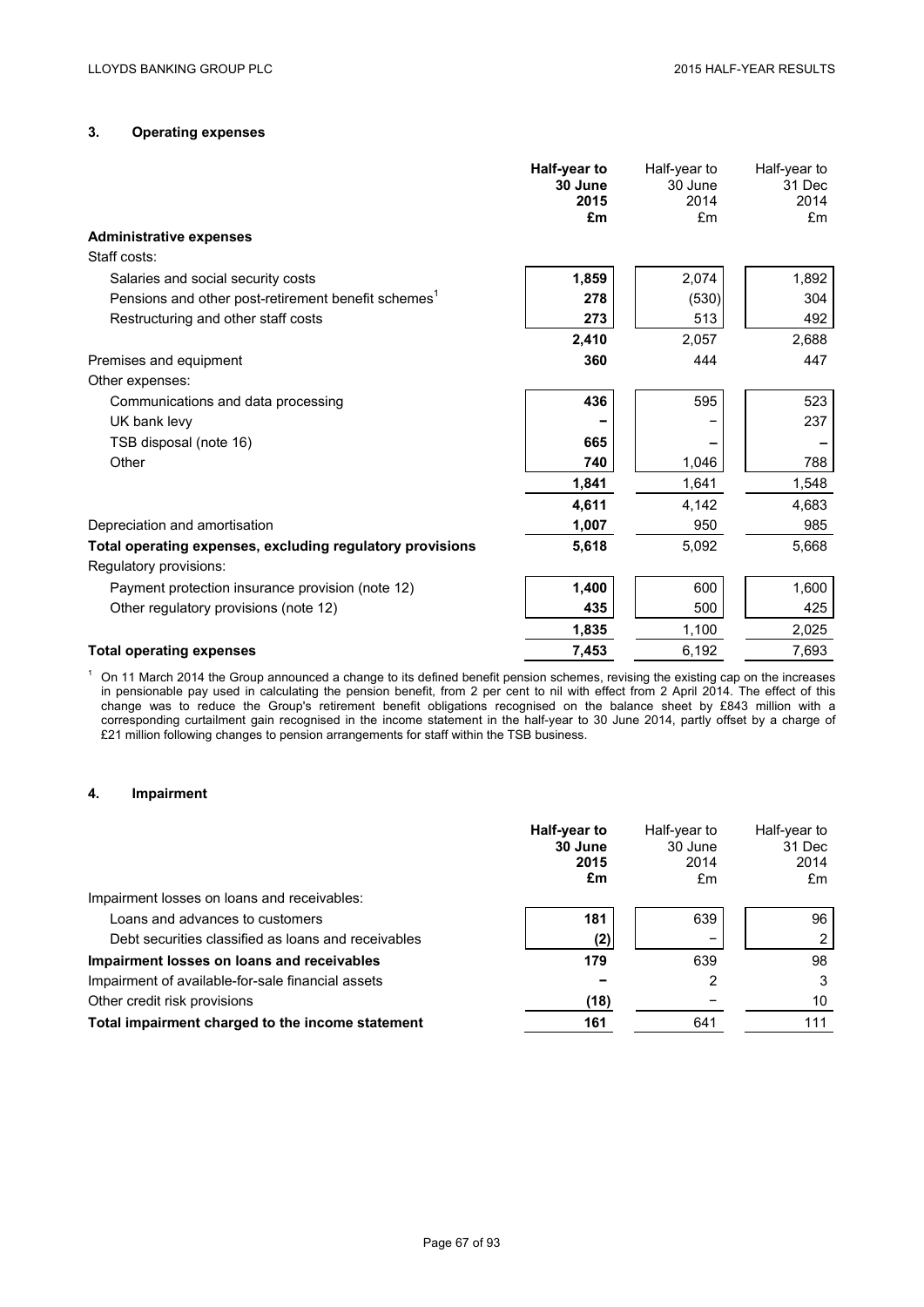# **5. Taxation**

A reconciliation of the tax charge that would result from applying the standard UK corporation tax rate to the profit before tax, to the actual tax charge, is given below:

|                                                                                                                           | Half-year to<br>30 June<br>2015<br>£m | Half-year to<br>30 June<br>2014<br>£m | Half-year to<br>31 Dec<br>2014<br>£m |
|---------------------------------------------------------------------------------------------------------------------------|---------------------------------------|---------------------------------------|--------------------------------------|
| Profit before tax                                                                                                         | 1,193                                 | 863                                   | 899                                  |
| Tax charge thereon at UK corporation tax rate of 20.25 per cent<br>(2014: 21.5 per cent)<br>Factors affecting tax charge: | (242)                                 | (186)                                 | (193)                                |
| UK corporation tax rate change and related impacts                                                                        | 7                                     |                                       | (24)                                 |
| Disallowed items                                                                                                          | (99)                                  | (113)                                 | (82)                                 |
| Non-taxable items                                                                                                         | 46                                    | 58                                    | 95                                   |
| Overseas tax rate differences                                                                                             | (8)                                   | (17)                                  | (7)                                  |
| Gains exempted or covered by capital losses                                                                               | 47                                    | 147                                   | 34                                   |
| Policyholder tax                                                                                                          | (39)                                  | (23)                                  | 9                                    |
| Adjustments in respect of previous years                                                                                  | 21                                    | (19)                                  | 53                                   |
| Effect of results of joint ventures and associates                                                                        |                                       | (3)                                   | 10                                   |
| Other items                                                                                                               | (1)                                   | (8)                                   | 6                                    |
| Tax charge                                                                                                                | (268)                                 | (164)                                 | (99)                                 |

In accordance with IAS 34, the Group's income tax expense for the half-year to 30 June 2015 is based on the best estimate of the weighted-average annual income tax rate expected for the full financial year. The tax effects of one-off items are not included in the weighted-average annual income tax rate, but are recognised in the relevant period.

On 8 July 2015, the Government announced that the corporation tax rate applicable from 1 April 2017 would be 19 per cent and from 1 April 2020 would be 18 per cent. In addition, the Government announced that from 1 January 2016 banking profits will be subject to an additional tax surcharge of 8 per cent. The proposed reductions in the rate of corporation tax and the introduction of the banking surcharge are expected to be enacted, and the impact accounted for, in the second half of 2015.

# **6. Earnings per share**

|                                                     | Half-year to<br>30 June<br>2015<br>£m | Half-year to<br>30 June<br>2014<br>£m | Half-year to<br>31 Dec<br>2014<br>£m |
|-----------------------------------------------------|---------------------------------------|---------------------------------------|--------------------------------------|
| <b>Basic</b>                                        |                                       |                                       |                                      |
| Profit attributable to ordinary shareholders        | 677                                   | 574                                   | 551                                  |
| Tax credit on distributions to other equity holders | 40                                    | 20                                    | 42                                   |
|                                                     | 717                                   | 594                                   | 593                                  |
| Weighted average number of ordinary shares in issue | 71,349m                               | 71,350m                               | 71,350m                              |
| Earnings per share                                  | 1.0 <sub>p</sub>                      | 0.8 <sub>p</sub>                      | 0.8p                                 |
| <b>Fully diluted</b>                                |                                       |                                       |                                      |
| Profit attributable to ordinary shareholders        | 677                                   | 574                                   | 551                                  |
| Tax credit on distributions to other equity holders | 40                                    | 20                                    | 42                                   |
|                                                     | 717                                   | 594                                   | 593                                  |
| Weighted average number of ordinary shares in issue | 72,463m                               | 72,399m                               | 72,494m                              |
| Earnings per share                                  | 1.0 <sub>p</sub>                      | 0.8 <sub>p</sub>                      | 0.8 <sub>p</sub>                     |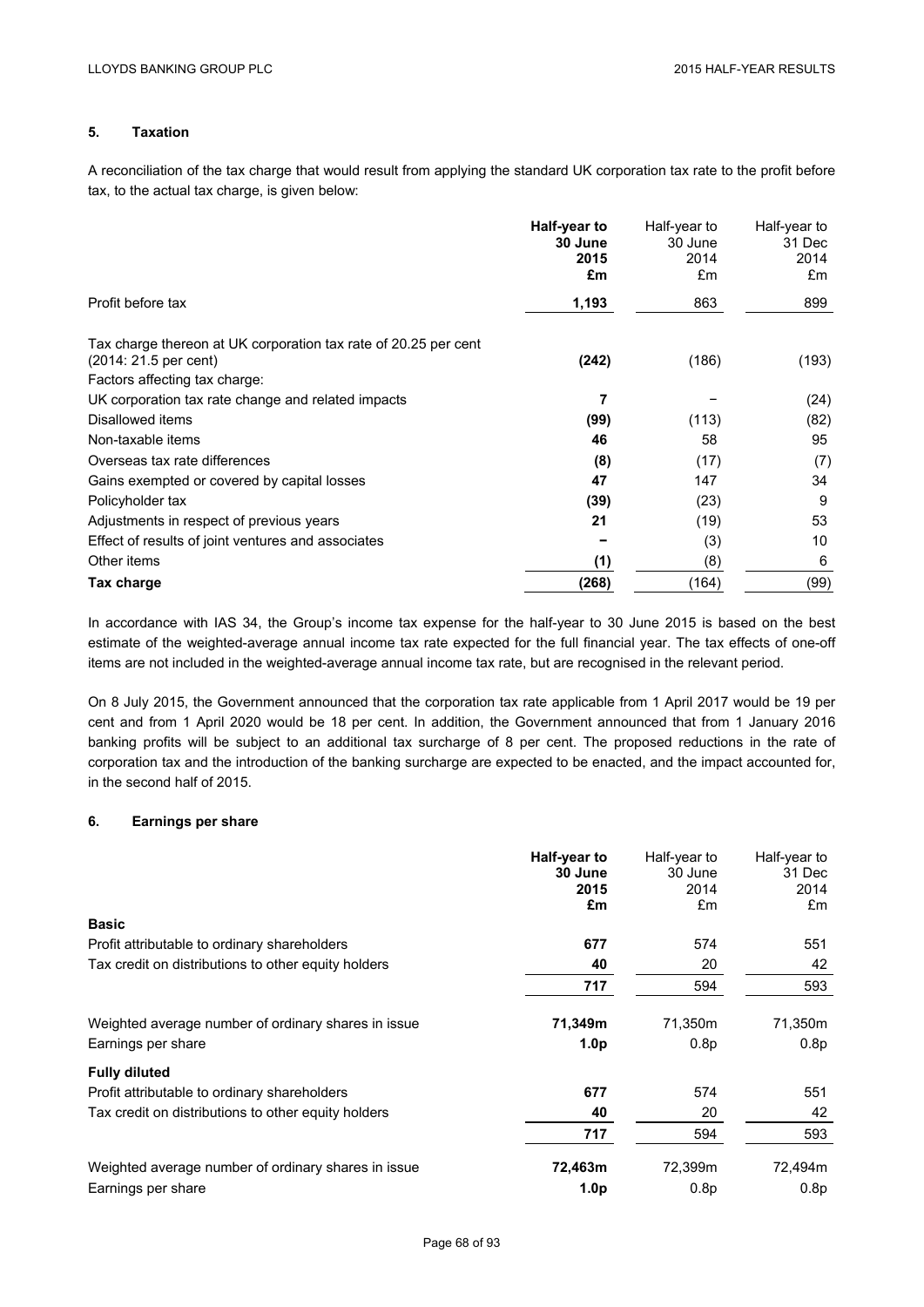## **7. Trading and other financial assets at fair value through profit or loss**

|                                                                               | At<br>30 June<br>2015<br>£m | At<br>31 Dec<br>2014<br>£m |
|-------------------------------------------------------------------------------|-----------------------------|----------------------------|
| Trading assets                                                                | 43,419                      | 48,494                     |
| Other financial assets at fair value through profit or loss:                  |                             |                            |
| Treasury and other bills                                                      | 22                          | 22                         |
| Debt securities                                                               | 40,520                      | 41,839                     |
| Equity shares                                                                 | 63,888                      | 61,576                     |
|                                                                               | 104,430                     | 103,437                    |
| Total trading and other financial assets at fair value through profit or loss | 147,849                     | 151,931                    |

Included in the above is £95,201 million (31 December 2014: £94,314 million) of assets relating to the insurance businesses.

## **8. Derivative financial instruments**

|                                                | 30 June 2015                   |                                     | 31 December 2014        |                              |
|------------------------------------------------|--------------------------------|-------------------------------------|-------------------------|------------------------------|
|                                                | <b>Fair value</b><br>of assets | <b>Fair value</b><br>of liabilities | Fair value<br>of assets | Fair value<br>of liabilities |
|                                                | £m                             | £m                                  | £m                      | £m                           |
| Hedging                                        |                                |                                     |                         |                              |
| Derivatives designated as fair value hedges    | 1,662                          | 763                                 | 2,472                   | 962                          |
| Derivatives designated as cash flow hedges     | 1,070                          | 1,814                               | 1,761                   | 2,654                        |
|                                                | 2,732                          | 2,577                               | 4,233                   | 3,616                        |
| <b>Trading and other</b>                       |                                |                                     |                         |                              |
| Exchange rate contracts                        | 6,586                          | 8,020                               | 7.034                   | 6,950                        |
| Interest rate contracts                        | 16,784                         | 15,527                              | 22,506                  | 20,374                       |
| Credit derivatives                             | 254                            | 468                                 | 279                     | 1,066                        |
| Embedded equity conversion feature             | 256                            |                                     | 646                     |                              |
| Equity and other contracts                     | 1,368                          | 1,186                               | 1,430                   | 1,181                        |
|                                                | 25,248                         | 25,201                              | 31,895                  | 29,571                       |
| Total recognised derivative assets/liabilities | 27,980                         | 27,778                              | 36,128                  | 33,187                       |

The embedded equity conversion feature of £256 million (31 December 2014: £646 million) reflects the value of the equity conversion feature contained in the Enhanced Capital Notes issued by the Group in 2009; a loss of £390 million arose from the change in fair value in the half-year to 30 June 2015 (half-year to 30 June 2014: gain of £226 million; half-year to 31 December 2014: gain of £175 million) and is included within net trading income. In addition, £967 million of the embedded derivative, being that portion of the embedded equity conversion feature related to ECNs derecognised pursuant to the Group's exchange and retail tender transactions completed in April 2014, was derecognised on completion of those transactions in the half-year to 30 June 2014.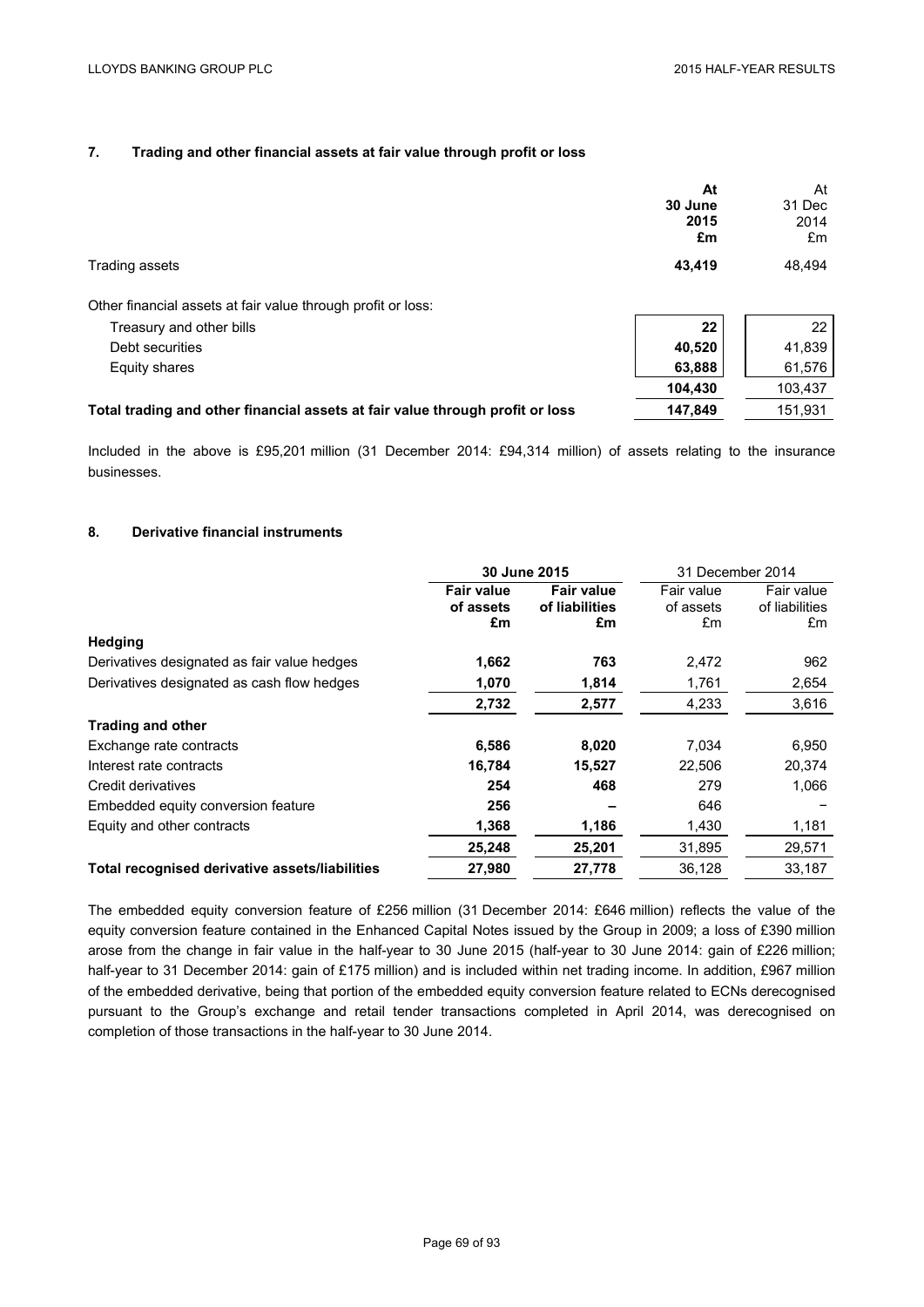## **9. Loans and advances to customers**

|                                                       | At       | At       |
|-------------------------------------------------------|----------|----------|
|                                                       | 30 June  | 31 Dec   |
|                                                       | 2015     | 2014     |
|                                                       | £m       | £m       |
| Agriculture, forestry and fishing                     | 7,092    | 6,586    |
| Energy and water supply                               | 3,690    | 3,853    |
| Manufacturing                                         | 6,400    | 6,000    |
| Construction                                          | 5,303    | 6,425    |
| Transport, distribution and hotels                    | 14,283   | 15,112   |
| Postal and communications                             | 3,037    | 2,624    |
| Property companies                                    | 36,253   | 36,682   |
| Financial, business and other services                | 38,729   | 44,979   |
| Personal:                                             |          |          |
| Mortgages                                             | 311,031  | 333,318  |
| Other                                                 | 20,603   | 23,123   |
| Lease financing                                       | 2,797    | 3,013    |
| Hire purchase                                         | 8,559    | 7,403    |
|                                                       | 457,777  | 489,118  |
| Allowance for impairment losses on loans and advances | (5, 350) | (6, 414) |
| Total loans and advances to customers                 | 452,427  | 482,704  |

Loans and advances to customers include advances securitised under the Group's securitisation and covered bond programmes.

### **10. Debt securities in issue**

|                          |                                                     | 30 June 2015                  |             |                                                     | 31 December 2014              |             |
|--------------------------|-----------------------------------------------------|-------------------------------|-------------|-----------------------------------------------------|-------------------------------|-------------|
|                          | At fair value<br>through<br>profit or<br>loss<br>£m | At<br>amortised<br>cost<br>£m | Total<br>£m | At fair value<br>through<br>profit or<br>loss<br>£m | At<br>amortised<br>cost<br>£m | Total<br>£m |
| Medium-term notes issued | 7,393                                               | 26,262                        | 33,655      | 6,739                                               | 22,728                        | 29,467      |
| Covered bonds            | -                                                   | 25,500                        | 25,500      |                                                     | 27,191                        | 27,191      |
| Certificates of deposit  |                                                     | 9,313                         | 9.313       |                                                     | 7,033                         | 7,033       |
| Securitisation notes     | -                                                   | 10,842                        | 10,842      | -                                                   | 11.908                        | 11,908      |
| Commercial paper         |                                                     | 5,859                         | 5,859       |                                                     | 7,373                         | 7,373       |
|                          | 7,393                                               | 77,776                        | 85,169      | 6.739                                               | 76,233                        | 82,972      |

The notes issued by the Group's securitisation and covered bond programmes are held by external parties and by subsidiaries of the Group.

### *Securitisation programmes*

At 30 June 2015, external parties held £10,842 million (31 December 2014: £11,908 million) and the Group's subsidiaries held £27,707 million (31 December 2014: £38,149 million) of total securitisation notes in issue of £38,549 million (31 December 2014: £50,057 million). The notes are secured on loans and advances to customers and debt securities classified as loans and receivables amounting to £62,853 million (31 December 2014: £75,970 million), the majority of which have been sold by subsidiary companies to bankruptcy remote structured entities. The structured entities are consolidated fully and all of these loans are retained on the Group's balance sheet.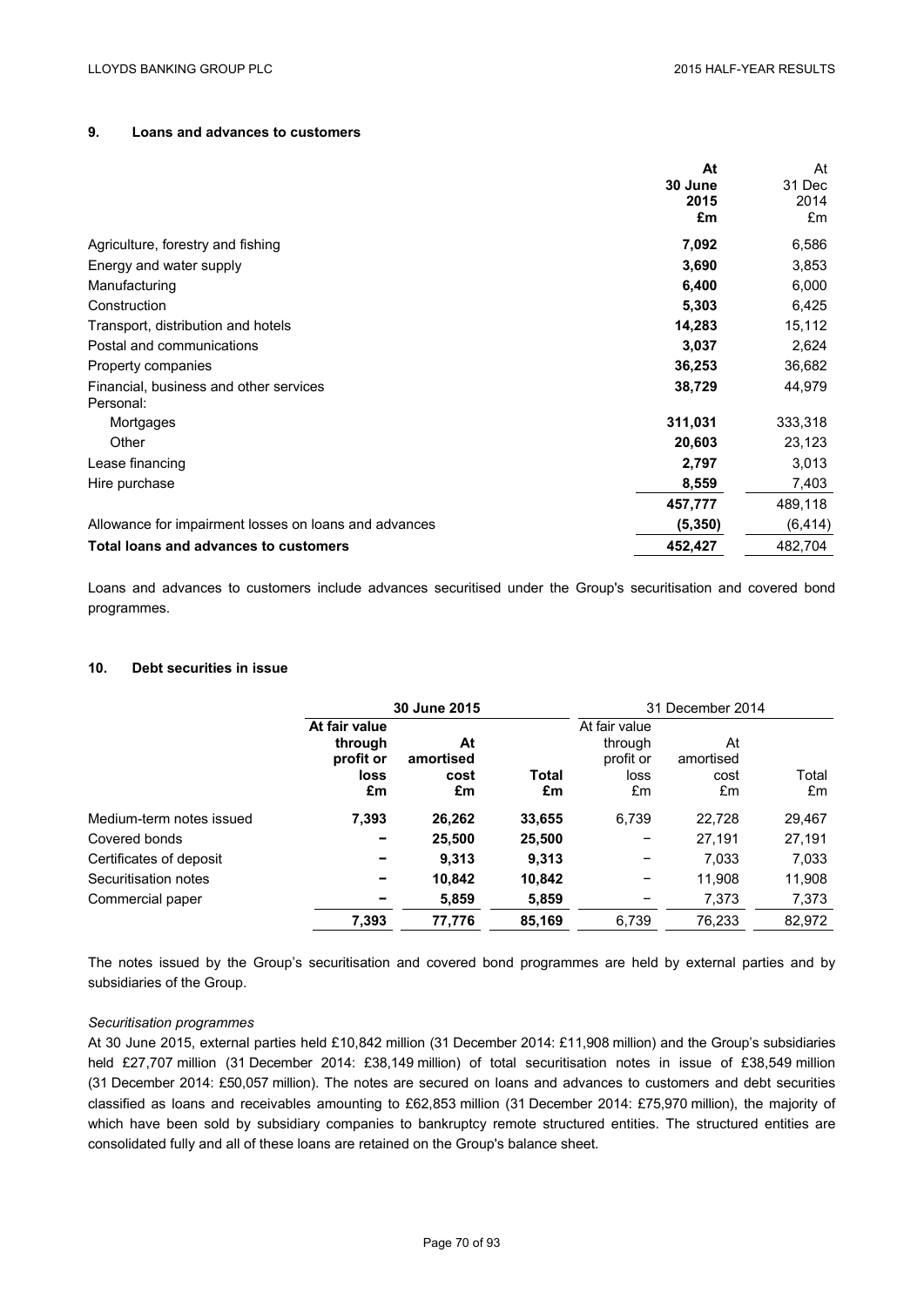## **10. Debt securities in issue** (continued)

### *Covered bond programmes*

At 30 June 2015, external parties held £25,500 million (31 December 2014: £27,191 million) and the Group's subsidiaries held £4,970 million (31 December 2014: £6,339 million) of total covered bonds in issue of £30,470 million (31 December 2014: £33,530 million). The bonds are secured on certain loans and advances to customers that have been assigned to bankruptcy remote limited liability partnerships. These loans are retained on the Group's balance sheet.

Cash deposits of £9,210 million (31 December 2014: £11,251 million) held by the Group are restricted in use to repayment of the debt securities issued by the structured entities, the term advances relating to covered bonds and other legal obligations.

## **11. Post-retirement defined benefit schemes**

The Group's post-retirement defined benefit scheme obligations are comprised as follows:

|                                       | At        | At        |
|---------------------------------------|-----------|-----------|
|                                       | 30 June   | 31 Dec    |
|                                       | 2015      | 2014      |
|                                       | £m        | £m        |
| Defined benefit pension schemes:      |           |           |
| - Fair value of scheme assets         | 38,041    | 38,133    |
| - Present value of funded obligations | (37, 399) | (37, 243) |
| Net pension scheme asset              | 642       | 890       |
| Other post-retirement schemes         | (201)     | (196)     |
| Net retirement benefit asset          | 441       | 694       |
| Recognised on the balance sheet as:   |           |           |
| Retirement benefit assets             | 908       | 1,147     |
| Retirement benefit obligations        | (467)     | (453)     |
| Net retirement benefit asset          | 441       | 694       |

The movement in the Group's net post-retirement defined benefit scheme asset during the period was as follows:

| At 30 June 2015               | 441   |
|-------------------------------|-------|
| Remeasurement                 | (302) |
| <b>Employer contributions</b> | 203   |
| Income statement charge       | (154) |
| At 1 January 2015             | 694   |
|                               | £m    |

The principal assumptions used in the valuations of the defined benefit pension scheme were as follows:

|                                                           | At<br>30 June<br>2015<br>% | At<br>31 Dec<br>2014<br>$\%$ |
|-----------------------------------------------------------|----------------------------|------------------------------|
| Discount rate                                             | 3.80                       | 3.67                         |
| Rate of inflation:                                        |                            |                              |
| <b>Retail Prices Index</b>                                | 3.14                       | 2.95                         |
| <b>Consumer Price Index</b>                               | 2.14                       | 1.95                         |
| Rate of salary increases                                  | 0.00                       | 0.00                         |
| Weighted-average rate of increase for pensions in payment | 2.69                       | 2.59                         |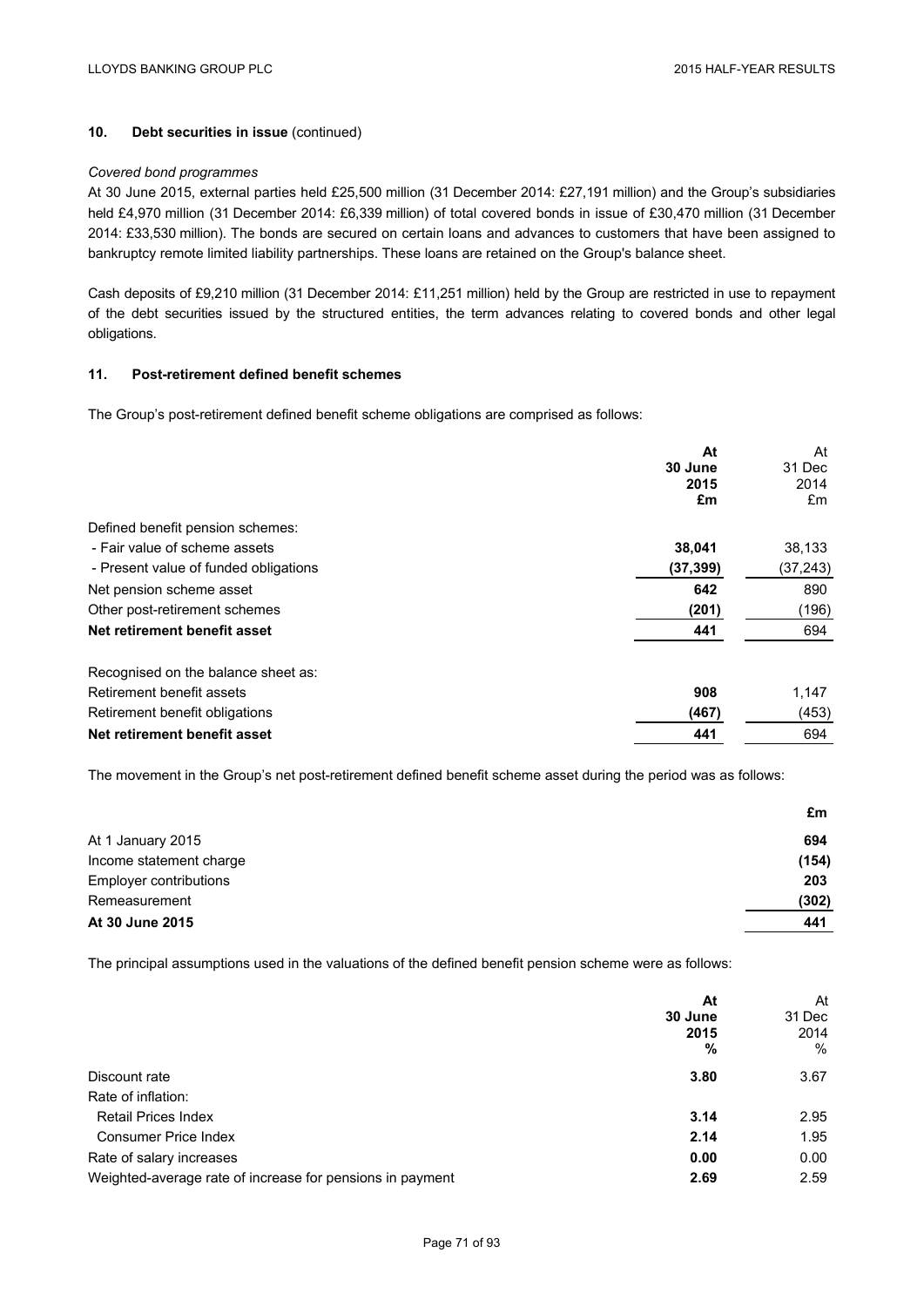## **11. Post-retirement defined benefit schemes** (continued)

The application of the revised assumptions as at 30 June 2015 to the Group's principal post-retirement defined benefit schemes has resulted in a remeasurement loss of £302 million which has been recognised in other comprehensive income, net of deferred tax of £60 million.

### **12. Provisions for liabilities and charges**

### *Payment protection insurance*

The Group made provisions totalling £12,025 million to 31 December 2014 against the costs of paying redress to customers in respect of past sales of PPI policies, including the related administrative expenses.

The Group has increased the provision by a further £1,400 million which brings the total amount provided to £13,425 million, of which, at 30 June 2015, £2,237 million remained unutilised (17 per cent of total provision). The remaining provision covers the Past Business Review (PBR), remediation activity and future reactive complaints including associated administration expenses.

The main drivers of the provision are as follows:

## **Proactive mailing resulting from Past Business Reviews (PBR)**

The Group has mailed 98 per cent of the total PBR scope, with the remaining mailings scheduled for completion in the second half of 2015. The Group is confident that the scope of proactive mailing is final, albeit monitoring continues, and there has consequently been no change to the amount provided.

### **Remediation**

The Group continues to progress the re-review of previously handled cases. Approximately 1.2 million cases were included within the scope of remediation at 31 December 2014 covering both previously defended and previously redressed complaints for re-review. The Group has completed the review of approximately 96 per cent of all complaints previously defended, which were prioritised given their complexity and the level of potential redress required, with some residual payments expected in the second half of 2015. During the half-year, the scope was extended by 0.2 million to 1.4 million cases. The remaining scope is expected to be substantially complete by the end of the year. The change in scope, together with higher overturn rates and average redress, has resulted in an additional provision of approximately £400 million.

### **Volumes of reactive complaints (after excluding complaints from customers where no PPI policy was held)**

At 31 December 2014, the provision assumed a total of 3.6 million complaints would be received. During the first half of 2015 complaint volumes were 8 per cent lower than over the same period of 2014 and 2 per cent lower than the second half of 2014. The run rate of complaints in the first half of 2015 was, however, marginally higher than the fourth quarter 2014 run-rate and above expectations. Complaint volumes continue to be largely driven by Claims Management Company (CMC) activity. As a result, the Group has increased the total expected complaint volumes to 3.9 million with approximately 0.7 million still to be received. Coupled with higher than expected average redress and the additional associated administration costs, this has resulted in a further provision of approximately £1,000 million.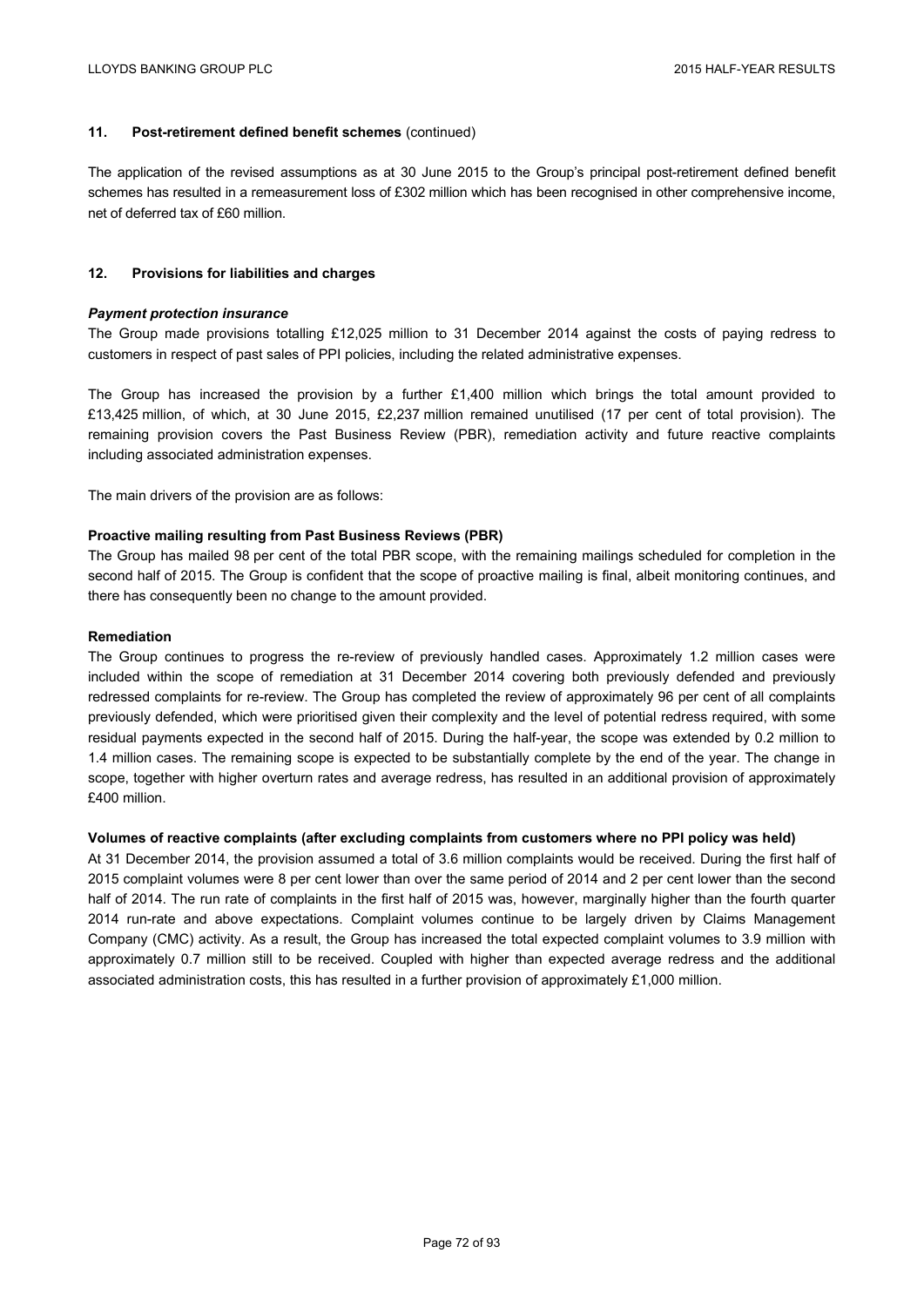## **12. Provisions for liabilities and charges** (continued)

| <b>Average monthly</b><br>reactive complaint | <b>Quarter on</b> |                                                                         |
|----------------------------------------------|-------------------|-------------------------------------------------------------------------|
|                                              |                   |                                                                         |
| 61.259                                       | (28%)             |                                                                         |
| 54.086                                       | (12%)             |                                                                         |
| 49,555                                       | (8%)              |                                                                         |
| 37.457                                       | (24%)             |                                                                         |
| 42.259                                       | 13%               |                                                                         |
| 39.426                                       | (7%)              |                                                                         |
| 40.624                                       | 3%                |                                                                         |
| 35.910                                       |                   | (12%) During the second quarter of 2015 the Group has seen a fall of    |
| 37.791                                       |                   | 5% approximately 2 per cent in complaint levels. However, the provision |
| 36.957                                       |                   | (2%) remains sensitive to future trends.                                |
|                                              | volume            | quarter %                                                               |

## **Average redress**

Average redress has trended higher than expected by approximately £200 per policy due to a change in the product and age mix of complaints.

## **Expenses**

The Group expects to maintain the PPI operation on its current scale for longer than previously anticipated given the update to volume related assumptions and the re-review of previously handled cases continuing into the second half of 2015. The estimate for administrative expenses, which comprise complaint handling costs and costs arising from cases subsequently referred to the FOS, is included in the provision increase outlined above.

### **Sensitivities**

The Group estimates that it has sold approximately 16 million policies since 2000. These include policies that were not mis-sold as they were suitable for, and appropriately disclosed to, the customer. Since the commencement of the PPI redress programme in 2011 the Group estimates that it has contacted, settled or provided for in excess of 45 per cent of the policies sold since 2000, covering both customer-initiated complaints and actual and expected proactive mailings undertaken by the Group.

The cash payments in the first half of 2015 were approximately £1.7 billion covering PBR, remediation and reactive complaints and associated administration costs. The PBR and remediation programmes are expected to be substantially complete by the end of this year, slightly later than envisaged. The monthly run-rate spend of these programmes is expected to reduce significantly from the current level of around £140 million to around £30 million by the end of the year with an associated reduction in operating costs.

The total amount provided for PPI represents the Group's best estimate of the likely future costs. A number of risks and uncertainties remain, in particular with respect to future complaint volumes, which are primarily driven by the level of CMC initiated complaints. The current provision assumes a significant decrease in reactive complaint volumes over the next 18 months compared with recent quarterly trends. If this decline is delayed by six months and reactive complaints remain at the same level as the first half of 2015, this would lead to an additional provision of approximately £1.0 billion at the end of the year; a similar level of provisioning would be required for each six months of flat complaint volumes in 2016.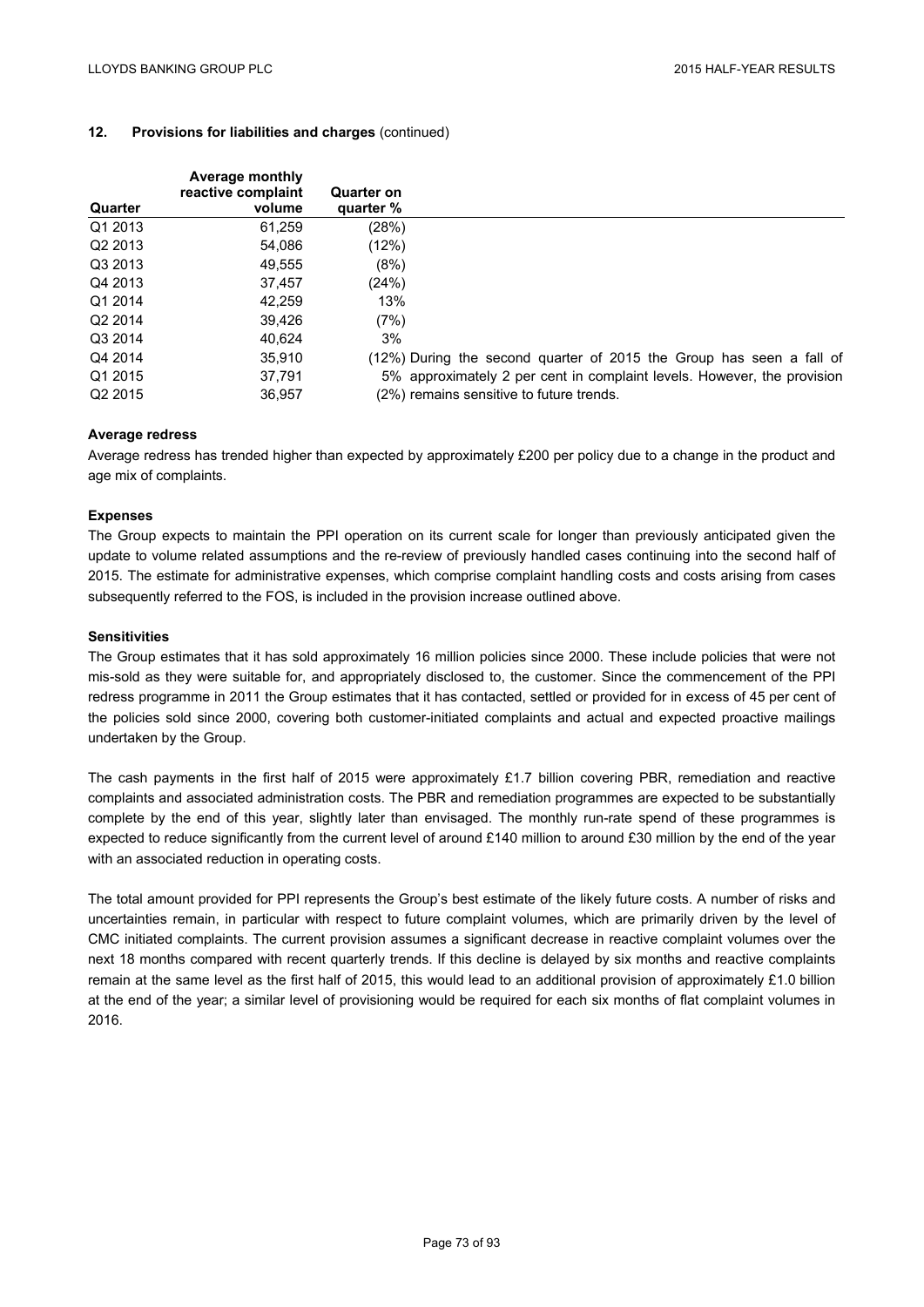## **12. Provisions for liabilities and charges** (continued)

Key metrics and sensitivities are highlighted in the table below:

| Sensitivities <sup>1</sup>                     | To date unless noted | Future | Sensitivity     |  |
|------------------------------------------------|----------------------|--------|-----------------|--|
|                                                |                      |        |                 |  |
| Reactive complaints since origination $(m)^2$  | 3.2                  | 0.7    | $0.1 = £240m$   |  |
| Proactive mailing:                             |                      |        |                 |  |
| - number of policies $(m)^3$                   | 2.7                  | 0.1    | n/a             |  |
| $-$ response rate <sup>4</sup>                 | 34%                  | 30%    | $1\% = £3m$     |  |
| Average uphold rate per policy <sup>5</sup>    | 78%                  | 75%    | $1\% = £12m$    |  |
| Average redress per upheld policy <sup>6</sup> | £1,935               | £2,000 | £100 = £90m     |  |
| Remediation cases $(m)^7$                      | 0.7                  | 0.7    | 1 case = £400   |  |
| Administrative expenses (£m)                   | 2.420                | 400    | 1 case = $£500$ |  |

<sup>1</sup> All sensitivities exclude claims where no PPI policy was held.<br><sup>2</sup> Sensitivity includes complaint handling costs, and have increased as a result of higher average redress and a shift towards older

- policies.<br><sup>3</sup> To date volume includes customer initiated complaints.<br><sup>4</sup> Metric relates to mature mailings only. Future response rates are expected to be lower than experienced to date as mailings to higher
- risk customers have been prioritised.<br><sup>5</sup> The percentage of complaints where the Group finds in favour of the customer. This is a blend of proactive and customer initiated complaints. The 78 per cent uphold rate is based on six months to June 2015. The lower uphold rate in the future reflects a lower
- proportion of PBR related cases which typically have a higher uphold rate, reflecting the higher risk nature of those policy sales.<br><sup>6</sup> The amount that is paid in redress in relation to a policy found to have been mis-sold premium, compound interest charged and interest at 8 per cent per annum. Actuals are based on the six months to June 2015. The increase in future average redress is influenced by a shift in the reactive complaint mix towards older, and therefore more expensive,
- policies.<br>Remediation to date is based on cases reviewed as at 30 June 2015, but not necessarily settled. The sensitivity is based on the expected future average cost of a remediation case. It is an average of full payments, top-up payments and nil payouts where the original decision is retained. It is lower than experienced to date as future remediation largely comprises top-up payments on previously redressed cases.

### *Other regulatory provisions*

### *Litigation in relation to insurance branch business in Germany*

Clerical Medical Investment Group Limited (CMIG) has received a number of claims in the German courts relating to policies issued by CMIG but sold by independent intermediaries in Germany, principally during the late 1990s and early 2000s. Following decisions in July 2012 from the Federal Court of Justice in Germany the Group recognised provisions totalling £520 million during the period to 31 December 2014. Recent experience has been broadly in line with expectations and, accordingly, no further provision has been recognised in the half-year to 30 June 2015. The remaining unutilised provision as at 30 June 2015 is £137 million.

The validity of the claims facing CMIG depends upon the facts and circumstances in respect of each claim. As a result the ultimate financial effect, which could be significantly different from the current provision, will only be known once all relevant claims have been resolved.

### *Interest rate hedging products*

In June 2012, a number of banks, including the Group, reached agreement with the FSA (now FCA) to carry out a review of sales made since 1 December 2001 of interest rate hedging products (IRHP) to certain small and medium-sized businesses. As at 30 June 2015 the Group had identified 1,723 sales of IRHPs to customers within scope of the agreement with the FCA which have opted in and are being reviewed and, where appropriate, redressed. The Group agreed that it would provide redress to any in-scope customers where appropriate. The Group continues to review the remaining cases within the scope of the agreement with the FCA and has met all of the regulator's requirements to date.

At 30 June 2015, the total amount provided for redress and related administration costs for in-scope customers was £680 million (31 December 2014: £680 million). As at 30 June 2015, the Group has utilised £617 million (31 December 2014: £571 million), with £63 million (31 December 2014: £109 million) of the provision remaining.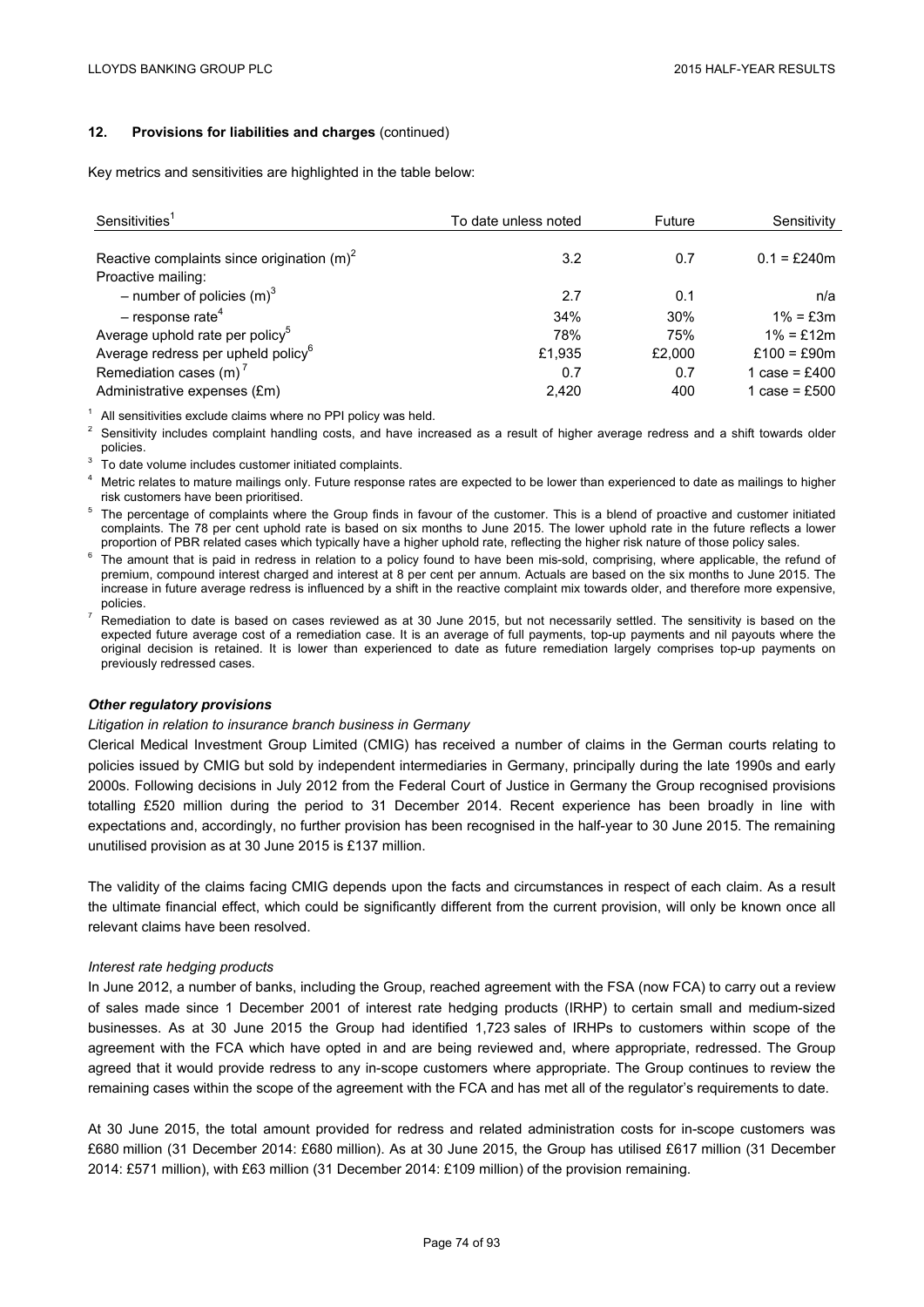## **12. Provisions for liabilities and charges** (continued)

### *FCA review of complaint handling*

On 5 June 2015 the FCA announced a settlement with the Group totalling £117 million following its investigation into aspects of the Group's PPI complaint handling process during the period March 2012 to May 2013. The FCA did not find that the Group acted deliberately. The Group has reviewed all customer complaints fully defended during the Relevant Period. The remediation costs of reviewing these affected cases are not materially in excess of existing provisions.

### *Other legal actions and regulatory matters*

In the course of its business, the Group is engaged in discussions with the PRA, FCA and other UK and overseas regulators and other governmental authorities on a range of matters. The Group also receives complaints and claims from customers in connection with its past conduct and, where significant, provisions are held against the costs expected to be incurred as a result of the conclusions reached. During the half-year to 30 June 2015, the Group charged an additional £318 million (half-year to 30 June 2014: £225 million) in respect of a number of matters affecting the Retail, Commercial Banking and Consumer Finance divisions. This includes a provision of £175 million for customer redress and associated administration costs in response to complaints concerning Packaged Bank Accounts. At 30 June 2015, provisions for other legal actions and regulatory matters of £732 million remained unutilised.

### **13. Contingent liabilities and commitments**

## *Interchange fees*

With respect to interchange fees, the Group is following closely the course of investigations, litigation and recent regulation (as described below) which involve card schemes such as Visa and MasterCard. The Group is not directly involved in these matters but is a member of certain card schemes, in particular, Visa and MasterCard. The matters referred to above include the following:

- A new European Regulation to regulate cross-border and domestic fallback multilateral interchange fees (MIFs) in the EU. This regulation came into force on 8 June 2015 and it will introduce interchange fee caps for credit card MIFs (to 30 bps) and debit card MIFs (to 20bps). The interchange fee caps come in to force on 9 December 2015;
- The European Commission also continues to pursue other competition investigations into MasterCard and Visa probing, amongst other things, interchange paid in respect of cards issued outside the EEA;
- Litigation continues in the English High Court against both Visa and MasterCard. This litigation has been brought by several retailers who are seeking damages for allegedly 'overpaid' MIFs;
- The new UK payments regulator may exercise its powers to regulate domestic interchange fees. In addition, the FCA has undertaken a market study in relation to the UK credit cards market.

The ultimate impact on the Group of the above investigations, regulatory or legislative developments and the litigation against VISA and MasterCard can only be known at the conclusion of these matters.

### *LIBOR and other trading rates*

In July 2014, the Group announced that it had reached settlements totalling £217 million (at 30 June 2014 exchange rates) to resolve with UK and US federal authorities legacy issues regarding the manipulation several years ago of Group companies' submissions to the British Bankers' Association (BBA) London Interbank Offered Rate (LIBOR) and Sterling Repo Rate. The Group continues to cooperate with various other government and regulatory authorities, including the Serious Fraud Office, the Swiss Competition Commission, and a number of US State Attorneys General, in conjunction with their investigations into submissions made by panel members to the bodies that set LIBOR and various other interbank offered rates.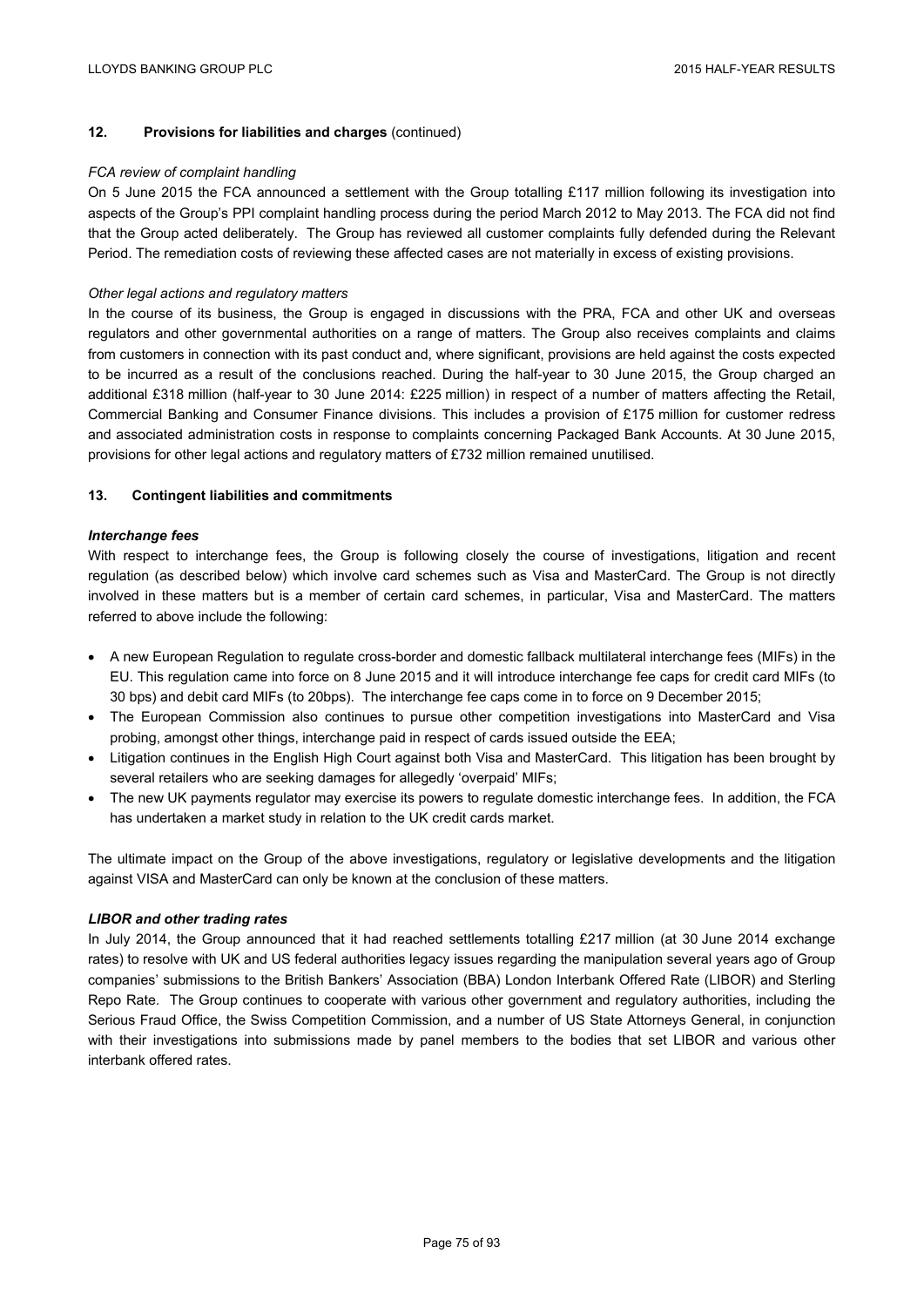## **13. Contingent liabilities and commitments** (continued)

Certain Group companies, together with other panel banks, have also been named as defendants in private lawsuits, including purported class action suits, in the US in connection with their roles as panel banks contributing to the setting of US Dollar, Japanese Yen and Sterling LIBOR. The lawsuits, which contain broadly similar allegations, allege violations of the Sherman Antitrust Act, the Racketeer Influenced and Corrupt Organizations Act (RICO) and the Commodity Exchange Act (CEA), as well as various state statutes and common law doctrines. Certain of the plaintiffs' claims, including those asserted under US anti-trust laws, have been dismissed by the US Federal Court for Southern District of New York (the District Court). That court's dismissal of plaintiffs' anti-trust claims has been appealed to the New York Federal Court of Appeal.

Certain Group Companies are also named as defendants in UK based claims raising LIBOR manipulation allegations in connection with interest rate hedging products.

The Group also reviewed its activities in relation to the setting of certain foreign exchange daily benchmark rates and related matters. The Group has been co-operating with the FCA and other regulators and has been providing information about the Group's review to those regulators. In addition, the Group, together with a number of other banks, was named as a defendant in several actions filed in the District Court between late 2013 and February 2014, in which the plaintiffs alleged that the defendants manipulated WM/Reuters foreign exchange rates in violation of US antitrust laws. On 31 March 2014, plaintiffs effectively withdrew their claims against the Group (but not against all defendants) by filing a superseding consolidated and amended pleading against a number of other defendants without naming any Group entity as a defendant.

It is currently not possible to predict the scope and ultimate outcome on the Group of the various outstanding regulatory investigations not encompassed by the settlements, any private lawsuits or any related challenges to the interpretation or validity of any of the Group's contractual arrangements, including their timing and scale.

### *UK shareholder litigation*

In August 2014, the Group and a number of former directors were named as defendants in a claim filed in the English High Court by a number of claimants who held shares in Lloyds TSB Group plc (LTSB) prior to the acquisition of HBOS plc, alleging breaches of fiduciary and tortious duties in relation to information provided to shareholders in connection with the acquisition and the recapitalisation of LTSB. The claim is at an early stage and so it is currently not possible to determine the ultimate impact on the Group (if any), but it intends to defend the claim vigorously.

### *Financial Services Compensation Scheme*

The Financial Services Compensation Scheme (FSCS) is the UK's independent statutory compensation fund of last resort for customers of authorised financial services firms and pays compensation if a firm is unable or likely to be unable to pay claims against it. The FSCS is funded by levies on the authorised financial services industry. Each deposit-taking institution contributes towards the FSCS levies in proportion to their share of total protected deposits on 31 December of the year preceding the scheme year, which runs from 1 April to 31 March.

Following the default of a number of deposit takers in 2008, the FSCS borrowed funds from HM Treasury to meet the compensation costs for customers of those firms. At 31 March 2015, the principal balance outstanding on these loans was £15,797 million (31 March 2014: £16,591 million). Although the substantial majority of this loan will be repaid from funds the FSCS receives from asset sales, surplus cash flow or other recoveries in relation to the assets of the firms that defaulted, any shortfall will be funded by deposit-taking participants of the FSCS. The amount of future levies payable by the Group depends on a number of factors including the amounts recovered by the FSCS from asset sales, the Group's participation in the deposit-taking market at 31 December, the level of protected deposits and the population of deposit-taking participants.

## *PRA/FCA report on HBOS*

On 12 September 2012 the FSA announced that it was starting work on a public interest report on HBOS. That report is now being produced as a joint PRA/FCA report but has not yet been published.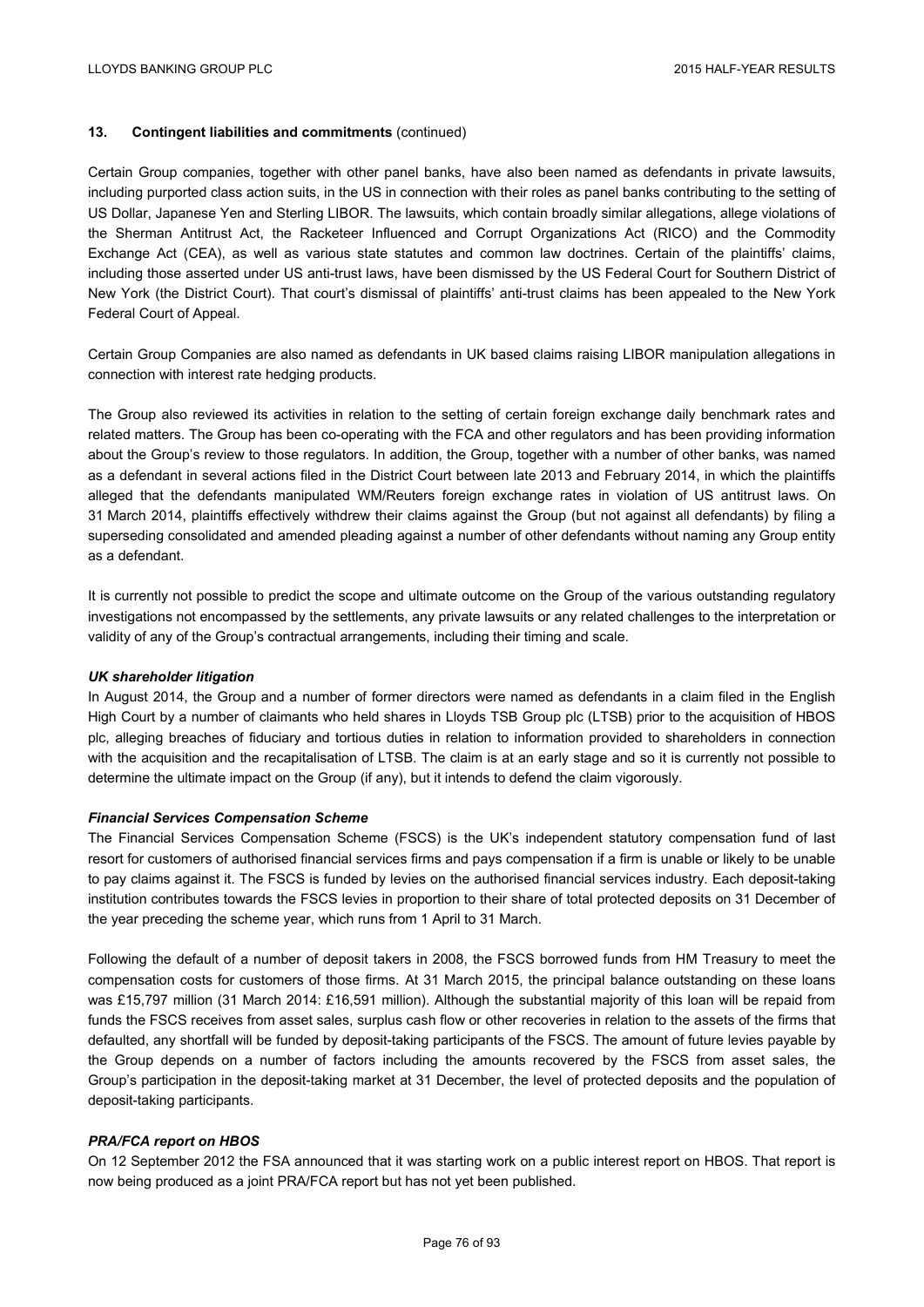## **13. Contingent liabilities and commitments** (continued)

### *Tax authorities*

The Group provides for potential tax liabilities that may arise on the basis of the amounts expected to be paid to tax authorities. This includes open matters where Her Majesty's Revenue and Customs (HMRC) adopt a different interpretation and application of tax law which might lead to additional tax. The Group has an open matter in relation to a claim for group relief of losses incurred in its former Irish banking subsidiary, which ceased trading on 31 December 2010. In the second half of 2013 HMRC informed the Group that their interpretation of the UK rules, permitting the offset of such losses, denies the claim; if HMRC's position is found to be correct management estimate that this would result in an increase in current tax liabilities of approximately £600 million and a reduction in the Group's deferred tax asset of approximately £400 million. The Group does not agree with HMRC's position and, having taken appropriate advice, does not consider that this is a case where additional tax will ultimately fall due.

### *Residential mortgage repossessions*

In August 2014, the Northern Ireland High Court handed down judgment in favour of the borrowers in relation to three residential mortgage test cases, concerning certain aspects of the Group's practice with respect to the recalculation of contractual monthly instalments of customers in arrears. The Group is reviewing the issues raised by the judgment and will respond as appropriate to any investigations or proceedings that may in due course be instigated as a result of these issues.

## *Plevin v Paragon Personal Finance Limited*

On 27 May 2015 the FCA gave an update on its announcement from January 2015 that it would be collecting evidence on current trends in PPI complaints to assess whether the current approach to PPI complaint handling is continuing to meet its objectives. The FCA stated that it expects to give its view in the summer. In that announcement the FCA also noted that in November 2014 the Supreme Court had ruled in *Plevin v Paragon Personal Finance Limited* [2014] UKSC 6 (*Plevin*) that the lender's failure to disclose a large commission payment on a single premium PPI policy made the relationship between that lender and the borrower unfair under section 140A of the Consumer Credit Act 1974. The FCA is considering whether additional rules and/or guidance are required to deal with the potential impact of the *Plevin* decision on complaints about PPI and indicated that it expects to announce its views on this aspect, including next steps, in its announcement in the summer. The Financial Ombudsman Service are also considering the implications for PPI complaints. Given the current uncertainty, it is not presently possible to estimate the financial impact of the *Plevin* decision and accordingly no additional provision has been established at this stage, but it is possible that the impact could be material.

### *Other legal actions and regulatory matters*

In addition, during the ordinary course of business the Group is subject to other complaints and threatened or actual legal proceedings (including class or group action claims) brought by or on behalf of employees, customers, investors or other third parties, as well as regulatory reviews, challenges, investigations and enforcement actions, both in the UK and overseas. All such material matters are periodically reassessed, with the assistance of external professional advisers where appropriate, to determine the likelihood of the Group incurring a liability. In those instances where it is concluded that it is more likely than not that a payment will be made, a provision is established to management's best estimate of the amount required at the relevant balance sheet date. In some cases it will not be possible to form a view, for example because the facts are unclear or because further time is needed properly to assess the merits of the case, and no provisions are held in relation to such matters. However the Group does not currently expect the final outcome of any such case to have a material adverse effect on its financial position, operations or cash flows.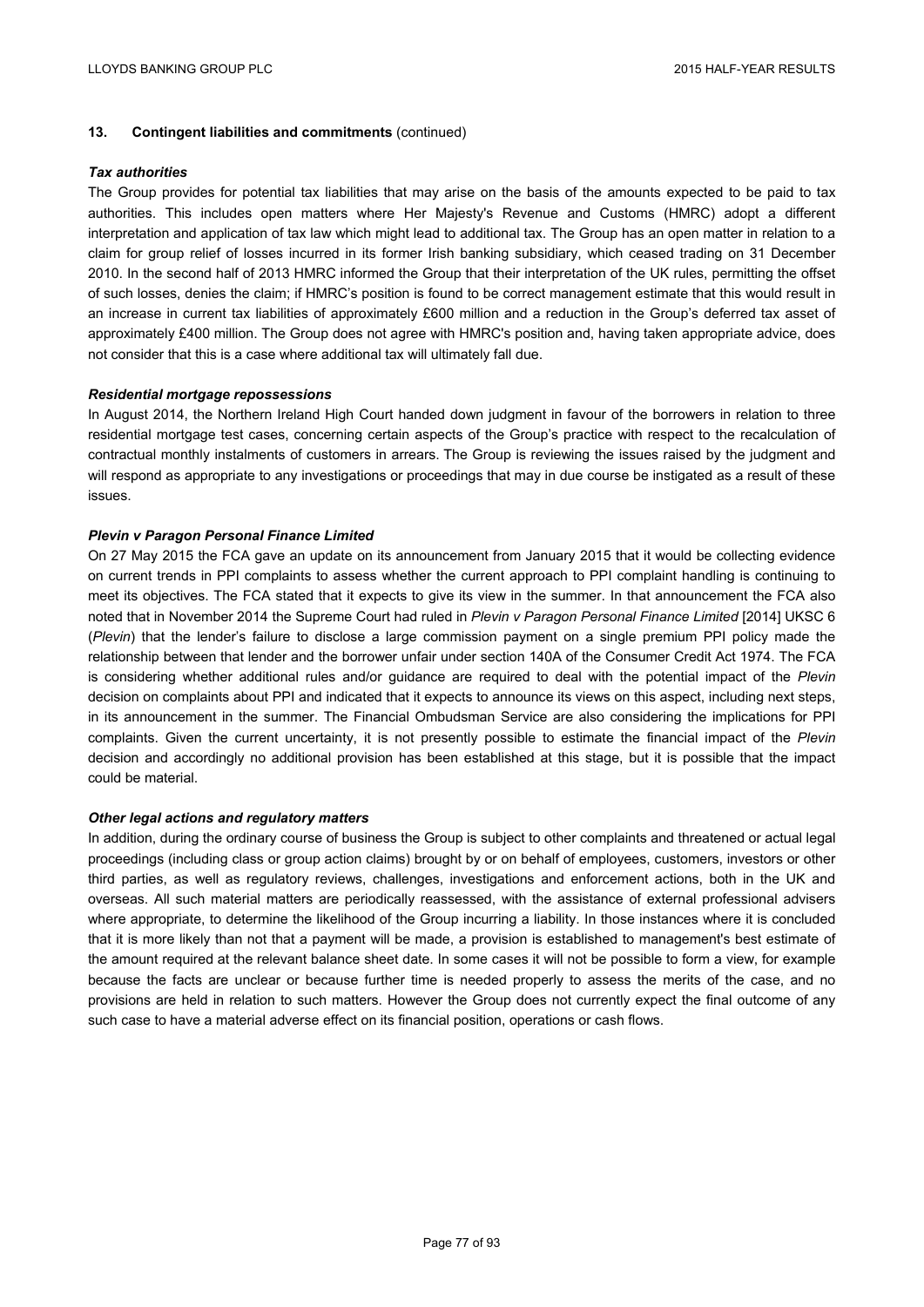$\lambda$ 

**At** 

## **13. Contingent liabilities and commitments** (continued)

#### **Contingent liabilities and commitments arising from the banking business**

|                                                                                                                       | Aτ      | At      |
|-----------------------------------------------------------------------------------------------------------------------|---------|---------|
|                                                                                                                       | 30 June | 31 Dec  |
|                                                                                                                       | 2015    | 2014    |
|                                                                                                                       | £m      | £m      |
| <b>Contingent liabilities</b>                                                                                         |         |         |
| Acceptances and endorsements                                                                                          | 130     | 59      |
| Other:                                                                                                                |         |         |
| Other items serving as direct credit substitutes                                                                      | 405     | 330     |
| Performance bonds and other transaction-related contingencies                                                         | 2,034   | 2,293   |
|                                                                                                                       | 2,439   | 2,623   |
| <b>Total contingent liabilities</b>                                                                                   | 2,569   | 2,682   |
| <b>Commitments</b>                                                                                                    |         |         |
| Documentary credits and other short-term trade-related transactions                                                   | 42      | 101     |
| Forward asset purchases and forward deposits placed                                                                   | 428     | 162     |
| Undrawn formal standby facilities, credit lines and other commitments to lend:<br>Less than 1 year original maturity: |         |         |
| Mortgage offers made                                                                                                  | 10,463  | 8,809   |
|                                                                                                                       |         |         |
| Other commitments                                                                                                     | 59,901  | 64,015  |
|                                                                                                                       | 70,364  | 72,824  |
| 1 year or over original maturity                                                                                      | 35,679  | 34,455  |
| <b>Total commitments</b>                                                                                              | 106,513 | 107,542 |

Of the amounts shown above in respect of undrawn formal standby facilities, credit lines and other commitments to lend, £55,027 million (31 December 2014: £55,029 million) was irrevocable.

## **14. Fair values of financial assets and liabilities**

The valuations of financial instruments have been classified into three levels according to the quality and reliability of information used to determine those fair values. Note 51 to the Group's 2014 financial statements describes the definitions of the three levels in the fair value hierarchy.

### **Valuation control framework**

Key elements of the valuation control framework, which covers processes for all levels in the fair value hierarchy including level 3 portfolios, include model validation (incorporating pre-trade and post-trade testing), product implementation review and independent price verification. Formal committees meet quarterly to discuss and approve valuations in more judgemental areas.

#### **Transfers into and out of level 3 portfolios**

Transfers out of level 3 portfolios arise when inputs that could have a significant impact on the instrument's valuation become market observable; conversely, transfers into the portfolios arise when consistent sources of data cease to be available.

#### **Valuation methodology**

For level 2 and level 3 portfolios, there is no significant change to what was disclosed in the Group's 2014 Annual Report and Accounts in respect of the valuation methodology (techniques and inputs) applied to such portfolios.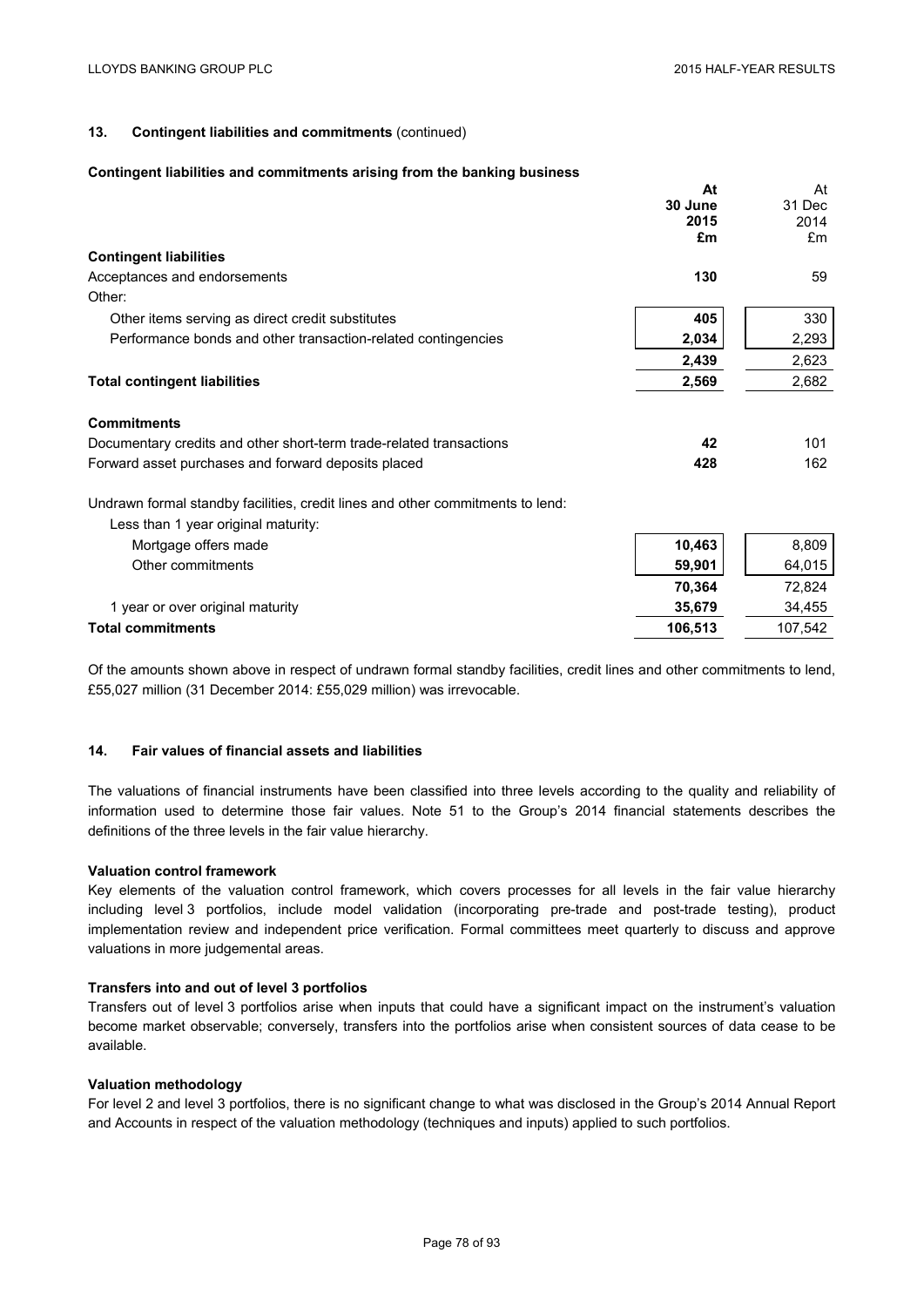The table below summarises the carrying values of financial assets and liabilities presented on the Group's balance sheet. The fair values presented in the table are at a specific date and may be significantly different from the amounts which will actually be paid or received on the maturity or settlement date.

|                                                       | 30 June 2015 |         | 31 December 2014 |         |
|-------------------------------------------------------|--------------|---------|------------------|---------|
|                                                       | Carrying     | Fair    | Carrying         | Fair    |
|                                                       | value        | value   | value            | value   |
|                                                       | £m           | £m      | £m               | £m      |
| <b>Financial assets</b>                               |              |         |                  |         |
| Trading and other financial assets at fair value      |              |         |                  |         |
| through profit or loss                                | 147,849      | 147,849 | 151,931          | 151,931 |
| Derivative financial instruments                      | 27,980       | 27,980  | 36,128           | 36,128  |
| Loans and receivables:                                |              |         |                  |         |
| Loans and advances to banks                           | 23,548       | 23,892  | 26,155           | 26,031  |
| Loans and advances to customers                       | 452,427      | 450,322 | 482,704          | 480,631 |
| Debt securities                                       | 1,569        | 1,491   | 1,213            | 1,100   |
| Available-for-sale financial instruments              | 32,173       | 32,173  | 56,493           | 56,493  |
| Held-to-maturity investments                          | 19,960       | 19,785  |                  |         |
| <b>Financial liabilities</b>                          |              |         |                  |         |
| Deposits from banks                                   | 16,966       | 16,978  | 10,887           | 10,902  |
| Customer deposits                                     | 416,595      | 416,933 | 447,067          | 450,038 |
| Trading and other financial liabilities at fair value |              |         |                  |         |
| through profit or loss                                | 63,328       | 63,328  | 62,102           | 62,102  |
| Derivative financial instruments                      | 27,778       | 27,778  | 33,187           | 33,187  |
| Debt securities in issue                              | 77,776       | 80,400  | 76,233           | 80,244  |
| Liabilities arising from non-participating investment |              |         |                  |         |
| contracts                                             | 26,131       | 26,131  | 27,248           | 27,248  |
| Financial guarantees                                  | 44           | 44      | 51               | 51      |
| Subordinated liabilities                              | 22,639       | 26,751  | 26,042           | 30,175  |

The carrying amount of the following financial instruments is a reasonable approximation of fair value: cash and balances at central banks, items in the course of collection from banks, items in course of transmission to banks and notes in circulation.

The Group manages valuation adjustments for its derivative exposures on a net basis; the Group determines their fair values on the basis of their net exposures. In all other cases, fair values of financial assets and liabilities measured at fair value are determined on the basis of their gross exposures.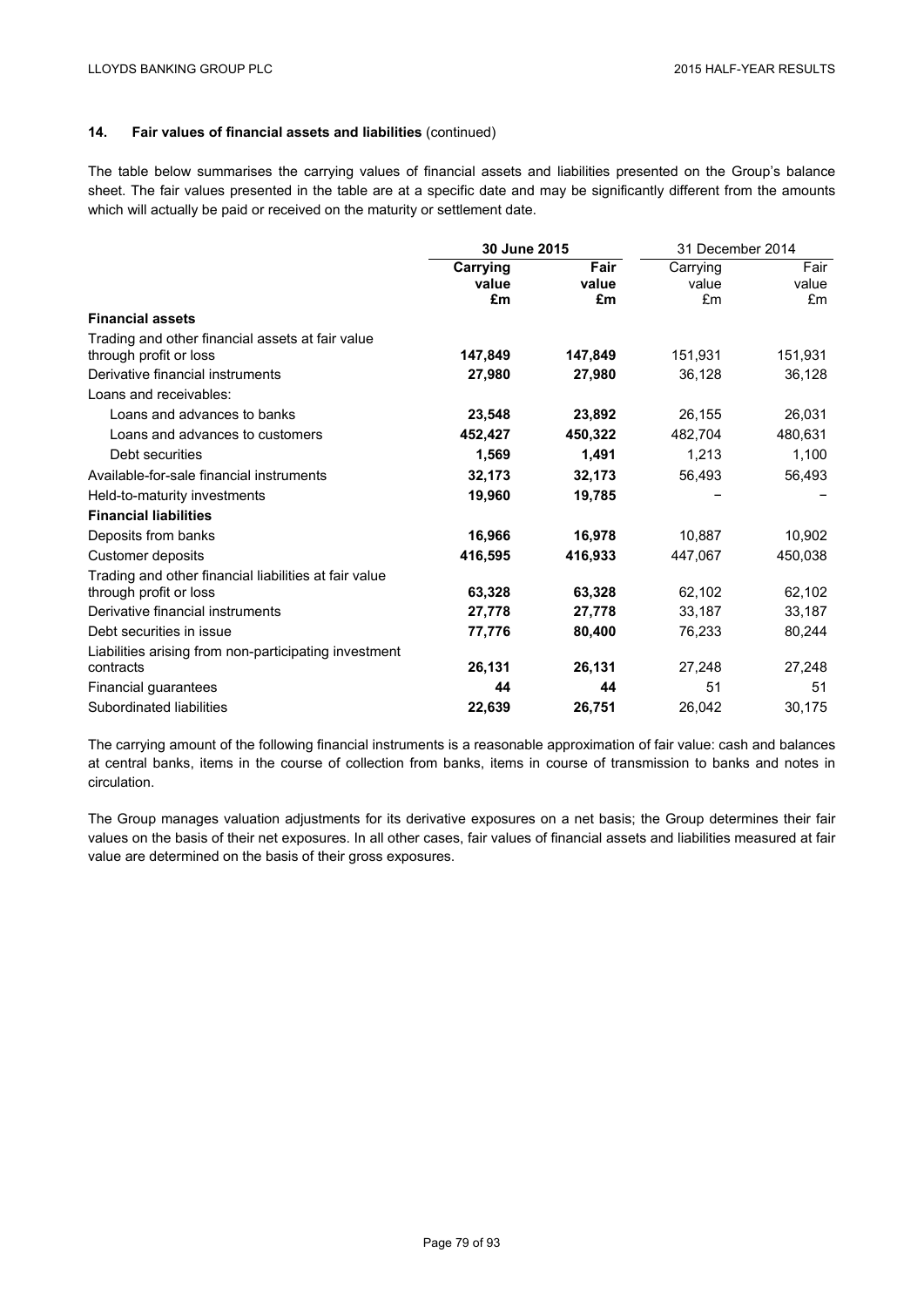The following tables provide an analysis of the financial assets and liabilities of the Group that are carried at fair value in the Group's consolidated balance sheet, grouped into levels 1 to 3 based on the degree to which the fair value is observable.

# **Financial assets**

|                                                                                  | Level 1 | Level <sub>2</sub> | Level 3 | Total   |
|----------------------------------------------------------------------------------|---------|--------------------|---------|---------|
|                                                                                  | £m      | £m                 | £m      | £m      |
| At 30 June 2015                                                                  |         |                    |         |         |
| Trading and other financial assets at fair value<br>through profit or loss:      |         |                    |         |         |
| Loans and advances to customers                                                  |         | 26,601             |         | 26,601  |
| Loans and advances to banks                                                      |         | 6,564              |         | 6,564   |
| Debt securities                                                                  | 24,155  | 22,949             | 3,670   | 50,774  |
| <b>Equity shares</b>                                                             | 62,071  | 337                | 1,480   | 63,888  |
| Treasury and other bills                                                         | 22      |                    |         | 22      |
| Total trading and other financial assets at fair<br>value through profit or loss | 86,248  | 56,451             | 5,150   | 147,849 |
| Available-for-sale financial assets:                                             |         |                    |         |         |
| Debt securities                                                                  | 24,896  | 5,366              |         | 30,262  |
| Equity shares                                                                    | 47      | 709                | 303     | 1,059   |
| Treasury and other bills                                                         | 852     |                    |         | 852     |
| Total available-for-sale financial assets                                        | 25,795  | 6,075              | 303     | 32,173  |
| Derivative financial instruments                                                 | 51      | 25,696             | 2,233   | 27,980  |
| Total financial assets carried at fair value                                     | 112,094 | 88,222             | 7,686   | 208,002 |
| At 31 December 2014                                                              |         |                    |         |         |
| Trading and other financial assets at fair value<br>through profit or loss:      |         |                    |         |         |
| Loans and advances to customers                                                  |         | 28,513             |         | 28,513  |
| Loans and advances to banks                                                      |         | 8,212              |         | 8,212   |
| Debt securities                                                                  | 24,230  | 24,484             | 3,457   | 52,171  |
| Equity shares                                                                    | 59,607  | 322                | 1,647   | 61,576  |
| Treasury and other bills                                                         | 1,459   |                    |         | 1,459   |
| Total trading and other financial assets at fair<br>value through profit or loss | 85,296  | 61.531             | 5,104   | 151,931 |
| Available-for-sale financial assets:                                             |         |                    |         |         |
| Debt securities                                                                  | 47,437  | 7,151              |         | 54,588  |
| Equity shares                                                                    | 45      | 727                | 270     | 1,042   |
| Treasury and other bills                                                         | 852     | 11                 |         | 863     |
| Total available-for-sale financial assets                                        | 48,334  | 7,889              | 270     | 56,493  |
| Derivative financial instruments                                                 | 94      | 33,263             | 2,771   | 36,128  |
| Total financial assets carried at fair value                                     | 133,724 | 102,683            | 8,145   | 244,552 |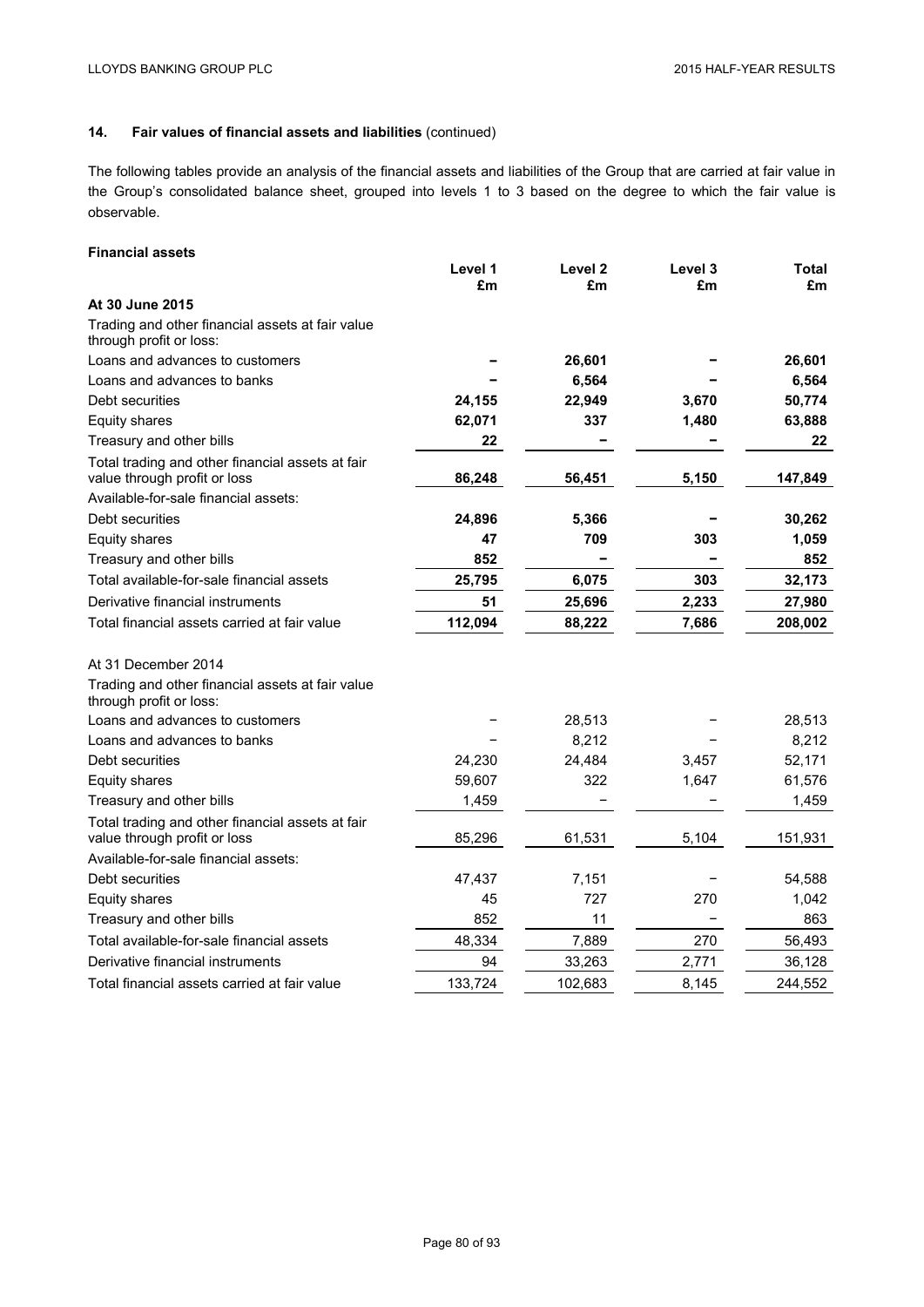## **Financial liabilities**

|                                                                                       | Level 1 | Level <sub>2</sub> | Level 3 | Total  |
|---------------------------------------------------------------------------------------|---------|--------------------|---------|--------|
|                                                                                       | £m      | £m                 | £m      | £m     |
| At 30 June 2015                                                                       |         |                    |         |        |
| Trading and other financial liabilities at fair value<br>through profit or loss:      |         |                    |         |        |
| Liabilities held at fair value through profit or loss                                 |         | 7,393              |         | 7,394  |
| <b>Trading liabilities</b>                                                            | 3,592   | 52,342             |         | 55,934 |
| Total trading and other financial liabilities at fair<br>value through profit or loss | 3,592   | 59,735             |         | 63,328 |
| Derivative financial instruments                                                      | 108     | 26,337             | 1,333   | 27,778 |
| Financial guarantees                                                                  |         |                    | 44      | 44     |
| Total financial liabilities carried at fair value                                     | 3,700   | 86,072             | 1,378   | 91,150 |
| At 31 December 2014                                                                   |         |                    |         |        |
| Trading and other financial liabilities at fair value<br>through profit or loss:      |         |                    |         |        |
| Liabilities held at fair value through profit or loss                                 |         | 6,739              | 5       | 6,744  |
| <b>Trading liabilities</b>                                                            | 2,700   | 52,658             |         | 55,358 |
| Total trading and other financial liabilities at fair                                 |         |                    |         |        |
| value through profit or loss                                                          | 2,700   | 59,397             | 5       | 62,102 |
| Derivative financial instruments                                                      | 68      | 31,663             | 1,456   | 33,187 |
| Financial guarantees                                                                  |         |                    | 51      | 51     |
| Total financial liabilities carried at fair value                                     | 2,768   | 91,060             | 1,512   | 95,340 |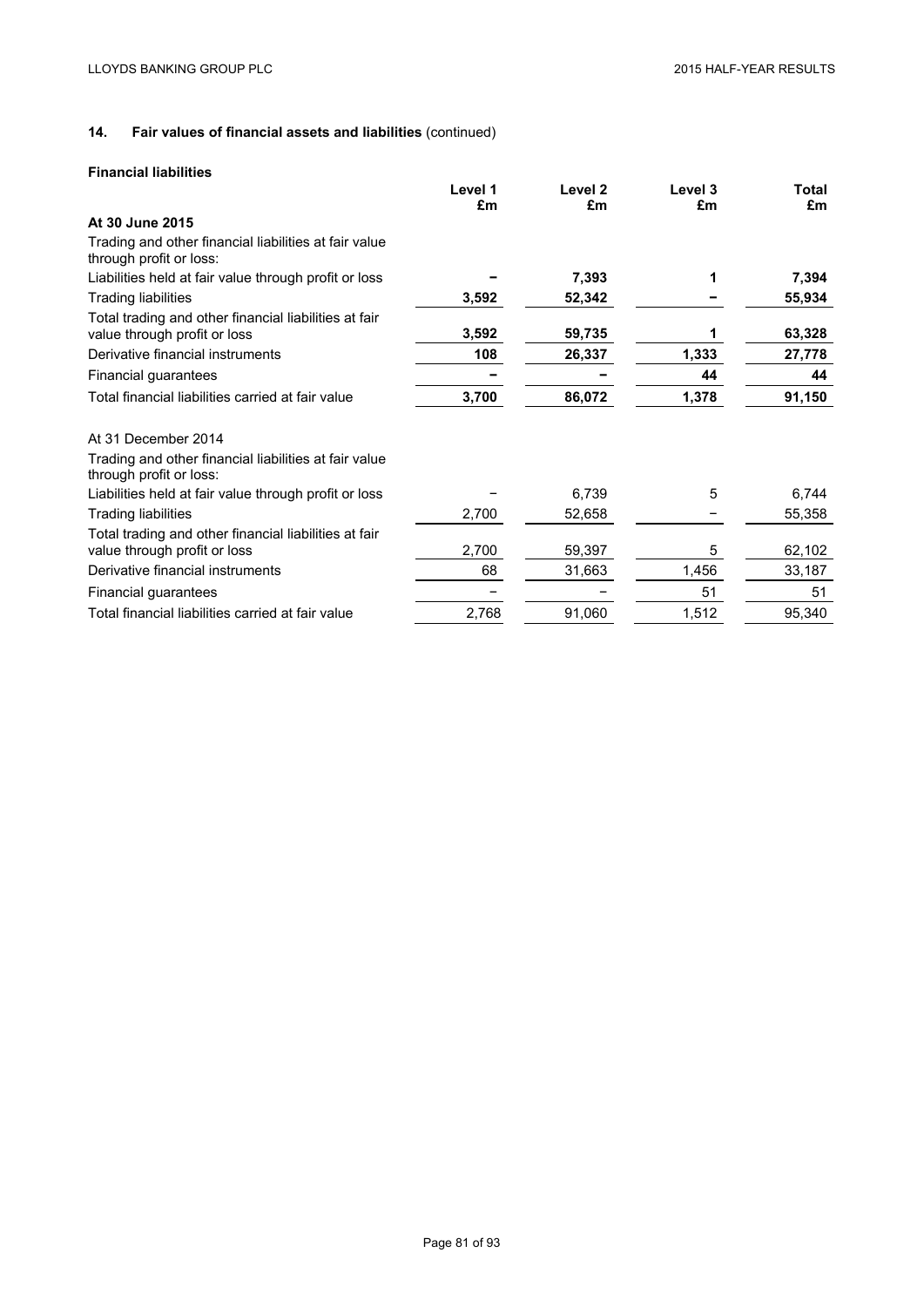# **Movements in level 3 portfolio**

The tables below analyse movements in the level 3 financial assets portfolio.

|                                                                                                                                       | <b>Trading</b><br>and other<br>financial<br>assets at fair<br>value through<br>profit or loss<br>£m | Available-<br>for-sale<br>financial<br>assets<br>£m | <b>Derivative</b><br>assets<br>£m | Total<br>financial<br>assets<br>carried at<br>fair value<br>£m |
|---------------------------------------------------------------------------------------------------------------------------------------|-----------------------------------------------------------------------------------------------------|-----------------------------------------------------|-----------------------------------|----------------------------------------------------------------|
| At 1 January 2015                                                                                                                     | 5,104                                                                                               | 270                                                 | 2,771                             | 8,145                                                          |
| Exchange and other adjustments                                                                                                        | (1)                                                                                                 |                                                     | (44)                              | (45)                                                           |
| Losses recognised in the income statement within<br>other income                                                                      | (61)                                                                                                |                                                     | (534)                             | (595)                                                          |
| Gains recognised in other comprehensive income<br>within the revaluation reserve in respect of<br>available-for-sale financial assets |                                                                                                     | 1                                                   |                                   |                                                                |
| Purchases                                                                                                                             | 785                                                                                                 | 38                                                  | 182                               | 1,005                                                          |
| Sales                                                                                                                                 | (649)                                                                                               | (6)                                                 | (105)                             | (760)                                                          |
| Transfers into the level 3 portfolio                                                                                                  | 20                                                                                                  |                                                     |                                   | 20                                                             |
| Transfers out of the level 3 portfolio                                                                                                | (48)                                                                                                |                                                     | (37)                              | (85)                                                           |
| At 30 June 2015                                                                                                                       | 5,150                                                                                               | 303                                                 | 2,233                             | 7,686                                                          |
| Losses recognised in the income statement<br>within other income relating to those assets<br>held at 30 June 2015                     | (39)                                                                                                |                                                     | (533)                             | (572)                                                          |
|                                                                                                                                       | Trading<br>and other<br>financial<br>assets at fair<br>value through<br>profit or loss<br>£m        | Available-<br>for-sale<br>financial<br>assets<br>£m | Derivative<br>assets<br>£m        | Total<br>financial<br>assets<br>carried at<br>fair value<br>£m |
| At 1 January 2014                                                                                                                     | 4,232                                                                                               | 449                                                 | 3,019                             | 7,700                                                          |
| Exchange and other adjustments                                                                                                        |                                                                                                     | (9)                                                 | (10)                              | (19)                                                           |
| Gains recognised in the income statement within<br>other income                                                                       | 167                                                                                                 | (78)                                                | 277                               | 366                                                            |
| Gains recognised in other comprehensive income<br>within the revaluation reserve in respect of<br>available-for-sale financial assets |                                                                                                     | 15                                                  |                                   | 15                                                             |
| Purchases                                                                                                                             | 432                                                                                                 | 199                                                 | 10                                | 641                                                            |
| Sales                                                                                                                                 | (367)                                                                                               | (173)                                               | (1,072)                           | (1,612)                                                        |
| Transfers into the level 3 portfolio                                                                                                  | 441                                                                                                 |                                                     | 22                                | 463                                                            |
| Transfers out of the level 3 portfolio                                                                                                |                                                                                                     | (74)                                                | (53)                              | (127)                                                          |
| At 30 June 2014                                                                                                                       | 4,905                                                                                               | 329                                                 | 2,193                             | 7,427                                                          |
| Gains recognised in the income statement within<br>other income relating to those assets held at<br>30 June 2014                      | 140                                                                                                 |                                                     | 50                                | 190                                                            |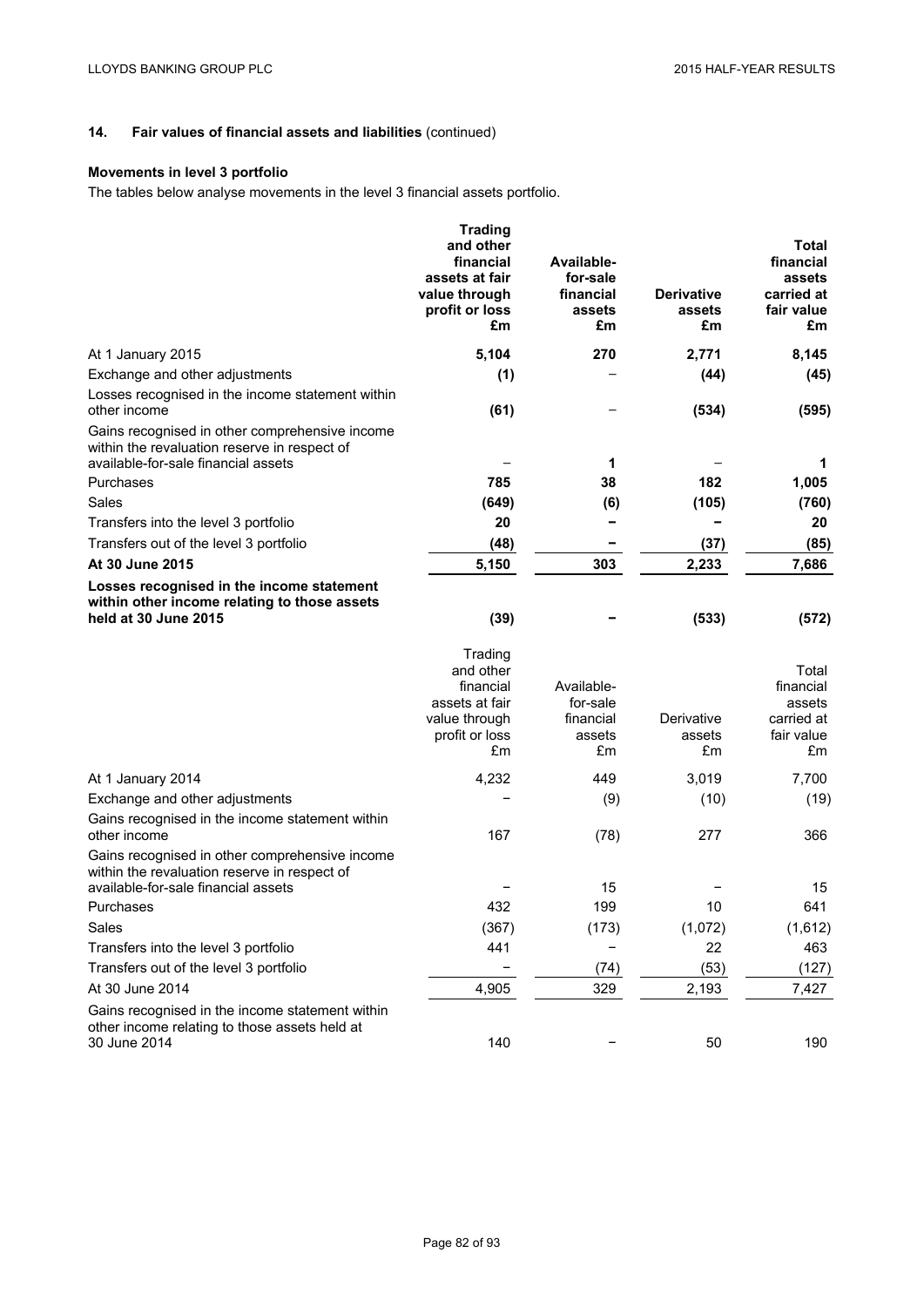The tables below analyse movements in the level 3 financial liabilities portfolio.

|                                                                                                                                | <b>Trading and</b><br>other financial<br>liabilities<br>at fair value<br>through profit<br>or loss<br>£m | <b>Derivative</b><br>liabilities<br>£m | <b>Financial</b><br>guarantees<br>£m | <b>Total</b><br>financial<br><b>liabilities</b><br>carried at<br>fair value<br>£m |
|--------------------------------------------------------------------------------------------------------------------------------|----------------------------------------------------------------------------------------------------------|----------------------------------------|--------------------------------------|-----------------------------------------------------------------------------------|
| At 1 January 2015                                                                                                              | 5                                                                                                        | 1,456                                  | 51                                   | 1,512                                                                             |
| Exchange and other adjustments                                                                                                 |                                                                                                          | (33)                                   |                                      | (33)                                                                              |
| (Gains) losses recognised in the income statement<br>within other income                                                       |                                                                                                          | (100)                                  | (7)                                  | (107)                                                                             |
| Additions                                                                                                                      |                                                                                                          | 124                                    |                                      | 124                                                                               |
| Redemptions                                                                                                                    | (4)                                                                                                      | (102)                                  |                                      | (106)                                                                             |
| Transfers into the level 3 portfolio                                                                                           |                                                                                                          |                                        |                                      |                                                                                   |
| Transfers out of the level 3 portfolio                                                                                         |                                                                                                          | (12)                                   |                                      | (12)                                                                              |
| At 30 June 2015                                                                                                                | 1                                                                                                        | 1,333                                  | 44                                   | 1,378                                                                             |
| Gains recognised in the income statement<br>within other income relating to those liabilities<br>held at 30 June 2015          |                                                                                                          | (100)                                  | (7)                                  | (107)                                                                             |
|                                                                                                                                | Trading and<br>other financial<br>liabilities<br>at fair value<br>through profit<br>or loss<br>£m        | Derivative<br>liabilities<br>£m        | Financial<br>guarantees<br>£m        | Total<br>financial<br>liabilities<br>carried at<br>fair value<br>£m               |
| At 1 January 2014                                                                                                              | 39                                                                                                       | 986                                    | 50                                   | 1,075                                                                             |
| Exchange and other adjustments                                                                                                 |                                                                                                          | (5)                                    |                                      | (5)                                                                               |
| (Gains) losses recognised in the income statement<br>within other income                                                       | (2)                                                                                                      | 78                                     | (2)                                  | 74                                                                                |
| Additions                                                                                                                      |                                                                                                          | 5                                      |                                      | 5                                                                                 |
| Redemptions                                                                                                                    | (25)                                                                                                     | (53)                                   |                                      | (78)                                                                              |
| Transfers into the level 3 portfolio                                                                                           |                                                                                                          | 5                                      |                                      | 5                                                                                 |
| At 30 June 2014                                                                                                                | 12                                                                                                       | 1,016                                  | 48                                   | 1,076                                                                             |
| Gains (losses) recognised in the income statement<br>within other income relating to those liabilities held<br>at 30 June 2014 |                                                                                                          | (78)                                   |                                      | (78)                                                                              |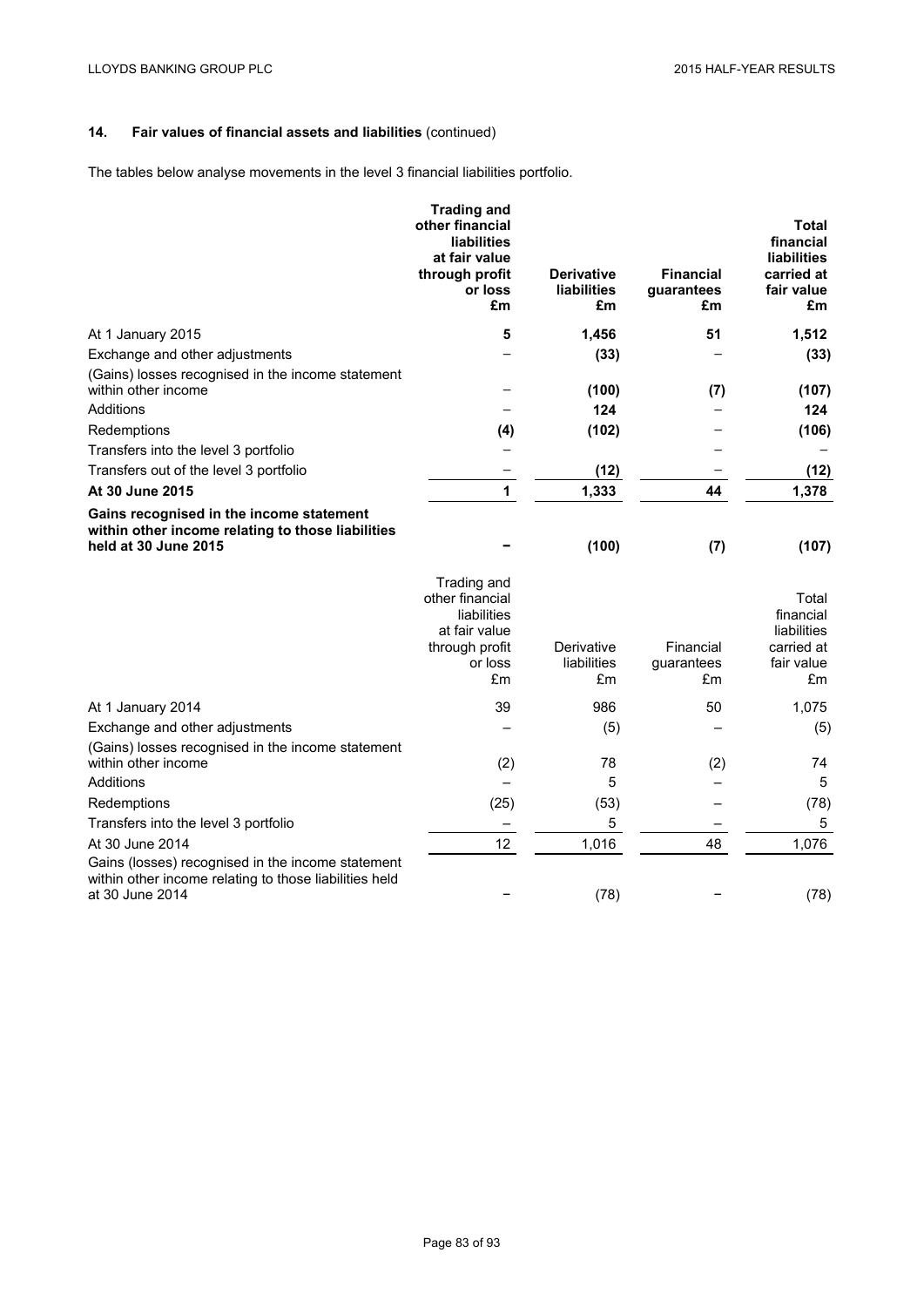The tables below set out the effects of reasonably possible alternative assumptions for categories of level 3 financial assets and financial liabilities which have an aggregated carrying value greater than £500 million.

|                                                                                               |                                                                                |                                                                                                       |                    |                         | At 30 June 2015                                                                 |                                          |  |
|-----------------------------------------------------------------------------------------------|--------------------------------------------------------------------------------|-------------------------------------------------------------------------------------------------------|--------------------|-------------------------|---------------------------------------------------------------------------------|------------------------------------------|--|
|                                                                                               |                                                                                |                                                                                                       |                    |                         | <b>Effect of reasonably</b><br>possible alternative<br>assumptions <sup>1</sup> |                                          |  |
|                                                                                               | <b>Valuation</b><br>technique(s)                                               | <b>Significant</b><br>unobservable<br>inputs                                                          | Range <sup>2</sup> | Carrying<br>value<br>£m | changes<br>£m                                                                   | Favourable Unfavourable<br>changes<br>£m |  |
| Equity and venture Market approach<br>capital investments                                     |                                                                                | Trading and other financial assets at fair value through profit or loss:<br>Earnings multiple         | 4/16               | 2,179                   | 75                                                                              | (75)                                     |  |
| Unlisted equities<br>and debt<br>securities.<br>property<br>partnerships in the<br>life funds | Underlying<br>asset/net asset<br>value (incl.<br>property prices) <sup>3</sup> | n/a                                                                                                   |                    | 2,615                   |                                                                                 |                                          |  |
| Other                                                                                         |                                                                                |                                                                                                       |                    | 356                     |                                                                                 | (6)                                      |  |
|                                                                                               |                                                                                |                                                                                                       |                    | 5,150                   |                                                                                 |                                          |  |
| Available for sale financial assets                                                           |                                                                                |                                                                                                       |                    | 303                     |                                                                                 |                                          |  |
| Derivative financial assets:<br>conversion feature broker quote                               | Embedded equity Lead manager or                                                | Equity conversion<br>feature spread                                                                   | 183/406            | 256                     | 15                                                                              | (15)                                     |  |
| Interest rate<br>derivatives                                                                  | Discounted cash<br>flow                                                        | Inflation swap rate<br>$-$ funding<br>component (bps)                                                 | 6/177              | 1,409                   | 12                                                                              | (13)                                     |  |
|                                                                                               | Option pricing<br>model                                                        | Interest rate<br>volatility                                                                           | 0%/76%             | 568                     | 4                                                                               | (4)                                      |  |
|                                                                                               |                                                                                |                                                                                                       |                    | 2,233                   |                                                                                 |                                          |  |
| Financial assets carried at fair value                                                        |                                                                                |                                                                                                       |                    | 7,686                   |                                                                                 |                                          |  |
| Derivative financial liabilities:<br>Interest rate                                            | Discounted cash                                                                | Trading and other financial liabilities at fair value through profit or loss<br>Inflation swap rate - |                    | 1                       |                                                                                 |                                          |  |
| derivatives                                                                                   | flow                                                                           | funding component<br>(bps)                                                                            | 6/177              | 846                     |                                                                                 |                                          |  |
|                                                                                               | Option pricing<br>model                                                        | Interest rate<br>volatility                                                                           | 0%/76%             | 487                     |                                                                                 |                                          |  |
|                                                                                               |                                                                                |                                                                                                       |                    | 1,333                   |                                                                                 |                                          |  |
| Financial guarantees                                                                          |                                                                                |                                                                                                       |                    | 44                      |                                                                                 |                                          |  |
|                                                                                               | Financial liabilities carried at fair value                                    |                                                                                                       |                    | 1,378                   |                                                                                 |                                          |  |

 $1$  Where the exposure to an unobservable input is managed on a net basis, only the net impact is shown in the table.

 $2\degree$  The range represents the highest and lowest inputs used in the level 3 valuations.

<sup>3</sup> Underlying asset/net asset values represent fair value.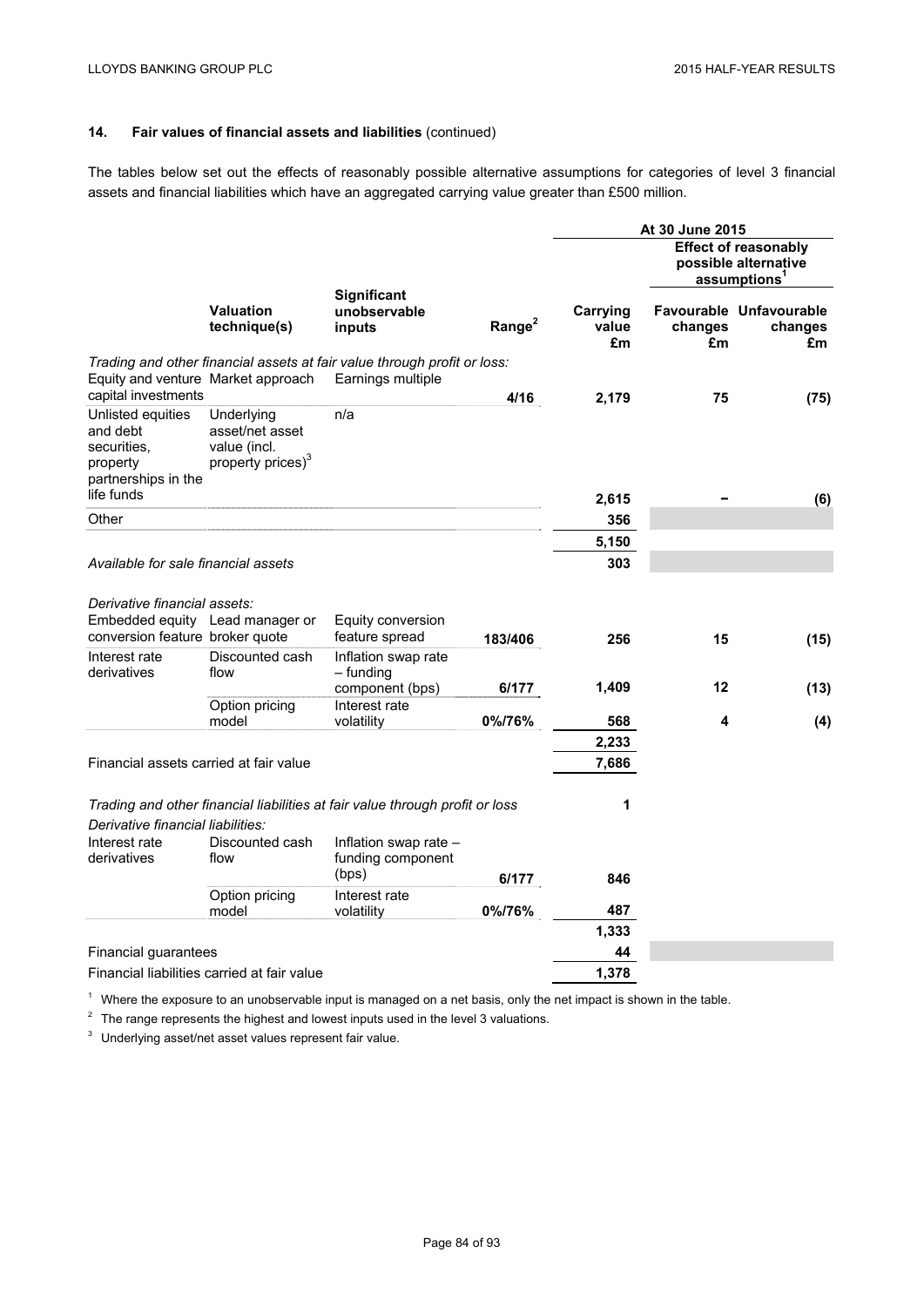|                                                                                                                      |                                                                                |                                                                                               |                    | At 31 December 2014     |                                                                       |                               |
|----------------------------------------------------------------------------------------------------------------------|--------------------------------------------------------------------------------|-----------------------------------------------------------------------------------------------|--------------------|-------------------------|-----------------------------------------------------------------------|-------------------------------|
|                                                                                                                      |                                                                                |                                                                                               |                    |                         | Effect of reasonably possible<br>alternative assumptions <sup>1</sup> |                               |
|                                                                                                                      | Valuation<br>technique(s)                                                      | Significant<br>unobservable<br>inputs                                                         | Range <sup>2</sup> | Carrying<br>value<br>£m | Favourable<br>changes<br>£m                                           | Unfavourable<br>changes<br>£m |
| Equity and venture Market approach                                                                                   |                                                                                | Trading and other financial assets at fair value through profit or loss:<br>Earnings multiple |                    |                         |                                                                       |                               |
| capital investments<br>Unlisted equities<br>and debt<br>securities.<br>property<br>partnerships in the<br>life funds | Underlying<br>asset/net asset<br>value (incl.<br>property prices) <sup>3</sup> | n/a                                                                                           | 4/14               | 2,214                   | 75                                                                    | (75)                          |
| Other                                                                                                                |                                                                                |                                                                                               | n/a                | 2,617                   | 4                                                                     | (2)                           |
|                                                                                                                      |                                                                                |                                                                                               |                    | 273                     |                                                                       |                               |
|                                                                                                                      |                                                                                |                                                                                               |                    | 5,104                   |                                                                       |                               |
| Available for sale financial assets                                                                                  |                                                                                |                                                                                               |                    | 270                     |                                                                       |                               |
|                                                                                                                      |                                                                                |                                                                                               |                    |                         |                                                                       |                               |
| Derivative financial assets:                                                                                         | Embedded equity Lead manager or                                                | Equity conversion                                                                             |                    |                         |                                                                       |                               |
| conversion feature broker quote<br>Interest rate                                                                     | Discounted cash                                                                | feature spread<br>Inflation swap rate                                                         | 175/432            | 646                     | 21                                                                    | (21)                          |
| derivatives                                                                                                          | flow                                                                           | $-$ funding<br>component (bps)                                                                | 3/167              | 1,382                   | 17                                                                    | (16)                          |
|                                                                                                                      | Option pricing                                                                 | Interest rate                                                                                 |                    |                         |                                                                       |                               |
|                                                                                                                      | model                                                                          | volatility                                                                                    | 4%/120%            | 743                     | 6                                                                     | (6)                           |
|                                                                                                                      |                                                                                |                                                                                               |                    | 2,771                   |                                                                       |                               |
| Financial assets carried at fair value                                                                               |                                                                                |                                                                                               |                    | 8,145                   |                                                                       |                               |
|                                                                                                                      |                                                                                | Trading and other financial liabilities at fair value through profit or loss                  |                    | 5                       |                                                                       |                               |
| Derivative financial liabilities:                                                                                    |                                                                                |                                                                                               |                    |                         |                                                                       |                               |
| Interest rate                                                                                                        | Discounted cash                                                                | Inflation swap rate -                                                                         |                    |                         |                                                                       |                               |
| derivatives                                                                                                          | flow                                                                           | funding component<br>(bps)                                                                    | 3/167              | 807                     |                                                                       |                               |
|                                                                                                                      | Option pricing                                                                 | Interest rate                                                                                 |                    | 649                     |                                                                       |                               |
|                                                                                                                      | model                                                                          | volatility                                                                                    | 4%/120%            |                         |                                                                       |                               |
|                                                                                                                      |                                                                                |                                                                                               |                    | 1,456                   |                                                                       |                               |
| <b>Financial guarantees</b>                                                                                          |                                                                                |                                                                                               |                    | 51                      |                                                                       |                               |
|                                                                                                                      | Financial liabilities carried at fair value                                    |                                                                                               |                    | 1,512                   |                                                                       |                               |

 $1$  Where the exposure to an unobservable input is managed on a net basis, only the net impact is shown in the table.

 $2$  The range represents the highest and lowest inputs used in the level 3 valuations.

<sup>3</sup> Underlying asset/net asset values represent fair value.

## **Unobservable inputs**

Significant unobservable inputs affecting the valuation of debt securities, unlisted equity investments and derivatives are unchanged from those described in the Group's 2014 financial statements.

## **Reasonably possible alternative assumptions**

Valuation techniques applied to many of the Group's level 3 instruments often involve the use of two or more inputs whose relationship is interdependent. The calculation of the effect of reasonably possible alternative assumptions included in the table above reflects such relationships and are unchanged from those described in the Group's 2014 financial statements.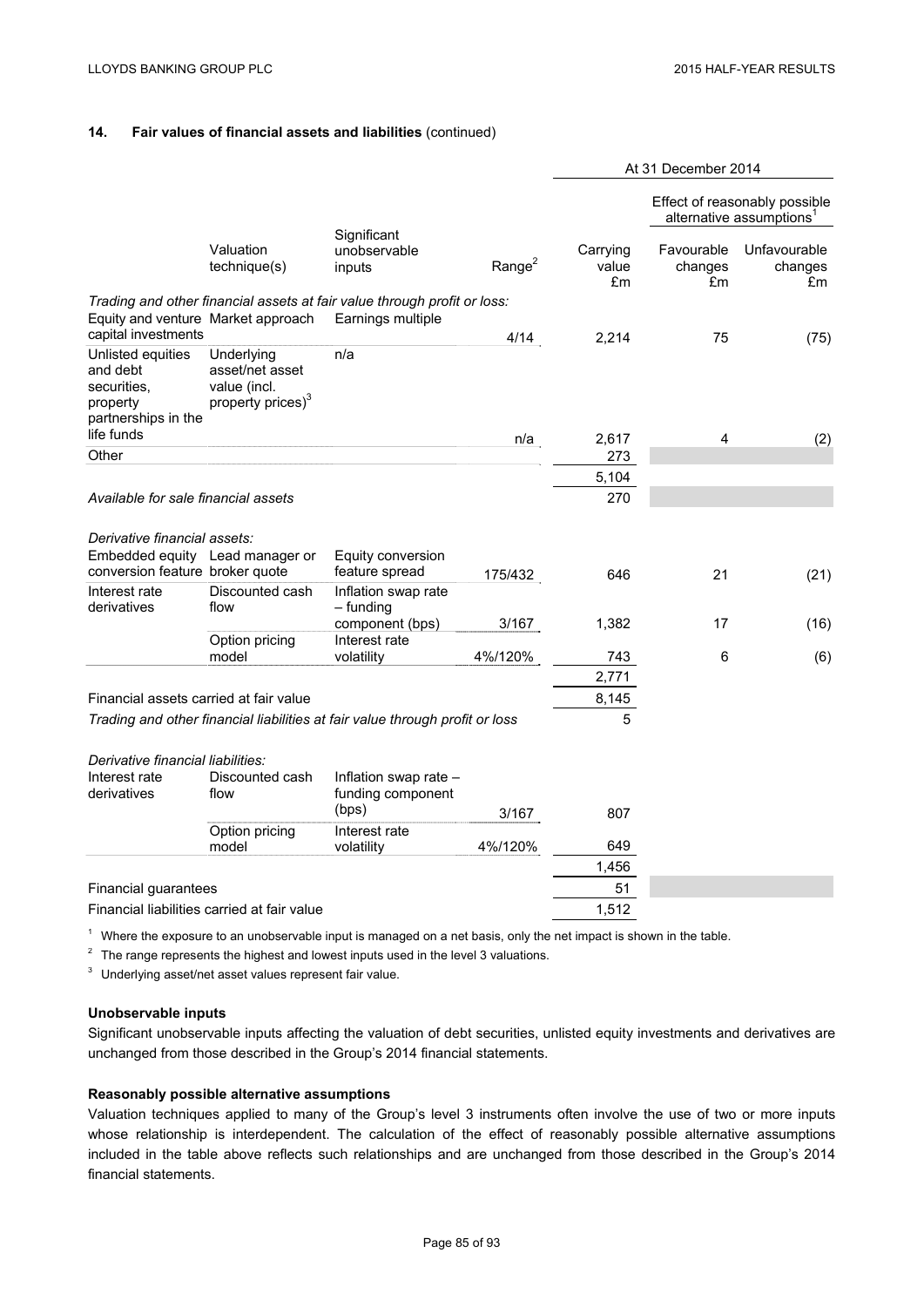## **15. Related party transactions**

### **UK government**

In January 2009, the UK government through HM Treasury became a related party of the Company following its subscription for ordinary shares issued under a placing and open offer. As at 30 June 2015, HM Treasury held an interest of 16.87 per cent in the Company's ordinary share capital, with its interest having fallen below 20 per cent on 11 May 2015. As a consequence of HM Treasury no longer being considered to have a significant influence, it ceased to be a related party of the Company for IAS 24 purposes at that date.

In accordance with IAS 24, UK government-controlled entities were related parties of the Group; the Group regarded the Bank of England and entities controlled by the UK government, including The Royal Bank of Scotland Group plc (RBS), NRAM plc and Bradford & Bingley plc, as related parties.

The Group has participated in a number of schemes operated by the UK government and central banks and made available to eligible banks and building societies.

### *National Loan Guarantee Scheme*

The Group has participated in the UK government's National Loan Guarantee Scheme, which was launched on 20 March 2012. Through the scheme, the Group is providing eligible UK businesses with discounted funding, subject to continuation of the scheme and its financial benefits, and based on the Group's existing lending criteria. Eligible businesses who have taken up the funding benefit from a 1 per cent discount on their funding rate for a pre-agreed period of time.

### *Funding for Lending*

In August 2012, the Group announced its support for the UK Government's Funding for Lending Scheme and confirmed its intention to participate in the scheme. The Funding for Lending Scheme represents a further source of cost effective secured term funding available to the Group. The original initiative supported a broad range of UK based customers, providing householders with more affordable housing finance and businesses with cheaper finance to invest and grow. In November 2013, the Group entered into extension letters with the Bank of England to take part in an extension of the Funding for Lending Scheme until the end of January 2015. This extension of the Funding for Lending Scheme focused on providing businesses with cheaper finance to invest and grow. In December 2014, the Bank of England announced a further extension to the Funding for Lending Scheme running to the end of January 2016 with an increased focus on supporting small businesses. At 30 June 2015, the Group had drawn down £24 billion (31 December 2014: £20 billion) under the Funding for Lending Scheme, of which £14 billion had been drawn down under the extension to the scheme announced in 2013.

### *Enterprise Finance Guarantee*

The Group participates in the Enterprise Finance Guarantee Scheme which was launched in January 2009 as a replacement for the Small Firms Loan Guarantee Scheme. The scheme is a UK government-backed loan guarantee, which supports viable businesses with access to lending where they would otherwise be refused a loan due to a lack of lending security. The Department for Business, Innovation and Skills (formerly the Department for Business, Enterprise and Regulatory Reform) provides the lender with a guarantee of up to 75 per cent of the capital of each loan subject to the eligibility of the customer within the rules of the scheme. As at 30 June 2015, the Group had offered 6,378 loans to customers, worth over £539 million. Under the most recent renewal of the terms of the scheme, Lloyds Bank plc and Bank of Scotland plc, on behalf of the Group, contracted with The Secretary of State for Business, Innovation and Skills.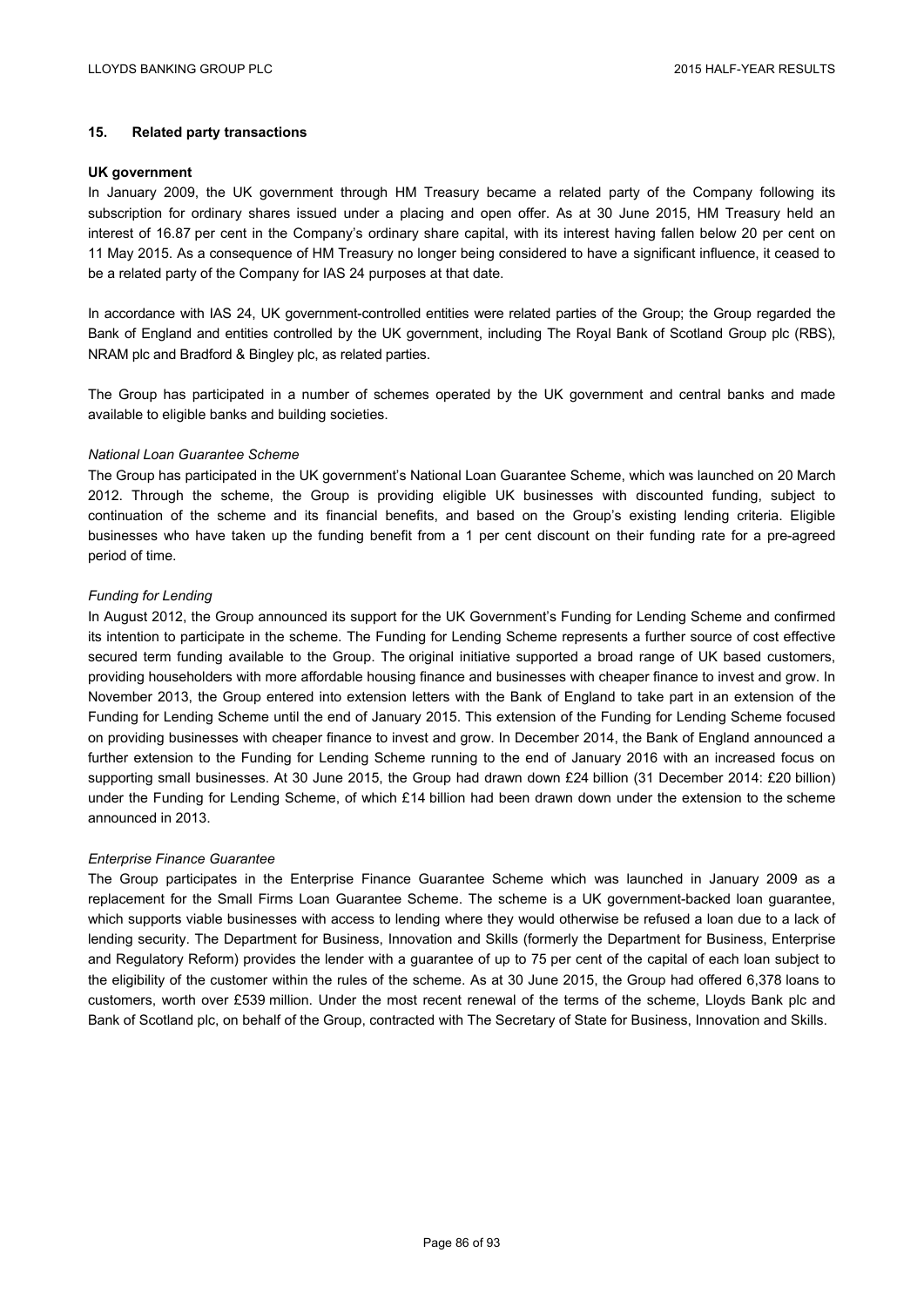## **15. Related party transactions** (continued)

### *Help to Buy*

On 7 October 2013, Bank of Scotland plc entered into an agreement with The Commissioners of Her Majesty's Treasury by which it agreed that the Halifax Division of Bank of Scotland plc would participate in the Help to Buy Scheme with effect from 11 October 2013 and that Lloyds Bank plc would participate from 3 January 2014. The Help to Buy Scheme is a scheme promoted by the UK government and is aimed to encourage participating lenders to make mortgage loans available to customers who require higher loan-to-value mortgages. Halifax and Lloyds are currently participating in the Scheme whereby customers borrow between 90 per cent and 95 per cent of the purchase price. In return for the payment of a commercial fee, HM Treasury has agreed to provide a guarantee to the lender to cover a proportion of any loss made by the lender arising from a higher loan-to-value loan being made. £2,484 million of outstanding loans at 30 June 2015 (31 December 2014: £1,950 million) had been advanced under this scheme.

### *Business Growth Fund*

The Group has invested £151 million (31 December 2014: £118 million) in the Business Growth Fund (under which an agreement was entered into with RBS amongst others) and, as at 30 June 2015, carries the investment at a fair value of £142 million (31 December 2014: £105 million).

### *Big Society Capital*

The Group has invested £33 million in the Big Society Capital Fund under which an agreement was entered into with RBS amongst others.

## *Housing Growth Partnership*

The Group has committed to invest up to £50 million into the Housing Growth Partnership under which an agreement was entered into with the Homes and Communities Agency.

### *Central bank facilities*

In the ordinary course of business, the Group may from time to time access market-wide facilities provided by central banks.

### *Other government-related entities*

There were no significant transactions with other UK government-controlled entities (including UK government-controlled banks) during the year that were not made in the ordinary course of business or that were unusual in their nature or conditions.

## **Other related party transactions**

Other related party transactions for the half-year to 30 June 2015 are similar in nature to those for the year ended 31 December 2014.

## **16. Disposal of interest in TSB Banking Group plc**

On 20 March 2015 the Group announced that it had agreed to sell a 9.99 per cent interest in TSB Banking Group plc (TSB) to Banco de Sabadell S.A. (Banco Sabadell) and that it had entered into an irrevocable undertaking to accept Banco Sabadell's recommended cash offer in respect of its remaining 40.01 per cent interest in TSB. The offer by Banco Sabadell was conditional upon, amongst other things, regulatory approval.

The sale of the 9.99 per cent interest completed on 24 March 2015, reducing the Group's holding in TSB to 40.01 per cent; this sale led to a loss of control and the deconsolidation of TSB. The Group's residual investment in 40.01 per cent of TSB was then recorded at fair value, as an asset held for sale. The Group recognised a loss of £660 million reflecting the net costs of the Transitional Service Agreement between Lloyds and TSB, the contribution to be provided by Lloyds to TSB in moving to alternative IT provision and the net result on sale of the 9.99 per cent interest and fair valuation of the residual investment.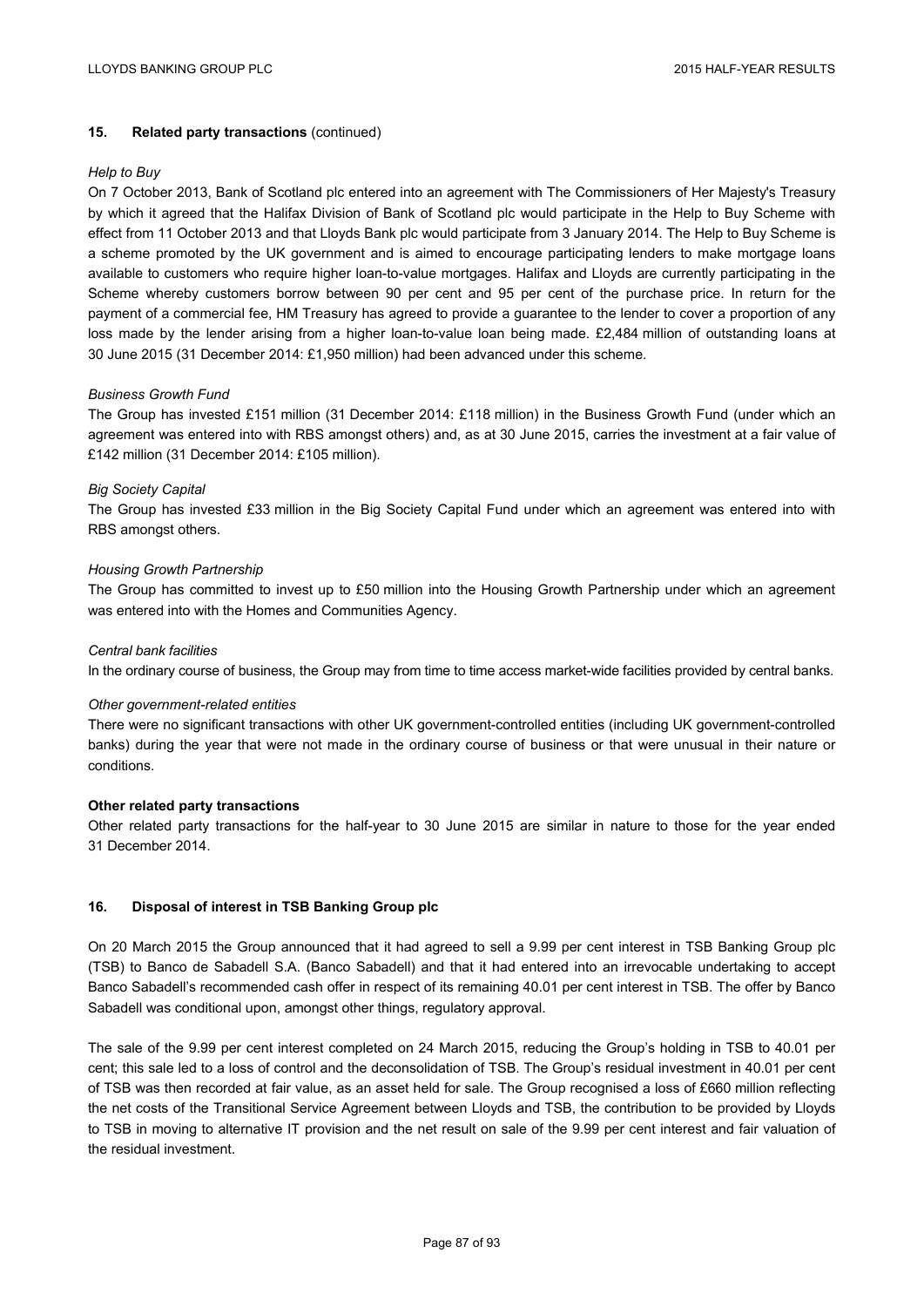## **16. Disposal of interest in TSB Banking Group plc** (continued)

The Group announced on 30 June 2015 that all relevant regulatory clearances had been received and that the sale was therefore unconditional in all respects, so that at 30 June 2015 the Group was carrying a receivable from Banco Sabadell in respect of the final proceeds of sale. The proceeds were received on 10 July 2015.

### **17. Ordinary dividends**

An interim dividend for 2015 of 0.75 pence per ordinary share (half-year to 30 June 2014: nil) will be paid on 28 September 2015. The total amount of this dividend is £535 million.

Shareholders who have already joined the dividend reinvestment plan will automatically receive shares instead of the cash dividend. Key dates for the payment of the dividend are:

| Shares guoted ex-dividend                                        | <b>13 August 2015</b> |
|------------------------------------------------------------------|-----------------------|
| Record date                                                      | <b>14 August 2015</b> |
| Final date for joining or leaving the dividend reinvestment plan | <b>28 August 2015</b> |
| Interim dividend paid                                            | 28 September 2015     |

On 19 May 2015, a dividend in respect of 2014 of 0.75 pence per ordinary share was paid to shareholders. This dividend totalled £535 million.

### **18. Events since the balance sheet date**

On 30 July 2015, the Group announced that it had agreed the sale of a portfolio of Irish commercial loans, with a book value of £724 million, for a cash consideration of approximately £827 million; after transaction and other costs the gain on disposal is not expected to be significant. The transaction is expected to complete in the fourth quarter of 2015.

### **19. Future accounting developments**

The following pronouncements are not applicable for the year ending 31 December 2015 and have not been applied in preparing these financial statements. Save as disclosed below, the full impact of these accounting changes is being assessed by the Group.

### IFRS 9 *Financial Instruments*

IFRS 9 replaces IAS 39 Financial Instruments: Recognition and Measurement. IFRS 9 requires financial assets to be classified into one of three measurement categories, fair value through profit or loss, fair value through other comprehensive income and amortised cost, on the basis of the objectives of the entity's business model for managing its financial assets and the contractual cash flow characteristics of the instruments. These changes are not expected to have a significant impact on the Group.

IFRS 9 also replaces the existing 'incurred loss' impairment approach with an expected credit loss approach. This change is likely to result in an increase in the Group's balance sheet provisions for credit losses although the extent of any increase will depend upon, amongst other things, the composition of the Group's lending portfolios and forecast economic conditions at the date of implementation. In February 2015, the Basel Committee on Banking Supervision published a consultative document outlining supervisory expectations regarding sound credit risk practices associated with implementing and applying an expected credit loss accounting framework. A final version is expected to be issued at the end of 2015.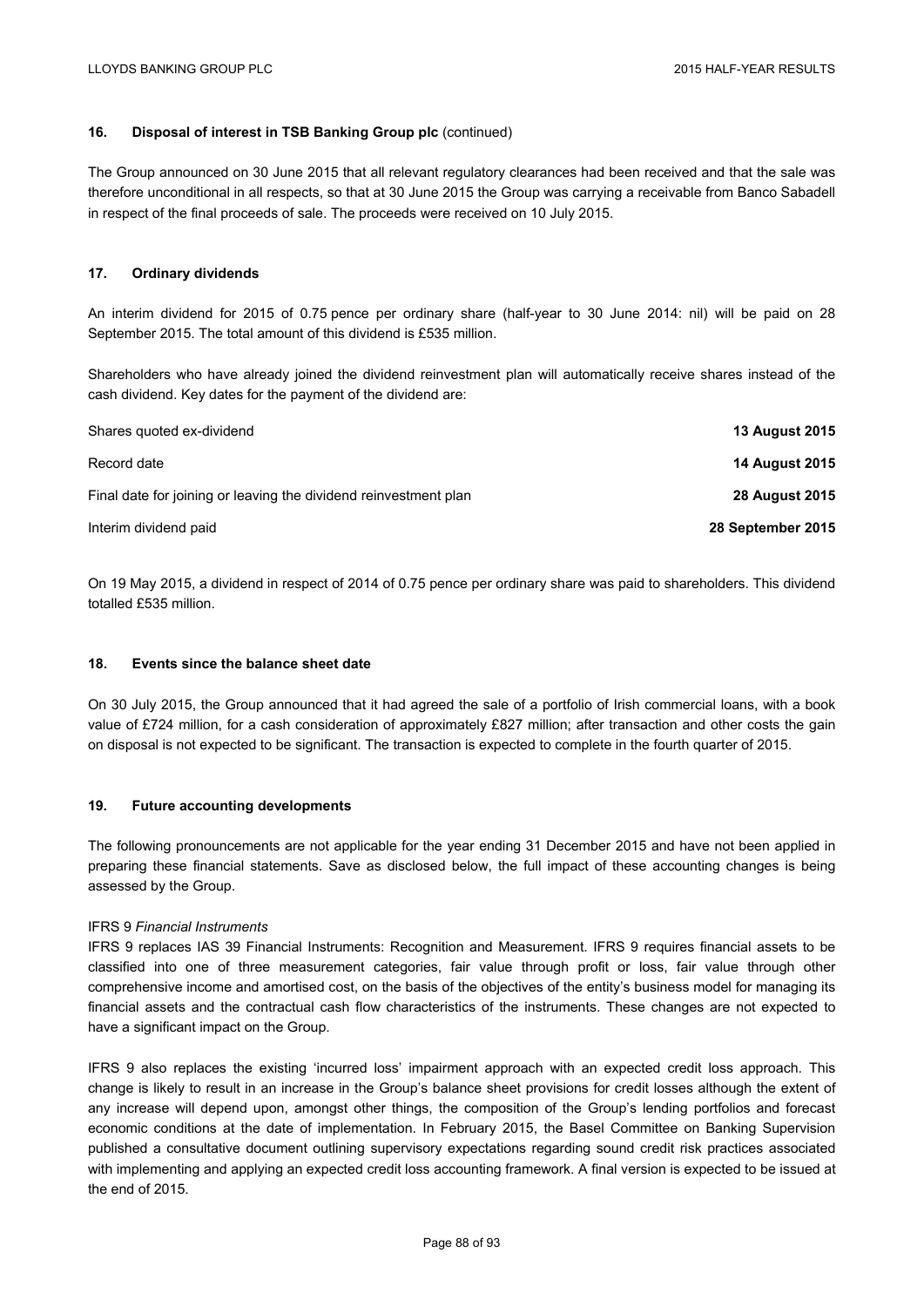## **19. Future accounting developments** (continued)

The hedge accounting requirements of IFRS 9 are more closely aligned with risk management practices and follow a more principle-based approach than IAS 39. The revised requirements are not expected to have a significant impact on the Group.

IFRS 9 is effective for annual periods beginning on or after 1 January 2018. As at 30 July 2015, this pronouncement is awaiting EU endorsement.

### IFRS 15 *Revenue from Contracts with Customers*

IFRS 15 replaces IAS 18 Revenue and IAS 11 Construction Contracts. IFRS 15 establishes principles for reporting useful information about the nature, amount, timing and uncertainty of revenue and cash flows arising from an entity's contracts with customers. Revenue is recognised at an amount that reflects the consideration to which the entity expects to be entitled in exchange for goods and services. Financial instruments, leases and insurance contracts are out of scope and so this standard is not expected to have a significant impact on the Group.

IFRS 15 is effective for annual periods beginning on or after 1 January 2017, although in May 2015, the IASB issued an exposure draft proposing to defer the effective date to 1 January 2018. In addition, on 30 July 2015 another exposure draft was issued proposing targeted amendments to the standard. As at 30 July 2015, this standard is awaiting EU endorsement.

## **20. Other information**

The financial information included in these condensed consolidated half-year financial statements does not constitute statutory accounts within the meaning of section 434 of the Companies Act 2006. Statutory accounts for the year ended 31 December 2014 have been delivered to the Registrar of Companies. The auditors' report on those accounts was unqualified and did not include a statement under sections 498(2) (accounting records or returns inadequate or accounts not agreeing with records and returns) or 498(3) (failure to obtain necessary information and explanations) of the Companies Act 2006.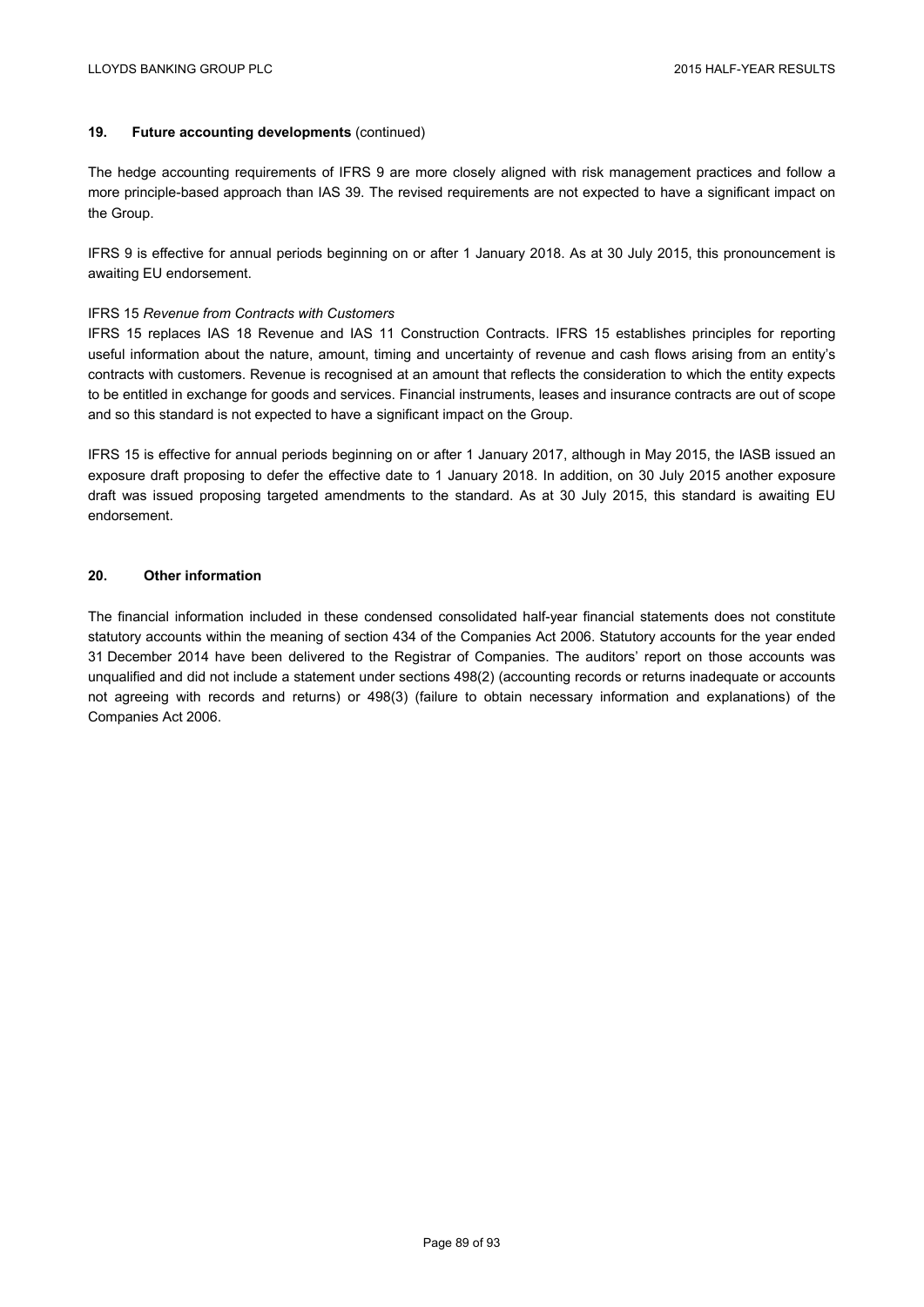# **STATEMENT OF DIRECTORS' RESPONSIBILITIES**

The directors listed below (being all the directors of Lloyds Banking Group plc) confirm that to the best of their knowledge these condensed consolidated half-year financial statements have been prepared in accordance with International Accounting Standard 34, *Interim Financial Reporting*, as adopted by the European Union, and that the half-year management report herein includes a fair review of the information required by DTR 4.2.7R and DTR 4.2.8R, namely:

- an indication of important events that have occurred during the six months ended 30 June 2015 and their impact on the condensed consolidated half-year financial statements, and a description of the principal risks and uncertainties for the remaining six months of the financial year; and
- material related party transactions in the six months ended 30 June 2015 and any material changes in the related party transactions described in the last annual report.

Signed on behalf of the board by

António Horta-Osório Group Chief Executive 30 July 2015

Lloyds Banking Group plc board of directors:

### **Executive directors:**

António Horta-Osório (Group Chief Executive) George Culmer (Chief Financial Officer) Juan Colombás (Chief Risk Officer)

### **Non-executive directors:**

Lord Blackwell (Chairman) Anita Frew (Deputy Chairman) Alan Dickinson Carolyn Fairbairn Simon Henry Dyfrig John CBE Nicholas Luff Nicholas Prettejohn Anthony Watson CBE Sara Weller CBE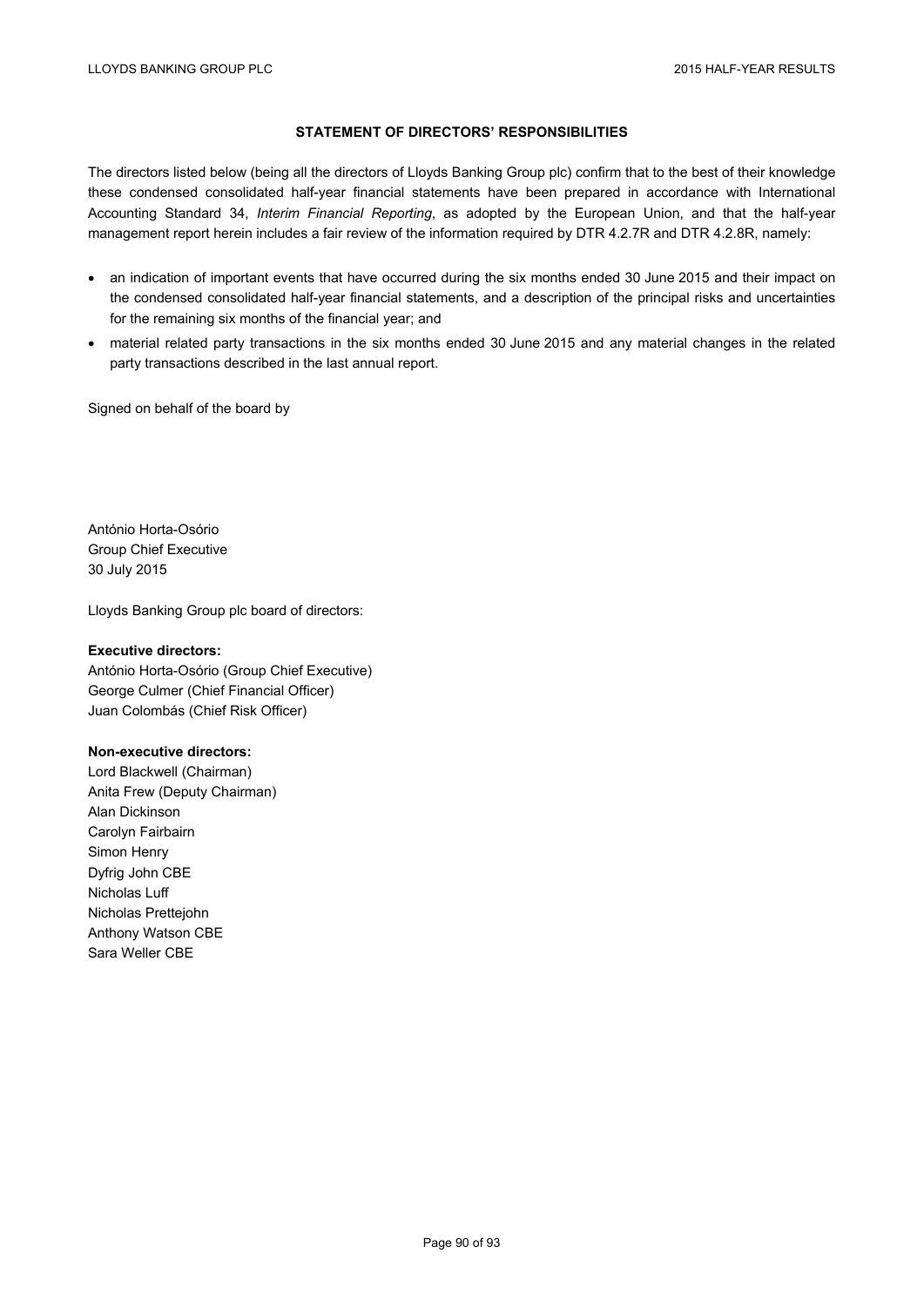## **INDEPENDENT REVIEW REPORT TO LLOYDS BANKING GROUP PLC**

#### **Report on the condensed consolidated half-year financial statements**

#### *Our conclusion*

We have reviewed the condensed consolidated half-year financial statements, defined below, in the 2015 half-year results of Lloyds Banking Group plc for the six months ended 30 June 2015. Based on our review, nothing has come to our attention that causes us to believe that the condensed consolidated half-year financial statements are not prepared, in all material respects, in accordance with International Accounting Standard 34 as adopted by the European Union and the Disclosure and Transparency Rules of the United Kingdom's Financial Conduct Authority.

This conclusion is to be read in the context of what we say in the remainder of this report.

#### *What we have reviewed*

The condensed consolidated half-year financial statements, which are prepared by Lloyds Banking Group plc, comprise:

- the consolidated income statement for the six months ended 30 June 2015;
- the consolidated statement of comprehensive income for the six months ended 30 June 2015;
- the consolidated balance sheet as at 30 June 2015;
- the consolidated statement of changes in equity for the six months ended 30 June 2015;
- the consolidated cash flow statement for the six months ended 30 June 2015; and
- the explanatory notes to the condensed consolidated half-year financial statements.

As disclosed in note 1, the financial reporting framework that has been applied in the preparation of the full annual financial statements of the group is applicable law and International Financial Reporting Standards (IFRSs) as adopted by the European Union.

The condensed consolidated half-year financial statements included in the 2015 half-year results have been prepared in accordance with International Accounting Standard 34, 'Interim Financial Reporting', as adopted by the European Union and the Disclosure and Transparency Rules of the United Kingdom's Financial Conduct Authority.

#### *What a review of condensed consolidated financial statements involves*

We conducted our review in accordance with International Standard on Review Engagements (UK and Ireland) 2410, 'Review of Interim Financial Information Performed by the Independent Auditor of the Entity' issued by the Auditing Practices Board for use in the United Kingdom. A review of interim financial information consists of making enquiries, primarily of persons responsible for financial and accounting matters, and applying analytical and other review procedures.

A review is substantially less in scope than an audit conducted in accordance with International Standards on Auditing (UK and Ireland) and, consequently, does not enable us to obtain assurance that we would become aware of all significant matters that might be identified in an audit. Accordingly, we do not express an audit opinion.

We have read the other information contained in the 2015 half-year results and considered whether it contains any apparent misstatements or material inconsistencies with the information in the condensed consolidated half-year financial statements.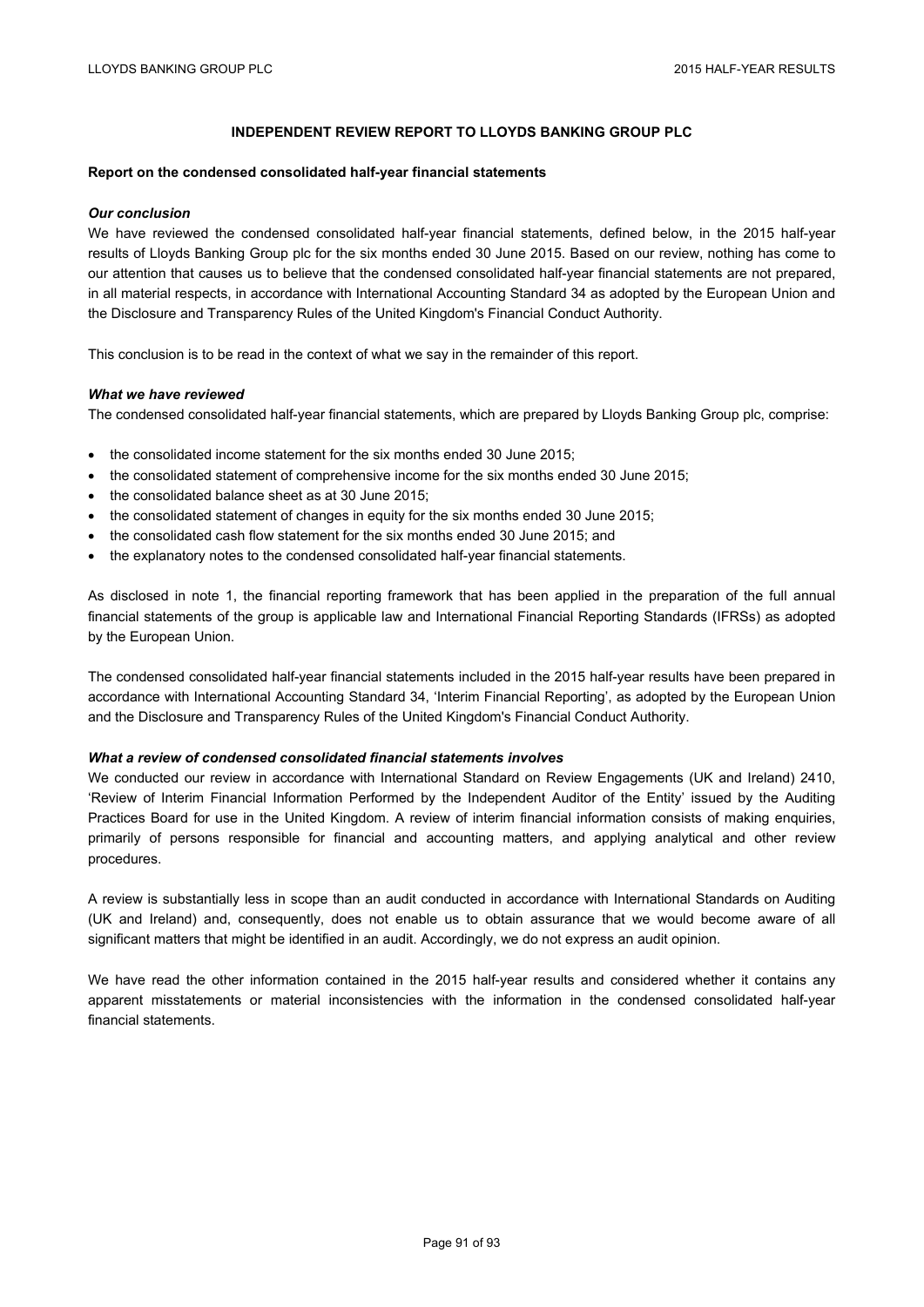## **INDEPENDENT REVIEW REPORT TO LLOYDS BANKING GROUP PLC** (continued)

#### **Responsibilities for the condensed consolidated half-year financial statements and the review**

#### *Our responsibilities and those of the directors*

The 2015 half-year results, including the condensed consolidated half-year financial statements, are the responsibility of, and have been approved by, the directors. The directors are responsible for preparing the 2015 half-year results in accordance with the Disclosure and Transparency Rules of the United Kingdom's Financial Conduct Authority.

Our responsibility is to express to the company a conclusion on the condensed consolidated half-year financial statements in the 2015 half-year results based on our review. This report, including the conclusion, has been prepared for and only for the company for the purpose of complying with the Disclosure and Transparency Rules of the Financial Conduct Authority and for no other purpose. We do not, in giving this conclusion, accept or assume responsibility for any other purpose or to any other person to whom this report is shown or into whose hands it may come save where expressly agreed by our prior consent in writing.

PricewaterhouseCoopers LLP Chartered Accountants 30 July 2015 London

Notes:

- (a) The maintenance and integrity of the Lloyds Banking Group plc website is the responsibility of the directors; the work carried out by the auditors does not involve consideration of these matters and, accordingly, the auditors accept no responsibility for any changes that may have occurred to the financial statements since they were initially presented on the website.
- (b) Legislation in the United Kingdom governing the preparation and dissemination of financial statements may differ from legislation in other jurisdictions.